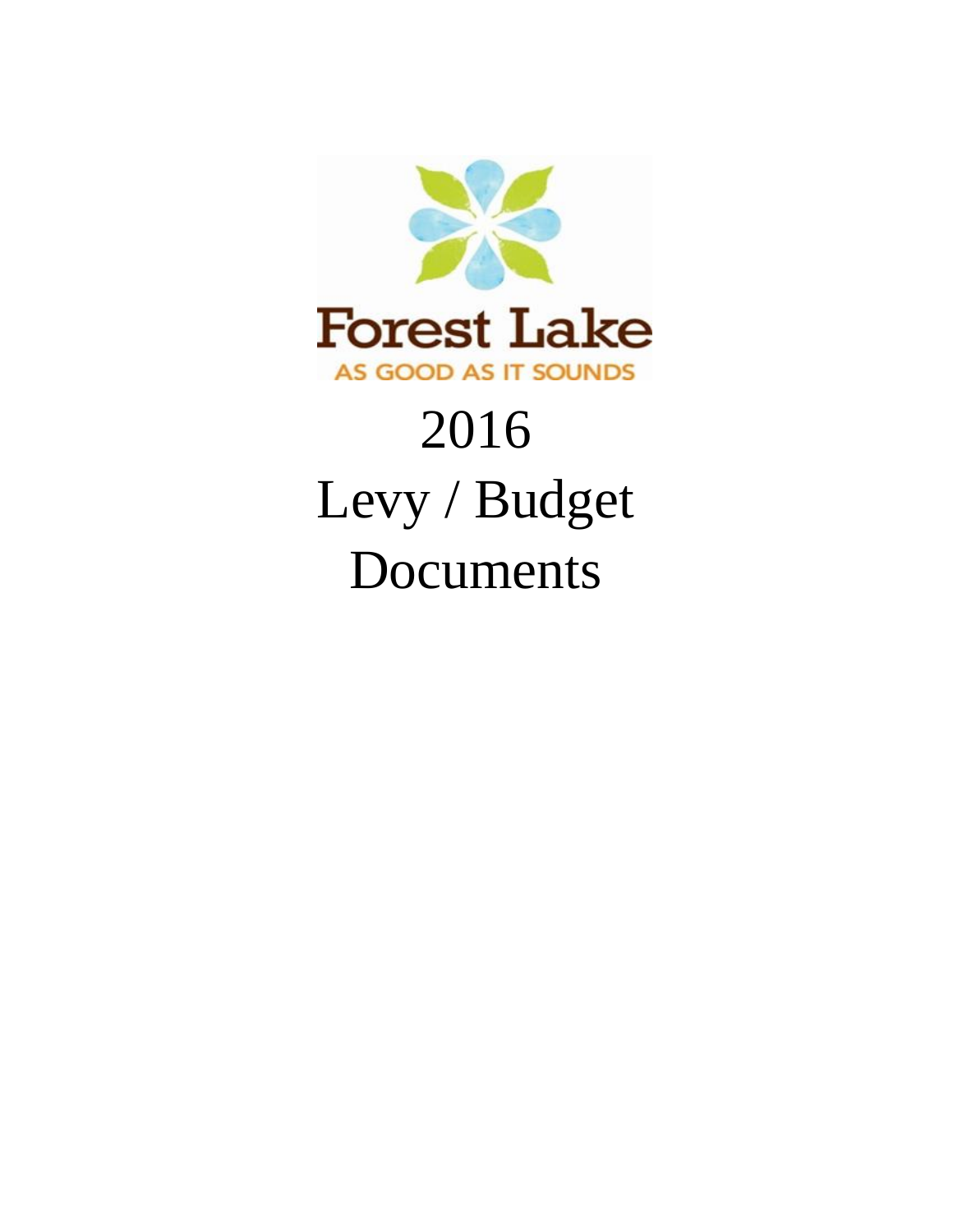

AEM Financial Solutions™

February 24, 2016

Honorable Mayor and City Council City of Forest Lake 1408 lake Street South Forest Lake, MN 55025

#### **Introduction**

Enclosed is the 2016 Final Budget as prepared by city staff. As you are aware, the construction of the 2016 budget is a process which includes Mayor, City Council, and staff input, budget work sessions, and culminating with this preliminary document to be approved by City Council. The following outlines the levy compared to the prior year.

## **Tax Levy Summary**

Overall, the tax levy includes dollars levied for general operations, debt service and capital improvements. In November the City Council held a workshop to further define the 2016 budget priorities. The preliminary levy was established at %8,961,015 or an increase of \$611,015 from 2015. The City Council proposed several changes for the final budget which did not change the total budget or tax levy from what was approved in September. The changes reallocated budget dollars within General Fund departments.

|                                   | Final<br>2015    | Final<br>2016   | % Increase<br>(Decrease) |
|-----------------------------------|------------------|-----------------|--------------------------|
| General Fund                      |                  |                 |                          |
| <b>General Purpose</b>            | 6,716,684<br>\$. | 7,019,917<br>\$ | 4.51%                    |
| <b>Total General Fund Levy</b>    | 6,716,684        | 7,019,917       | 4.51%                    |
| <b>Other Levies</b>               |                  |                 |                          |
| Economic Development              | 23,000           | 23,000          | 0.00%                    |
| Debt Service Equipment            | 243,776          | 242,400         | $-0.56%$                 |
| Debt Service Industrial Park      | 139,611          | 133,440         | $-4.42%$                 |
| Debt Service YMCA                 | 620,000          | 597,580         | $-3.62%$                 |
| Debt Service City Center          | 606,929          | 944,678         | 55.65%                   |
| <b>Total Other Levies</b>         | 1,633,316        | 1,941,098       | 18.84%                   |
| <b>Total General Purpose Levy</b> | 6,739,684        | 7,042,917       | 4.50%                    |
| <b>Total Debt Service Levy</b>    | 1,610,316        | 1,918,098       | 19.11%                   |
| <b>Total City Levy</b>            | 8,350,000<br>\$  | 8,961,015<br>S  | 7.32%                    |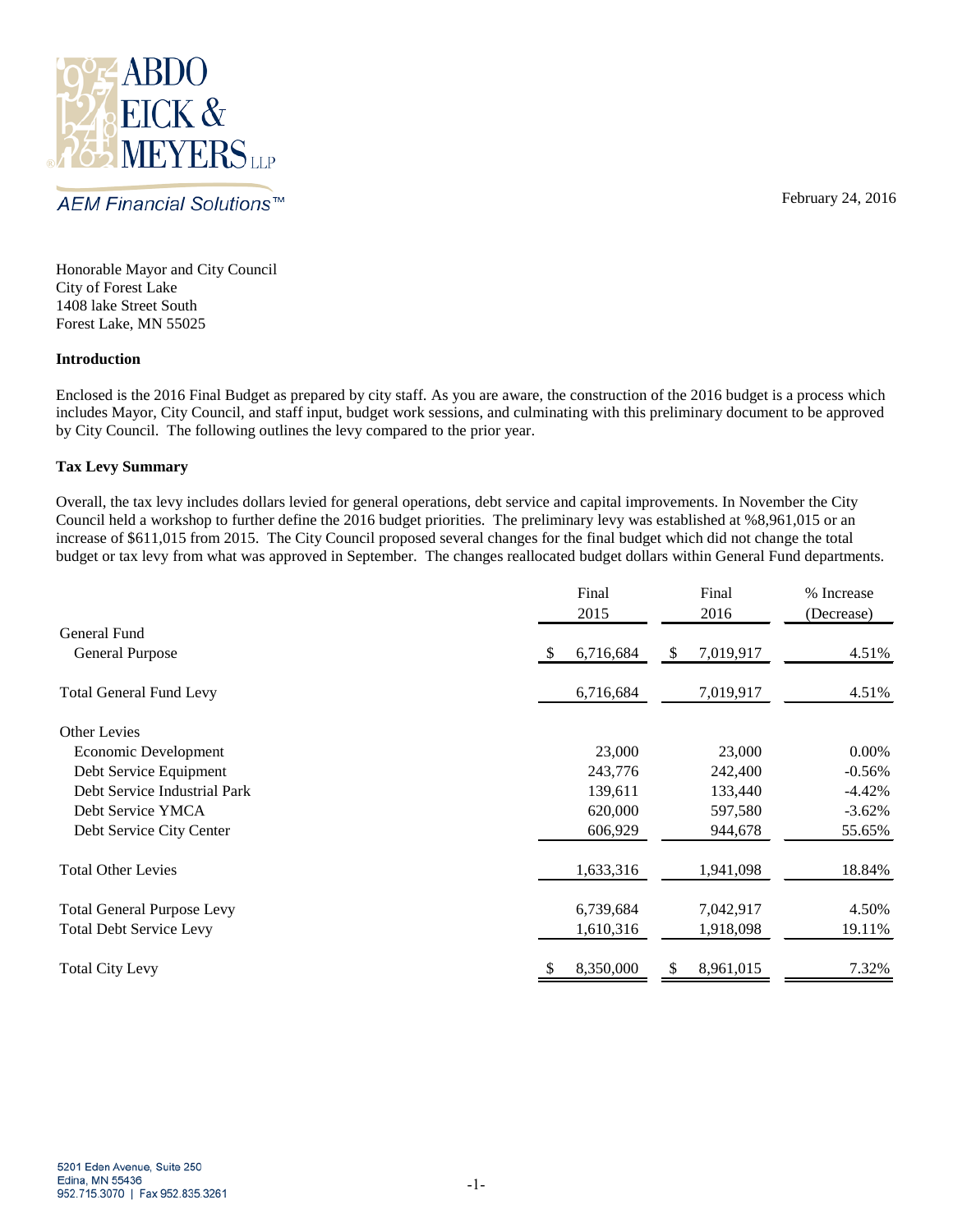#### **2015 ASSESSMENT REPORT SUMMARY**

**19,621,941 22,760,971 24,458,931 24,871,532 23,593,899 21,762,076 20,058,270 17,655,529 18,493,584 19,690,075 20,215,924 0 5,000,000 10,000,000 15,000,000 20,000,000 25,000,000 30,000,000 2006 2007 2008 2009 2010 2011 2012 2013 2014 2015 2016 Est Total Tax Capacity**

The following table shows the Total Tax Capacity based on the 2015 Assessment Report:

The following table shows the Taxable Market Value based on the 2015 Assessment Report:



People + Process. oino  $\operatorname{Bevond}$ the Numbers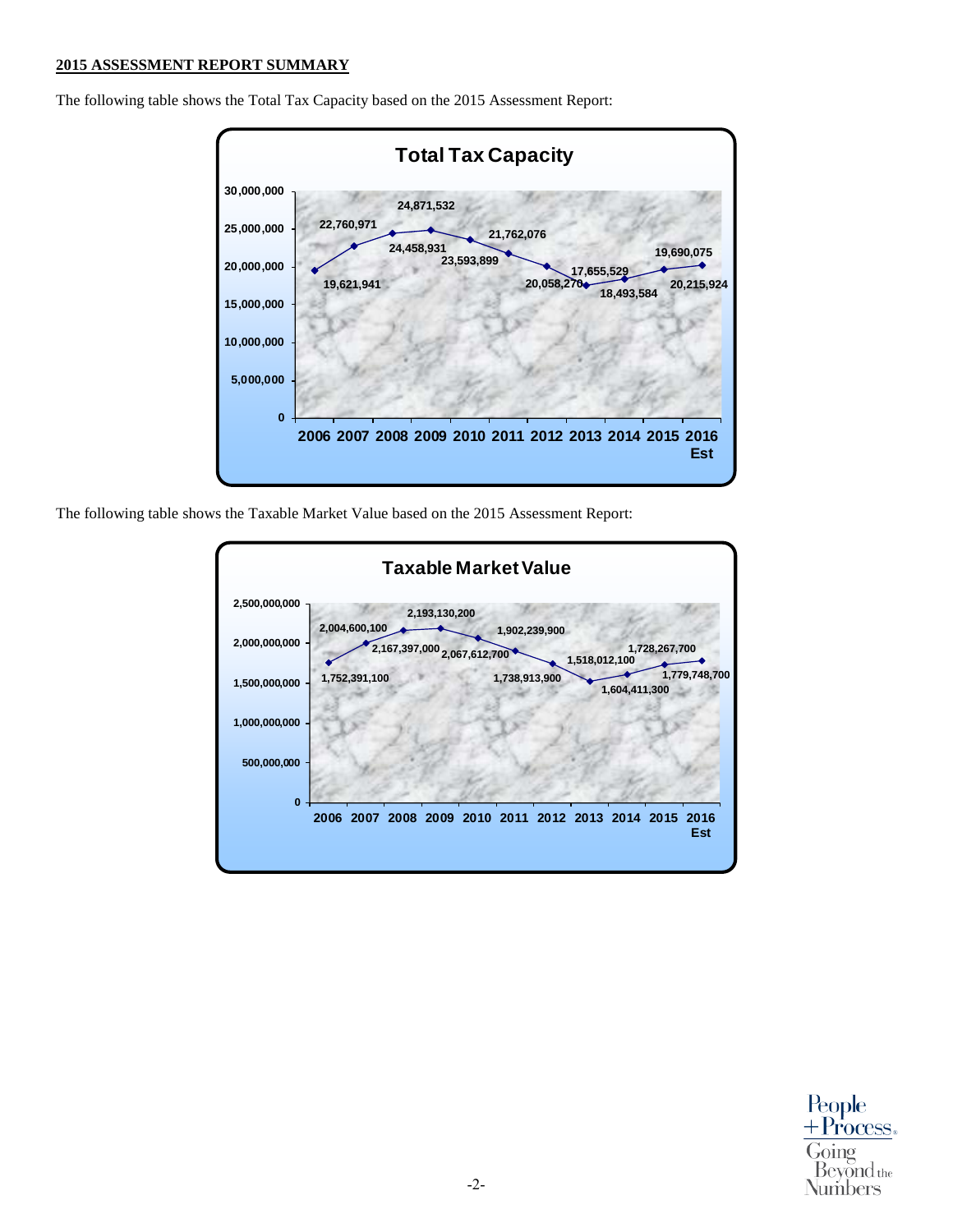Below is the estimated City Property Tax Rate calculation with prior year comparison:

|                                        | Actual<br>Pay 2015 | Proposed<br>Pay 2016 | $\%$<br>Change |
|----------------------------------------|--------------------|----------------------|----------------|
| Certified Levy                         | 8,350,000.00       | 8,961,015.00         | 7.32%          |
| <b>Fiscal Disparities Distribution</b> | (988, 561.00)      | (1,005,792.00)       | 1.74%          |
| Local Levy                             | 7,361,439.00       | 7,955,223.00         | 8.07%          |
| <b>Actual Rate</b>                     | 42.84%             | 43.35%               | 1.19%          |
| Net Tax Capacity                       | 17,183,875.00      | 18,352,235.00        | 6.80%          |

As you can see, the estimated tax rate for pay 2016 is projected to increase from 42.84% to 43.35%.

The following table indicates how property class rates are applied to the various property classes. This indicates that the tax rate for a commercial building will be taxed double what a residential property pays when the value is over \$150,000.

| <b>Real Property Description</b> | <b>Local Taxes Payable</b> |
|----------------------------------|----------------------------|
| <b>Residential homestead</b>     |                            |
| first \$500,000                  | 1.00%                      |
| over \$500,000                   | 1.25                       |
| Residential non-homestead one to |                            |
| three units                      | 1.25                       |
| Agricultural homestead           |                            |
| house, Garage, One Acre          |                            |
| first \$500,000                  | 1.00                       |
| over \$500,000                   | 1.25                       |
| Commercial-Industrial            |                            |
| and public utility               |                            |
| first \$150,000                  | 1.50                       |
| over \$150,000                   | 2.00                       |

Taxes are calculated by multiplying the Taxable Market Value by the Class Rate by the City's tax rate.

We have summarized in the table below what a few properties would be taxed for the values shown:

| 2015 Residential<br>Market Value | 2015 City Tax | 2016 Residential<br>Market Value | Estimated 2016<br>City Tax | % Change | \$ Change<br>Incr/(Decr) |
|----------------------------------|---------------|----------------------------------|----------------------------|----------|--------------------------|
| 209,050.00                       | 816.62        | \$<br>209,677.15                 | 829.27                     | 1.5%     | 12.65                    |
| 106,000.00                       | 335.43        | 106,318.00                       | 340.91                     | 1.6%     | 5.48                     |
| 159,000.00                       | 582.91        | 159,477.00                       | 592.08                     | 1.6%     | 9.17                     |
| 265,000.00                       | 1,077.88      | 265,795.00                       | 1,094.42                   | 1.5%     | 16.54                    |
| 424,000.00                       | 1.820.32      | 425,272.00                       | 1,847.93                   | 1.5%     | 27.60                    |

*\*Assumes 0.3% change in market value from 2015 to 2016, as the City median change.*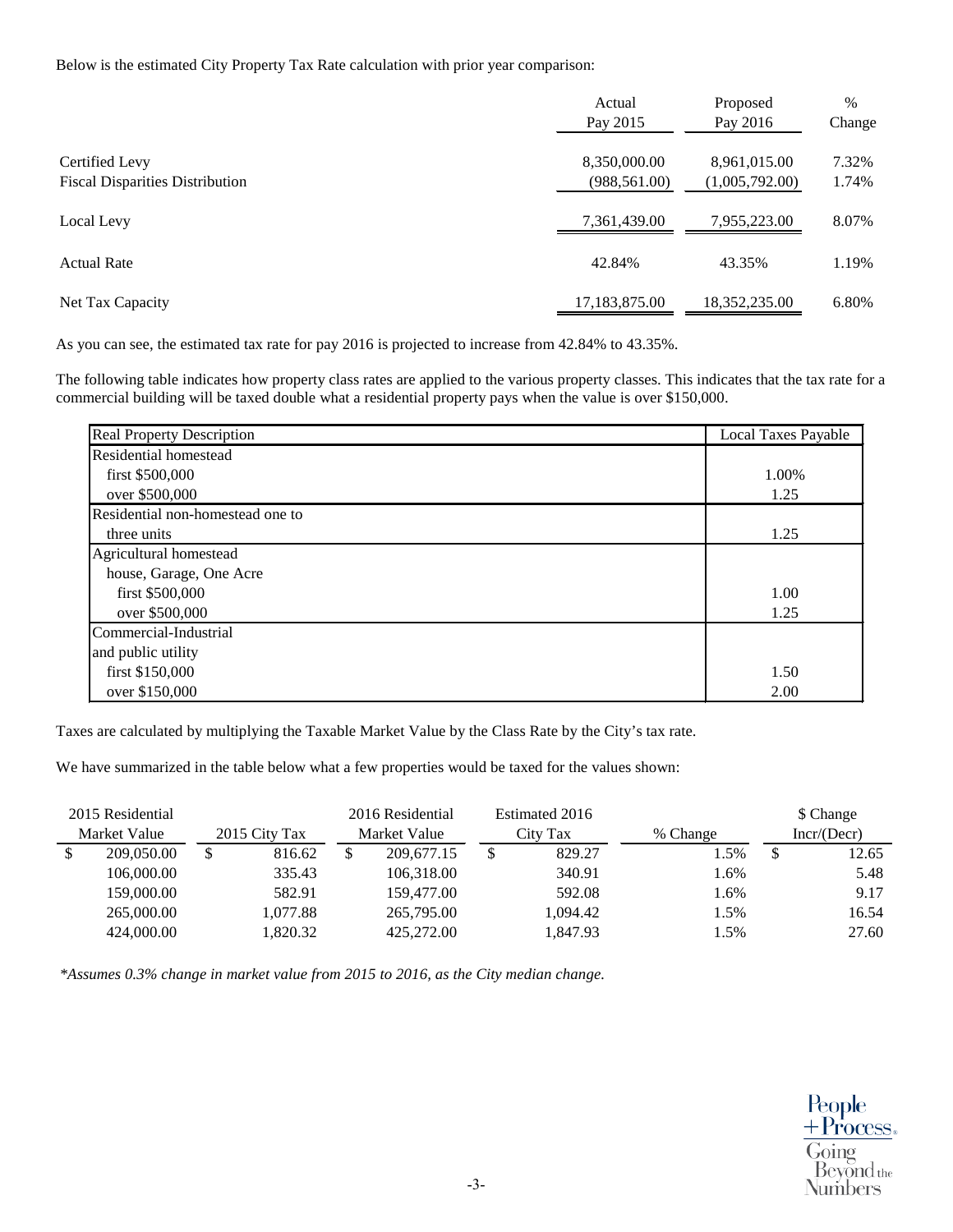# **Tax Relief Programs**

The State has three direct property tax relief programs: the homestead credit refund, the renter's refund, and the special property tax refund (also known as the "targeting program").

## *Homestead credit refund*

The homestead credit refund is a program that provides a refund to homeowners when their property taxes exceed a certain percentage of the household's income. The 2013 Legislature renamed the former property tax refund program and also approved modifications to the eligibility guidelines and the refund structure that will increase the number of taxpayers eligible to receive the refund.

#### **[http://www.revenue.state.mn.us/individuals/prop\\_tax\\_refund/Pages/Homeowners\\_Property\\_Tax\\_Refund.aspx](http://www.revenue.state.mn.us/individuals/prop_tax_refund/Pages/Homeowners_Property_Tax_Refund.aspx)**

#### *Renter's refund*

Renters may be eligible for a separate program referred to as the renter property tax refund or the "renter's credit." The renter's property tax refund program is a state-paid refund that provides tax relief to renters whose rent and "implicit property taxes" are high relative to their incomes. Under the program, "rent constituting property taxes" is assumed to equal 17 percent of rent paid. If rent constituting property tax exceeds a threshold percentage of income, the renter is eligible for a refund equal to a percentage of the tax over the threshold, up to a maximum amount.

**[http://www.revenue.state.mn.us/individuals/prop\\_tax\\_refund/Pages/Renters\\_Property\\_Tax\\_Refund.aspx](http://www.revenue.state.mn.us/individuals/prop_tax_refund/Pages/Renters_Property_Tax_Refund.aspx)**

## *Special property tax refund*

The special property tax refund program, frequently referred to as the "targeting program," directs property tax relief to homeowners who have large property tax increases from one year to the next. The special property tax refund has no income component, and a homeowner qualifies if the property tax on the home has increased by more than 12 percent over the previous year's tax and if the increase is over \$100. The maximum refund is \$1,000

**[http://www.revenue.state.mn.us/individuals/prop\\_tax\\_refund/Pages/Homeowners\\_Property\\_Tax\\_Refund.aspx](http://www.revenue.state.mn.us/individuals/prop_tax_refund/Pages/Homeowners_Property_Tax_Refund.aspx)**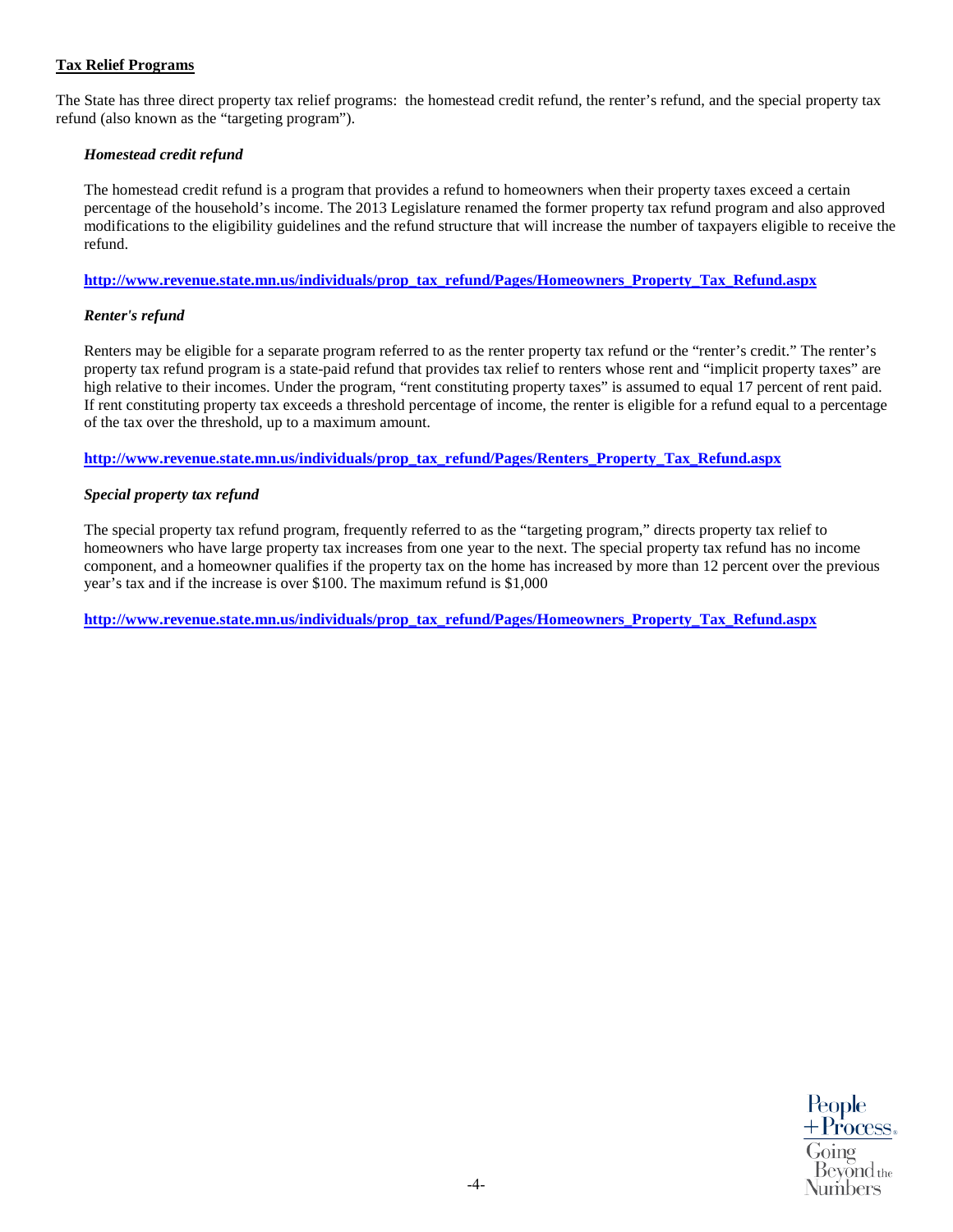The following table is a summary of the General fund's revenues and expenditures:



**City of Forest Lake 2016 Budget Summary General Fund**

*Date of Adoption: December 7, 2015*

| <b>AS GOOD AS IT SOUNDS</b>         | <b>Budget</b><br>2015 | Proposed<br>2016 |            |
|-------------------------------------|-----------------------|------------------|------------|
| Revenues                            |                       |                  |            |
| <b>Property Taxes</b>               | \$<br>6,716,684       | \$<br>7,019,917  | 4.51%      |
| Licenses & Permits                  | 349,000               | 370,000          | 6.02%      |
| Intergovernmental                   | 793,000               | 816,509          | 2.96%      |
| Charges for Service                 | 602,184               | 615,000          | 2.13%      |
| Fines & Forfeits                    | 158,000               | 154,000          | $-2.53%$   |
| Interest                            | 25,000                | 25,000           | 0.00%      |
| Miscellaneous Revenue               | 50,000                | 59,000           | 18.00%     |
| <b>Total Revenues</b>               | 8,693,868             | 9,059,426        | 4.20%      |
| Expenditures                        |                       |                  |            |
| Current                             |                       |                  |            |
| <b>Total General Government</b>     | 1,649,186             | 1,741,387        | 5.59%      |
| <b>Total Public Safety</b>          | 5,032,784             | 4,967,149        | $-1.30%$   |
| <b>Total Public Works</b>           | 1,554,664             | 1,781,774        | 14.61%     |
| <b>Total Culture and Recreation</b> | 477,033               | 469,202          | $-1.64%$   |
| <b>Total Capital Outlay</b>         | 99,000                | 76,000           | $-23.23%$  |
| <b>Total Debt Service</b>           | 19,464                | 19,464           | 0.00%      |
| <b>Excess of Revenues Over</b>      | (138, 263)            | 4,450            | $-103.22%$ |
| (Under) Expenditures                |                       |                  |            |
| <b>Total Other Financing</b>        | 93,000                | (4, 450)         | $-104.78%$ |
| Sources (Uses)                      |                       |                  |            |
| Net Change in Fund Balance          | (45,263)              |                  |            |
| <b>Fund Balances:</b>               |                       |                  |            |
| Beginning of Year                   | 4,942,875             | 5,017,462        |            |
| End of Year                         | \$<br>4,897,612       | \$<br>5,017,462  |            |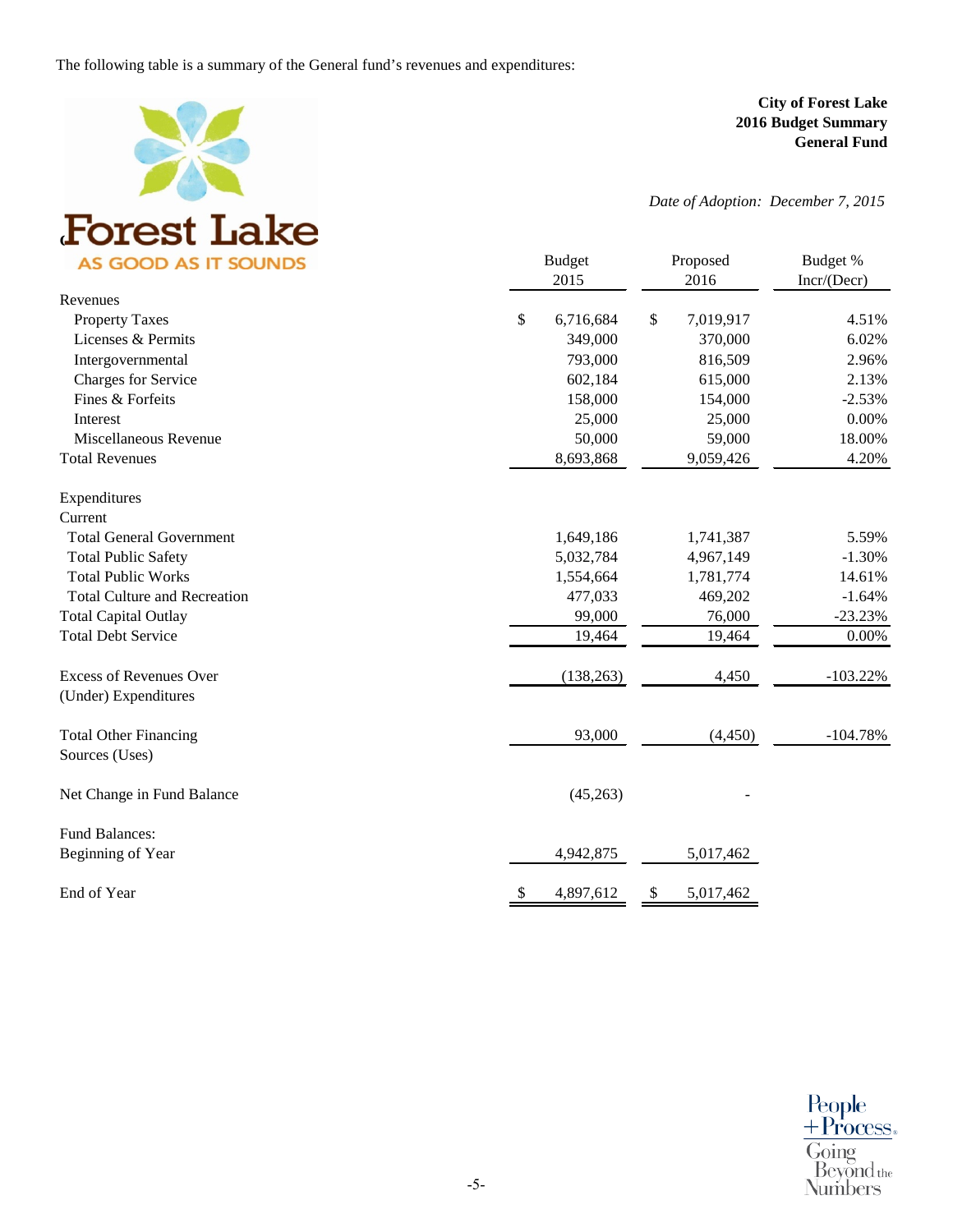A summary of other budgeted funds for the City are as follows:

|                                       |                 |          | Expense/    |    | Net Change in       |
|---------------------------------------|-----------------|----------|-------------|----|---------------------|
|                                       | Revenue         |          | Expenditure |    | <b>Fund Balance</b> |
| 101 General Fund                      | \$<br>9,144,426 | <b>S</b> | 9,144,426   | S  |                     |
| 203 Park Dedication                   | 373,500         |          | 191,500     |    | 182,000             |
| 205 Surface Water Management          | 380,500         |          | 339,461     |    | 41,039              |
| 207 Drug Forfeiture                   | 36,500          |          | 35,000      |    | 1,500               |
| 208 Lease Revenue Public Facility     | 1,442,828       |          | 1,442,828   |    |                     |
| 211 Capital Improvement Fund          | 2,160,000       |          | 2,370,000   |    | (210,000)           |
| 212 Economic Development Fund         | 24,890          |          | 24,755      |    | 135                 |
| 214 TIF #1 Industrial Park Fund       | 44,000          |          | 1,500       |    | 42,500              |
| 215 TIF #2 Cherrywood Pointe          | 96,000          |          | 69,000      |    | 27,000              |
| 216 TIF #87 Centennial Office Park    | 8,800           |          | 8,000       |    | 800                 |
| 250 Airport Fund                      | 3,486,500       |          | 3,288,184   |    | 198,316             |
| 251 Headwaters Industrial Park        | 263,753         |          | 243,690     |    | 20,063              |
| 303 TIF #21 Legion Mall               | 23,065          |          | 520,145     |    | (497,080)           |
| 317 Debt Service                      | 230,900         |          | 231,335     |    | (435)               |
| 322 Debt Service Public Facilities    | 1,443,128       |          | 1,095,853   |    | 347,275             |
| 325 Debt Service YMCA                 | 597,730         |          | 532,130     |    | 65,600              |
| 412 Public Facilities Capital Project |                 |          | 490,000     |    | (490,000)           |
| 631 Water                             | 1,885,675       |          | 1,925,980   |    | (40,305)            |
| 632 Sewer                             | 2,365,810       |          | 2,306,268   |    | 59,542              |
|                                       | 24,008,005      | S        | 24,260,055  | \$ | (252,050)           |

Line item detail can be seen on the following pages.

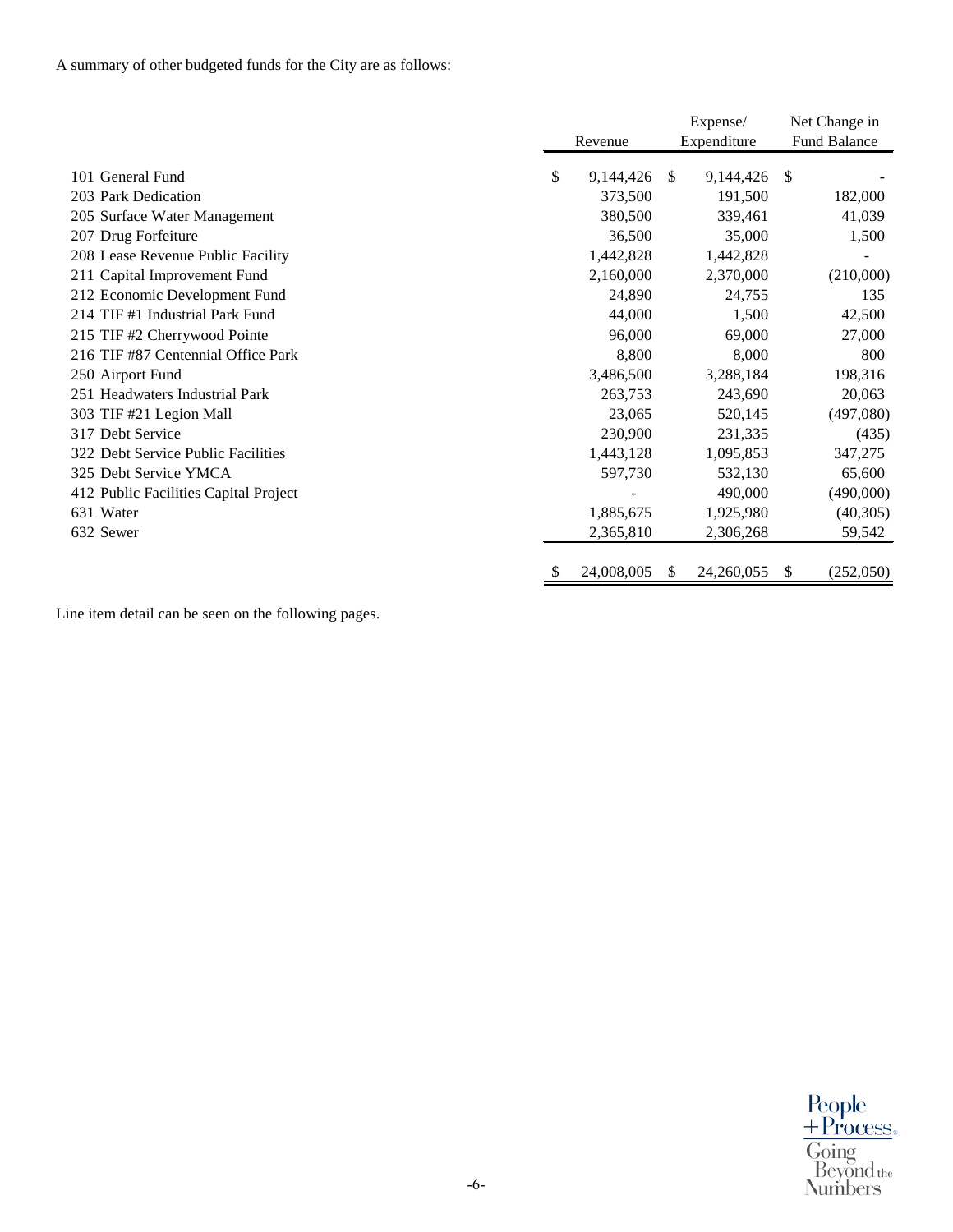# General Ledger REVENUE DETAIL 2016 BUDGET

User: victoria.holthaus Printed: 01/04/16 09:50:20 Period 01 - 13 Fiscal Year 2016



| <b>Account Number</b>                  | <b>Description</b>                                      | 2 Yr Prior Act | <b>Adopted</b> | 1 Yr Prior 1 Yr Prior Act | <b>Proposed</b>      |
|----------------------------------------|---------------------------------------------------------|----------------|----------------|---------------------------|----------------------|
| 101                                    | <b>GENERAL FUND</b>                                     |                |                |                           |                      |
| 101-43-3100-31200                      | <b>TAXES</b><br>SPECIAL ASSESSMENTPRINCIPAL             | 0.00           | 0.00           | 0.00                      |                      |
| 101-49-9200-31010                      | AD VALORUM TAXES                                        | 7,110,072.69   | 6,716,684.00   | 3,799,245.45              | 0.00<br>7,019,917.00 |
| 101-49-9200-31011                      | OTHER PROPERTY TAXES                                    | 0.00           | 0.00           | 0.00                      | 0.00                 |
| 101-49-9200-31030                      | <b>MOBILE HOME TAX</b>                                  | 0.00           | 0.00           | 0.00                      | 0.00                 |
| 101-49-9200-31210                      | SPECIAL ASSESSMENTINTEREST                              | 0.00           | 0.00           | 0.00                      | 0.00                 |
| 101-49-9200-31400                      | PAYMENT IN LIEU OF TAXES                                | 0.00           | 0.00           | 0.00                      | 0.00                 |
| 101-49-9200-31701                      | <b>GRAVEL TAX</b>                                       | 0.00           | 0.00           | 0.00                      | 0.00                 |
|                                        | <b>TAXES</b>                                            | 7,110,072.69   | 6,716,684.00   | 3,799,245.45              | 7,019,917.00         |
|                                        | <b>LICENSES &amp; PERMITS</b>                           |                |                |                           |                      |
| 101-41-1400-32110                      | <b>LIQUOR LICENSES</b>                                  | 36,900.00      | 40,000.00      | 37,800.00                 | 39,000.00            |
| 101-41-1400-32170                      | <b>CORPORATE LICENSES</b>                               | 3,900.00       | 4,000.00       | 5,125.00                  | 3,900.00             |
| 101-41-1400-32182                      | <b>TOBACCO LICENSES</b>                                 | 6,500.00       | 6,500.00       | 10,500.00                 | 6,500.00             |
| 101-41-1400-32185                      | <b>GAMBLING PERMITS</b>                                 | 850.00         | 600.00         | 850.00                    | 600.00               |
| 101-41-1910-32215                      | COM DEVSIGN PERMITS & LICENSE                           | 1,500.00       | 1,300.00       | 2,425.00                  | 1,300.00             |
| 101-41-1910-32271                      | PLANNING & ZONING PERMITS                               | 19,080.20      | 21,000.00      | 28,544.60                 | 21,000.00            |
| 101-42-2300-32250                      | FIRE INSPECTION PERMITS                                 | 11,089.02      | 10.000.00      | 14,021.74                 | 10,000.00            |
| 101-42-2400-32150                      | MASTER GAS INSTALLER LICENSE                            | 3,250.00       | 3,500.00       | 2,650.00                  | 3,500.00             |
| 101-42-2400-32210                      | <b>BUILDING PERMITS</b>                                 | 298,167.43     | 200,000.00     | 351,362.28                | 215,000.00           |
| 101-42-2400-32211                      | <b>BUILDING PERMIT PENALTIES</b>                        | 400.40         | 0.00           | 1,608.75                  | 600.00               |
| 101-42-2400-32215                      | <b>SIGN PERMITS</b>                                     | 0.00           | 0.00           | 0.00                      | 0.00                 |
| 101-42-2400-32220                      | GAS INSTALLHEATING PERMITS                              | 37,184.89      | 30,000.00      | 55,375.54                 | 33,000.00            |
| 101-42-2400-32230                      | <b>PLUMBING PERMITS</b>                                 | 43,161.86      | 30,000.00      | 44,795.42                 | 34,000.00            |
| 101-42-2400-32255                      | <b>BUILDING FIRE SPRINKLER FEES</b>                     | 0.00           | 0.00           | 0.00                      | 0.00                 |
| 101-42-2700-32240                      | DOG LICENSEANIMAL CONTROL                               | 845.00         | 1,500.00       | 1,035.00                  | 1,000.00             |
| 101-43-3100-32262                      | <b>STREET OPENING LICENSE</b>                           | 200.00         | 200.00         | 350.00                    | 200.00               |
| 101-43-3100-32263                      | <b>EXCAVATING LICENSE</b>                               | 250.00         | 200.00         | 300.00                    | 200.00               |
| 101-43-3100-32265                      | STREETSPW INSPECTIONS                                   | 226.00         | 200.00         | 0.00                      | 200.00               |
| 101-43-3150-32265                      | STORM WATERINSPECTIONS                                  | 0.00           | 0.00           | 0.00                      | 0.00                 |
|                                        | <b>LICENSES &amp; PERMITS</b>                           | 463,504.80     | 349,000.00     | 556,743.33                | 370,000.00           |
|                                        | <b>INTERGOVERNMENTAL REVENUE</b>                        |                |                |                           |                      |
| 101-41-1410-33438                      | ST OF MN - ELECTION GRANTS                              | 0.00           | 0.00           | 0.00                      | 0.00                 |
| 101-41-1910-33460                      | MET COUNCIL HOUSING GRANT                               | 0.00           | 0.00           | 0.00                      | 0.00                 |
| 101-42-2100-33160                      | FED GRANTPOLICE OFFICER OJT                             | 67,155.49      | 35,000.00      | 53,779.63                 | 50,000.00            |
| 101-42-2100-33400                      | STATE GRANTSPOLICE                                      | 10,425.06      | 10,000.00      | 578.75                    | 10,000.00            |
| 101-42-2100-33401                      | STATE OF MNPUB SAFETY BENEFIT                           | 13,298.04      | 15,000.00      | 10,040.80                 | 15,000.00            |
| 101-42-2100-33416                      | STATE AIDPOLICE REIMB TRAING                            | 190,399.62     | 190,000.00     | 216,028.44                | 191,000.00           |
| 101-42-2100-33431                      | STATE OF MNBIKE PATROL GRANT                            | 0.00           | 0.00           | 0.00                      | 0.00                 |
| 101-42-2100-33432                      | STATE OF MNSNOWMOBILE PATROL                            | 0.00           | 0.00           | 0.00                      | 0.00                 |
| 101-42-2100-33434                      | STATE OF MNHIGHWAY PATROL                               | 0.00           | 0.00           | 527.50                    | 0.00                 |
| 101-42-2200-33165                      | FIREFEDERAL GRANTS                                      | 0.00           | 0.00           | 3,349.90                  | 0.00                 |
| 101-42-2200-33433                      | <b>STATE OF MNREIMB FIRE</b>                            | 4,460.75       | 0.00           | 5.835.12                  | 0.00                 |
| 101-42-2250-33420                      | STATE FIRE RELIEF PENSION AID                           | 126, 183. 48   | 127,000.00     | 134,703.18                | 130,000.00           |
| 101-42-2500-33160<br>101-42-2500-33435 | FEDERAL EMERGENCY MANAGEMENT                            | 0.00           | 0.00           | 100,330.31                | 0.00                 |
| 101-43-3100-33417                      | STATE OF MNEMERG MANAGEMENT<br>ST OF MNSNOW REMOVAL AID | 0.00           | 0.00           | 0.00                      | 0.00                 |
|                                        |                                                         | 14,422.50      | 7,000.00       | 5,193.00                  | 7,000.00             |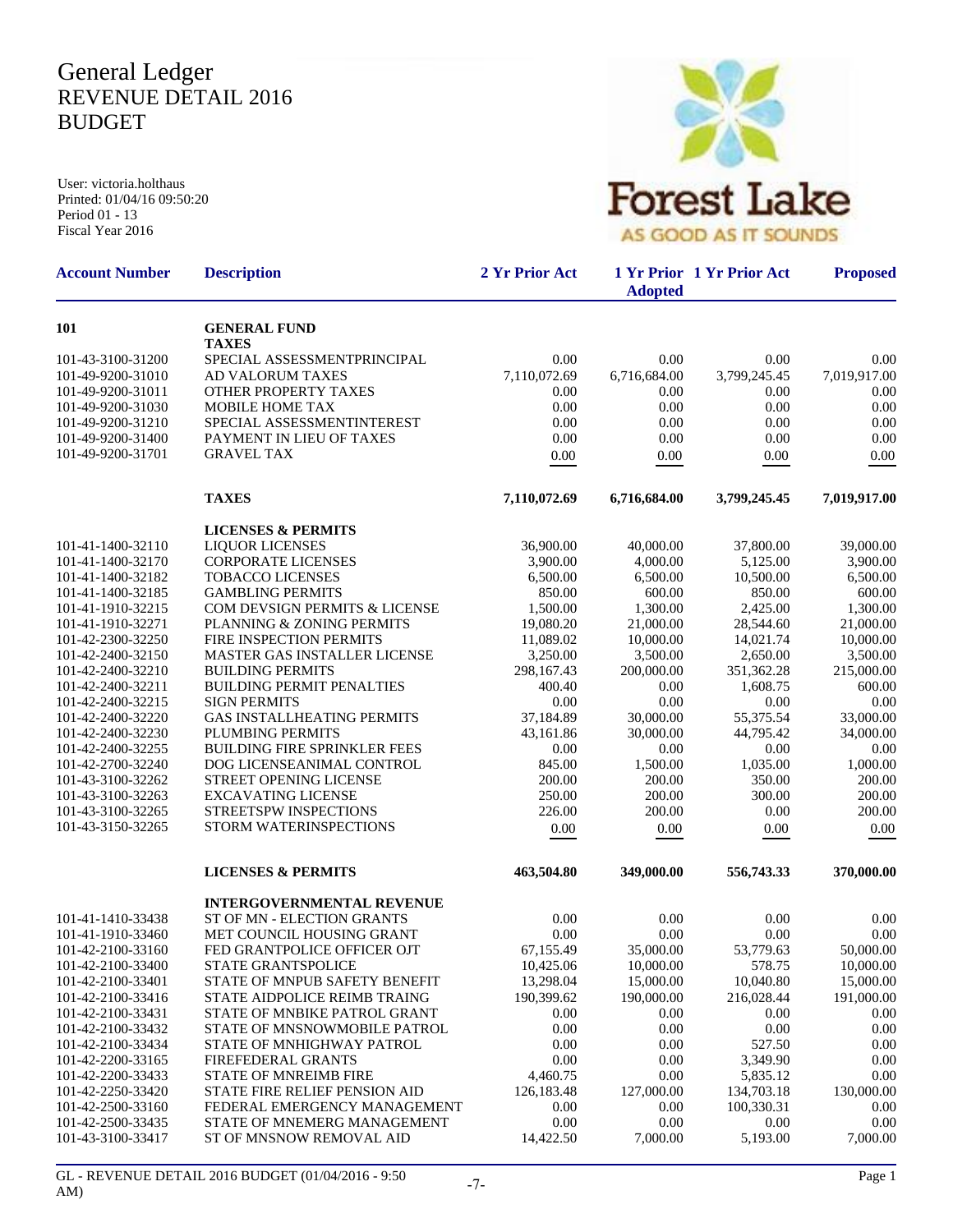| <b>Account Number</b>                  | <b>Description</b>                                            | 2 Yr Prior Act | <b>Adopted</b> | 1 Yr Prior 1 Yr Prior Act | <b>Proposed</b>  |
|----------------------------------------|---------------------------------------------------------------|----------------|----------------|---------------------------|------------------|
| 101-43-3100-33418                      | STATE AIDSTREET MAINTENANCE                                   | 291,581.00     | 290,000.00     | 319,974.60                | 292,000.00       |
| 101-43-3150-36250                      | <b>LOCAL GOVT GRANTSSTORM SEWER</b>                           | 0.00           | 0.00           | 0.00                      | 0.00             |
| 101-43-3236-33450                      | <b>WASHINGTON CO RECYCLING GRANT</b>                          | 34,450.00      | 33,820.00      | 34,692.00                 | 34,450.00        |
| 101-43-3261-33400                      | WEED HARVESTERSTATE GRANTS                                    | 0.00           | 0.00           | 0.00                      | 0.00             |
| 101-45-5120-34840                      | <b>LOCAL GOVT GRANTSAIDS PARKS</b>                            | 0.00           | 0.00           | 0.00                      | 0.00             |
| 101-45-5120-36250                      | LOCAL GVNM'T GRANTS-AIDSPARKS                                 | 0.00           | 0.00           | 0.00                      | 0.00             |
| 101-46-6625-33440                      | STATE GRANT CDBG FUNDS                                        | 0.00           | 0.00           | 0.00                      | 0.00             |
| 101-49-9200-33401                      | LOCAL GOVERNMENT AID (LGA)                                    | 56,004.00      | 72,653.00      | 72,653.00                 | 73,162.00        |
| 101-49-9200-33402                      | <b>LOCAL PERFORMANCE AID</b>                                  | 2,668.00       | 2,500.00       | 2,728.00                  | 2,500.00         |
| 101-49-9200-33403                      | ST MNMARKET VALUE CREDITS                                     | 0.00           | 0.00           | 0.00                      | 0.00             |
| 101-49-9200-33404                      | ST MN MV AG CREDIT                                            | 5,271.97       | 4,238.00       | 8,036.78                  | 5,608.00         |
| 101-49-9200-33405                      | MARKET VALUE CREDIT MH & PY                                   | 0.00           | 0.00           | 0.00                      | 0.00             |
| 101-49-9200-33430                      | <b>STATE AIDPERA AID</b>                                      | 5,789.00       | 5,789.00       | 5,789.00                  | 5,789.00         |
|                                        | <b>INTERGOVERNMENTAL REVENUE</b>                              | 822,108.91     | 793,000.00     | 974,240.01                | 816,509.00       |
|                                        | <b>CHARGES FOR SERVICES</b>                                   |                |                |                           |                  |
| 101-41-1400-34097                      | FIRE ADMINISTRATION FEES                                      | 10,000.00      | 10,000.00      | 10,000.00                 | 10,000.00        |
| 101-41-1400-34098                      | <b>RENTALFIRE STATION</b>                                     | 30,000.00      | 0.00           | 0.00                      | 0.00             |
| 101-41-1400-34099                      | RENTAL - WATERSEWER                                           | 0.00           | 0.00           | 0.00                      | 0.00             |
| 101-41-1400-34100                      | RENTALCITY HALL                                               | 5,255.52       | 5,000.00       | 435.00                    | 500.00           |
| 101-41-1400-34101                      | <b>RENTALYSB</b>                                              | 3,852.00       | 3,500.00       | 3,972.00                  | 3,800.00         |
| 101-41-1400-34106                      | CHARGES;COPIES, NOTARY                                        | 640.45         | 184.00         | 64.09                     | 200.00           |
| 101-41-1400-34107                      | ASSESSMENT SEARCH CHARGES                                     | 1,525.00       | 1,500.00       | 2,250.00                  | 1,500.00         |
| 101-41-1400-34113                      | OTHER MISC CHARGES FOR SERVICE<br><b>ELECTION FILING FEES</b> | 0.00<br>40.00  | 100.00<br>0.00 | 43,075.00                 | 100.00<br>100.00 |
| 101-41-1410-34110<br>101-41-1910-34105 | <b>SALE OF MAPS &amp; ZONING BOOKS</b>                        | 0.00           | 100.00         | 0.00<br>18.67             | 0.00             |
| 101-42-2100-34201                      | POLICE SERVICEMET AIRPORT COM                                 | 0.00           | 0.00           | 0.00                      | 0.00             |
| 101-42-2100-34203                      | POLICE REPORTS & APP TEST FEES                                | 926.62         | 2,000.00       | 838.33                    | 1,200.00         |
| 101-42-2100-34204                      | OTHER POLICE SERV REIMBURSEMNT                                | 0.00           | 0.00           | 0.00                      | 0.00             |
| 101-42-2100-34205                      | SCHOOL SECURITYPOLICE LIAISON                                 | 263,787.00     | 245,000.00     | 136,378.00                | 265,000.00       |
| 101-42-2100-34790                      | <b>INVESTIGATIONSLICENSE APPS</b>                             | 425.00         | 2,000.00       | 3,475.00                  | 2,000.00         |
| 101-42-2100-34791                      | <b>WASH COREIMB POLICE</b>                                    | 3,714.57       | 5,000.00       | 1,992.24                  | 4,000.00         |
| 101-42-2125-34121                      | <b>SAFETY CAMP FEES</b>                                       | 0.00           | 100.00         | 2,455.00                  | 1,300.00         |
| 101-42-2200-34203                      | FIRE REPORTS & APP TEST FEES                                  | 0.00           | 0.00           | 25.00                     | 0.00             |
| 101-42-2200-34501                      | FIRE PROTECTIONCOLUMBUS                                       | 159,560.96     | 168,000.00     | 72,664.66                 | 160,000.00       |
| 101-42-2200-34502                      | FIRE PROTECTIONWYOMING TWNSHP                                 | 0.00           | 0.00           | 0.00                      | 0.00             |
| 101-42-2300-34501                      | FIRE INSPCOLUMBUS FEES                                        | 15,894.30      | 0.00           | 0.00                      | 0.00             |
| 101-42-2300-34502                      | FIRE INSPWYOMING FEES                                         | 0.00           | 0.00           | 0.00                      | 0.00             |
| 101-42-2400-34104                      | BLDG PERMIT PLAN CHECK FEES                                   | 171,997.32     | 95,000.00      | 167, 197. 38              | 100,000.00       |
| 101-42-2400-34106                      | BLDGCHARGES, COPIES, NOTARY                                   | 0.47           | 100.00         | 0.00                      | 0.00             |
| 101-42-2400-34503                      | INSPECTIONSSCANDIA CHARGES                                    | 38,063.13      | 0.00           | 4,211.92                  | 0.00             |
| 101-43-3100-34103                      | TOWER ANTENNA RENTAL                                          | 57,248.34      | 56,000.00      | 60,401.42                 | 57,000.00        |
| 101-43-3100-34114                      | STREETSCHARGES FOR SERVICES                                   | 3,268.38       | 2,500.00       | 0.00                      | 2,500.00         |
| 101-43-3150-34325                      | STORMRES CHARGES FOR SERVICE<br>STORMCOMM CHARGES FOR SERVICE | 0.00           | 0.00           | 0.00                      | 0.00             |
| 101-43-3150-34326<br>101-43-3160-34320 | STREET LIGHTSCHARGES FOR SERV                                 | 0.00<br>0.00   | 0.00<br>0.00   | 0.00<br>0.00              | 0.00<br>0.00     |
| 101-43-3235-34119                      | RID LITTER REVENUES                                           | 0.00           | 0.00           | 0.00                      | 0.00             |
| 101-45-5120-34115                      | <b>PARK &amp; HOCKEY RINK CONCESSIONS</b>                     | 0.00           | 0.00           | 0.00                      | 0.00             |
| 101-45-5120-34118                      | PARKSFARMER'S MARKET FEES                                     | 6,169.74       | 5,800.00       | 6,435.29                  | 5,500.00         |
| 101-45-5130-34102                      | <b>GOLF COURSELEASES</b>                                      | 301.00         | 300.00         | 301.00                    | 300.00           |
| 101-45-5200-34120                      | <b>PARK USER FEES</b>                                         | 0.00           | 0.00           | 0.00                      | 0.00             |
|                                        | <b>CHARGES FOR SERVICES</b>                                   | 772,669.80     | 602,184.00     | 516,190.00                | 615,000.00       |
|                                        | <b>FINES AND FORFEITS</b>                                     |                |                |                           |                  |
| 101-42-2100-35101                      | COURT FINESPROSECUTION                                        | 138,276.49     | 150,000.00     | 128,320.36                | 145,000.00       |
| 101-42-2100-35102                      | <b>LOCKOUT FEES</b>                                           | 5,323.50       | 6,000.00       | 4,332.00                  | 5,500.00         |
| 101-42-2100-35103                      | LIQUORTOBACCO VIOLATION FEES                                  | 1,200.00       | 500.00         | 0.00                      | 1,000.00         |
| 101-42-2100-35104                      | <b>AUCTION PROCEEDS</b>                                       | 3,378.48       | 1,500.00       | 33.00                     | 2,500.00         |
| 101-42-2100-35105                      | POLICEADMINISTRATIVE FINES                                    | 0.00           | 0.00           | 0.00                      | 0.00             |
|                                        | <b>FINES AND FORFEITS</b>                                     | 148,178.47     | 158,000.00     | 132,685.36                | 154,000.00       |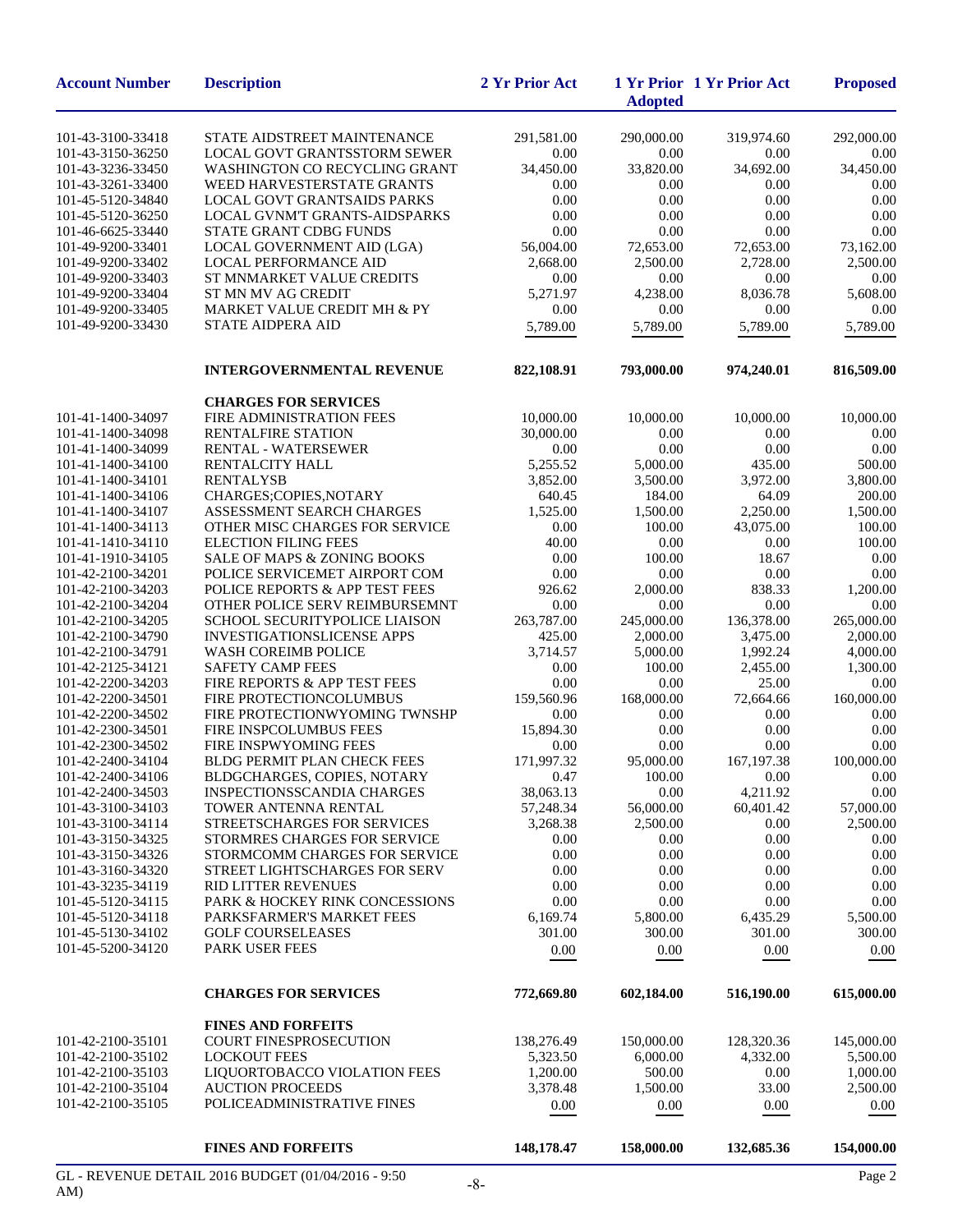| <b>Account Number</b>                  | <b>Description</b>                                                  | 2 Yr Prior Act | <b>Adopted</b> | 1 Yr Prior 1 Yr Prior Act | <b>Proposed</b> |
|----------------------------------------|---------------------------------------------------------------------|----------------|----------------|---------------------------|-----------------|
|                                        | <b>MISCELLANEOUS REVENUE</b>                                        |                |                |                           |                 |
| 101-41-1110-36240                      | <b>COUNCILMISC REFUNDS &amp; REIMB</b>                              | 0.00           | 0.00           | 1,000.00                  | 0.00            |
| 101-41-1320-36240                      | ADMINISTRATORREFUNDS & REIMB                                        | 0.00           | 0.00           | 0.00                      | 0.00            |
| 101-41-1400-36215                      | CABLE TV ADMINSTRATIVE FEES                                         | 15,473.78      | 13,000.00      | 14,807.19                 | 15,300.00       |
| 101-41-1400-36230                      | MISC CONTRIBUTIONSDONATIONS                                         | 0.00           | 0.00           | 0.00                      | 0.00            |
| 101-41-1400-36240                      | MISC REFUNDSREIMBURSEMENTS                                          | 25,966.09      | 20,000.00      | 41,047.17                 | 20,000.00       |
| 101-41-1500-36240                      | INFO TECHMISC REFUNDS & REIMB                                       | 0.00           | 0.00           | 0.00                      | 0.00            |
| 101-41-1601-36240                      | <b>LEGALREFUNDS &amp; REIMBURSEMENTS</b>                            | 0.00           | 0.00           | 601.54                    | 0.00            |
| 101-41-1910-36230                      | <b>COMM DEVCONTRIBUTIONS &amp; DONAT</b>                            | 0.00           | 0.00           | 0.00                      | 0.00            |
| 101-41-1910-36240<br>101-41-1910-36245 | COMM DEVREFUNDS & REIMB<br>MET COUNCIL GRANT                        | 0.00<br>0.00   | 0.00<br>0.00   | 0.00<br>0.00              | 0.00<br>0.00    |
| 101-41-1940-36240                      | <b>GOVT BLDGSREFUNDS &amp; REIMB</b>                                | 7,714.96       | 0.00           | 10,287.50                 | 16,000.00       |
| 101-42-2100-36232                      | <b>DONATIONS - POLICE</b>                                           | 0.00           | 0.00           | 1,900.00                  | 0.00            |
| 101-42-2100-36240                      | MISCELLANEOUS REFUNDS & REIMBU                                      | 5,668.59       | 2,000.00       | 1,822.36                  | 2,000.00        |
| 101-42-2125-36236                      | SAFETY CAMP DONATIONS                                               | 12,561.20      | 8,000.00       | 7,235.00                  | 700.00          |
| 101-42-2200-36235                      | <b>DONATIONSFIRE</b>                                                | 0.00           | 0.00           | 500.00                    | 0.00            |
| 101-42-2200-36243                      | <b>FIREINSURANCE RECOVERIES</b>                                     | $0.00\,$       | 0.00           | 0.00                      | 0.00            |
| 101-42-2200-36249                      | FIRE REFUNDS & REIMBURSEMENTS                                       | 421.12         | 0.00           | 628.00                    | 0.00            |
| 101-42-2300-36249                      | FIRE INSPECTIONREFUNDS & REIM                                       | 0.00           | 0.00           | 0.00                      | 0.00            |
| 101-42-2400-36240                      | <b>INSPECTIONSREFUNDS &amp; REIMB</b>                               | 0.85           | 0.00           | 0.00                      | 0.00            |
| 101-42-2400-36241                      | STATE SURCHARGEBLDG PERMITS                                         | 0.00           | 0.00           | 0.00                      | 0.00            |
| 101-42-2500-36240                      | REFUNDS & REIMBEM MGMT                                              | 0.00           | 0.00           | 0.00                      | 0.00            |
| 101-43-3100-35104                      | <b>AUCTION PROCEEDS</b><br><b>STREETSREFUNDS &amp; REIMB</b>        | 0.00           | 0.00           | 0.00                      | 0.00            |
| 101-43-3100-36240<br>101-43-3100-36243 | <b>STREETSINSURANCE RECOVERIES</b>                                  | 22.50<br>0.00  | 0.00<br>0.00   | 820.83<br>0.00            | 0.00<br>0.00    |
| 101-43-3150-36240                      | <b>SURFACE WATERREFUNDS &amp; REIMB</b>                             | 0.00           | 0.00           | 0.00                      | 0.00            |
| 101-43-3160-36240                      | STREET LIGHTSREFUNDS & REIMB                                        | 326.08         | 0.00           | 359.88                    | 0.00            |
| 101-43-3180-36240                      | <b>SHOPREFUNDS &amp; REIMB</b>                                      | 0.00           | 0.00           | 0.00                      | 0.00            |
| 101-43-3236-36231                      | <b>DONATIONS - RECYCLING</b>                                        | 0.00           | 0.00           | 0.00                      | 0.00            |
| 101-43-3261-36230                      | WEED HARVESTERDONATIONS                                             | 0.00           | 0.00           | 0.00                      | 5,000.00        |
| 101-43-3261-36240                      | WEED HARVESTER REFUNDS & REIMB                                      | 4,750.00       | 2,000.00       | 0.00                      | 0.00            |
| 101-45-5120-36234                      | PARK-MISC CONTRIBUTIONSDONATN                                       | 559.00         | 5,000.00       | 3,000.00                  | 0.00            |
| 101-45-5120-36236                      | NORTHERN LIGHTS FEST DONATIONS                                      | 0.00           | 0.00           | 6,152.42                  | 0.00            |
| 101-45-5125-36230                      | <b>COMM CTRDONATIONS</b>                                            | 0.00           | 0.00           | 0.00                      | 0.00            |
| 101-45-5200-36236                      | NORTHERN LIGHTS FEST DONATIONS                                      | 0.00           | 0.00           | 0.00                      | 0.00            |
| 101-45-5200-36240                      | PARK MAINTREFUNDS & REIMB                                           | 0.00           | 0.00           | 0.00                      | 0.00            |
| 101-46-6625-36240<br>101-46-6630-36233 | SR CENTERREFUNDS & REIMB<br>HUM RHTS COMMGRANTS & DONATNS           | 590.35<br>0.00 | 0.00<br>0.00   | 0.00<br>0.00              | 0.00<br>0.00    |
| 101-46-6635-36246                      | ECONOMIC DEVMET COUNCIL GRANT                                       | 0.00           | 0.00           | 0.00                      | 0.00            |
| 101-49-9200-36210                      | INTEREST EARNINGSGENERAL FUND                                       | 22,516.92      | 25,000.00      | 38,587.47                 | 25,000.00       |
|                                        |                                                                     |                |                |                           |                 |
|                                        | <b>MISCELLANEOUS REVENUE</b>                                        | 96,571.44      | 75,000.00      | 128,749.36                | 84,000.00       |
|                                        | <b>OTHER FINANCING SOURCES</b>                                      |                |                |                           |                 |
| 101-42-2100-36243                      | POLICEINSURANCE RECOVERIES                                          | 31,495.25      | 0.00           | 4,169.42                  | 0.00            |
| 101-45-5120-36243                      | PARK PROGINSURANCE RECOVERIES                                       | 0.00           | 0.00           | 0.00                      | 0.00            |
| 101-49-9200-36243                      | <b>GENERALINSURANCE RECOVERIES</b>                                  | 0.00           | 0.00           | 0.00                      | 0.00            |
| 101-49-9200-39101                      | <b>SALE OF GENERAL FIXED ASSETS</b>                                 | 7,695.00       | 18,000.00      | 17,014.14                 | 10,000.00       |
| 101-49-9200-39102                      | EQUIPMENT CERTIFICATE PROCEEDS                                      | 0.00           | 0.00           | 0.00                      | 0.00            |
| 101-49-9200-39103                      | <b>CAPITAL LEASE PROCEEDS</b>                                       | 0.00           | 0.00           | 0.00                      | 0.00            |
| 101-49-9200-39105                      | <b>BOND PREMIUM</b>                                                 | 0.00           | 0.00           | 0.00                      | 0.00            |
| 101-49-9200-39300<br>101-49-9200-39315 | <b>CONTRIBUTION OF CAPITAL ASSETS</b><br>TRANSFERS INTO FUNDGENERAL | 0.00           | 0.00           | 0.00                      | 0.00            |
|                                        |                                                                     | 80,000.00      | 75,000.00      | 75,000.00                 | 75,000.00       |
|                                        | <b>OTHER FINANCING SOURCES</b>                                      | 119,190.25     | 93,000.00      | 96,183.56                 | 85,000.00       |
| 101                                    | <b>GENERAL FUND</b>                                                 | 9,532,296.36   | 8,786,868.00   | 6,204,037.07              | 9,144,426.00    |
| <b>110</b>                             | <b>INTEREST FUND</b><br><b>MISCELLANEOUS REVENUE</b>                |                |                |                           |                 |
| 110-49-9200-36210                      | UNALLOCATED INTEREST                                                | 0.00           | 0.00           | 3,039.11                  | 0.00            |
|                                        |                                                                     |                |                |                           |                 |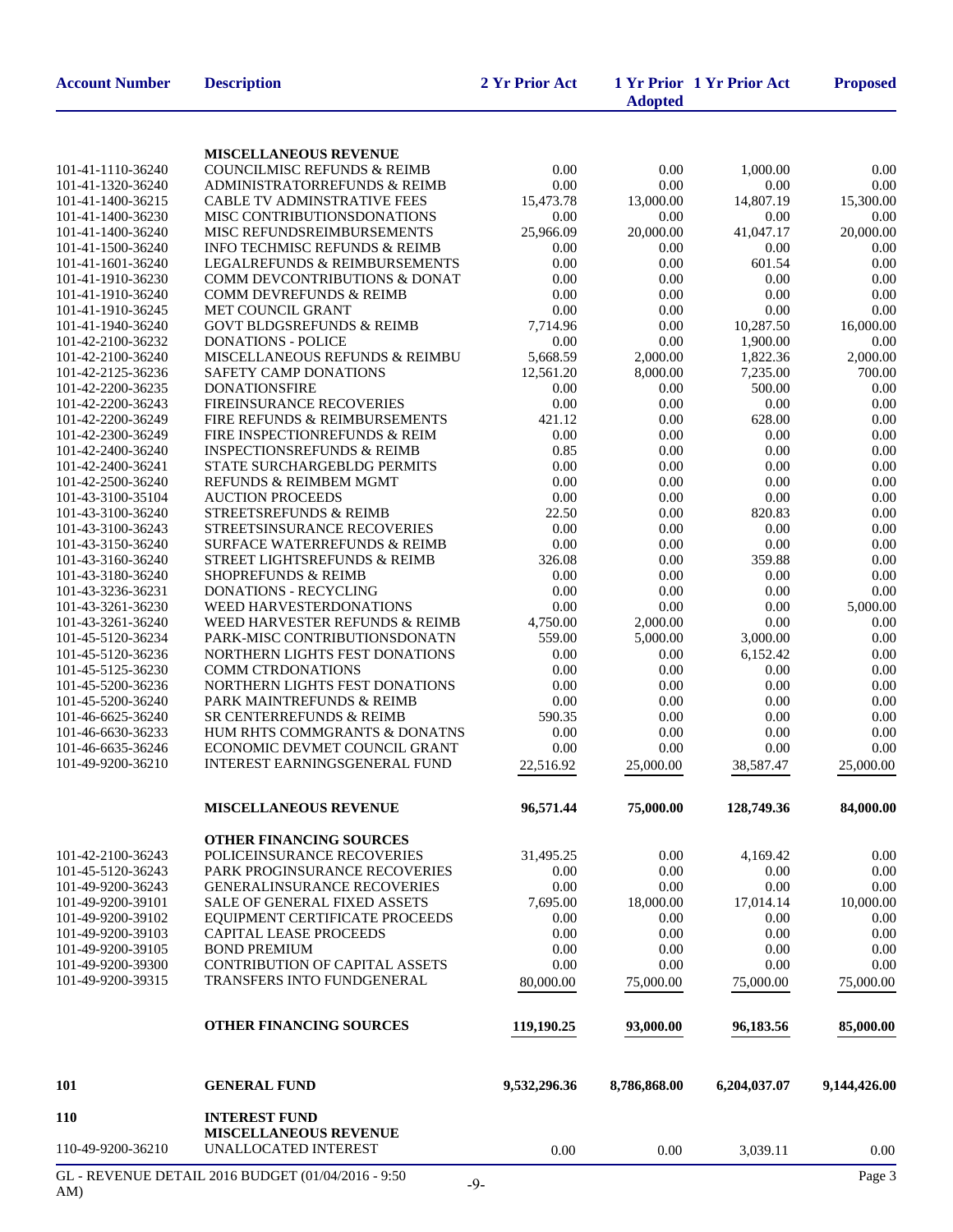| <b>Account Number</b>                                                                                 | <b>Description</b>                                                                                                                                                                 | 2 Yr Prior Act                                     | <b>Adopted</b>                                   | 1 Yr Prior 1 Yr Prior Act                            | <b>Proposed</b>                                  |
|-------------------------------------------------------------------------------------------------------|------------------------------------------------------------------------------------------------------------------------------------------------------------------------------------|----------------------------------------------------|--------------------------------------------------|------------------------------------------------------|--------------------------------------------------|
|                                                                                                       | <b>MISCELLANEOUS REVENUE</b>                                                                                                                                                       | 0.00                                               | 0.00                                             | 3,039.11                                             | 0.00                                             |
| 110                                                                                                   | <b>INTEREST FUND</b>                                                                                                                                                               | 0.00                                               | 0.00                                             | 3,039.11                                             | 0.00                                             |
| 203                                                                                                   | <b>PARK DEDICATION FUND</b>                                                                                                                                                        |                                                    |                                                  |                                                      |                                                  |
| 203-45-5120-33400                                                                                     | <b>INTERGOVERNMENTAL REVENUE</b><br><b>STATE GRANTS</b>                                                                                                                            | 0.00                                               | 0.00                                             | 0.00                                                 | 0.00                                             |
|                                                                                                       | <b>INTERGOVERNMENTAL REVENUE</b>                                                                                                                                                   | 0.00                                               | 0.00                                             | 0.00                                                 | 0.00                                             |
| 203-45-5120-34100<br>203-45-5200-34113<br>203-45-5200-34116                                           | <b>CHARGES FOR SERVICES</b><br><b>MARINA LEASE REVENUE</b><br>DEVELOPER CONTRIBUTIONS<br>PARK DEDICATIONFINANCE CHARGE                                                             | 5,100.00<br>0.00<br>0.00                           | 10.000.00<br>0.00<br>0.00                        | 6,300.00<br>0.00<br>0.00                             | 0.00<br>0.00<br>0.00                             |
|                                                                                                       | <b>CHARGES FOR SERVICES</b>                                                                                                                                                        | 5,100.00                                           | 10,000.00                                        | 6,300.00                                             | 0.00                                             |
| 203-45-5120-36101<br>203-45-5120-36230<br>203-45-5120-36231<br>203-45-5120-36240<br>203-49-9200-36210 | <b>MISCELLANEOUS REVENUE</b><br>PARK DEDICATION FEES<br><b>DONATIONS &amp; CONTRIBUTIONS</b><br>DONATIONSVETERANS MEMORIAL<br>REFUNDS & REIMBURSEMENTS<br><b>INTEREST EARNINGS</b> | 238,680.00<br>746.00<br>1,652.00<br>0.00<br>937.43 | 180,000.00<br>0.00<br>3,000.00<br>0.00<br>200.00 | 100,100.00<br>4,944.25<br>3,456.00<br>0.00<br>192.97 | 120,000.00<br>0.00<br>3,000.00<br>0.00<br>500.00 |
|                                                                                                       | <b>MISCELLANEOUS REVENUE</b>                                                                                                                                                       | 242,015.43                                         | 183,200.00                                       | 108,693.22                                           | 123,500.00                                       |
| 203-49-9200-39315                                                                                     | <b>OTHER FINANCING SOURCES</b><br>TRANSFERS IN FROM OTHER FUNDS                                                                                                                    | 438,000.00                                         | 250,000.00                                       | 250,000.00                                           | 250,000.00                                       |
|                                                                                                       | <b>OTHER FINANCING SOURCES</b>                                                                                                                                                     | 438,000.00                                         | 250,000.00                                       | 250,000.00                                           | 250,000.00                                       |
| 203                                                                                                   | <b>PARK DEDICATION FUND</b>                                                                                                                                                        | 685,115.43                                         | 443,200.00                                       | 364,993.22                                           | 373,500.00                                       |
| 205<br>205-43-3150-32265                                                                              | <b>SURFACE WATER MANAGEMENT</b><br><b>FUND</b><br><b>LICENSES &amp; PERMITS</b><br>STORM WATERINSPECTIONS                                                                          |                                                    |                                                  |                                                      |                                                  |
|                                                                                                       |                                                                                                                                                                                    | 0.00                                               | 0.00                                             | 226.00                                               | 0.00                                             |
|                                                                                                       | <b>LICENSES &amp; PERMITS</b>                                                                                                                                                      | 0.00                                               | 0.00                                             | 226.00                                               | 0.00                                             |
| 205-43-3150-33400<br>205-43-3150-36250                                                                | <b>INTERGOVERNMENTAL REVENUE</b><br><b>SURFACE WATERSTATE GRANTS</b><br><b>LOCAL GOVT GRANTSSTORM SEWER</b>                                                                        | 191,000.00<br>0.00                                 | 0.00<br>0.00                                     | 152,800.00<br>0.00                                   | 0.00<br>0.00                                     |
|                                                                                                       | <b>INTERGOVERNMENTAL REVENUE</b>                                                                                                                                                   | 191,000.00                                         | 0.00                                             | 152,800.00                                           | 0.00                                             |
| 205-43-3150-34325<br>205-43-3150-34326                                                                | <b>CHARGES FOR SERVICES</b><br>STORMRES CHARGES FOR SERVICE<br>STORMCOMM CHARGES FOR SERVICE                                                                                       | 306,154.77<br>30,770.68                            | 270,000.00<br>40,000.00                          | 199,062.81<br>21,569.53                              | 340,000.00<br>40,000.00                          |
|                                                                                                       | <b>CHARGES FOR SERVICES</b>                                                                                                                                                        | 336,925.45                                         | 310,000.00                                       | 220,632.34                                           | 380,000.00                                       |
| 205-43-3150-36240                                                                                     | <b>MISCELLANEOUS REVENUE</b><br><b>SURFACE WATERREFUNDS &amp; REIMB</b>                                                                                                            | 0.00                                               | 0.00                                             | 0.00                                                 | 0.00                                             |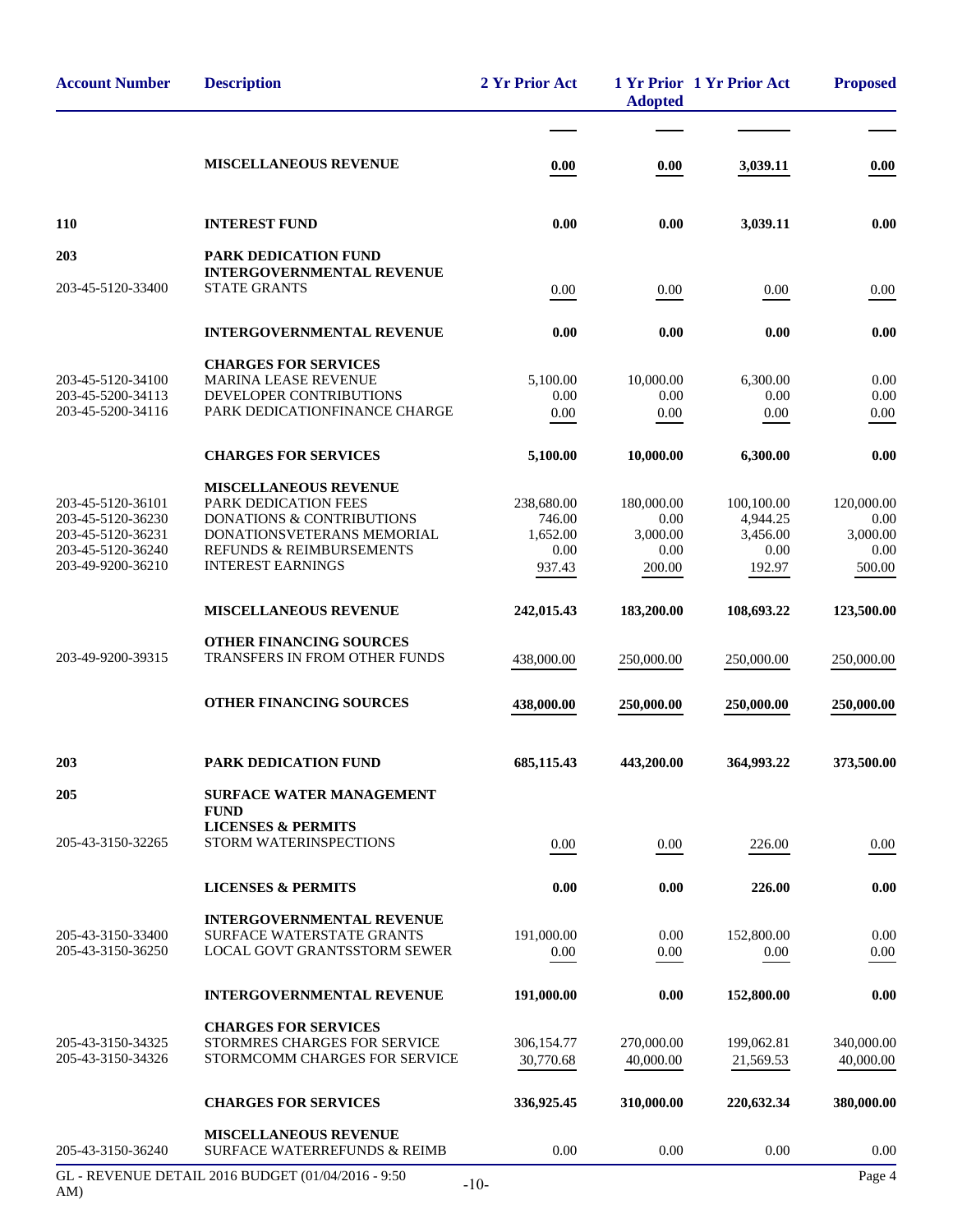| <b>Account Number</b>                  | <b>Description</b>                                                   | 2 Yr Prior Act   | <b>Adopted</b>   | 1 Yr Prior 1 Yr Prior Act | <b>Proposed</b> |
|----------------------------------------|----------------------------------------------------------------------|------------------|------------------|---------------------------|-----------------|
| 205-49-9200-36210                      | <b>INTEREST REVENUE</b>                                              | 1,697.31         | 0.00             | 2,130.52                  | 500.00          |
|                                        | <b>MISCELLANEOUS REVENUE</b>                                         | 1,697.31         | 0.00             | 2,130.52                  | 500.00          |
| 205-49-9200-39300                      | <b>OTHER FINANCING SOURCES</b><br>RESIDUAL EQUITY TRANSFER IN        | 309,727.26       | 0.00             | 0.00                      | 0.00            |
|                                        | <b>OTHER FINANCING SOURCES</b>                                       | 309,727.26       | 0.00             | 0.00                      | 0.00            |
| 205                                    | <b>SURFACE WATER MANAGEMENT</b><br><b>FUND</b>                       | 839,350.02       | 310,000.00       | 375,788.86                | 380,500.00      |
| 207                                    | <b>DRUG FORFEITURE FUND</b><br><b>INTERGOVERNMENTAL REVENUE</b>      |                  |                  |                           |                 |
| 207-42-2150-33160                      | DRUG FORFEITUREFEDERAL GRANTS                                        | 0.00             | 0.00             | 1,800.47                  | 0.00            |
|                                        | <b>INTERGOVERNMENTAL REVENUE</b>                                     | 0.00             | 0.00             | 1,800.47                  | 0.00            |
| 207-42-2150-34113                      | <b>CHARGES FOR SERVICES</b><br>REVENUE DRUGALCOHO FORFEITURE         | 27,432.50        | 36,000.00        | 4,696.30                  | 36,000.00       |
|                                        | <b>CHARGES FOR SERVICES</b>                                          | 27,432.50        | 36,000.00        | 4,696.30                  | 36,000.00       |
| 207-49-9200-36210                      | <b>MISCELLANEOUS REVENUE</b><br><b>INTEREST EARNINGSDRUG FORFEIT</b> | 225.91           | 100.00           | 30.47                     | 500.00          |
|                                        | <b>MISCELLANEOUS REVENUE</b>                                         | 225.91           | 100.00           | 30.47                     | 500.00          |
| 207                                    | DRUG FORFEITURE FUND                                                 | 27,658.41        | 36,100.00        | 6,527.24                  | 36,500.00       |
| 208                                    | LEASE REVENUE PUBLIC FACILITY<br>TAXES                               |                  |                  |                           |                 |
| 208-49-9200-31010                      | PROPERTY TAXES                                                       | 600,495.85       | 606,929.00       | 312,999.62                | 942,828.00      |
|                                        | <b>TAXES</b>                                                         | 600,495.85       | 606,929.00       | 312,999.62                | 942,828.00      |
| 208-49-9200-36210                      | <b>MISCELLANEOUS REVENUE</b><br><b>INTEREST EARNINGS</b>             | 108.62           | 1,000.00         | 1,304.95                  | 10,000.00       |
|                                        | <b>MISCELLANEOUS REVENUE</b>                                         | 108.62           | 1,000.00         | 1,304.95                  | 10,000.00       |
| 208-49-9200-39315                      | <b>OTHER FINANCING SOURCES</b><br>TRANSFERS IN FROM OTHER FUNDS      | 0.00             | 0.00             | 0.00                      | 490,000.00      |
|                                        | OTHER FINANCING SOURCES                                              | 0.00             | 0.00             | 0.00                      | 490,000.00      |
| 208                                    | LEASE REVENUE PUBLIC FACILITY                                        | 600,604.47       | 607,929.00       | 314,304.57                | 1,442,828.00    |
| 210                                    | T.I.F. #15 EVERTON PARK 2 FUND<br><b>TAXES</b>                       |                  |                  |                           |                 |
| 210-41-1920-31200<br>210-49-9200-31010 | SPECIAL ASSESSMENTPRINCIPAL<br>AD VALORUM TAXES                      | 0.00<br>$0.00\,$ | 0.00<br>$0.00\,$ | 0.00<br>0.00              | 0.00<br>0.00    |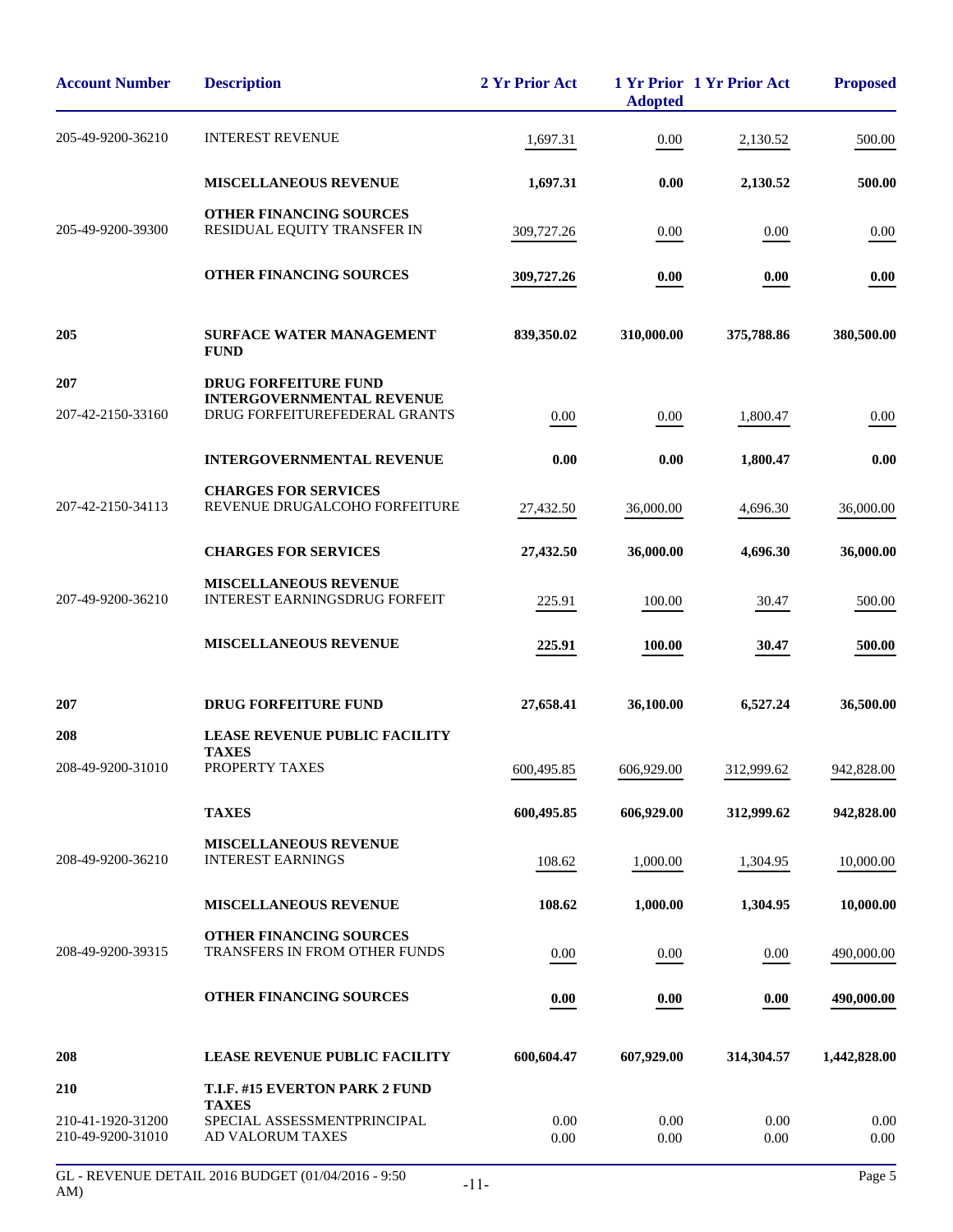| <b>Account Number</b>                                                                                 | <b>Description</b>                                                                                                                                                                             | 2 Yr Prior Act                                  | <b>Adopted</b>                               | 1 Yr Prior 1 Yr Prior Act                       | <b>Proposed</b>                         |
|-------------------------------------------------------------------------------------------------------|------------------------------------------------------------------------------------------------------------------------------------------------------------------------------------------------|-------------------------------------------------|----------------------------------------------|-------------------------------------------------|-----------------------------------------|
|                                                                                                       |                                                                                                                                                                                                |                                                 |                                              |                                                 |                                         |
|                                                                                                       | <b>TAXES</b>                                                                                                                                                                                   | 0.00                                            | 0.00                                         | 0.00                                            | 0.00                                    |
| 210-43-3100-34300                                                                                     | <b>INTERGOVERNMENTAL REVENUE</b><br>TIF #15STATE GRANTS                                                                                                                                        | 0.00                                            | 0.00                                         | 0.00                                            | 0.00                                    |
|                                                                                                       | <b>INTERGOVERNMENTAL REVENUE</b>                                                                                                                                                               | 0.00                                            | 0.00                                         | 0.00                                            | 0.00                                    |
| 210-49-9200-36210                                                                                     | <b>MISCELLANEOUS REVENUE</b><br><b>INTEREST EARNINGST.I.F. #15</b>                                                                                                                             | 0.00                                            | 0.00                                         | 0.00                                            | 0.00                                    |
|                                                                                                       | <b>MISCELLANEOUS REVENUE</b>                                                                                                                                                                   | 0.00                                            | 0.00                                         | 0.00                                            | 0.00                                    |
| 210-49-9200-39315                                                                                     | OTHER FINANCING SOURCES<br>TRANSFERS IN FROM OTHER FUNDS                                                                                                                                       | 289,568.03                                      | $0.00\,$                                     | 0.00                                            | 0.00                                    |
|                                                                                                       | <b>OTHER FINANCING SOURCES</b>                                                                                                                                                                 | 289,568.03                                      | 0.00                                         | 0.00                                            | 0.00                                    |
| 210                                                                                                   | T.I.F. #15 EVERTON PARK 2 FUND                                                                                                                                                                 | 289,568.03                                      | 0.00                                         | 0.00                                            | 0.00                                    |
| 211                                                                                                   | <b>CAPITAL IMPROVEMENT FUND</b>                                                                                                                                                                |                                                 |                                              |                                                 |                                         |
| 211-43-3100-31200<br>211-49-9200-31010<br>211-49-9200-31210<br>211-49-9200-31800                      | <b>TAXES</b><br>SPECIAL ASSESSMENTPRINCIPAL<br>AD VALORUM TAXES<br>SPECIAL ASSESSMENTINTEREST<br><b>FRANCHISE FEES</b>                                                                         | 82,965.05<br>0.00<br>25,017.93<br>720,511.81    | 55,000.00<br>0.00<br>10,000.00<br>700,000.00 | 21,926.82<br>0.00<br>22,642.64<br>545,249.78    | 65,000.00<br>0.00<br>0.00<br>700,000.00 |
|                                                                                                       | <b>TAXES</b>                                                                                                                                                                                   | 828,494.79                                      | 765,000.00                                   | 589,819.24                                      | 765,000.00                              |
| 211-43-3100-33136<br>211-43-3100-33137<br>211-43-3100-33623                                           | <b>INTERGOVERNMENTAL REVENUE</b><br><b>COUNTY AID</b><br><b>STATE AID</b><br>TOWNSHIPCITY AID                                                                                                  | 0.00<br>1,031,218.99<br>0.00                    | 0.00<br>0.00<br>0.00                         | 0.00<br>644,235.13<br>0.00                      | 0.00<br>1,370,000.00<br>0.00            |
|                                                                                                       | <b>INTERGOVERNMENTAL REVENUE</b>                                                                                                                                                               | 1,031,218.99                                    | 0.00                                         | 644,235.13                                      | 1,370,000.00                            |
| 211-43-3100-34111<br>211-43-3100-34112<br>211-43-3100-34113<br>211-43-3100-34114<br>211-43-3100-34116 | <b>CHARGES FOR SERVICES</b><br><b>ESCROW-LEGALENG COSTS</b><br>CONTRIBUTIONS FROM DEVELOPERS<br>DEVELOPER AGRMT CONTRIBUTIONS<br><b>CHARGES FOR SERVICES</b><br><b>CAP IMP FINANCE CHARGES</b> | 0.00<br>0.00<br>59,572.81<br>88,974.18<br>35.45 | 0.00<br>0.00<br>0.00<br>0.00<br>0.00         | 0.00<br>0.00<br>141,932.08<br>3,228.28<br>20.23 | 0.00<br>0.00<br>0.00<br>0.00<br>0.00    |
|                                                                                                       | <b>CHARGES FOR SERVICES</b>                                                                                                                                                                    | 148,582.44                                      | 0.00                                         | 145,180.59                                      | 0.00                                    |
| 211-43-3100-36240<br>211-43-3100-36252<br>211-49-9200-36210<br>211-49-9200-36240                      | <b>MISCELLANEOUS REVENUE</b><br>MISC REFUNDSREIMBURSEMENTS<br>CONTRIBUTIONS AND DONATIONS<br><b>INTEREST EARNINGSCAP IMP</b><br>REFREIMB INTERFUND NOTE PMTS                                   | 0.00<br>0.00<br>18,357.06<br>0.00               | 0.00<br>0.00<br>20,000.00<br>0.00            | 0.00<br>0.00<br>20,374.07<br>0.00               | 0.00<br>0.00<br>25,000.00<br>0.00       |
|                                                                                                       | <b>MISCELLANEOUS REVENUE</b>                                                                                                                                                                   | 18,357.06                                       | 20,000.00                                    | 20,374.07                                       | 25,000.00                               |
| 211-49-9200-39315<br>211-49-9200-39320                                                                | <b>OTHER FINANCING SOURCES</b><br>CAP IMP OP TRANSFERS IN<br>CAP IMPBOND PROCEEDS                                                                                                              | 0.00<br>0.00                                    | 0.00<br>0.00                                 | 0.00<br>0.00                                    | 0.00<br>0.00                            |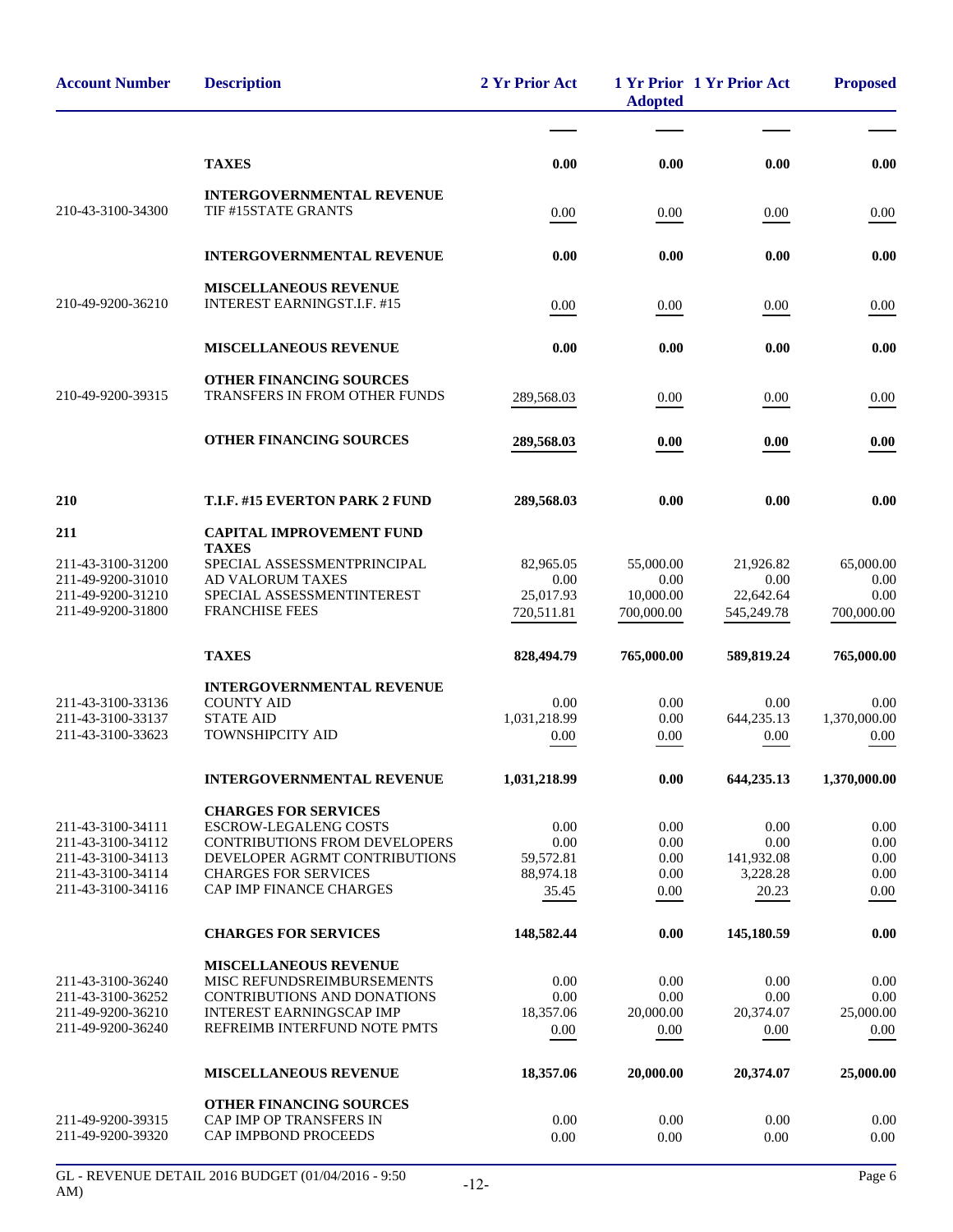| <b>Account Number</b>                                                            | <b>Description</b>                                                                                                                                 | 2 Yr Prior Act               | <b>Adopted</b>               | 1 Yr Prior 1 Yr Prior Act    | <b>Proposed</b>              |
|----------------------------------------------------------------------------------|----------------------------------------------------------------------------------------------------------------------------------------------------|------------------------------|------------------------------|------------------------------|------------------------------|
|                                                                                  |                                                                                                                                                    |                              |                              |                              |                              |
|                                                                                  | <b>OTHER FINANCING SOURCES</b>                                                                                                                     | 0.00                         | 0.00                         | 0.00                         | 0.00                         |
| 211                                                                              | <b>CAPITAL IMPROVEMENT FUND</b>                                                                                                                    | 2,026,653.28                 | 785,000.00                   | 1,399,609.03                 | 2,160,000.00                 |
| 212                                                                              | <b>ECONOMIC DEVELOPMENT FUND</b>                                                                                                                   |                              |                              |                              |                              |
| 212-49-9200-31010                                                                | <b>TAXES</b><br><b>EDAAD VAL TAXES</b>                                                                                                             | 33,073.36                    | 23,000.00                    | 11,985.31                    | 23,690.00                    |
|                                                                                  | <b>TAXES</b>                                                                                                                                       | 33,073.36                    | 23,000.00                    | 11,985.31                    | 23,690.00                    |
| 212-46-1920-33460<br>212-49-9200-33403<br>212-49-9200-33404<br>212-49-9200-33405 | <b>INTERGOVERNMENTAL REVENUE</b><br>EDAMET COUNCIL HOUSING GRANT<br>ST MNMARKET VALUE CREDITS<br>ST MN MV AG CREDIT<br>MARKET VALUE CREDIT MH & PY | 0.00<br>0.00<br>0.00<br>0.00 | 0.00<br>0.00<br>0.00<br>0.00 | 0.00<br>0.00<br>0.00<br>0.00 | 0.00<br>0.00<br>0.00<br>0.00 |
|                                                                                  | <b>INTERGOVERNMENTAL REVENUE</b>                                                                                                                   | 0.00                         | 0.00                         | 0.00                         | 0.00                         |
| 212-46-1920-36230<br>212-49-9200-36210                                           | <b>MISCELLANEOUS REVENUE</b><br><b>EDACONTRIBUTIONS &amp; DONATIONS</b><br><b>INTEREST EARNINGSECON DEV</b>                                        | 0.00<br>685.78               | 0.00<br>730.00               | 0.00<br>1,801.14             | 0.00<br>1,200.00             |
|                                                                                  | MISCELLANEOUS REVENUE                                                                                                                              | 685.78                       | 730.00                       | 1,801.14                     | 1,200.00                     |
| 212-49-9200-39101<br>212-49-9200-39315                                           | <b>OTHER FINANCING SOURCES</b><br><b>SALE OF GENERAL FIXED ASSETS</b><br><b>TRANSFERS INTO FUNDEDA</b>                                             | 0.00<br>0.00                 | 0.00<br>0.00                 | 199,503.06<br>0.00           | 0.00<br>0.00                 |
|                                                                                  | <b>OTHER FINANCING SOURCES</b>                                                                                                                     | 0.00                         | 0.00                         | 199,503.06                   | 0.00                         |
| 212                                                                              | ECONOMIC DEVELOPMENT FUND                                                                                                                          | 33,759.14                    | 23,730.00                    | 213,289.51                   | 24,890.00                    |
| 214                                                                              | TIF #1 INDUSTRIAL PARK FUND                                                                                                                        |                              |                              |                              |                              |
| 214-49-9200-31010                                                                | <b>TAXES</b><br>TIF #1 PROPERTY TAXES - TIF                                                                                                        | 7,859.09                     | 8,000.00                     | 0.00                         | 44,000.00                    |
|                                                                                  | <b>TAXES</b>                                                                                                                                       | 7,859.09                     | 8,000.00                     | 0.00                         | 44,000.00                    |
| 214-46-1920-36240<br>214-49-9200-36210                                           | <b>MISCELLANEOUS REVENUE</b><br>TIF #1 MISC REFUNDS & REIMB<br>TIF #1 INTEREST REVENUE                                                             | 0.00<br>0.00                 | 0.00<br>0.00                 | 0.00<br>65.57                | 0.00<br>$0.00\,$             |
|                                                                                  | <b>MISCELLANEOUS REVENUE</b>                                                                                                                       | 0.00                         | 0.00                         | 65.57                        | 0.00                         |
| 214                                                                              | TIF #1 INDUSTRIAL PARK FUND                                                                                                                        | 7,859.09                     | 8,000.00                     | 65.57                        | 44,000.00                    |
| 215                                                                              | TIF #2 CHERRYWOOD POINTE<br><b>TAXES</b>                                                                                                           |                              |                              |                              |                              |
| 215-49-9200-31010                                                                | PROPERTY TAXES TIF                                                                                                                                 | 0.00                         | 0.00                         | 0.00                         | 96,000.00                    |
|                                                                                  | <b>TAXES</b>                                                                                                                                       | 0.00                         | 0.00                         | 0.00                         | 96,000.00                    |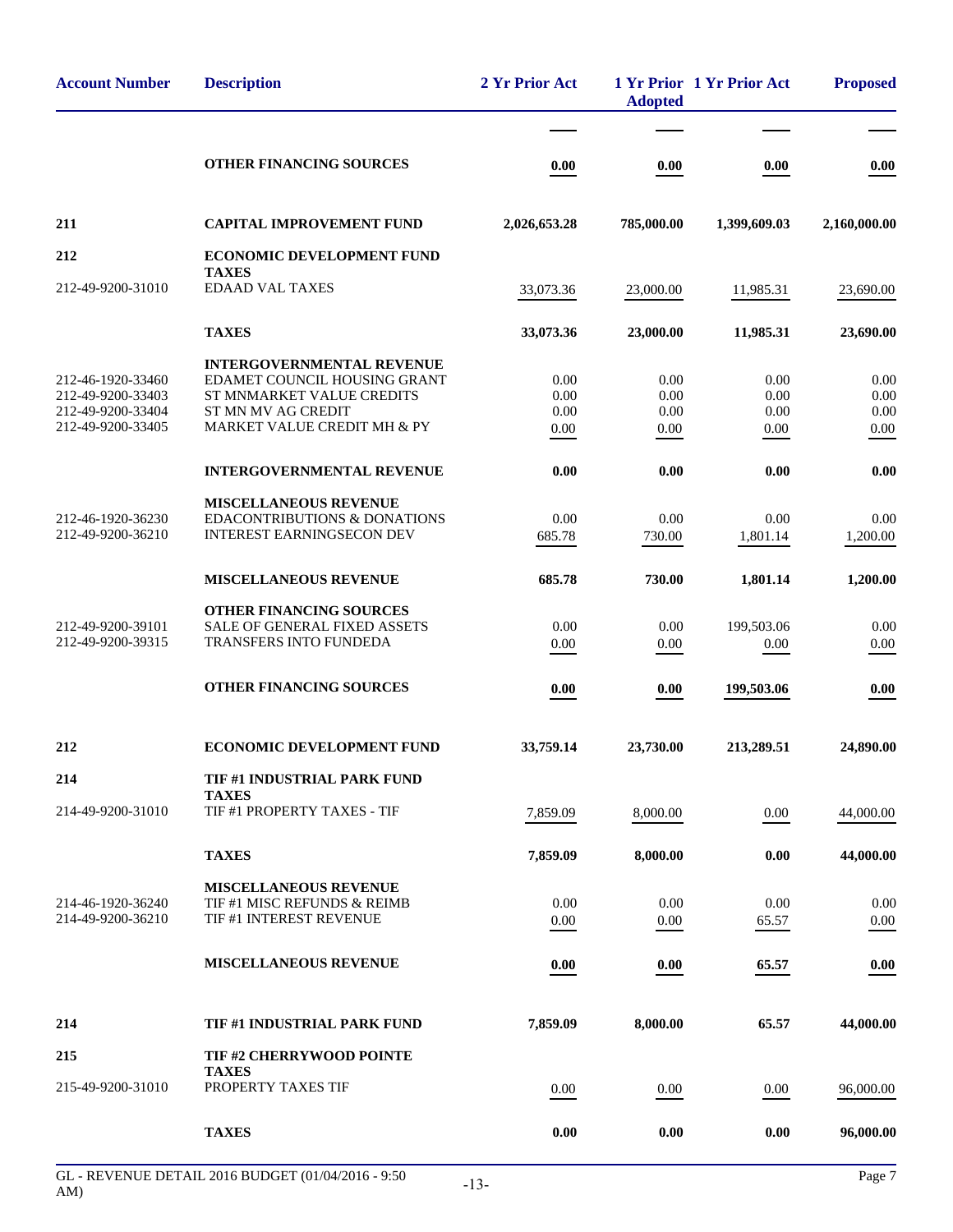| <b>Account Number</b>                  | <b>Description</b>                                          | 2 Yr Prior Act    | <b>Adopted</b>    | 1 Yr Prior 1 Yr Prior Act | <b>Proposed</b>   |
|----------------------------------------|-------------------------------------------------------------|-------------------|-------------------|---------------------------|-------------------|
|                                        | <b>MISCELLANEOUS REVENUE</b>                                |                   |                   |                           |                   |
| 215-46-1920-36240                      | <b>MISC REFUNDS &amp; REIMB</b>                             | 0.00              | 0.00              | 0.00                      | 0.00              |
| 215-49-9200-36210                      | <b>INTEREST REVENUE</b>                                     | 0.00              | 0.00              | 0.00                      | 0.00              |
|                                        | <b>MISCELLANEOUS REVENUE</b>                                | 0.00              | 0.00              | 0.00                      | 0.00              |
| 215                                    | TIF #2 CHERRYWOOD POINTE                                    | 0.00              | 0.00              | 0.00                      | 96,000.00         |
| 216                                    | <b>TIF #87 CENTENNIAL OFFICE PARK</b>                       |                   |                   |                           |                   |
|                                        | <b>TAXES</b>                                                |                   |                   |                           |                   |
| 216-49-9200-31010                      | PROPERTY TAXES TIF                                          | 0.00              | 0.00              | 22,944.07                 | 8,800.00          |
|                                        | <b>TAXES</b>                                                | 0.00              | 0.00              | 22,944.07                 | 8,800.00          |
|                                        | <b>MISCELLANEOUS REVENUE</b>                                |                   |                   |                           |                   |
| 216-46-1920-36240                      | <b>MISC REFUNDS &amp; REIMB</b>                             | 0.00              | 0.00              | 0.00                      | 0.00              |
| 216-49-9200-36210                      | <b>INTEREST REVENUE</b>                                     | 0.00              | 0.00              | 124.53                    | 0.00              |
|                                        | <b>MISCELLANEOUS REVENUE</b>                                | 0.00              | 0.00              | 124.53                    | 0.00              |
|                                        |                                                             |                   |                   |                           |                   |
| 216                                    | TIF #87 CENTENNIAL OFFICE PARK                              | 0.00              | 0.00              | 23,068.60                 | 8,800.00          |
| 248                                    | T.I.F. ADMINISTRATION FUND<br><b>TAXES</b>                  |                   |                   |                           |                   |
| 248-49-9200-31010                      | AD VALORUM TAXESTIF ADMINST                                 | 0.00              | 0.00              | 0.00                      | 0.00              |
|                                        | <b>TAXES</b>                                                | 0.00              | 0.00              | 0.00                      | 0.00              |
| 248-49-9200-36210                      | <b>MISCELLANEOUS REVENUE</b><br>INTEREST EARNINGST.I.F. ADM | 0.00              | 0.00              | 0.00                      | 0.00              |
|                                        | <b>MISCELLANEOUS REVENUE</b>                                | 0.00              | 0.00              | 0.00                      | 0.00              |
| 248                                    | <b>T.I.F. ADMINISTRATION FUND</b>                           | 0.00              | 0.00              | 0.00                      | 0.00              |
| 250                                    | <b>AIRPORT FUND</b>                                         |                   |                   |                           |                   |
| 250-49-9200-31010                      | <b>TAXES</b><br>PROPERTY TAXES                              | 6,180.86          | 0.00              | 72,202.37                 | 0.00              |
| 250-49-9200-31210                      | SPECIAL ASSESSMENTSINTEREST                                 | 0.00              | 0.00              | 17,939.45                 | 0.00              |
| 250-49-9810-31200                      | SPECIAL ASSESSMENTPRINCIPAL                                 | 0.00              | 0.00              | 89,697.21                 | 0.00              |
| 250-49-9810-31210                      | SPECIAL ASSESSMENTSINTEREST                                 | 0.00              | 0.00              | 0.00                      | 0.00              |
|                                        | <b>TAXES</b>                                                | 6,180.86          | 0.00              | 179,839.03                | 0.00              |
|                                        | <b>INTERGOVERNMENTAL REVENUE</b>                            |                   |                   |                           |                   |
| 250-43-9810-33430                      | AIRPORT STATE GRANT OPERATING                               | 3,800.00          | 3,800.00          | 5,431.00                  | 3,361,300.00      |
| 250-43-9810-33437                      | AIRPORT STATE GRANT CAPITAL                                 | 0.00              | 0.00              | 33,075.00                 | 0.00              |
|                                        | <b>INTERGOVERNMENTAL REVENUE</b>                            | 3,800.00          | 3,800.00          | 38,506.00                 | 3,361,300.00      |
|                                        | <b>CHARGES FOR SERVICES</b>                                 |                   |                   |                           |                   |
| 250-43-9810-38023<br>250-43-9810-38024 | <b>AIRPORT AV GAS SALES</b><br>AIRPORT CHARGES FOR SERVICES | 60,094.65<br>0.00 | 55,000.00<br>0.00 | 65,290.86<br>0.00         | 55,501.00<br>0.00 |
|                                        |                                                             |                   |                   |                           |                   |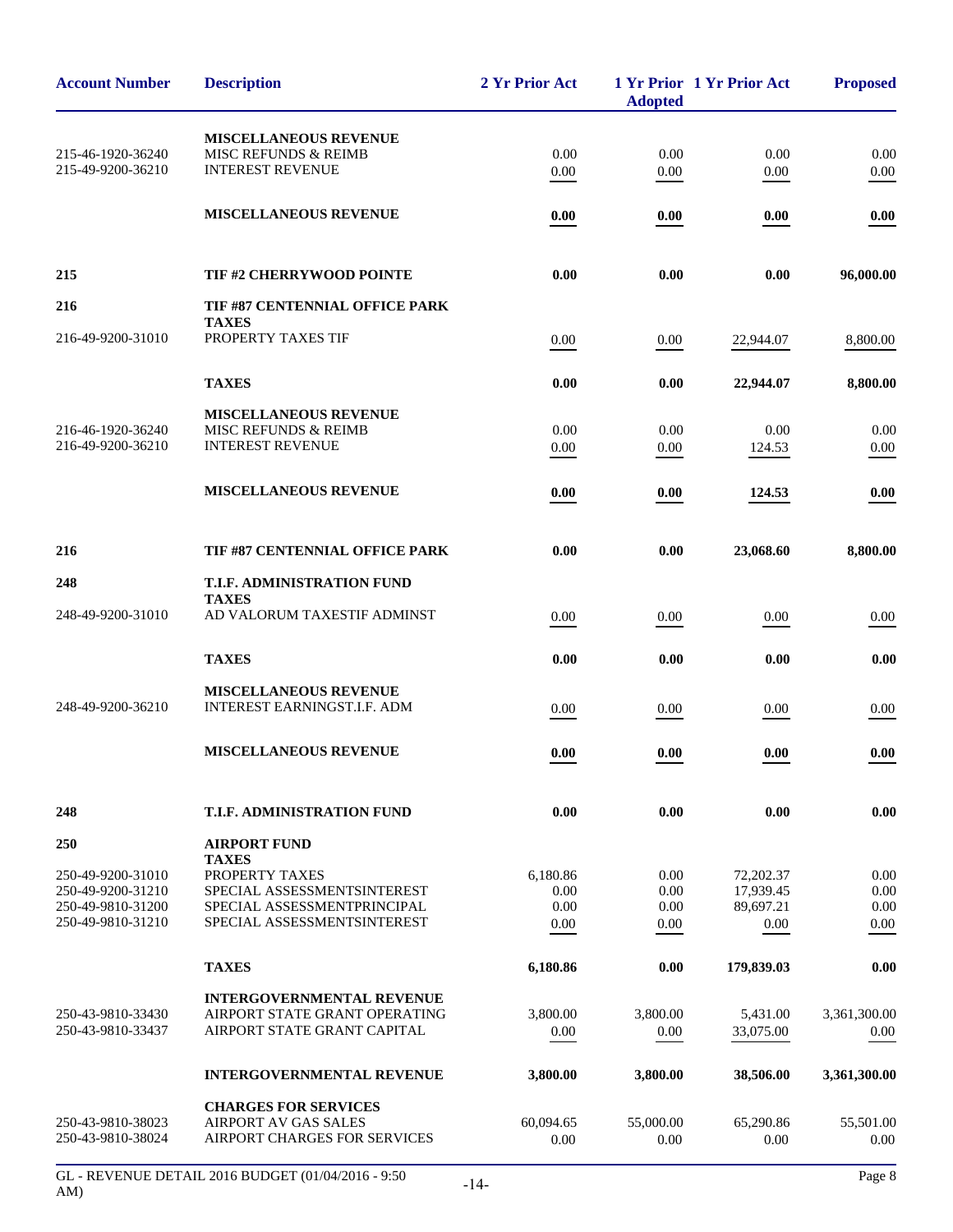| <b>Account Number</b>                                                                                                      | <b>Description</b>                                                                                                                                                                               | 2 Yr Prior Act                                               | <b>Adopted</b>                                               | 1 Yr Prior 1 Yr Prior Act                                       | <b>Proposed</b>                                          |
|----------------------------------------------------------------------------------------------------------------------------|--------------------------------------------------------------------------------------------------------------------------------------------------------------------------------------------------|--------------------------------------------------------------|--------------------------------------------------------------|-----------------------------------------------------------------|----------------------------------------------------------|
|                                                                                                                            |                                                                                                                                                                                                  |                                                              |                                                              |                                                                 |                                                          |
|                                                                                                                            | <b>CHARGES FOR SERVICES</b>                                                                                                                                                                      | 60,094.65                                                    | 55,000.00                                                    | 65,290.86                                                       | 55,501.00                                                |
| 250-43-9810-36240<br>250-43-9810-38020<br>250-43-9810-38021<br>250-43-9810-38022<br>250-49-9200-36210<br>250-49-9200-36230 | <b>MISCELLANEOUS REVENUE</b><br>MISC REFUNDS & REIMBURSEMENTS<br>AIRPORT HANGAR RENT<br>AIRPORT HANGAR ASMT<br>AIRPORT AGRICULTURE RENT<br><b>INTEREST EARNINGS AIRPORT</b><br>DONATIONS AIRPORT | 0.00<br>28,433.38<br>5,000.00<br>27,075.80<br>205.45<br>0.00 | 0.00<br>32,000.00<br>5,000.00<br>36,872.00<br>500.00<br>0.00 | 13.32<br>29,792.00<br>2,000.00<br>28,420.00<br>1,995.63<br>0.00 | 0.00<br>32,291.00<br>0.00<br>37,208.00<br>200.00<br>0.00 |
|                                                                                                                            | <b>MISCELLANEOUS REVENUE</b>                                                                                                                                                                     | 60,714.63                                                    | 74,372.00                                                    | 62,220.95                                                       | 69,699.00                                                |
| 250-49-9200-39101<br>250-49-9200-39300<br>250-49-9200-39315                                                                | <b>OTHER FINANCING SOURCES</b><br><b>SALE OF GENERAL FIXED ASSETS</b><br><b>TRANSFERS IN</b><br><b>TRANSFERS FROM OTHER FUNDS</b><br><b>OTHER FINANCING SOURCES</b>                              | 0.00<br>116,315.87<br>0.00<br>116,315.87                     | 0.00<br>0.00<br>0.00<br>0.00                                 | 0.00<br>0.00<br>0.00<br>0.00                                    | 0.00<br>0.00<br>0.00<br>0.00                             |
| 250                                                                                                                        | <b>AIRPORT FUND</b>                                                                                                                                                                              | 247,106.01                                                   | 133,172.00                                                   | 345,856.84                                                      | 3,486,500.00                                             |
| 251                                                                                                                        | HEADWATERS INDUSTRIAL PARK                                                                                                                                                                       |                                                              |                                                              |                                                                 |                                                          |
| 251-49-9200-31010<br>251-49-9200-31210<br>251-49-9811-31200                                                                | <b>TAXES</b><br>AD VALORUM TAXES<br>SPECIAL ASSESSMENT INTEREST<br>SPECIAL ASSESSMENT PRINCIPAL                                                                                                  | 129,224.18<br>24,490.14<br>96,583.60                         | 139,611.00<br>24,200.00<br>111,500.00                        | 0.00<br>0.00<br>0.00                                            | 133,653.00<br>18,500.00<br>111,500.00                    |
|                                                                                                                            | <b>TAXES</b>                                                                                                                                                                                     | 250,297.92                                                   | 275,311.00                                                   | 0.00                                                            | 263,653.00                                               |
| 251-49-9200-36210<br>251-49-9811-36240                                                                                     | <b>MISCELLANEOUS REVENUE</b><br><b>INTEREST REVENUE</b><br>MISC REFUNDS & REIMBURSEMENTS                                                                                                         | 0.00<br>0.02                                                 | 0.00<br>0.00                                                 | 0.00<br>0.00                                                    | 100.00<br>0.00                                           |
|                                                                                                                            | <b>MISCELLANEOUS REVENUE</b>                                                                                                                                                                     | 0.02                                                         | 0.00                                                         | 0.00                                                            | 100.00                                                   |
| 251-49-9200-39300                                                                                                          | OTHER FINANCING SOURCES<br><b>TRANSFERS IN</b>                                                                                                                                                   | $-425,400.11$                                                | 0.00                                                         | 0.00                                                            | 0.00                                                     |
|                                                                                                                            | OTHER FINANCING SOURCES                                                                                                                                                                          | $-425,400.11$                                                | 0.00                                                         | 0.00                                                            | 0.00                                                     |
| 251                                                                                                                        | <b>HEADWATERS INDUSTRIAL PARK</b>                                                                                                                                                                | $-175,102.17$                                                | 275,311.00                                                   | 0.00                                                            | 263,753.00                                               |
| 303                                                                                                                        | T.I.F. #21 LEGION MALL FUND<br><b>TAXES</b>                                                                                                                                                      |                                                              |                                                              |                                                                 |                                                          |
| 303-49-9200-31010                                                                                                          | AD VALORUM TAXES                                                                                                                                                                                 | 702,596.33                                                   | 825,000.00                                                   | 345,931.56                                                      | 23,000.00                                                |
|                                                                                                                            | <b>TAXES</b>                                                                                                                                                                                     | 702,596.33                                                   | 825,000.00                                                   | 345,931.56                                                      | 23,000.00                                                |
| 303-46-1920-33136<br>303-46-1920-34300<br>303-49-9200-33403                                                                | <b>INTERGOVERNMENTAL REVENUE</b><br><b>COUNTY AID</b><br><b>STATE GRANTS</b><br>ST MNMARKET VALUE CREDITS                                                                                        | 0.00<br>0.00<br>0.00                                         | 0.00<br>0.00<br>0.00                                         | 0.00<br>0.00<br>0.00                                            | 0.00<br>0.00<br>0.00                                     |
|                                                                                                                            | <b>INTERGOVERNMENTAL REVENUE</b>                                                                                                                                                                 | 0.00                                                         | 0.00                                                         | 0.00                                                            | 0.00                                                     |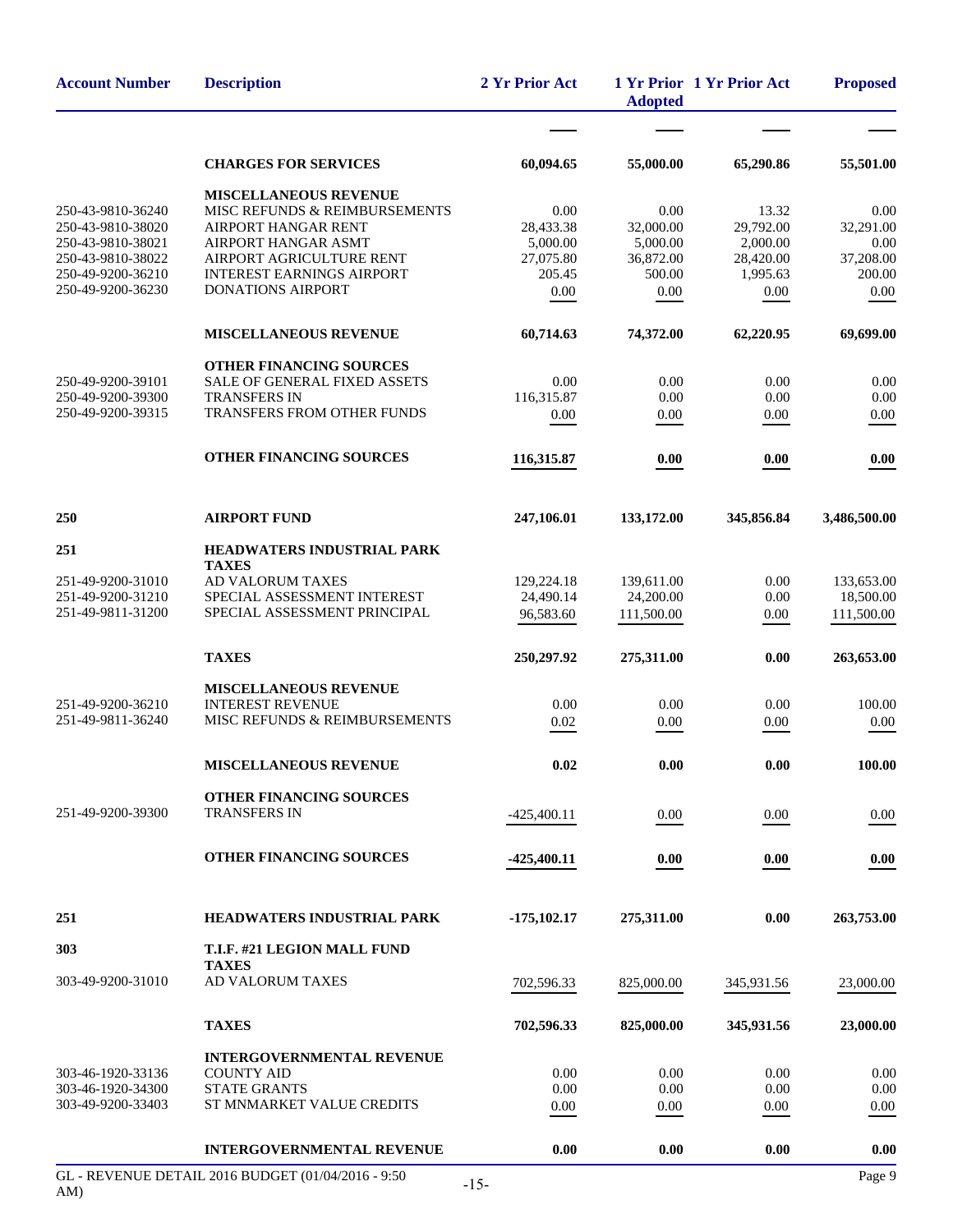| <b>Account Number</b> | <b>Description</b>                                             | 2 Yr Prior Act | <b>Adopted</b> | 1 Yr Prior 1 Yr Prior Act | <b>Proposed</b> |
|-----------------------|----------------------------------------------------------------|----------------|----------------|---------------------------|-----------------|
|                       | <b>MISCELLANEOUS REVENUE</b>                                   |                |                |                           |                 |
| 303-46-1920-36240     | MISC REFUNDS & REIMBURSEMENTS                                  | 47,932.36      | 0.00           | 0.00                      | 0.00            |
| 303-49-9200-36210     | INTEREST EARNINGST.I.F. #21                                    | 185.03         | 0.00           | $-108.67$                 | 65.00           |
|                       |                                                                |                |                |                           |                 |
|                       | <b>MISCELLANEOUS REVENUE</b>                                   | 48,117.39      | 0.00           | $-108.67$                 | 65.00           |
| 303-49-9200-39101     | OTHER FINANCING SOURCES<br><b>SALE OF GENERAL FIXED ASSETS</b> | 0.00           |                | 0.00                      |                 |
| 303-49-9200-39105     | TIF #21BOND PREMIUM                                            | 0.00           | 0.00<br>0.00   | 0.00                      | 0.00<br>0.00    |
| 303-49-9200-39310     | TIF #21GO TIF BOND PROCEEDS                                    | 0.00           | 0.00           | 0.00                      | 0.00            |
| 303-49-9200-39315     | TIF #21TRANSFERS IN                                            | 0.00           | 0.00           | 0.00                      | 0.00            |
|                       | OTHER FINANCING SOURCES                                        | 0.00           | 0.00           | 0.00                      | 0.00            |
| 303                   | T.I.F. #21 LEGION MALL FUND                                    | 750,713.72     | 825,000.00     | 345,822.89                | 23,065.00       |
| 312                   | T.I.F. #24 SETTERHOLM'S FUND<br><b>TAXES</b>                   |                |                |                           |                 |
| 312-43-3100-31200     | SPECIAL ASSESSMENTS -PRINCIPAL                                 | 0.00           | 0.00           | 0.00                      | 0.00            |
| 312-49-9200-31010     | AD VALORUM TAXES                                               | 0.00           | 0.00           | 0.00                      | 0.00            |
| 312-49-9200-31210     | SPECIAL ASSESSMENTS - INTEREST                                 | 0.00           | 0.00           | 0.00                      | 0.00            |
|                       | <b>TAXES</b>                                                   | 0.00           | 0.00           | 0.00                      | 0.00            |
|                       | MISCELLANEOUS REVENUE                                          |                |                |                           |                 |
| 312-49-9200-36210     | <b>INTEREST EARNINGS88 IMP BOND</b>                            | 2.06           | 0.00           | 0.00                      | 0.00            |
| 312-49-9200-36240     | TIF #24MISC REFUNDS & REIMB                                    | $0.00\,$       | 0.00           | 0.00                      | 0.00            |
|                       | <b>MISCELLANEOUS REVENUE</b>                                   | 2.06           | 0.00           | 0.00                      | 0.00            |
| 312                   | T.I.F. #24 SETTERHOLM'S FUND                                   | 2.06           | 0.00           | 0.00                      | 0.00            |
| 313                   | Fund                                                           |                |                |                           |                 |
|                       | <b>MISCELLANEOUS REVENUE</b>                                   |                |                |                           |                 |
| 313-43-3100-54370     | <b>MISC REFUNDS &amp; REIMB</b>                                | 0.00           | 0.00           | 0.00                      | 0.00            |
|                       | <b>MISCELLANEOUS REVENUE</b>                                   | 0.00           | 0.00           | 0.00                      | 0.00            |
|                       |                                                                |                |                |                           |                 |
| 313                   | Fund                                                           | 0.00           | 0.00           | 0.00                      | 0.00            |
| 315                   | 2000 G.O. IMP BOND FUND                                        |                |                |                           |                 |
| 315-49-9200-31500     | <b>OTHER FINANCING SOURCES</b><br><b>TRANSFERS INTO FUND</b>   | 0.00           | 0.00           | 0.00                      | 0.00            |
|                       |                                                                |                |                |                           |                 |
|                       | OTHER FINANCING SOURCES                                        | 0.00           | 0.00           | 0.00                      | 0.00            |
| 315                   | 2000 G.O. IMP BOND FUND                                        | 0.00           | 0.00           | 0.00                      | 0.00            |
| 317                   | <b>DEBT SERVICE FUND</b>                                       |                |                |                           |                 |
|                       | <b>TAXES</b>                                                   |                |                |                           |                 |
| 317-43-3100-31200     | SP ASMT PRINCIPAL G.O. X-OVER                                  | $0.00\,$       | 0.00           | 0.00                      | 0.00            |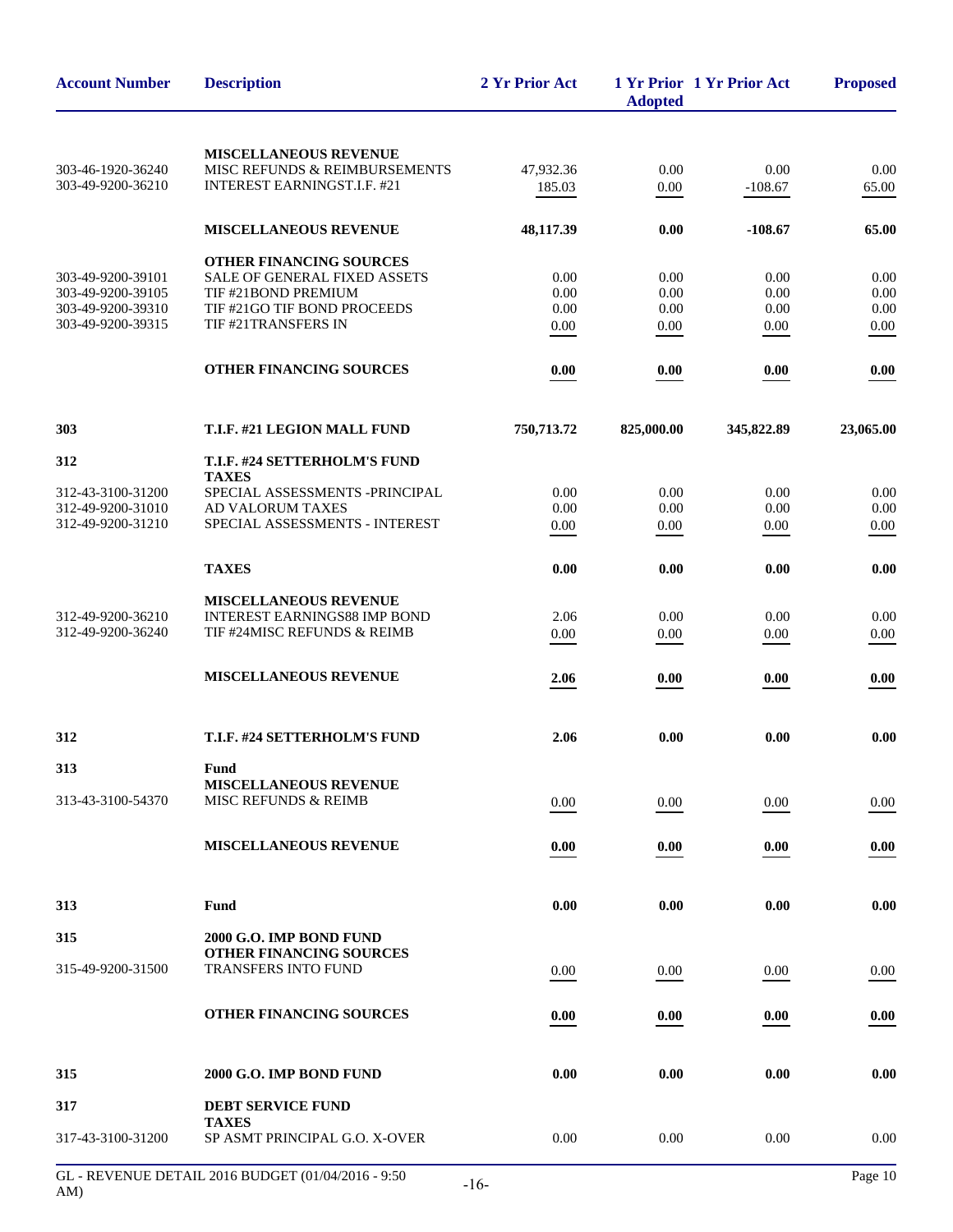| <b>Account Number</b>                                       | <b>Description</b>                                                                                                    | 2 Yr Prior Act       | <b>Adopted</b>       | 1 Yr Prior 1 Yr Prior Act | <b>Proposed</b>      |
|-------------------------------------------------------------|-----------------------------------------------------------------------------------------------------------------------|----------------------|----------------------|---------------------------|----------------------|
| 317-49-9200-31010<br>317-49-9200-31210                      | DEBT SERVICEAD VALOREM TAXES<br>SP ASMT INTERESTG.O. X-OVER                                                           | 232,680.46<br>0.00   | 243,776.00<br>0.00   | 125,991.13<br>0.00        | 230,700.00<br>0.00   |
|                                                             | <b>TAXES</b>                                                                                                          | 232,680.46           | 243,776.00           | 125,991.13                | 230,700.00           |
| 317-49-9200-36210                                           | <b>MISCELLANEOUS REVENUE</b><br><b>INTEREST EARNINGSGO CROSSOVER</b>                                                  | 101.31               | 200.00               | $-0.89$                   | 200.00               |
|                                                             | <b>MISCELLANEOUS REVENUE</b>                                                                                          | 101.31               | 200.00               | $-0.89$                   | 200.00               |
| 317-49-9200-39102<br>317-49-9200-39315<br>317-49-9200-39320 | <b>OTHER FINANCING SOURCES</b><br>DEBT SERVICEBOND PROCEEDS<br>TRANSFERS INTO FUNDESCROW<br><b>BOND SALE PROCEEDS</b> | 0.00<br>0.00<br>0.00 | 0.00<br>0.00<br>0.00 | 0.00<br>0.00<br>0.00      | 0.00<br>0.00<br>0.00 |
|                                                             | <b>OTHER FINANCING SOURCES</b>                                                                                        | 0.00                 | 0.00                 | 0.00                      | 0.00                 |
| 317                                                         | <b>DEBT SERVICE FUND</b>                                                                                              | 232,781.77           | 243,976.00           | 125,990.24                | 230,900.00           |
| 322                                                         | <b>DEBT SERVICE PUBLIC FACILITIES</b><br><b>TAXES</b>                                                                 |                      |                      |                           |                      |
| 322-49-9200-31010<br>322-49-9200-31030<br>322-49-9200-31400 | <b>AD VALORUM TAXES</b><br>MOBILE HOME TAXES<br>PAYMENT IN LIEU OF TAXES                                              | 0.00<br>0.00<br>0.00 | 0.00<br>0.00<br>0.00 | 0.00<br>0.00<br>0.00      | 0.00<br>0.00<br>0.00 |
|                                                             | <b>TAXES</b>                                                                                                          | 0.00                 | 0.00                 | 0.00                      | 0.00                 |
| 322-49-9200-33405                                           | <b>INTERGOVERNMENTAL REVENUE</b><br>MARKET VALUE CREDIT MH & PY                                                       | 0.00                 | 0.00                 | 0.00                      | 0.00                 |
|                                                             | <b>INTERGOVERNMENTAL REVENUE</b>                                                                                      | 0.00                 | 0.00                 | 0.00                      | 0.00                 |
| 322-41-1940-34150                                           | <b>CHARGES FOR SERVICES</b><br>PUBLIC FACILITY LEASE REVENUE                                                          | 578,027.70           | 1,098,028.00         | 0.00                      | 1,442,828.00         |
|                                                             | <b>CHARGES FOR SERVICES</b>                                                                                           | 578,027.70           | 1,098,028.00         | 0.00                      | 1,442,828.00         |
| 322-41-1940-36240<br>322-49-9200-36210                      | <b>MISCELLANEOUS REVENUE</b><br><b>MISC REFUNDS &amp; REIMB</b><br><b>INTEREST EARNINGS</b>                           | 0.00<br>25.10        | 0.00<br>500.00       | 0.00<br>3.21              | 0.00<br>300.00       |
|                                                             | <b>MISCELLANEOUS REVENUE</b>                                                                                          | 25.10                | 500.00               | 3.21                      | 300.00               |
| 322-49-9200-39102<br>322-49-9200-39315                      | <b>OTHER FINANCING SOURCES</b><br><b>BOND PROCEEDS</b><br><b>TRANSFERS IN TO FUND</b>                                 | 0.00<br>0.00         | 0.00<br>0.00         | 0.00<br>0.00              | 0.00<br>0.00         |
|                                                             | <b>OTHER FINANCING SOURCES</b>                                                                                        | 0.00                 | 0.00                 | 0.00                      | 0.00                 |
| 322                                                         | <b>DEBT SERVICE PUBLIC FACILITIES</b>                                                                                 | 578,052.80           | 1,098,528.00         | 3.21                      | 1,443,128.00         |
| 325                                                         | <b>DEBT SERVICE YMCA</b>                                                                                              |                      |                      |                           |                      |
| 325-49-9200-31010                                           | <b>TAXES</b><br><b>AD VAOREM TAXES</b>                                                                                | 0.00                 | 620,000.00           | 0.00                      | 597,580.00           |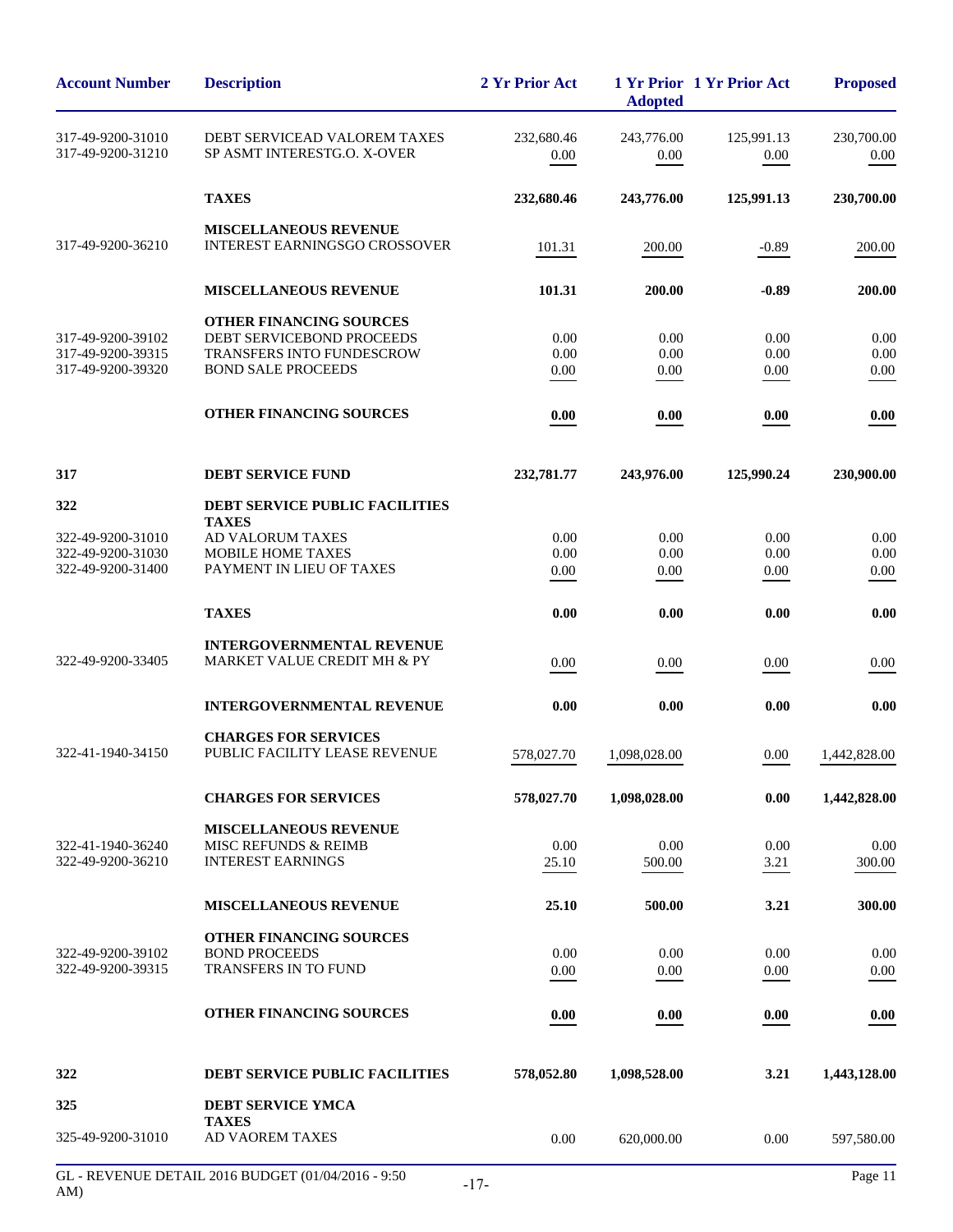| <b>Account Number</b>                  | <b>Description</b>                                          | 2 Yr Prior Act    | <b>Adopted</b> | 1 Yr Prior 1 Yr Prior Act | <b>Proposed</b> |
|----------------------------------------|-------------------------------------------------------------|-------------------|----------------|---------------------------|-----------------|
|                                        |                                                             |                   |                |                           |                 |
|                                        | <b>TAXES</b>                                                | 0.00              | 620,000.00     | 0.00                      | 597,580.00      |
|                                        | <b>MISCELLANEOUS REVENUE</b>                                |                   |                |                           |                 |
| 325-49-9200-36210                      | <b>INTEREST EARNINGS</b>                                    | 1.02              | 0.00           | 0.00                      | 150.00          |
|                                        | <b>MISCELLANEOUS REVENUE</b>                                | 1.02              | 0.00           | 0.00                      | 150.00          |
| 325-49-9200-39102                      | OTHER FINANCING SOURCES<br><b>BOND PROCEEDS</b>             |                   |                |                           |                 |
|                                        |                                                             | 3,729.20          | 0.00           | 0.00                      | 0.00            |
|                                        | <b>OTHER FINANCING SOURCES</b>                              | 3,729.20          | 0.00           | 0.00                      | 0.00            |
| 325                                    | DEBT SERVICE YMCA                                           | 3,730.22          | 620,000.00     | 0.00                      | 597,730.00      |
| 412                                    | PUBLIC FACILITIES CAPITAL PROJ                              |                   |                |                           |                 |
| 412-41-1940-34112                      | <b>MISCELLANEOUS REVENUE</b><br>DEVELOPER CONTRIBUTIONSLAND | 0.00              | 0.00           | 0.00                      | 0.00            |
| 412-41-1940-34113                      | DEVELOPER CONTRIBUTIONS                                     | 220,000.00        | 0.00           | 0.00                      | 0.00            |
| 412-41-1940-36240<br>412-49-9200-36210 | MISC REFUNDS & REIMB<br><b>INTEREST EARNINGS</b>            | 0.00<br>73,101.08 | 0.00<br>0.00   | 74,082.00<br>4,752.31     | 0.00<br>0.00    |
|                                        |                                                             |                   |                |                           |                 |
|                                        | <b>MISCELLANEOUS REVENUE</b>                                | 293,101.08        | 0.00           | 78,834.31                 | 0.00            |
|                                        | OTHER FINANCING SOURCES                                     |                   |                |                           |                 |
| 412-49-9200-39102<br>412-49-9200-39105 | <b>BOND PROCEEDS</b><br><b>BOND PREMIUM</b>                 | 0.00<br>0.00      | 0.00<br>0.00   | 0.00<br>0.00              | 0.00<br>0.00    |
| 412-49-9200-39315                      | TRANSFERS IN TO FUND                                        | 0.00              | 0.00           | 0.00                      | 0.00            |
|                                        |                                                             |                   |                |                           |                 |
|                                        | OTHER FINANCING SOURCES                                     | 0.00              | 0.00           | 0.00                      | 0.00            |
| 412                                    | PUBLIC FACILITIES CAPITAL PROJ                              | 293,101.08        | 0.00           | 78,834.31                 | 0.00            |
| 425                                    | YMCA CAPITAL PROJECT FUND                                   |                   |                |                           |                 |
| 425-49-9200-39102                      | <b>OTHER FINANCING SOURCES</b><br><b>BOND PROCEEDS</b>      | 8,891,270.80      | 0.00           | 0.00                      | 0.00            |
| 425-49-9200-39105                      | <b>BOND PREMIUM</b>                                         | 257,629.05        | 0.00           | 0.00                      | 0.00            |
|                                        | <b>OTHER FINANCING SOURCES</b>                              |                   |                |                           |                 |
|                                        |                                                             | 9,148,899.85      | 0.00           | 0.00                      | 0.00            |
| 425                                    | YMCA CAPITAL PROJECT FUND                                   | 9,148,899.85      | 0.00           | 0.00                      | 0.00            |
| 612                                    | <b>AIRPORT FUND - Closed</b>                                |                   |                |                           |                 |
| 612-49-9200-31010                      | <b>TAXES</b><br>AIRPORTAD VALOREM TAXES                     | 0.00              | 0.00           | 0.00                      | 0.00            |
| 612-49-9200-31210                      | AIRPRT IND PKSP ASMT INTEREST                               | 0.00              | 0.00           | 0.00                      | 0.00            |
| 612-49-9811-31200                      | AIRPORT IND PRKSPEC ASMT PRIN                               | 0.00              | 0.00           | $0.00\,$                  | 0.00            |
|                                        | <b>TAXES</b>                                                | 0.00              | 0.00           | 0.00                      | 0.00            |
|                                        | <b>INTERGOVERNMENTAL REVENUE</b>                            |                   |                |                           |                 |
| 612-49-9810-33430                      | AIRPORTST OF MN GRANT                                       | 0.00              | 0.00           | 0.00                      | 0.00            |
| 612-49-9810-33437                      | <b>AIRPORTST MN GRANTS</b>                                  | 0.00              | 0.00           | 0.00                      | 0.00            |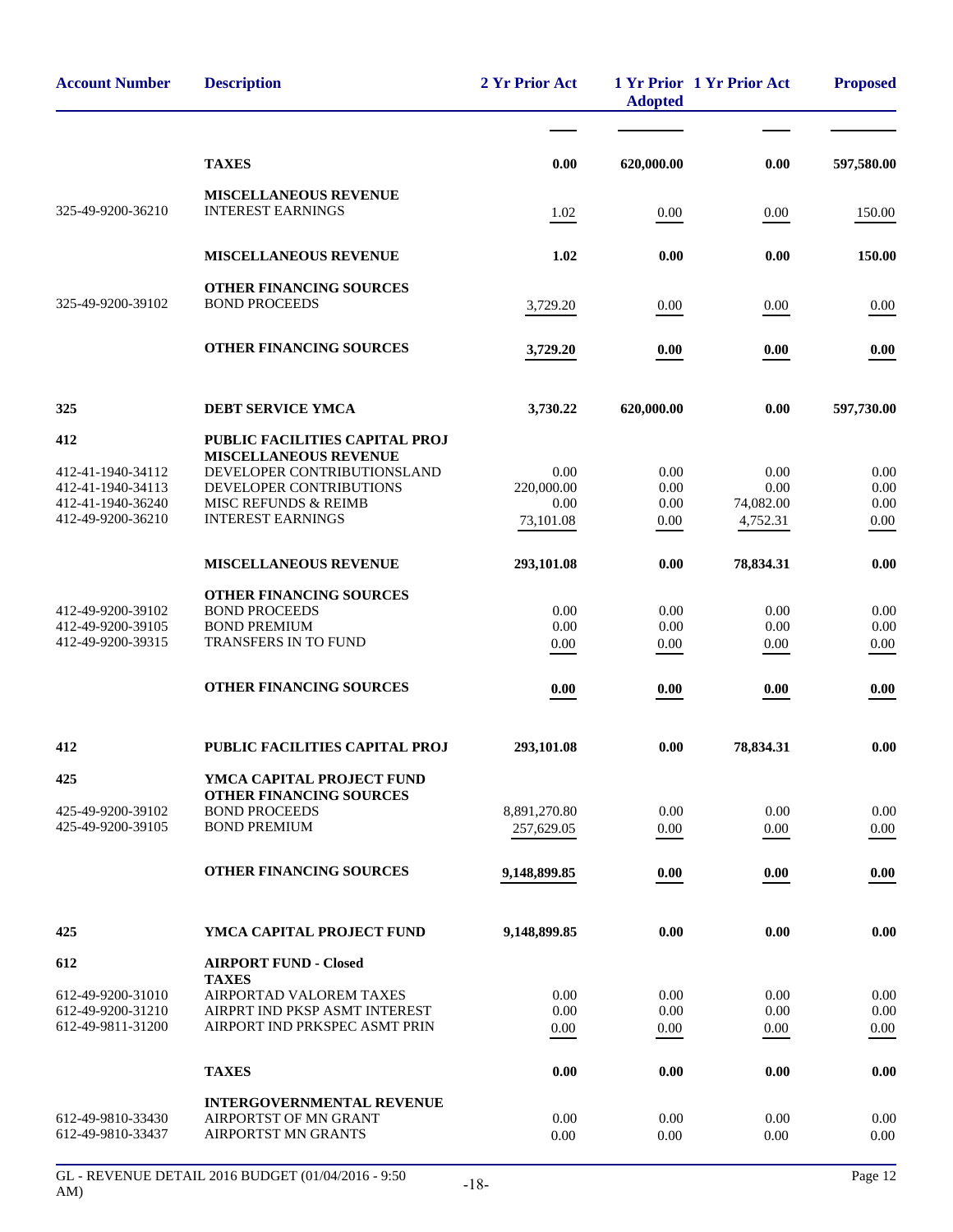| <b>Account Number</b>                  | <b>Description</b>                                        | 2 Yr Prior Act | <b>Adopted</b> | 1 Yr Prior 1 Yr Prior Act | <b>Proposed</b>  |
|----------------------------------------|-----------------------------------------------------------|----------------|----------------|---------------------------|------------------|
|                                        |                                                           |                |                |                           |                  |
|                                        | <b>INTERGOVERNMENTAL REVENUE</b>                          | 0.00           | 0.00           | 0.00                      | 0.00             |
|                                        | <b>MISCELLANEOUS REVENUE</b>                              |                |                |                           |                  |
| 612-49-9200-36210                      | <b>INTEREST EARNINGSAIRPORT</b>                           | 0.00           | 0.00           | 0.00                      | 0.00             |
| 612-49-9200-36230                      | <b>AIRPORTDONATIONS</b>                                   | 0.00           | 0.00           | 0.00                      | 0.00             |
| 612-49-9810-36240                      | MISC REFUNDSREIMBURSEMENTS                                | 0.00           | 0.00           | 0.00                      | 0.00             |
| 612-49-9811-36240                      | <b>INDUST PKREFUNDS &amp; REIMB</b>                       | 0.00           | 0.00           | 0.00                      | 0.00             |
|                                        | <b>MISCELLANEOUS REVENUE</b>                              | 0.00           | 0.00           | 0.00                      | 0.00             |
|                                        | <b>PROPRIETARY FUND REVENUES</b>                          |                |                |                           |                  |
| 612-49-9810-38024                      | ADM CHARGES FOR SERVICES                                  | 0.00           | 0.00           | 0.00                      | 0.00             |
|                                        | PROPRIETARY FUND REVENUES                                 | 0.00           | 0.00           | 0.00                      | 0.00             |
|                                        | <b>OTHER PROPRIETARY FUND</b>                             |                |                |                           |                  |
|                                        | <b>REVENUE</b>                                            |                |                |                           |                  |
| 612-49-9810-38020                      | <b>AIRPORT HANGAR RENT</b>                                | 0.00           | 0.00           | 0.00                      | 0.00             |
| 612-49-9810-38021<br>612-49-9810-38022 | <b>AIRPORT HANGAR ASMT</b><br><b>AIRPORT AGRI RENT</b>    | 0.00<br>0.00   | 0.00<br>0.00   | 0.00<br>0.00              | $0.00\,$<br>0.00 |
| 612-49-9810-38023                      | <b>AIRPORT AV-GAS SALES</b>                               | 0.00           | 0.00           | 0.00                      | 0.00             |
| 612-49-9811-34112                      | IND PARKCONTRIBUTED CAPITAL                               | 0.00           | 0.00           | 0.00                      | 0.00             |
|                                        |                                                           |                |                |                           |                  |
|                                        | <b>OTHER PROPRIETARY FUND</b><br><b>REVENUE</b>           | 0.00           | 0.00           | 0.00                      | 0.00             |
|                                        | <b>OTHER FINANCING SOURCES</b>                            |                |                |                           |                  |
| 612-49-9200-39101                      | <b>SALE OF GENERAL FIXED ASSETS</b>                       | 0.00           | 0.00           | 0.00                      | 0.00             |
| 612-49-9200-39315                      | <b>TRANSFERS FROM OTHER FUNDS</b>                         | 0.00           | 0.00           | 0.00                      | 0.00             |
| 612-49-9200-39320                      | <b>BOND PROCEEDS</b>                                      | 0.00           | 0.00           | 0.00                      | 0.00             |
| 612-49-9200-39325                      | INDUSTRIAL PARKBOND PREMIUM                               | 0.00           | 0.00           | 0.00                      | 0.00             |
| 612-49-9810-39101                      | <b>GAIN ON SALE OF ASSETS</b>                             | 0.00           | 0.00           | 0.00                      | 0.00             |
|                                        | OTHER FINANCING SOURCES                                   | 0.00           | 0.00           | 0.00                      | 0.00             |
| 612                                    | <b>AIRPORT FUND - Closed</b>                              | 0.00           | 0.00           | 0.00                      | 0.00             |
| 631                                    | <b>WATER FUND</b>                                         |                |                |                           |                  |
|                                        | <b>TAXES</b>                                              |                |                |                           |                  |
| 631-49-9200-31010                      | AD VALORUM TAXES                                          | 0.00           | 0.00           | 0.00                      | 0.00             |
| 631-49-9200-31210                      | SPECIAL ASSESSMENTINTEREST<br>SPECIAL ASSESSMENTPRINCIPAL | 22,560.86      | 8,000.00       | 6,035.42                  | 8,000.00         |
| 631-49-9420-31200                      |                                                           | $-69.75$       | 0.00           | 75,009.54                 | 0.00             |
|                                        | <b>TAXES</b>                                              | 22,491.11      | 8,000.00       | 81,044.96                 | 8,000.00         |
|                                        | <b>INTERGOVERNMENTAL REVENUE</b>                          |                |                |                           |                  |
| 631-49-9420-33400                      | <b>STATE GRANTSAID</b>                                    | 0.00           | 0.00           | 5,225.16                  | 0.00             |
|                                        | <b>INTERGOVERNMENTAL REVENUE</b>                          | 0.00           | 0.00           | 5,225.16                  | 0.00             |
|                                        | <b>CHARGES FOR SERVICES</b>                               |                |                |                           |                  |
| 631-49-9420-34111                      | LEGALENG ESCROW COSTS-W&S PRJ                             | 0.00           | 0.00           | 0.00                      | 0.00             |
| 631-49-9450-34114                      | <b>SEWERCHARGES FOR SERVICES</b>                          | 0.00           | 0.00           | 0.00                      | 0.00             |
|                                        | <b>CHARGES FOR SERVICES</b>                               | 0.00           |                |                           |                  |
|                                        |                                                           |                | 0.00           | 0.00                      | 0.00             |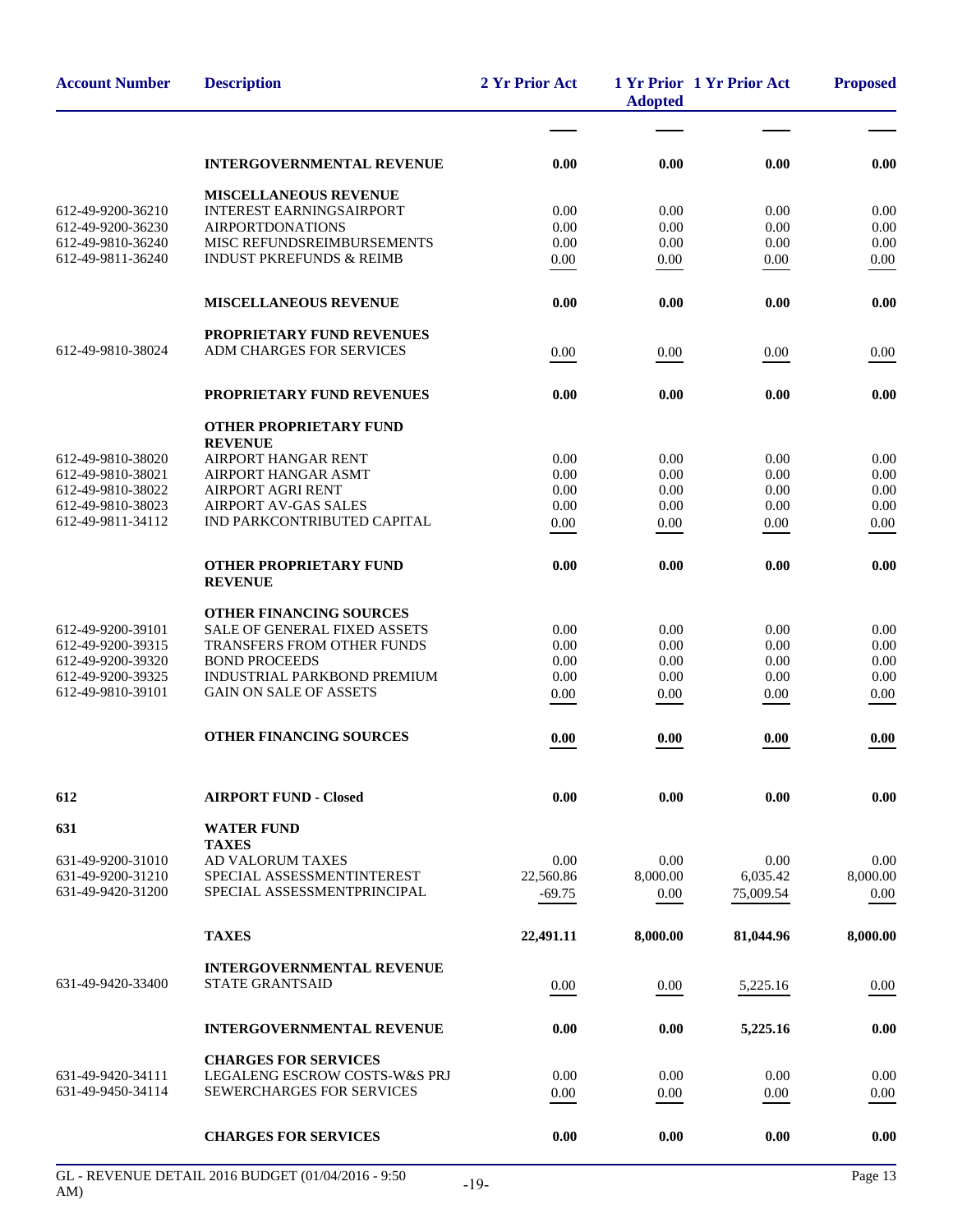| <b>Account Number</b> | <b>Description</b>                  | 2 Yr Prior Act | <b>Adopted</b> | 1 Yr Prior 1 Yr Prior Act | <b>Proposed</b> |
|-----------------------|-------------------------------------|----------------|----------------|---------------------------|-----------------|
|                       | <b>MISCELLANEOUS REVENUE</b>        |                |                |                           |                 |
| 631-49-9200-36210     | <b>INTEREST</b>                     | 7,878.81       | 10,000.00      | 12,986.01                 | 25,000.00       |
| 631-49-9200-36220     | NON-OPRTGDEVLPRS INSTLD UTIL        | 0.00           | 0.00           | 0.00                      | 0.00            |
| 631-49-9420-36240     | REFUNDS & REIMBURSEMENTS            | 1,590.36       | 0.00           | 148.17                    | 0.00            |
| 631-49-9440-36240     | <b>WATER ADMREFUNDS &amp; REIMB</b> | 0.00           | 0.00           | 0.00                      | 0.00            |
| 631-49-9450-36240     | <b>SEWERREFUNDS &amp; REIMB</b>     | 0.00           | 0.00           | 0.00                      | 0.00            |
| 631-49-9490-36240     | SEWERREFUNDS & REIMBURSEMENTS       | 0.00           | 0.00           | 0.00                      | 0.00            |
|                       | <b>MISCELLANEOUS REVENUE</b>        | 9,469.17       | 10,000.00      | 13,134.18                 | 25,000.00       |
|                       | <b>PROPRIETARY FUND REVENUES</b>    |                |                |                           |                 |
| 631-49-9420-37100     | WATER RESIDENTIAL USAGE SALES       | 1,081,309.43   | 1,260,000.00   | 467,077.97                | 1,297,800.00    |
| 631-49-9420-37101     | WATER COLLECTIONSLEAD TESTING       | 25,213.60      | 25,000.00      | 12,834.60                 | 25,750.00       |
| 631-49-9420-37102     | W & S COLLECTIONSMISC CHARGES       | 8,665.24       | 8,000.00       | 6,125.00                  | 8,240.00        |
| 631-49-9420-37104     | <b>WATERSEWER PENALTIES</b>         | 0.00           | 0.00           | 0.00                      | 0.00            |
| 631-49-9420-37105     | WATERSEWER CERTIFICATION FEE        | 14,568.96      | 38,000.00      | 388.12                    | 39,140.00       |
| 631-49-9420-37106     | <b>WATER PENALTIES</b>              | 10,545.57      | 10,000.00      | 4,999.57                  | 10,300.00       |
| 631-49-9420-37108     | <b>LEAD TESTING PENALTIES</b>       | 0.00           | 0.00           | 0.00                      | 0.00            |
| 631-49-9420-37110     | <b>COMMERCIAL WATER USAGE SALES</b> | 297,105.17     | 300,000.00     | 132,682.63                | 309,000.00      |
| 631-49-9420-37151     | <b>WATER HOOKUPINSPECTION</b>       | 2,151.00       | 1,500.00       | 2,105.00                  | 1,545.00        |
| 631-49-9420-37170     | <b>WAC CHARGES</b>                  | 158,873.00     | 80,000.00      | 152,452.43                | 80,000.00       |
|                       | <b>SALES TAX COLLECTED</b>          |                |                |                           |                 |
| 631-49-9420-37171     |                                     | 0.00           | 0.00           | 0.00                      | 0.00            |
| 631-49-9420-37172     | <b>WATER METER SALES</b>            | 46,340.96      | 30,000.00      | 35,206.06                 | 30,900.00       |
| 631-49-9420-37174     | <b>WATER TRUNK CHARGES</b>          | 95,907.00      | 50,000.00      | 56,142.09                 | 50,000.00       |
| 631-49-9450-37107     | <b>SEWER PENALTIES</b>              | 0.00           | 0.00           | 0.00                      | 0.00            |
| 631-49-9450-37150     | SEWER HOOKUPINSPECTION              | $0.00\,$       | 0.00           | 0.00                      | 0.00            |
| 631-49-9450-37200     | SEWER RESIDENTIAL USAGE SALES       | 0.00           | 0.00           | 0.00                      | 0.00            |
| 631-49-9450-37210     | <b>COMMERCIAL SEWER USAGE SALES</b> | 0.00           | 0.00           | 0.00                      | 0.00            |
| 631-49-9450-37270     | <b>SAC CHARGES</b>                  | 0.00           | 0.00           | 0.00                      | 0.00            |
| 631-49-9450-37273     | <b>SEWER CORE CHARGES</b>           | 0.00           | 0.00           | 0.00                      | 0.00            |
| 631-49-9450-37274     | <b>SEWER TRUNK CHARGES</b>          | 0.00           | 0.00           | 0.00                      | 0.00            |
| 631-49-9450-37275     | SEWERMETRO WASTE DEFERRED CRE       | 0.00           | 0.00           | 0.00                      | 0.00            |
|                       | PROPRIETARY FUND REVENUES           | 1,740,679.93   | 1,802,500.00   | 870,013.47                | 1,852,675.00    |
|                       | <b>OTHER FINANCING SOURCES</b>      |                |                |                           |                 |
| 631-49-9200-39102     | WATER & SEWERBOND PROCEEDS          | 0.00           | 0.00           | 0.00                      | 0.00            |
| 631-49-9200-39105     | <b>BOND PREMIUM</b>                 | 0.00           | 0.00           | 0.00                      | 0.00            |
| 631-49-9200-39203     | WATER DEPT-BOND PAYMENT REIMBS      | 0.00           | 0.00           | 0.00                      | 0.00            |
| 631-49-9200-39316     | <b>TRANSFER IN</b>                  | 182,057.82     | 0.00           | 0.00                      | 0.00            |
| 631-49-9200-39320     | <b>BOND SALE PROCEEDS</b>           | 0.00           | 0.00           | 0.00                      | 0.00            |
| 631-49-9450-39101     | <b>GAIN ON SALE OF ASSETS</b>       |                |                |                           |                 |
|                       |                                     | 0.00           | 0.00           | 0.00                      | 0.00            |
|                       | OTHER FINANCING SOURCES             | 182,057.82     | 0.00           | 0.00                      | 0.00            |
| 631                   | <b>WATER FUND</b>                   | 1,954,698.03   | 1,820,500.00   | 969,417.77                | 1,885,675.00    |
| 632                   | <b>SEWER FUND</b>                   |                |                |                           |                 |
|                       | <b>TAXES</b>                        |                |                |                           |                 |
| 632-49-9200-31210     | SPECIAL ASMTS INTEREST SEWER        | 1,368.46       | 0.00           | 8.03                      | 0.00            |
| 632-49-9450-31200     | SPECIAL ASMTS PRINCIPAL SEWER       | 0.00           | 0.00           | 91,429.22                 | 12,000.00       |
|                       | <b>TAXES</b>                        | 1,368.46       | 0.00           | 91,437.25                 | 12,000.00       |
|                       | <b>MISCELLANEOUS REVENUE</b>        |                |                |                           |                 |
| 632-49-9200-36210     | <b>INTEREST ON INVESTMENTS</b>      | 10,381.14      | 15,000.00      | 17,422.12                 | 25,000.00       |
|                       | <b>MISCELLANEOUS REVENUE</b>        | 10,381.14      | 15,000.00      | 17,422.12                 | 25,000.00       |
|                       |                                     |                |                |                           |                 |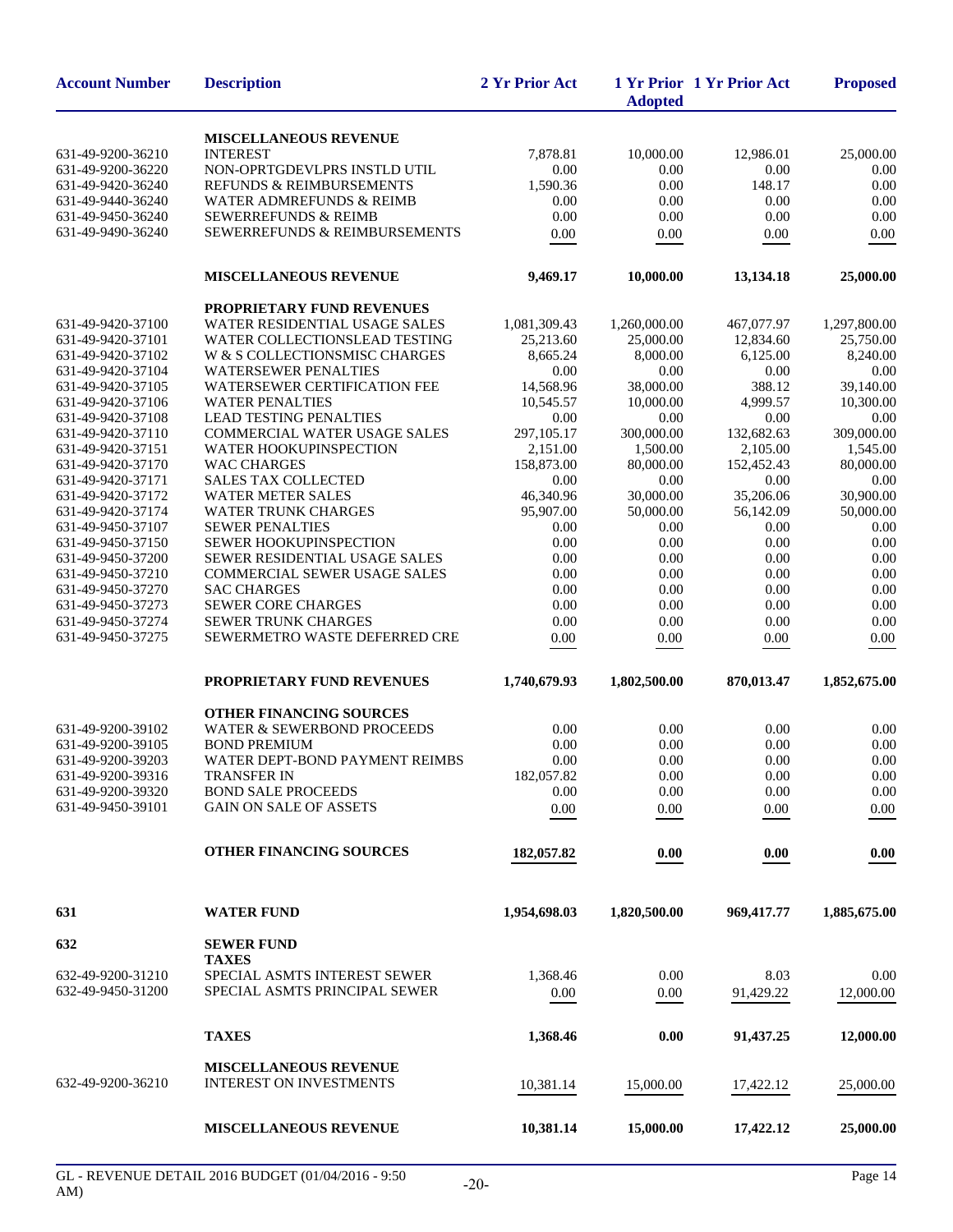| <b>Account Number</b> | <b>Description</b>                   | 2 Yr Prior Act | <b>Adopted</b> | 1 Yr Prior 1 Yr Prior Act | <b>Proposed</b> |
|-----------------------|--------------------------------------|----------------|----------------|---------------------------|-----------------|
|                       | <b>PROPRIETARY FUND REVENUES</b>     |                |                |                           |                 |
| 632-49-9450-34114     | <b>SEWER CHARGES FOR SERVICES</b>    | 0.00           | 0.00           | 0.00                      | 0.00            |
| 632-49-9450-36240     | <b>SEWERREFUNDS &amp; REIMB</b>      | 23.61          | 0.00           | 9.62                      | 0.00            |
| 632-49-9450-37105     | <b>SEWER CERTIFICATION FEES</b>      | 23,937.01      | 0.00           | 0.00                      | 3,000.00        |
| 632-49-9450-37107     | <b>SEWER PENALTIES</b>               | 15,610.61      | 0.00           | 8,529.98                  | 5,000.00        |
| 632-49-9450-37150     | <b>SEWER HOOKUPINSPECTION</b>        | 2,726.00       | 0.00           | 3,256.00                  | 0.00            |
| 632-49-9450-37200     | <b>SEWER RESIDENTIAL USAGE SALES</b> | 1,912,982.43   | 1,740,000.00   | 923,141.40                | 1,792,200.00    |
| 632-49-9450-37210     | SEWER COMMERCIAL USAGE SALES         | 350,967.62     | 385,000.00     | 172,362.26                | 396,550.00      |
| 632-49-9450-37270     | <b>SEWER SAC CHARGES</b>             | 3.901.45       | 2,000.00       | 3,280.20                  | 2,060.00        |
| 632-49-9450-37273     | <b>SEWER CORE CHARGES</b>            | 187,200.00     | 80,000.00      | 165,840.00                | 80,000.00       |
| 632-49-9450-37274     | <b>SEWER TRUNK CHARGES</b>           | 65,880.00      | 50,000.00      | 20,730.00                 | 50,000.00       |
| 632-49-9490-36240     | SEWER ADM REFUNDS & REIMB            | $0.00\,$       | 0.00           | $0.00\,$                  | $0.00\,$        |
|                       | PROPRIETARY FUND REVENUES            | 2,563,228.73   | 2,257,000.00   | 1,297,149.46              | 2,328,810.00    |
|                       | <b>OTHER FINANCING SOURCES</b>       |                |                |                           |                 |
| 632-49-9200-39300     | RESIDUAL EQUITY TRANSFER IN          | 11,707,651.54  | 0.00           | 0.00                      | $0.00\,$        |
|                       | <b>OTHER FINANCING SOURCES</b>       | 11,707,651.54  | 0.00           | 0.00                      | 0.00            |
| 632                   | <b>SEWER FUND</b>                    | 14,282,629.87  | 2,272,000.00   | 1,406,008.83              | 2,365,810.00    |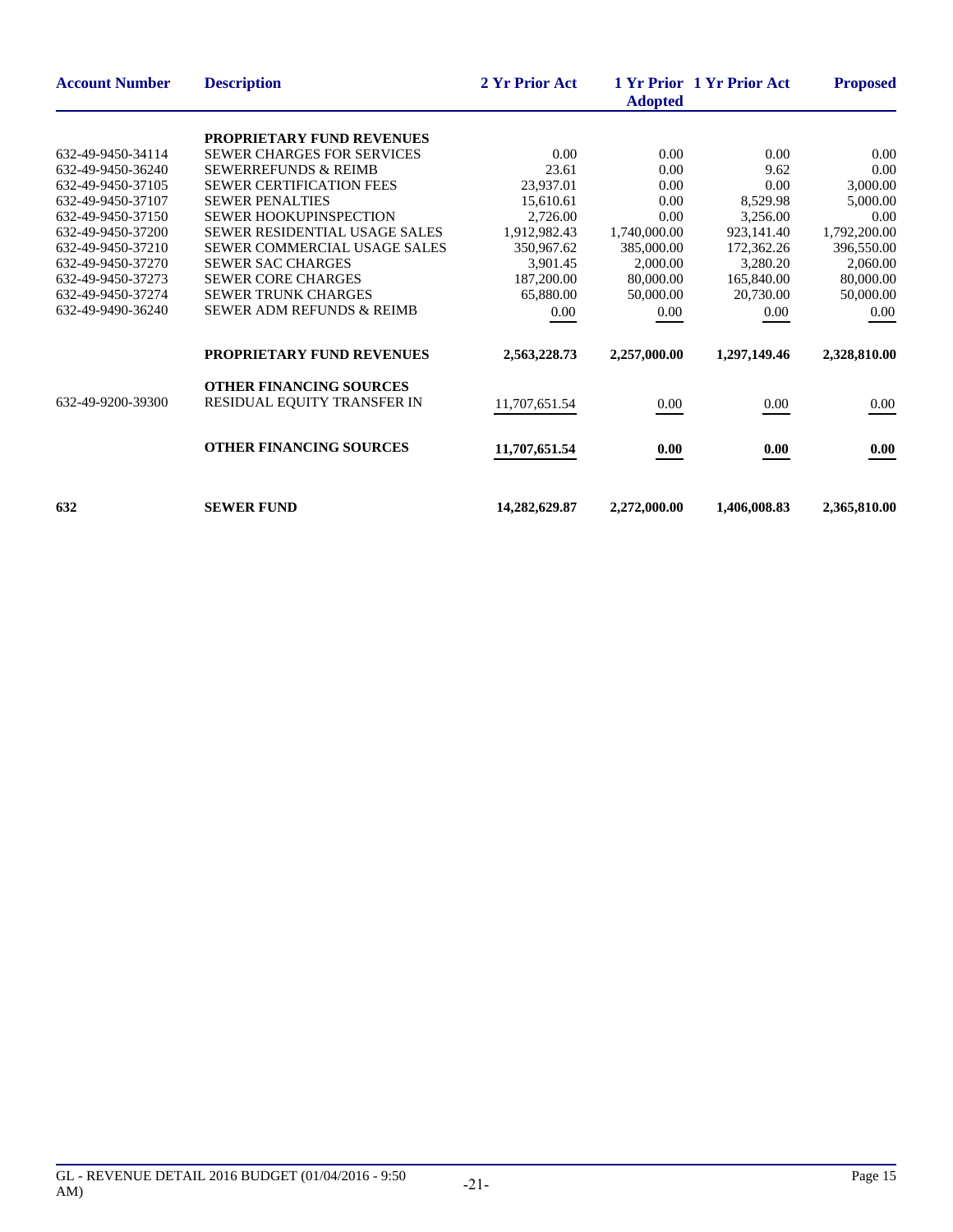# General Ledger EXPENDITURE DETAIL 2016 BUDGET

User: victoria.holthaus Printed: 01/04/16 09:49:09 Period 01 - 13 Fiscal Year 2016



| <b>Account Number</b>                  | <b>Description</b>                                                              | 2 Yr Prior Act         | <b>Adopted</b>         | 1 Yr Prior 1 Yr Prior Act | <b>Proposed</b>        |
|----------------------------------------|---------------------------------------------------------------------------------|------------------------|------------------------|---------------------------|------------------------|
| 101                                    | <b>GENERAL FUND</b>                                                             |                        |                        |                           |                        |
| 1110                                   | <b>MAYOR &amp; COUNCIL</b>                                                      |                        |                        |                           |                        |
| 101-41-1110-51010                      | <b>WAGES &amp; BENEFITS</b><br><b>MAYOR &amp; COUNCIL WAGES</b>                 | 28,600.00              | 28,800.00              | 28,775.00                 | 28,800.00              |
| 101-41-1110-51210                      | <b>MAYOR &amp; COUNCILPERA</b>                                                  | 600.00                 | 600.00                 | 600.00                    | 600.00                 |
| 101-41-1110-51220                      | <b>MAYOR &amp; COUNCIL FICA</b>                                                 | 1,029.20               | 1.042.00               | 1,040.05                  | 1,042.00               |
| 101-41-1110-51230                      | MAYOR & COUNCIL MEDICARE                                                        | 414.74                 | 418.00                 | 417.28                    | 418.00                 |
| 101-41-1110-51310                      | MAYOR & COUNCILHEALTH INSURAN                                                   | 0.00                   | 0.00                   | 0.00                      | 0.00                   |
| 101-41-1110-51320                      | MAYOR & COUNCIL DENTAL                                                          | 0.00                   | 0.00                   | 0.00                      | 0.00                   |
|                                        | <b>WAGES &amp; BENEFITS</b>                                                     | 30,643.94              | 30,860.00              | 30,832.33                 | 30,860.00              |
|                                        | <b>SUPPLIES</b>                                                                 |                        |                        |                           |                        |
| 101-41-1110-52010                      | MAYOR & COUNCIL OFFICE SUPPLY                                                   | 13.92                  | 0.00                   | 119.10                    | 100.00                 |
| 101-41-1110-52100                      | <b>MAYOR &amp; COUNCIL OPER SUPPLIES</b>                                        | 0.00                   | 200.00                 | 140.16                    | 200.00                 |
|                                        |                                                                                 |                        |                        |                           |                        |
|                                        | <b>SUPPLIES</b>                                                                 | 13.92                  | 200.00                 | 259.26                    | 300.00                 |
|                                        | <b>OTHER SERVICES &amp; CHARGES</b>                                             |                        |                        |                           |                        |
| 101-41-1110-53080                      | <b>MAYOR &amp; COUNCILSEMINARS</b>                                              | 0.00                   | 600.00                 | 775.56                    | 800.00                 |
| 101-41-1110-53210                      | MAYOR & COUNCILTELEPHONE                                                        | 153.87                 | 250.00                 | 176.28                    | 250.00                 |
| 101-41-1110-53220                      | <b>MAYOR &amp; COUNCILPOSTAGE</b>                                               | 100.00                 | 100.00                 | 0.00                      | 100.00                 |
| 101-41-1110-53500                      | MAYOR & COUNCILPRINTING                                                         | 0.00                   | 100.00                 | 139.35                    | 200.00                 |
| 101-41-1110-53520                      | MAYOR & COUNCILPUBLISH & ADS                                                    | 18.94                  | 750.00                 | 0.00                      | 750.00                 |
| 101-41-1110-53600<br>101-41-1110-53700 | <b>MAYOR &amp; COUNCILINSURANCES</b><br><b>MAYOR &amp; COUNCILMILEAGE REIMB</b> | 467.39                 | 500.00                 | 753.81                    | 500.00                 |
|                                        |                                                                                 | 0.00                   | 100.00                 | 146.05                    | 100.00                 |
|                                        | <b>OTHER SERVICES &amp; CHARGES</b>                                             | 740.20                 | 2,400.00               | 1,991.05                  | 2,700.00               |
|                                        | <b>REPAIR &amp; MAINT &amp; MISC</b>                                            |                        |                        |                           |                        |
| 101-41-1110-54250                      | <b>MAYOR &amp; COUNCILRENTALS-PAGERS</b>                                        | 0.00                   | 0.00                   | 0.00                      | 0.00                   |
| 101-41-1110-54330                      | MAYOR & COUNCILDUES & SUBSC                                                     | 7,577.00               | 6,600.00               | 7,187.00                  | 7,200.00               |
| 101-41-1110-54340<br>101-41-1110-54370 | MAYOR & COUNCILLMCIT DUES                                                       | 15,001.00              | 14,420.00              | 16,053.00                 | 15,141.00              |
| 101-41-1110-54390                      | <b>MAYOR &amp; COUNCILMISC</b><br><b>MAYOR &amp; COUNCILREFUND-REIMB</b>        | 100.00                 | 1,100.00               | 70.15                     | 1,000.00               |
|                                        |                                                                                 | 0.00                   | 0.00                   | 0.00                      | 0.00                   |
|                                        | REPAIR & MAINT & MISC                                                           | 22,678.00              | 22,120.00              | 23,310.15                 | 23,341.00              |
| 1110                                   | <b>MAYOR &amp; COUNCIL</b>                                                      | 54,076.06              | 55,580.00              | 56,392.79                 | 57,201.00              |
| 1320                                   | <b>ADMINISTRATION</b>                                                           |                        |                        |                           |                        |
|                                        | <b>WAGES &amp; BENEFITS</b>                                                     |                        |                        |                           |                        |
| 101-41-1320-51010                      | ADMINISTRATIONFULL TIME WAGES                                                   | 202,313.03             | 258,847.00             | 250,447.76                | 261,851.00             |
| 101-41-1320-51030                      | ADMINISTRATIONPART-TIME                                                         | 18,099.00              | 8,000.00               | 8,560.00                  | 14,976.00              |
| 101-41-1320-51090                      | <b>ADMINISTRATIONOVERTIME</b>                                                   | 0.00                   | 450.00                 | 0.00                      | 431.00                 |
| 101-41-1320-51210<br>101-41-1320-51220 | ADMINISTRATIONPERA CONTRIB<br>ADMINISTRATIONFICA CONTRIB                        | 14,433.01<br>11,949.64 | 19,414.00<br>14,599.00 | 19,270.53<br>14,570.14    | 20,794.00<br>15,845.00 |
| 101-41-1320-51230                      | ADMINISTRATIONMEDICARE CONTRI                                                   | 2,997.18               | 3,753.00               | 3,582.79                  | 4,020.00               |
|                                        |                                                                                 |                        |                        |                           |                        |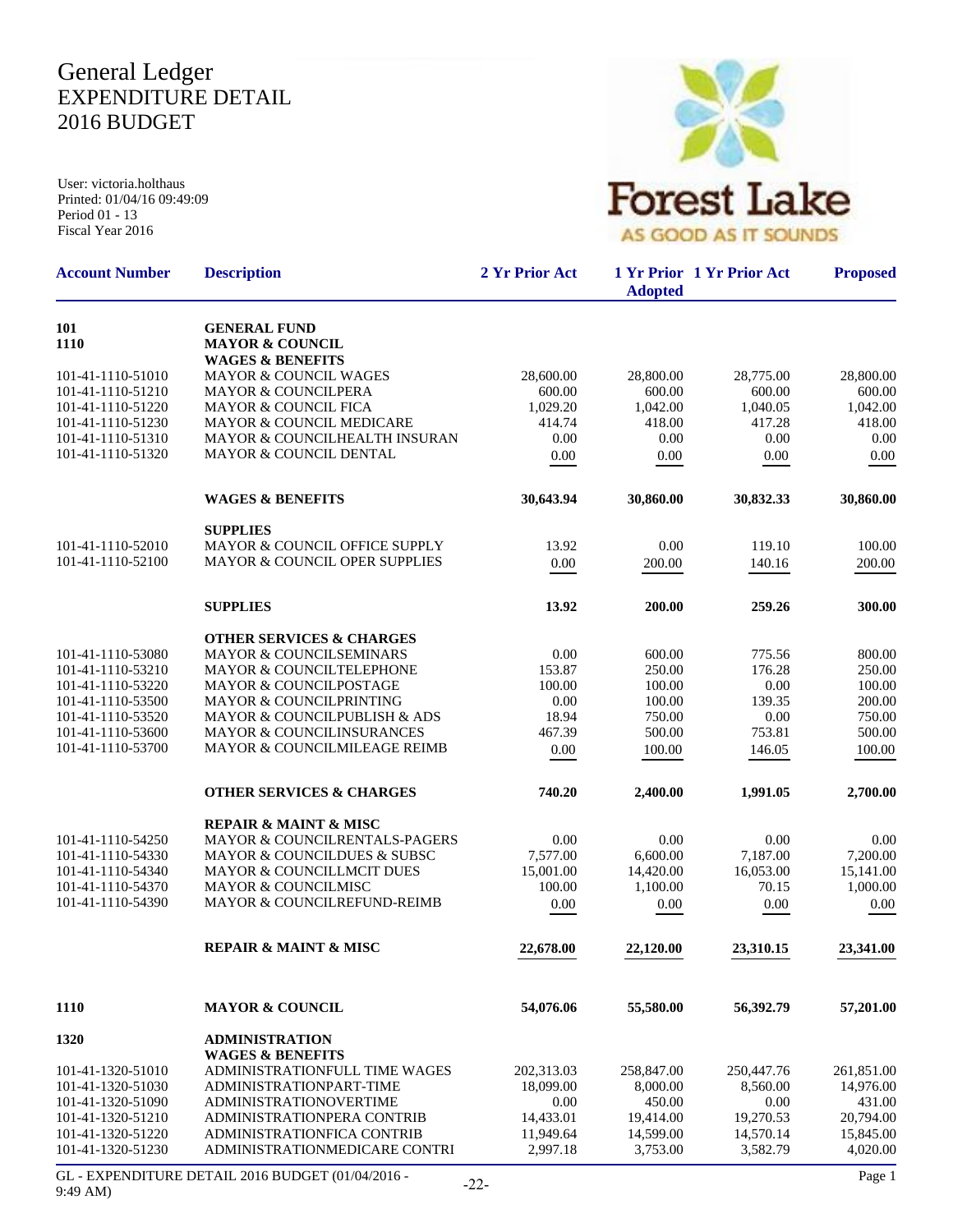| <b>Account Number</b> | <b>Description</b>                              | 2 Yr Prior Act | <b>Adopted</b> | 1 Yr Prior 1 Yr Prior Act | <b>Proposed</b> |
|-----------------------|-------------------------------------------------|----------------|----------------|---------------------------|-----------------|
| 101-41-1320-51310     | ADMINISTRATIONHEALTH INS CONT                   | 40,197.60      | 55,380.00      | 51,539.28                 | 56,160.00       |
| 101-41-1320-51320     | ADMINISTRATIONDENTAL INS CONT                   | 2,631.99       | 3,960.00       | 4,275.72                  | 4.860.00        |
| 101-41-1320-51325     | <b>ADMHCSP BENEFIT</b>                          | 254.00         | 360.00         | 360.00                    | 900.00          |
| 101-41-1320-51330     | ADMINISTRATIONLIFE CONTRIB                      | 184.17         | 288.00         | 261.00                    | 288.00          |
| 101-41-1320-51600     | ADMINISTRATIONDISAB INS CONTR                   | 517.12         | 904.00         | 701.52                    | 916.00          |
| 101-41-1320-51800     | PCORI TAX                                       | 21.47          | 25.00          | 24.31                     | 30.00           |
|                       |                                                 |                |                |                           |                 |
|                       | <b>WAGES &amp; BENEFITS</b>                     | 293,598.21     | 365,980.00     | 353,593.05                | 381,071.00      |
| 101-41-1320-52010     | <b>SUPPLIES</b><br>ADMINISTRATOROFFICE SUPPLIES | 1,316.41       | 3,000.00       | 1,527.81                  | 1,500.00        |
| 101-41-1320-52120     | ADMINISTRATORMOTOR FUEL                         | 0.00           | 0.00           | 0.00                      | 0.00            |
|                       |                                                 |                |                |                           |                 |
|                       | <b>SUPPLIES</b>                                 | 1,316.41       | 3,000.00       | 1,527.81                  | 1,500.00        |
|                       | <b>OTHER SERVICES &amp; CHARGES</b>             |                |                |                           |                 |
| 101-41-1320-53070     | ADMINISTRATORPROF SERV-OTHER                    | 6,440.00       | 8,000.00       | 8,373.75                  | 8,000.00        |
| 101-41-1320-53080     | ADMINISTRATORSEMINARS-TRAING                    | 2,491.95       | 4,200.00       | 3,417.00                  | 4,600.00        |
| 101-41-1320-53150     | ADMINISTRATLABOR SERV FEES                      | 17,945.75      | 6,000.00       | 5,453.00                  | 6,000.00        |
| 101-41-1320-53210     | <b>ADMINISTRATNTELEPHONE</b>                    | 907.44         | 1,000.00       | 952.68                    | 1,000.00        |
| 101-41-1320-53600     | <b>ADMINISTRATNINSURANCES</b>                   | 11,207.00      | 6,500.00       | 21,673.00                 | 11,300.00       |
| 101-41-1320-53700     | ADMINISTRATNMILEAGE REIMB                       | 4,200.00       | 4,500.00       | 4,564.32                  | 4,700.00        |
|                       | <b>OTHER SERVICES &amp; CHARGES</b>             | 43,192.14      | 30,200.00      | 44,433.75                 | 35,600.00       |
|                       | <b>REPAIR &amp; MAINT &amp; MISC</b>            |                |                |                           |                 |
| 101-41-1320-54250     | ADMINISTRATNRENTALS-PAGER                       | 48.69          | 0.00           | 0.00                      | 0.00            |
| 101-41-1320-54330     | <b>ADMINISTRATNDUES &amp; SUBSC</b>             | 2,735.24       | 2,200.00       | 2,870.12                  | 2,500.00        |
| 101-41-1320-54350     | ADMINISTRATNBOOKS & PHAMLETS                    | 1,099.00       | 300.00         | 1,793.00                  | 300.00          |
| 101-41-1320-54370     | <b>ADMINISTRATNMISC</b>                         | 1,329.91       | 3,000.00       | 1,039.96                  | 2,000.00        |
| 101-41-1320-54520     | ADMINISTRATNPUBLISHING & ADS                    | 971.86         | 1,500.00       | 2,700.33                  | 1,500.00        |
|                       | <b>REPAIR &amp; MAINT &amp; MISC</b>            | 6,184.70       | 7,000.00       | 8,403.41                  | 6,300.00        |
|                       | <b>CAPITAL OUTLAY</b>                           |                |                |                           |                 |
| 101-41-1320-55500     | ADMINISTRATNCAP OUTLAY-VEH                      | 0.00           | 0.00           | 0.00                      | 0.00            |
| 101-41-1320-55600     | ADMINISTRATNCAP OUTLAY-FURNI                    | 0.00           | 0.00           | 0.00                      | 0.00            |
| 101-41-1320-55700     | ADMINISTRATNCAP OUTLAY-COMP                     | 0.00           | 0.00           | 0.00                      | 0.00            |
| 101-41-1320-55800     | ADMINISTRATNCAP OUTLAY-OTHER                    | 0.00           | 0.00           | 0.00                      | 0.00            |
|                       | <b>CAPITAL OUTLAY</b>                           | 0.00           | 0.00           | 0.00                      | 0.00            |
|                       |                                                 |                |                |                           |                 |
| 1320                  | <b>ADMINISTRATION</b>                           | 344,291.46     | 406,180.00     | 407,958.02                | 424,471.00      |
| 1400                  | <b>FINANCE</b>                                  |                |                |                           |                 |
|                       | <b>WAGES &amp; BENEFITS</b>                     |                |                |                           |                 |
| 101-41-1400-51010     | FINANCEFULL TIME WAGES                          | 260,248.80     | 265,656.00     | 230,738.82                | 147,464.00      |
| 101-41-1400-51030     | FINANCEPART TIME WAGES                          | 0.00           | 0.00           | 0.00                      | 0.00            |
| 101-41-1400-51090     | <b>FINANCEOVERTIME WAGES</b>                    | 12,559.68      | 2,792.00       | 14,910.47                 | 2,939.00        |
| 101-41-1400-51210     | <b>FINANCEPERA CONTRIB</b>                      | 19,778.51      | 20,134.00      | 16,525.70                 | 11,280.00       |
| 101-41-1400-51220     | <b>FINANCEFICA CONTRIB</b>                      | 16,093.73      | 16,644.00      | 12,703.76                 | 9,325.00        |
| 101-41-1400-51230     | <b>FINANCEMEDICARE CONTRIB</b>                  | 3,763.77       | 3,892.00       | 2,970.95                  | 2,181.00        |
| 101-41-1400-51310     | FINANCEHEALTH INS CONTRIB                       | 41,167.92      | 38,352.00      | 37,387.89                 | 28,536.00       |
| 101-41-1400-51320     | FINANCEDENTAL INS CONTRIB                       | 3,358.92       | 3,504.00       | 3,414.12                  | 3,252.00        |
| 101-41-1400-51325     | <b>FINANCEHCSP BENEFIT</b>                      | 6,407.95       | 408.00         | 357.99                    | 720.00          |
| 101-41-1400-51330     | <b>FINANCELIFE INS CONTRIB</b>                  | 295.80         | 326.00         | 259.55                    | 230.00          |
| 101-41-1400-51600     | FINANCEDISABILITY INS CONTRIB                   | 751.57         | 877.00         | 627.67                    | 463.00          |
| 101-41-1400-51800     | PCORI TAX                                       | 21.47          | 25.00          | 24.21                     | 30.00           |
|                       |                                                 |                |                |                           |                 |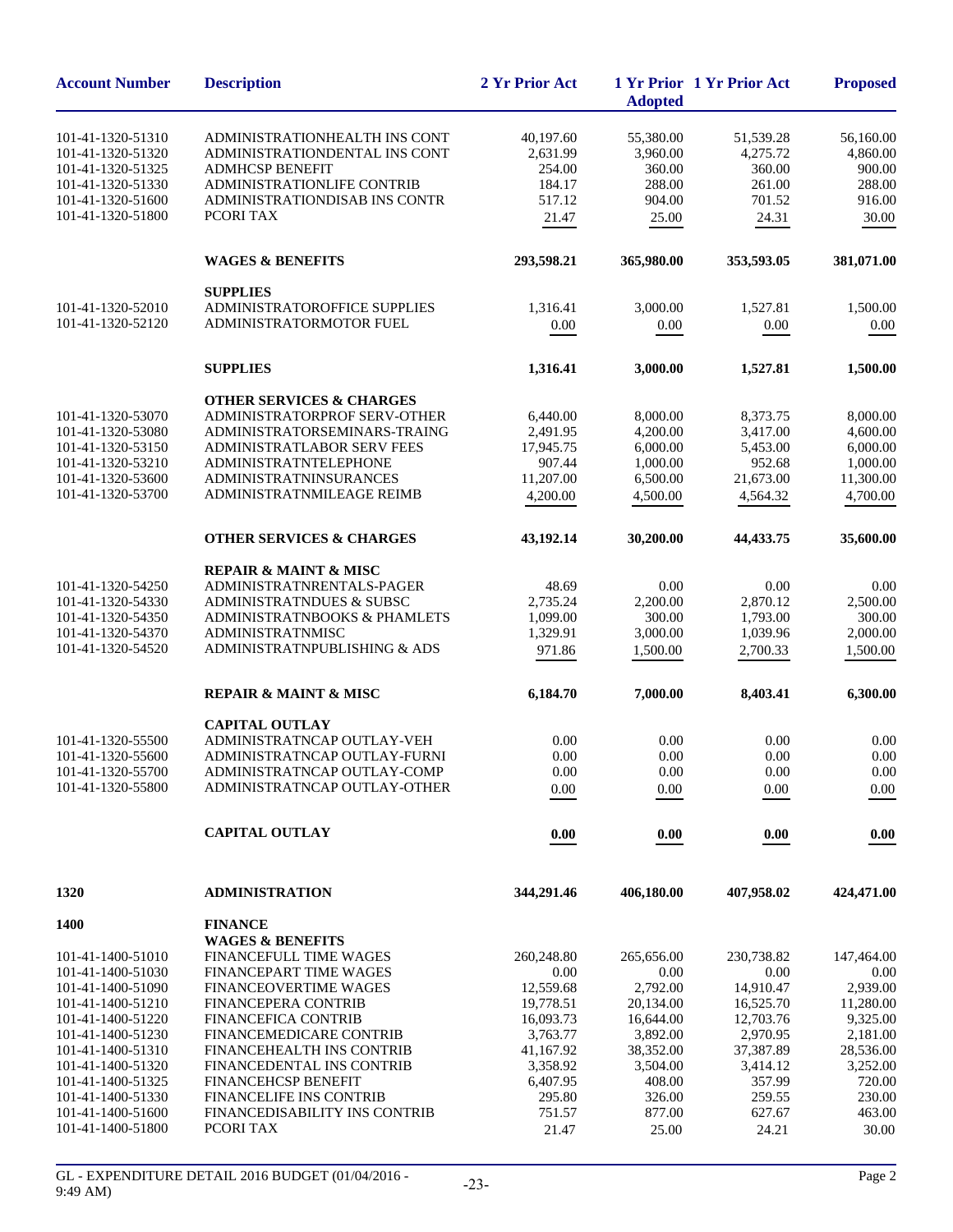| <b>Account Number</b>                  | <b>Description</b>                                    | 2 Yr Prior Act | <b>Adopted</b>     | 1 Yr Prior 1 Yr Prior Act | <b>Proposed</b>    |
|----------------------------------------|-------------------------------------------------------|----------------|--------------------|---------------------------|--------------------|
|                                        |                                                       |                |                    |                           |                    |
|                                        | <b>WAGES &amp; BENEFITS</b>                           | 364,448.12     | 352,610.00         | 319,921.13                | 206,420.00         |
|                                        | <b>SUPPLIES</b>                                       |                |                    |                           |                    |
| 101-41-1400-52010                      | FINANCEOFFICE SUPPLIES                                | 8,474.95       | 10,000.00          | 3,015.41                  | 9,000.00           |
| 101-41-1400-52100                      | FINANCEOPERATING SUPPLIES-MIS                         | 466.35         | 0.00               | 411.19                    | 0.00               |
| 101-41-1400-52110                      | FINANCECLEANING SUPPLIES                              | 0.00           | 0.00               | 0.00                      | 0.00               |
| 101-41-1400-52210                      | FINANCEREP & MAINT SUPPLIES                           | 467.55         | 0.00               | 501.80                    | 0.00               |
|                                        | <b>SUPPLIES</b>                                       | 9,408.85       | 10,000.00          | 3,928.40                  | 9,000.00           |
|                                        | <b>OTHER SERVICES &amp; CHARGES</b>                   |                |                    |                           |                    |
| 101-41-1400-53010                      | FINANCEPROF SERV-AUDITING                             | 23,300.00      | 23,500.00          | 25,485.00                 | 33,000.00          |
| 101-41-1400-53070                      | FINANCEPROFESSIONAL SERVICES                          | 0.00           | 3,000.00           | 57,970.00                 | 127,000.00         |
| 101-41-1400-53080                      | FINANCESEMINARS-TRAING                                | 5,924.85       | 4,500.00           | 3,385.04                  | 2,500.00           |
| 101-41-1400-53090                      | FINANCECOMPUTER SUPPORT                               | 0.00           | 800.00             | 0.00                      | 0.00               |
| 101-41-1400-53210                      | <b>FINANCETELEPHONE</b>                               | 1,854.36       | 2,500.00           | 2,948.69                  | 2,500.00           |
| 101-41-1400-53220                      | <b>FINANCEPOSTAGE</b>                                 | 2,245.78       | 3,000.00<br>100.00 | 281.92                    | 2,500.00<br>100.00 |
| 101-41-1400-53500<br>101-41-1400-53520 | FINANCEPRINTING<br><b>FINANCEPUBLISHING &amp; ADS</b> | 0.00<br>549.12 | 2,000.00           | 55.04<br>522.94           | 2,000.00           |
| 101-41-1400-53600                      | <b>FINANCEINSURANCES</b>                              | 4,820.14       | 6,000.00           | 7,488.99                  | 5,000.00           |
| 101-41-1400-53700                      | FINANCEMILEAGE REIMB                                  | 757.44         | 600.00             | 137.43                    | 600.00             |
|                                        |                                                       |                |                    |                           |                    |
|                                        | <b>OTHER SERVICES &amp; CHARGES</b>                   | 39,451.69      | 46,000.00          | 98,275.05                 | 175,200.00         |
|                                        | <b>REPAIR &amp; MAINT &amp; MISC</b>                  |                |                    |                           |                    |
| 101-41-1400-54020                      | FINANCESUB CONTRACT                                   | 2,734.68       | 2,500.00           | 2,581.72                  | 5,000.00           |
| 101-41-1400-54040                      | FINANCEREP & MAINT-EQUIPMENT                          | 0.00           | 0.00               | 0.00                      | 0.00               |
| 101-41-1400-54050                      | FINANCEREP & MAINT-CONTRACTS                          | 18,431.52      | 23,500.00          | 19,872.27                 | 21,000.00          |
| 101-41-1400-54330                      | <b>FINANCEDUES &amp; SUBSC</b>                        | 866.00         | 1,500.00           | 1,350.00                  | 1,000.00           |
| 101-41-1400-54370                      | <b>FINANCEMISC</b>                                    | 1,411.41       | 1,300.00           | 975.51                    | 1,500.00           |
| 101-41-1400-54390                      | FINANCEREFUNDS & REIMBURSEMEN                         | 0.00           | $0.00\,$           | 0.00                      | 0.00               |
|                                        | <b>REPAIR &amp; MAINT &amp; MISC</b>                  | 23,443.61      | 28,800.00          | 24,779.50                 | 28,500.00          |
|                                        | <b>CAPITAL OUTLAY</b>                                 |                |                    |                           |                    |
| 101-41-1400-55600                      | FINANCECAP OUTLAY-FURNITURE                           | 0.00           | 0.00               | 0.00                      | 0.00               |
| 101-41-1400-55700                      | FINANCECAP OUTLAY-COMP                                | $0.00\,$       | 0.00               | 0.00                      | 0.00               |
| 101-41-1400-55800                      | FINANCECAP OUTLAY-OTHER EQUIP                         | 0.00           | 0.00               | 0.00                      | 0.00               |
|                                        | <b>CAPITAL OUTLAY</b>                                 | 0.00           | 0.00               | 0.00                      | 0.00               |
| 1400                                   | <b>FINANCE</b>                                        | 436,752.27     | 437,410.00         | 446,904.08                | 419,120.00         |
| 1410                                   | <b>ELECTIONS</b>                                      |                |                    |                           |                    |
|                                        | <b>WAGES &amp; BENEFITS</b>                           |                |                    |                           |                    |
| 101-41-1410-51030                      | <b>ELECTIONSPT WAGES</b>                              | 0.00           | 0.00               | 0.00                      | 0.00               |
| 101-41-1410-51040                      | <b>ELECTIONSWAGES</b>                                 | 0.00           | 0.00               | 0.00                      | 0.00               |
| 101-41-1410-51220                      | <b>ELECTIONSFICA</b>                                  | 0.00           | 0.00               | 0.00                      | 0.00               |
| 101-41-1410-51230                      | ELECTIONSMEDICARE                                     | 0.00           | 0.00               | 0.00                      | $0.00\,$           |
|                                        |                                                       |                |                    |                           |                    |
|                                        | <b>WAGES &amp; BENEFITS</b>                           | 0.00           | 0.00               | 0.00                      | 0.00               |
|                                        | <b>SUPPLIES</b>                                       |                |                    |                           |                    |
| 101-41-1410-52100                      | ELECTIONSOPERATING SUPP-MISC                          | 0.00           | 500.00             | 149.00                    | 500.00             |
|                                        | <b>SUPPLIES</b>                                       | 0.00           | 500.00             | 149.00                    | 500.00             |
|                                        |                                                       |                |                    |                           |                    |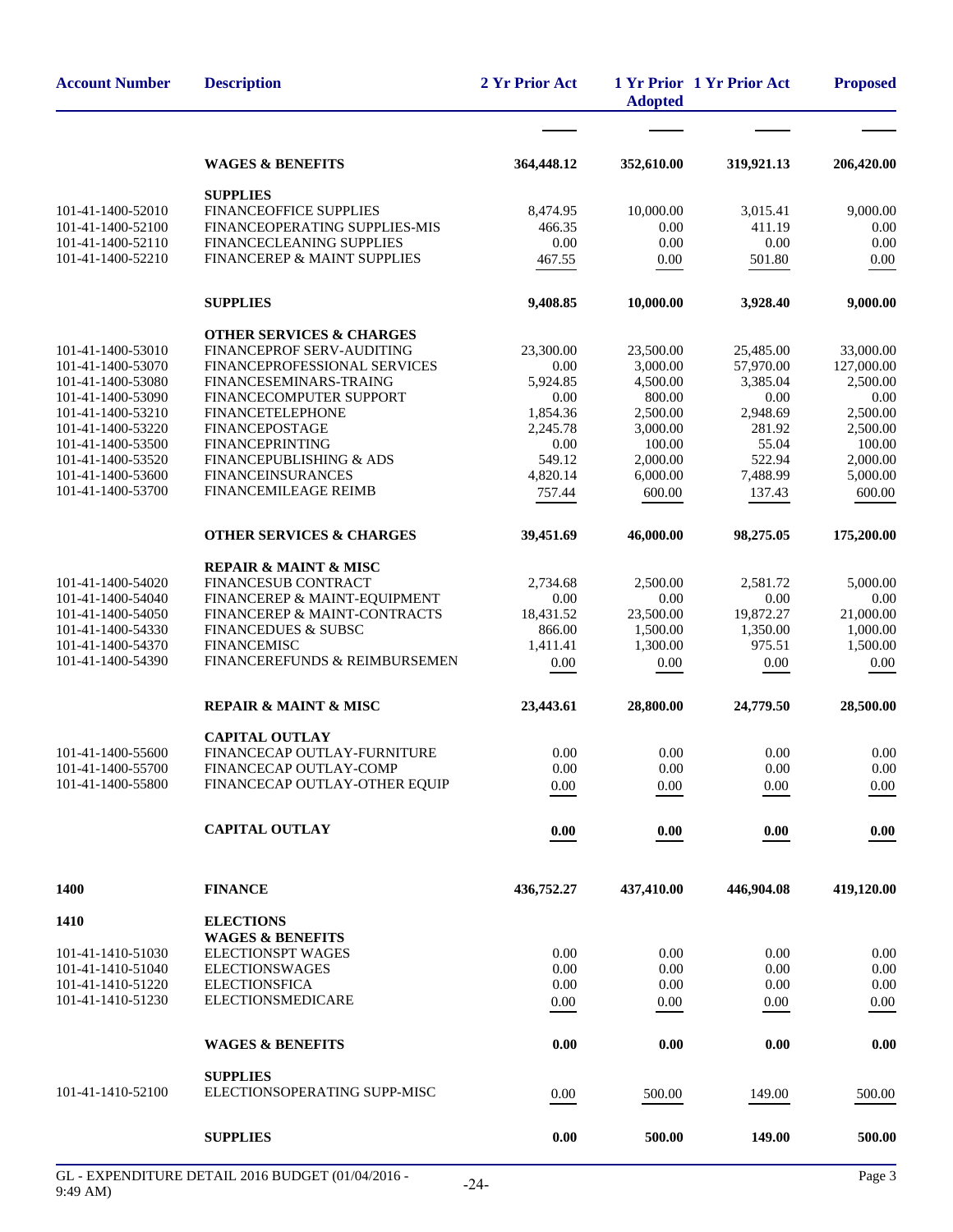| <b>Account Number</b>                  | <b>Description</b>                                                        | 2 Yr Prior Act        | <b>Adopted</b>        | 1 Yr Prior 1 Yr Prior Act | <b>Proposed</b>        |
|----------------------------------------|---------------------------------------------------------------------------|-----------------------|-----------------------|---------------------------|------------------------|
| 101-41-1410-53070                      | <b>OTHER SERVICES &amp; CHARGES</b><br>PROFESSIONAL SERVICES WASH CO      | 50,948.00             | 0.00                  | 1,500.00                  | 53,000.00              |
| 101-41-1410-53520                      | ELECTIONSADS & PUBLICATIONS                                               | 0.00                  | 500.00                | 0.00                      | 500.00                 |
| 101-41-1410-53600                      | <b>ELECTIONSINSURANCES</b>                                                | 0.00                  | 0.00                  | 0.00                      | 0.00                   |
| 101-41-1410-53700                      | ELECTIONSMILEAGE REIMB                                                    | 0.00                  | 500.00                | 0.00                      | 0.00                   |
|                                        | <b>OTHER SERVICES &amp; CHARGES</b>                                       | 50,948.00             | 1,000.00              | 1,500.00                  | 53,500.00              |
| 1410                                   | <b>ELECTIONS</b>                                                          | 50,948.00             | 1,500.00              | 1,649.00                  | 54,000.00              |
| 1500                                   | <b>INFORMATION TECHNOLOGY</b>                                             |                       |                       |                           |                        |
| 101-41-1500-52100                      | <b>SUPPLIES</b><br><b>INFORMATION TECHOP SUPPLIES</b>                     | 18,137.43             | 30,000.00             | 16,707.90                 | 20,000.00              |
|                                        | <b>SUPPLIES</b>                                                           | 18,137.43             | 30,000.00             | 16,707.90                 | 20,000.00              |
|                                        | <b>OTHER SERVICES &amp; CHARGES</b>                                       |                       |                       |                           |                        |
| 101-41-1500-53080                      | <b>INFORMATION TECHSEMINARS TRNG</b>                                      | 0.00                  | 0.00                  | 0.00                      | 0.00                   |
| 101-41-1500-53090                      | <b>INFORMATION TECHCOMPUTER SUPP</b>                                      | 124,888.00            | 125,000.00            | 115,787.97                | 153,000.00             |
| 101-41-1500-53210                      | INFORMATION TECHTELEPHONE                                                 | 0.00                  | 0.00                  | 0.00                      | 0.00                   |
| 101-41-1500-53700                      | <b>INFORMATION TECHMILEAGE REIMB</b>                                      | 0.00                  | 0.00                  | 0.00                      | 0.00                   |
|                                        | <b>OTHER SERVICES &amp; CHARGES</b>                                       | 124,888.00            | 125,000.00            | 115,787.97                | 153,000.00             |
|                                        | <b>REPAIR &amp; MAINT &amp; MISC</b>                                      |                       |                       |                           |                        |
| 101-41-1500-54040                      | <b>INFORMATION TECHR&amp;M EQUIP</b>                                      | 0.00                  | 0.00                  | 0.00                      | 0.00                   |
| 101-41-1500-54330<br>101-41-1500-54370 | <b>INFORMATION TECHDUES &amp; SUBSCR</b><br>INFORMATION TECHMISCELLANEOUS | 0.00<br>0.00          | 0.00<br>0.00          | 100.00<br>0.00            | 0.00<br>0.00           |
| 101-41-1500-54390                      | <b>INFORMATION TECHREF &amp; REIMB</b>                                    | 0.00                  | 0.00                  | 0.00                      | 0.00                   |
|                                        | <b>REPAIR &amp; MAINT &amp; MISC</b>                                      | 0.00                  | 0.00                  | 100.00                    | 0.00                   |
|                                        | <b>CAPITAL OUTLAY</b>                                                     |                       |                       |                           |                        |
| 101-41-1500-55700                      | INFORMATION TECHCAPITAL OUTLA                                             | 0.00                  | 0.00                  | 0.00                      | 0.00                   |
|                                        | <b>CAPITAL OUTLAY</b>                                                     | 0.00                  | 0.00                  | 0.00                      | 0.00                   |
| 1500                                   | <b>INFORMATION TECHNOLOGY</b>                                             | 143,025.43            | 155,000.00            | 132,595.87                | 173,000.00             |
| 1550                                   | <b>ASSESSING</b>                                                          |                       |                       |                           |                        |
|                                        | <b>OTHER SERVICES &amp; CHARGES</b>                                       |                       |                       |                           |                        |
| 101-41-1550-53120<br>101-41-1550-53520 | <b>ASSESSINGSERVICES</b><br>ASSESSINGPUBLISHING & ADS                     | 97,049.41<br>1,698.09 | 99,100.00<br>1,900.00 | 99,394.27<br>1.702.60     | 100,000.00<br>1,900.00 |
| 101-41-1550-53600                      | <b>ASSESSINGINSURANCES</b>                                                | 0.00                  | 0.00                  | 0.00                      | 0.00                   |
|                                        |                                                                           |                       |                       |                           |                        |
|                                        | <b>OTHER SERVICES &amp; CHARGES</b>                                       | 98,747.50             | 101,000.00            | 101,096.87                | 101,900.00             |
| 1550                                   | <b>ASSESSING</b>                                                          | 98,747.50             | 101,000.00            | 101,096.87                | 101,900.00             |
| 1601                                   | <b>LEGAL</b>                                                              |                       |                       |                           |                        |
|                                        | <b>WAGES &amp; BENEFITS</b>                                               |                       |                       |                           |                        |
| 101-41-1601-51010                      | <b>LEGALSALARIES &amp; WAGES</b>                                          | 0.00                  | 0.00                  | 0.00                      | 0.00                   |
| 101-41-1601-51220                      | <b>LEGALFICA</b>                                                          | 0.00                  | 0.00                  | 0.00                      | 0.00                   |
| 101-41-1601-51230                      | LEGALMEDICARE                                                             | 0.00                  | 0.00                  | 0.00                      | 0.00                   |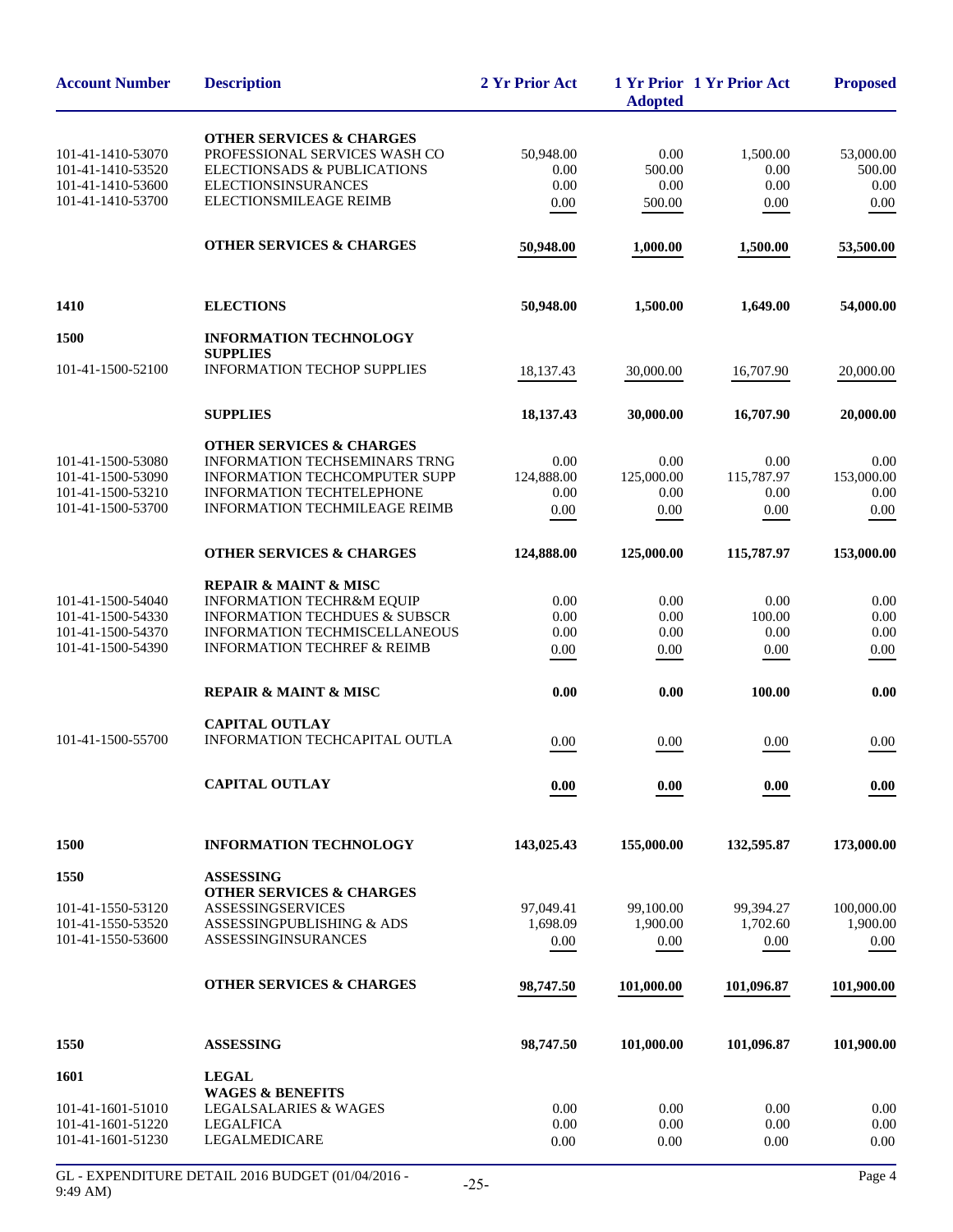| <b>Account Number</b>                  | <b>Description</b>                                        | 2 Yr Prior Act        | <b>Adopted</b>        | 1 Yr Prior 1 Yr Prior Act | <b>Proposed</b>       |
|----------------------------------------|-----------------------------------------------------------|-----------------------|-----------------------|---------------------------|-----------------------|
|                                        |                                                           |                       |                       |                           |                       |
|                                        | <b>WAGES &amp; BENEFITS</b>                               | 0.00                  | 0.00                  | 0.00                      | 0.00                  |
|                                        | <b>OTHER SERVICES &amp; CHARGES</b>                       |                       |                       |                           |                       |
| 101-41-1601-53040                      | LEGALPROF SERVICES-GENERAL                                | 29,540.45             | 36,000.00             | 34,609.32                 | 37,000.00             |
| 101-41-1601-53520                      | LEGALPUBLISHING & ADS                                     | 0.00                  | 0.00                  | 0.00                      | 0.00                  |
| 101-41-1601-53600                      | LEGALINSURANCE                                            | 0.00                  | 0.00                  | 0.00                      | 0.00                  |
|                                        | <b>OTHER SERVICES &amp; CHARGES</b>                       | 29,540.45             | 36,000.00             | 34,609.32                 | 37,000.00             |
| 1601                                   | <b>LEGAL</b>                                              | 29,540.45             | 36,000.00             | 34,609.32                 | 37,000.00             |
| 1910                                   | <b>COMMUNITY DEVELOPMENT</b>                              |                       |                       |                           |                       |
|                                        | <b>WAGES &amp; BENEFITS</b>                               |                       |                       |                           |                       |
| 101-41-1910-51010                      | COMM DEVFULL TIME WAGES                                   | 172,057.05            | 65,666.00             | 71,096.28                 | 69,118.00             |
| 101-41-1910-51020                      | COMM DEVBOARD MEMBERS WAGES                               | 2,100.00              | 5,400.00              | 2,725.00                  | 5,400.00              |
| 101-41-1910-51030                      | <b>COMM DEV PT WAGES</b>                                  | 0.00                  | 0.00                  | 10,347.75                 | 6,968.00              |
| 101-41-1910-51090                      | <b>COMM DEVOVERTIME WAGES</b>                             | 294.00                | 0.00                  | 0.00                      | 0.00                  |
| 101-41-1910-51210<br>101-41-1910-51220 | COMM DEVPERA CONTRIBUTIONS<br><b>COMM DEVFICA CONTRIB</b> | 9,890.22              | 4,925.00              | 4,952.25                  | 5,706.00              |
| 101-41-1910-51230                      | COMM DEVMEDICARE CONTRIB                                  | 9,841.50<br>2,301.74  | 4,406.00<br>1,030.00  | 5,165.95<br>1.208.19      | 5,052.00<br>1,182.00  |
| 101-41-1910-51310                      | COMM DEVHEALTH INS CONTRIB                                | 32,155.20             | 25,212.00             | 2,340.00                  | 0.00                  |
| 101-41-1910-51320                      | COMM DEVDENTAL INS CONTRIB                                | 2,121.54              | 2,148.00              | 1,574.58                  | 1,620.00              |
| 101-41-1910-51325                      | <b>COMM DEVHCSP BENEFIT</b>                               | 310.00                | 240.00                | 140.00                    | 300.00                |
| 101-41-1910-51330                      | <b>COMM DEVLIFE INS CONTRIB</b>                           | 217.50                | 192.00                | 0.00                      | 96.00                 |
| 101-41-1910-51600                      | <b>COMM DEVDISABILITY INS</b>                             | 425.52                | 230.00                | 190.44                    | 242.00                |
| 101-41-1910-51800                      | PCORI TAX                                                 | 37.44                 | 25.00                 | 24.21                     | 30.00                 |
|                                        | <b>WAGES &amp; BENEFITS</b>                               | 231,751.71            | 109,474.00            | 99,764.65                 | 95,714.00             |
|                                        | <b>SUPPLIES</b>                                           |                       |                       |                           |                       |
| 101-41-1910-52010<br>101-41-1910-52100 | <b>COMM DEVOFFICE SUPPLIES</b>                            | 659.14                | 2,000.00              | 348.40                    | 1,500.00              |
| 101-41-1910-52120                      | COMM DEVOPERATING SUPPLIES<br><b>COMM DEVMOTOR FUEL</b>   | 0.00                  | 200.00                | 92.00                     | 200.00                |
|                                        |                                                           | 84.28                 | 250.00                | 105.77                    | 300.00                |
|                                        | <b>SUPPLIES</b>                                           | 743.42                | 2,450.00              | 546.17                    | 2,000.00              |
|                                        | <b>OTHER SERVICES &amp; CHARGES</b>                       |                       |                       |                           |                       |
| 101-41-1910-53040                      | COMM DEVPROF SERV-LEGAL                                   | 5,150.50              | 6,000.00              | 15,721.00                 | 6,000.00              |
| 101-41-1910-53050<br>101-41-1910-53070 | COMM DEVPROF SERV-ENGINEERING<br>COMM DEVPROF SERV-OTHER  | 30,974.50<br>5,562.50 | 3,000.00<br>15,000.00 | 14,506.50<br>368.00       | 7,000.00<br>10,000.00 |
| 101-41-1910-53080                      | <b>COMM DEVSEMINARS-TRAING</b>                            | 0.00                  | 2,000.00              | 330.00                    | 1,500.00              |
| 101-41-1910-53100                      | COMM DEVPROF SERV-CONTRACTORS                             | 0.00                  | 0.00                  | 0.00                      | 0.00                  |
| 101-41-1910-53140                      | <b>COMM DEVCITY MAPS UPDATES</b>                          | 0.00                  | 0.00                  | 0.00                      | 0.00                  |
| 101-41-1910-53210                      | COMM DEVTELEPHONE                                         | 2,123.94              | 1,800.00              | 2,168.15                  | 1,800.00              |
| 101-41-1910-53220                      | COMM DEVPOSTAGE                                           | 325.00                | 800.00                | 307.88                    | 800.00                |
| 101-41-1910-53500                      | <b>COMM DEVPRINTING &amp; COPIES</b>                      | 0.00                  | 0.00                  | 0.00                      | 0.00                  |
| 101-41-1910-53520                      | COMM DEVPUBLISHING & ADS<br><b>COMM DEVINSURANCE</b>      | 935.97                | 2,000.00              | 887.19                    | 1,500.00              |
| 101-41-1910-53600<br>101-41-1910-53700 | <b>COMM DEVMILEAGE REIMB</b>                              | 23,480.00<br>207.37   | 300.00<br>300.00      | 46,030.00<br>24.15        | 23,500.00<br>300.00   |
|                                        |                                                           |                       |                       |                           |                       |
|                                        | <b>OTHER SERVICES &amp; CHARGES</b>                       | 68,759.78             | 31,200.00             | 80,342.87                 | 52,400.00             |
|                                        | <b>REPAIR &amp; MAINT &amp; MISC</b>                      |                       |                       |                           |                       |
| 101-41-1910-54050                      | COMM DEVREP & MAINT-CONTRACTS                             | 1,289.55              | 400.00                | 606.90                    | 500.00                |
| 101-41-1910-54330                      | <b>COMM DEVDUES &amp; SUBSC</b>                           | 430.00                | 1,200.00              | 0.00                      | 1,000.00              |
| 101-41-1910-54370<br>101-41-1910-54390 | <b>COMM DEVMISCELLANEOUS</b><br>REFUNDS & REIMBURSEMENTS  | 25,216.41             | 200.00<br>0.00        | 2,899.87                  | 1,000.00              |
|                                        |                                                           | 1,000.00              |                       | 0.00                      | 0.00                  |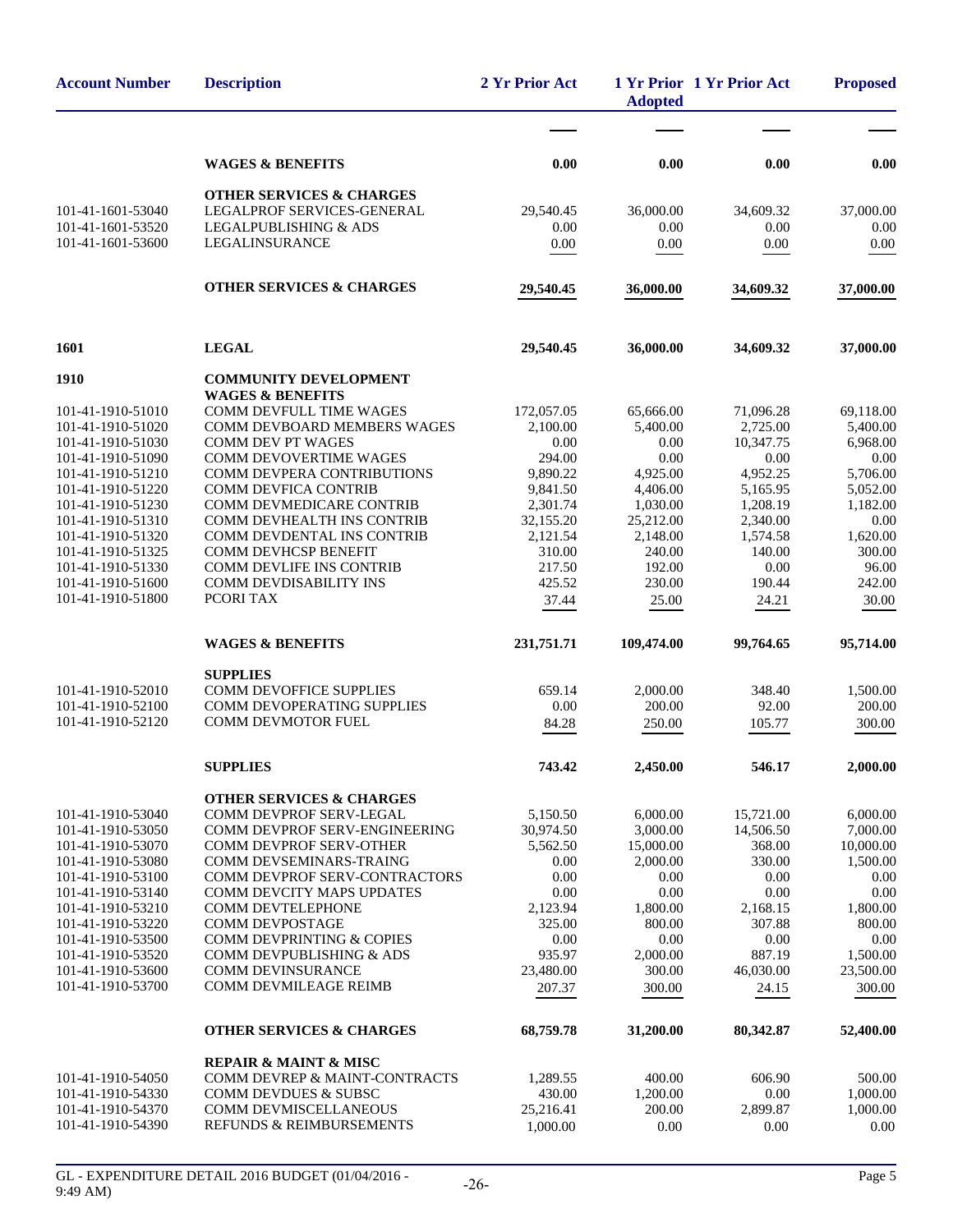| <b>Account Number</b>                  | <b>Description</b>                                                  | 2 Yr Prior Act       | <b>Adopted</b>        | 1 Yr Prior 1 Yr Prior Act | <b>Proposed</b>       |
|----------------------------------------|---------------------------------------------------------------------|----------------------|-----------------------|---------------------------|-----------------------|
|                                        |                                                                     |                      |                       |                           |                       |
|                                        | <b>REPAIR &amp; MAINT &amp; MISC</b>                                | 27,935.96            | 1,800.00              | 3,506.77                  | 2,500.00              |
|                                        | <b>CAPITAL OUTLAY</b>                                               |                      |                       |                           |                       |
| 101-41-1910-55700<br>101-41-1910-55800 | COMM DEVCAP OUTLAY-COMPUTERS<br>COMM DEVCAP OUTLAY EQUIP            | 0.00<br>0.00         | 0.00<br>0.00          | 0.00<br>0.00              | 0.00<br>0.00          |
|                                        | <b>CAPITAL OUTLAY</b>                                               | 0.00                 | 0.00                  | 0.00                      | 0.00                  |
| 1910                                   | <b>COMMUNITY DEVELOPMENT</b>                                        | 329,190.87           | 144,924.00            | 184,160.46                | 152,614.00            |
| 1940                                   | <b>GENERAL GOVERNMENT BUILDINGS</b><br><b>WAGES &amp; BENEFITS</b>  |                      |                       |                           |                       |
| 101-41-1940-51010                      | <b>GVNM'T BLDGFULL TIME WAGES</b>                                   | 99,201.30            | 96,521.00             | 103,391.10                | 96,528.00             |
| 101-41-1940-51090                      | <b>GVMN'T BLDGOVERTIME WAGES</b>                                    | 2,545.19             | 608.00                | 2,378.98                  | 1,038.00              |
| 101-41-1940-51210                      | <b>GVNM'T BLDGPERA CONTRIB</b>                                      | 7,376.62             | 7,285.00              | 7,941.34                  | 7,317.00              |
| 101-41-1940-51220                      | <b>GOVERN'T BLDGFICA</b>                                            | 6,247.93             | 6,022.00              | 6,618.84                  | 6,049.00              |
| 101-41-1940-51230<br>101-41-1940-51310 | GVNM'T BLDGMEDICARE CONTRIB<br>GVNM'T BLDGHEALTH INSURANCE          | 1,461.27<br>8,798.40 | 1,408.00<br>9,696.00  | 1,547.91<br>9,647.04      | 1,415.00<br>10,620.00 |
| 101-41-1940-51320                      | <b>GVNM'T BLDGDENTAL CONTRIB</b>                                    | 410.76               | 432.00                | 457.92                    | 504.00                |
| 101-41-1940-51325                      | <b>GOVT BLDGSHCSP BENEFIT</b>                                       | 240.00               | 240.00                | 240.00                    | 600.00                |
| 101-41-1940-51330                      | <b>GVNM'T BLDGLIFE CONTRIB</b>                                      | 174.00               | 192.00                | 174.00                    | 192.00                |
| 101-41-1940-51600                      | <b>GVNM'T BLDGDISAB INS CONTRIB</b>                                 | 267.84               | 338.00                | 287.04                    | 338.00                |
| 101-41-1940-51800                      | PCORI TAX                                                           | 21.47                | 0.00                  | 24.21                     | 30.00                 |
|                                        | <b>WAGES &amp; BENEFITS</b>                                         | 126,744.78           | 122,742.00            | 132,708.38                | 124,631.00            |
|                                        | <b>SUPPLIES</b>                                                     |                      |                       |                           |                       |
| 101-41-1940-52010                      | <b>GVNM'T BLDGOFFICE SUPPLIES</b>                                   | 478.73               | 150.00                | 178.91                    | 150.00                |
| 101-41-1940-52100                      | <b>GVNM'T BLDGOPERATING SUPPS</b>                                   | 8,744.02             | 9,000.00              | 9,071.23                  | 9,000.00              |
| 101-41-1940-52110<br>101-41-1940-52130 | <b>GVNM'T BLDGCLEANING SUPPLIES</b><br>GVNM'T BLDGUNIFORMS-CLOTHING | 2,226.07<br>1,292.76 | 4,000.00<br>1,600.00  | 2,156.84<br>977.36        | 4,000.00<br>1,600.00  |
| 101-41-1940-52210                      | <b>GVNM'T BLDGREP &amp; MAINT SUPPS</b>                             | 2,198.91             | 3,500.00              | 362.12                    | 3,500.00              |
| 101-41-1940-52280                      | <b>GVNM'T BLDGBOILER INSP-LIC</b>                                   | 25.00                | 0.00                  | 0.00                      | 0.00                  |
| 101-41-1940-52400                      | GVNM'T BLDGTOOLS-SM EQUIPMENT                                       | 928.15               | 1,000.00              | 613.32                    | 1,000.00              |
|                                        | <b>SUPPLIES</b>                                                     | 15,893.64            | 19,250.00             | 13,359.78                 | 19,250.00             |
|                                        | <b>OTHER SERVICES &amp; CHARGES</b>                                 |                      |                       |                           |                       |
| 101-41-1940-53050                      | <b>GOV'T BUILDINGSENGINEERING</b>                                   | 836.00               | 0.00                  | 357.50                    | 500.00                |
| 101-41-1940-53070                      | <b>GOVT BLDGSPROFESSIONAL FEES</b>                                  | 0.00                 | 0.00                  | 0.00                      | 0.00                  |
| 101-41-1940-53210                      | <b>GOVT BLDGSTELEPHONE</b>                                          | 660.01               | 1,000.00              | 2,439.84                  | 1,000.00              |
| 101-41-1940-53600<br>101-41-1940-53700 | <b>GVNM'T BLDGINSURANCES</b><br><b>GOVT BLDGMILEAGE</b>             | 20,959.44<br>0.00    | 30,000.00<br>1,000.00 | 32,633.95<br>0.00         | 30,000.00<br>0.00     |
| 101-41-1940-53810                      | <b>GVNM'T BLDGELECTRIC UTILITIES</b>                                | 18,496.21            | 70,000.00             | 37,095.00                 | 50,000.00             |
| 101-41-1940-53830                      | <b>GVNM'T BLDGGAS UTILITIES</b>                                     | 0.00                 | 0.00                  | 0.00                      | 0.00                  |
| 101-41-1940-53840                      | <b>GVNM'T BLDGREFUSE DISPOSAL</b>                                   | 3,786.16             | 4,000.00              | 2,476.18                  | 4,000.00              |
|                                        | <b>OTHER SERVICES &amp; CHARGES</b>                                 | 44,737.82            | 106,000.00            | 75,002.47                 | 85,500.00             |
|                                        | <b>REPAIR &amp; MAINT &amp; MISC</b>                                |                      |                       |                           |                       |
| 101-41-1940-54010                      | <b>GVNM'T BLDGREP &amp; MAINT-BLDG</b>                              | 27,930.94            | 15,000.00             | 52,174.56                 | 50,000.00             |
| 101-41-1940-54040                      | <b>GVNM'T BLDGREP &amp; MAINT-EOUIP</b>                             | 2,161.22             | 15,000.00             | 4,741.02                  | 10,000.00             |
| 101-41-1940-54250                      | <b>GVNM'T BLDGRENTALS</b>                                           | 1,931.26             | 3,000.00              | 0.00                      | 2,000.00              |
| 101-41-1940-54270<br>101-41-1940-54370 | <b>GVNM'T BLDGLICENSE &amp; PERMITS</b><br><b>GVNM'T BLDGMISC</b>   | 32.00<br>100.00      | 200.00<br>400.00      | 110.00<br>340.54          | 200.00<br>500.00      |
| 101-41-1940-54430                      | <b>GVNM'T BLDGTAXES</b>                                             | 0.00                 | $0.00\,$              | 0.00                      | 0.00                  |
|                                        |                                                                     |                      |                       |                           |                       |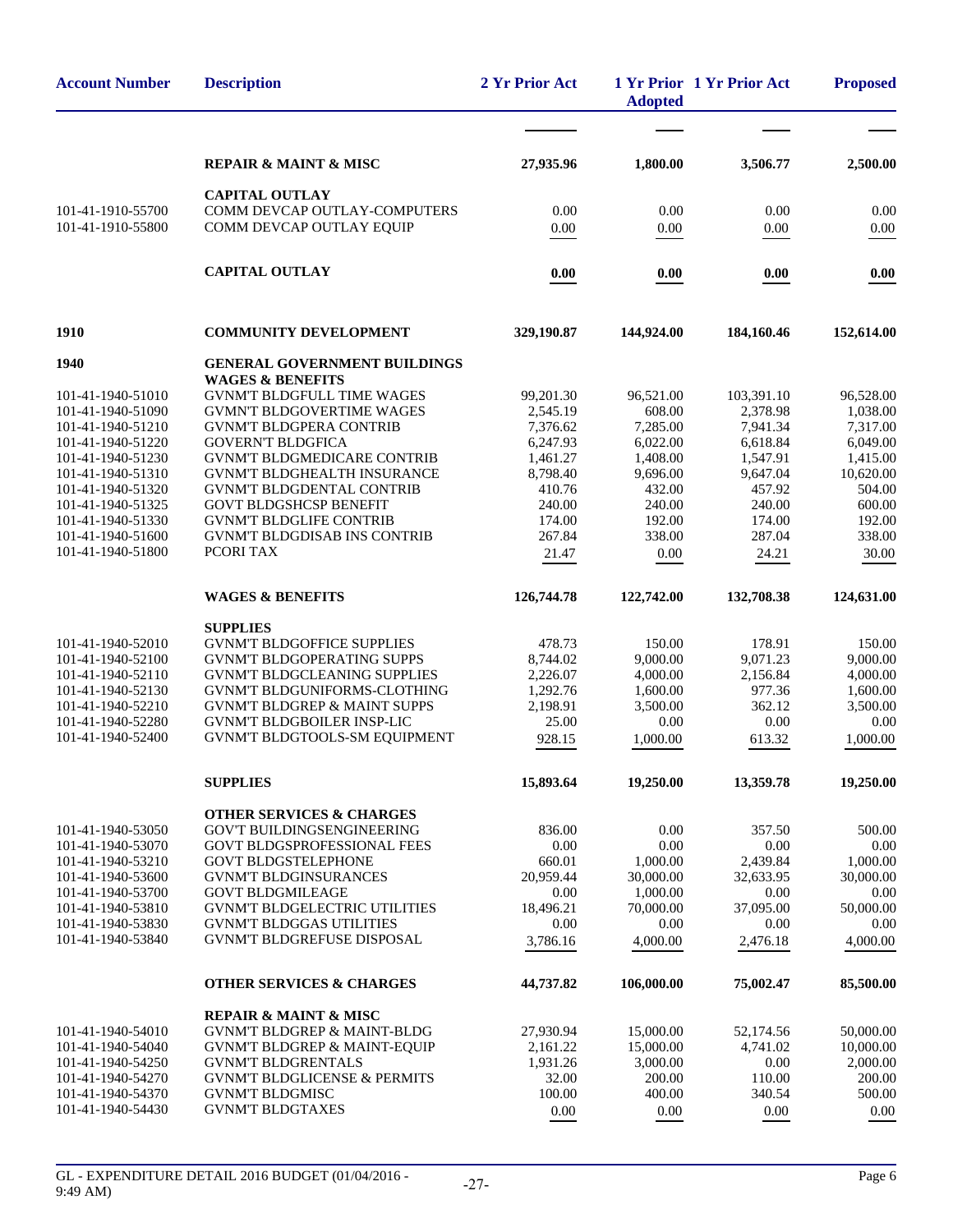|                                        |                                              |                         | <b>Adopted</b>         |                         |                       |
|----------------------------------------|----------------------------------------------|-------------------------|------------------------|-------------------------|-----------------------|
|                                        | <b>REPAIR &amp; MAINT &amp; MISC</b>         | 32,155.42               | 33,600.00              | 57,366.12               | 62,700.00             |
|                                        | <b>CAPITAL OUTLAY</b>                        |                         |                        |                         |                       |
| 101-41-1940-55200                      | GVMN'T BLDGCAP OUT-STRUCTURAL                | 0.00                    | 0.00                   | 0.00                    | 0.00                  |
| 101-41-1940-55600                      | <b>GVNM'T BLDGCAP OUTLAY-FURNITR</b>         | 0.00                    | 0.00                   | 0.00                    | 0.00                  |
| 101-41-1940-55800                      | GVNM'T BLDGCAP OUT-OTHER EQP                 | 0.00                    | 0.00                   | 0.00                    | 0.00                  |
|                                        | <b>CAPITAL OUTLAY</b>                        | 0.00                    | 0.00                   | 0.00                    | 0.00                  |
| 1940                                   | <b>GENERAL GOVERNMENT BUILDINGS</b>          | 219,531.66              | 281,592.00             | 278,436.75              | 292,081.00            |
| 2100                                   | <b>POLICE</b>                                |                         |                        |                         |                       |
|                                        | <b>WAGES &amp; BENEFITS</b>                  |                         |                        |                         |                       |
| 101-42-2100-51010                      | POLICEFULL TIME WAGES                        | 2,281,948.95            | 2,344,915.00           | 2,256,766.38            | 2,243,439.00          |
| 101-42-2100-51030                      | POLICEPART TIME WAGES                        | 0.00                    | 0.00                   | 0.00                    | 0.00                  |
| 101-42-2100-51090                      | POLICEOVERTIME PAY                           | 117,799.21              | 114,244.00             | 122,051.19              | 115,062.00            |
| 101-42-2100-51210                      | POLICEPERA CONTRIB                           | 352,379.20              | 383,331.00             | 370,384.30              | 369,223.00            |
| 101-42-2100-51220                      | POLICEFICA CONTRIB<br>POLICEMEDICARE CONTRIB | 8,915.64                | 10,727.00<br>35,658.00 | 8,055.08                | 7,187.00<br>33,988.00 |
| 101-42-2100-51230<br>101-42-2100-51310 | POLICEHEALTH INS CONTRIB                     | 32,726.33<br>442,373.28 | 405,472.00             | 32,219.77<br>433.771.23 | 424,968.00            |
| 101-42-2100-51320                      | POLICEDENTAL INS CONTRIB                     | 29,789.75               | 32,028.00              | 34,635.27               | 37,020.00             |
| 101-42-2100-51325                      | POLICEHCSP BENEFIT                           | 5,850.00                | 7,080.00               | 36,100.00               | 8,100.00              |
| 101-42-2100-51330                      | POLICELIFE INS CONTRIB                       | 2,501.25                | 2,784.00               | 2,523.00                | 2,592.00              |
| 101-42-2100-51600                      | POLICEDISAB INS CONTRIB                      | 6,264.30                | 7,869.00               | 6,447.09                | 7,456.00              |
| 101-42-2100-51700                      | POLICEPOST EMPLOYMENT BENEFIT                | 0.00                    | 0.00                   | 0.00                    | 0.00                  |
| 101-42-2100-51800                      | PCORI TAX                                    | 21.47                   | 25.00                  | 24.21                   | 30.00                 |
|                                        | <b>WAGES &amp; BENEFITS</b>                  | 3,280,569.38            | 3,344,133.00           | 3,302,977.52            | 3,249,065.00          |
|                                        | <b>SUPPLIES</b>                              |                         |                        |                         |                       |
| 101-42-2100-52010                      | POLICEOFFICE SUPPLIES                        | 11,861.28               | 13,700.00              | 10,564.14               | 13,700.00             |
| 101-42-2100-52100                      | POLICECOMM POLICING SUPPLIES                 | 2,191.38                | 7,000.00               | 3,898.25                | 5,000.00              |
| 101-42-2100-52105                      | POLICEBIKE PATROL SUPPLIES                   | 0.00                    | 0.00                   | 0.00                    | 0.00                  |
| 101-42-2100-52110                      | POLICEOPERATING SUPPLIES                     | 49,415.39               | 60,000.00              | 46,599.21               | 55,500.00             |
| 101-42-2100-52120                      | POLICEMOTOR FUEL                             | 75,778.25               | 77,000.00              | 45,383.81               | 77,000.00             |
| 101-42-2100-52130                      | POLICEUNIFORMS & CLOTHING                    | 30,371.50               | 35,000.00              | 29,352.12               | 35,000.00             |
| 101-42-2100-52150                      | <b>POLICERADIOS</b>                          | 0.00                    | 0.00                   | 0.00                    | 0.00                  |
| 101-42-2100-52180                      | POLICEPT OFFICERS-CLOTHING                   | 0.00                    | 0.00                   | 0.00                    | 0.00                  |
| 101-42-2100-52210                      | POLICEREP & MAINT-SUPPLIES                   | 1,888.54                | 5,000.00               | 1,941.46                | 3,000.00              |
| 101-42-2100-52400                      | POLICETOOLS & SM EQUIPMENT                   | 528.65                  | 8,000.00               | 2,409.46                | 6,000.00              |
| 101-42-2100-52820                      | POLICESUPPLIES-GRNTSDNS                      | 0.00                    | 0.00                   | 0.00                    | 0.00                  |
|                                        | <b>SUPPLIES</b>                              | 172,034.99              | 205,700.00             | 140,148.45              | 195,200.00            |
|                                        | <b>OTHER SERVICES &amp; CHARGES</b>          |                         |                        |                         |                       |
| 101-42-2100-53040                      | POLICEPROF SERV-LEGAL                        | 178,598.94              | 160,000.00             | 141,356.70              | 160,000.00            |
| 101-42-2100-53050                      | <b>POLICEENGINEERING</b>                     | 0.00                    | 0.00                   | 0.00                    | 0.00                  |
| 101-42-2100-53060                      | POLICEPROF SERV-MEDICAL                      | 0.00                    | 2,500.00               | 0.00                    | 2,500.00              |
| 101-42-2100-53080                      | POLICESEMINARS & TRAING                      | 21,443.76               | 44,500.00              | 30,058.82               | 35,000.00             |
| 101-42-2100-53090                      | POLICECOMPUTER SUPPORT                       | 33,452.92               | 39,000.00              | 26,763.76               | 39,000.00             |
| 101-42-2100-53210                      | <b>POLICETELEPHONE</b>                       | 23,428.31               | 21,000.00              | 21,954.64               | 24,000.00             |
| 101-42-2100-53220<br>101-42-2100-53520 | POLICEPOSTAGE<br>POLICEPUBLISHING & ADS      | 1,118.99<br>210.60      | 3,000.00<br>500.00     | 1,206.86<br>0.00        | 2,000.00<br>500.00    |
| 101-42-2100-53540                      | POLICEFILM PROCESSING                        | 0.00                    | 0.00                   | 0.00                    | 0.00                  |
| 101-42-2100-53600                      | POLICEINSURANCES                             | 101,043.45              | 75,000.00              | 184,467.62              | 130,000.00            |
| 101-42-2100-53700                      | POLICEMILEAGE REIMB                          | 166.88                  | 500.00                 | 28.75                   | 500.00                |
| 101-42-2100-53840                      | POLICEREFUSE DISPOSAL                        | 0.00                    | 0.00                   | 0.00                    | 0.00                  |
|                                        | <b>OTHER SERVICES &amp; CHARGES</b>          | 359,463.85              | 346,000.00             | 405,837.15              | 393,500.00            |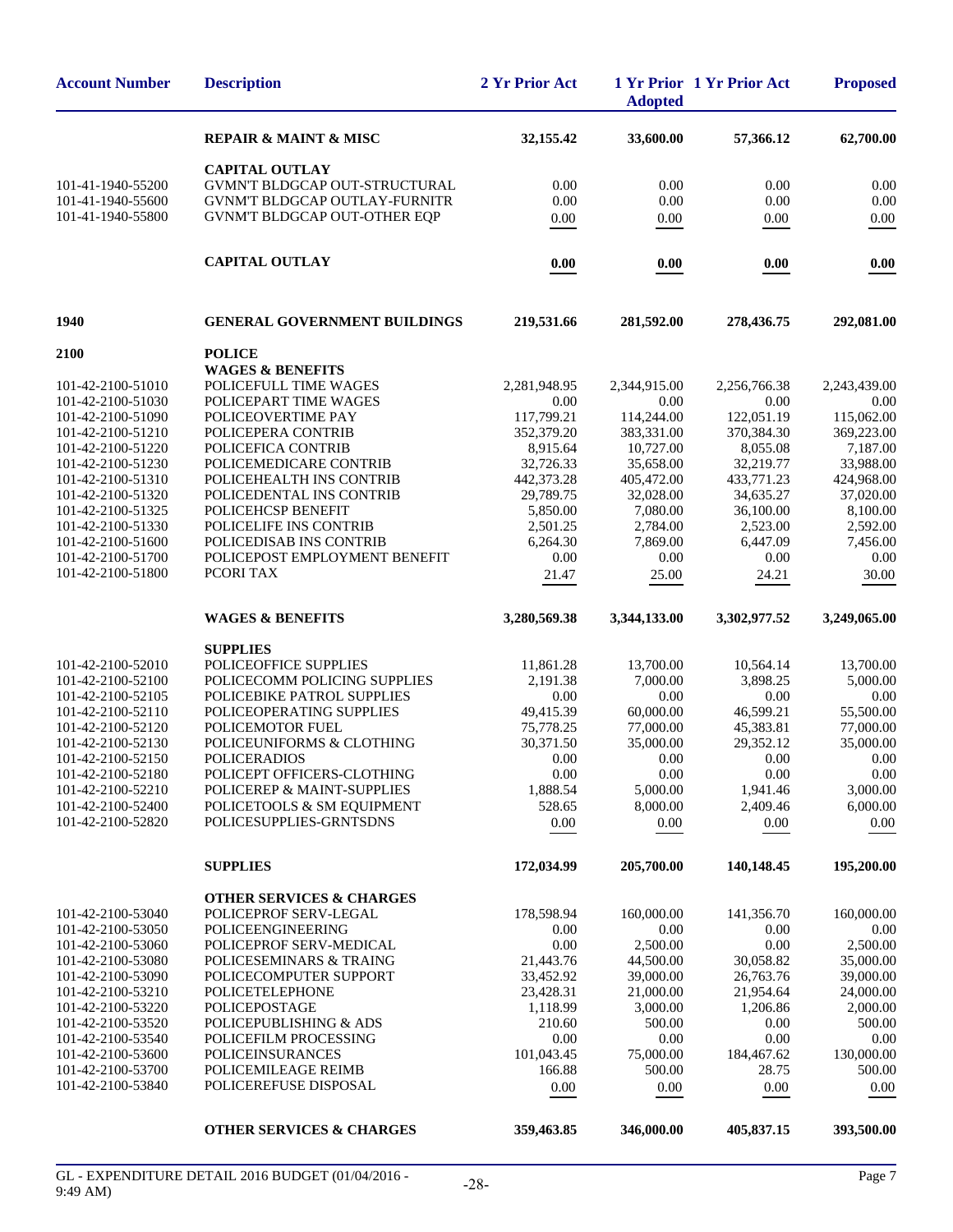| <b>Account Number</b> | <b>Description</b>                   | 2 Yr Prior Act | <b>Adopted</b> | 1 Yr Prior 1 Yr Prior Act | <b>Proposed</b> |
|-----------------------|--------------------------------------|----------------|----------------|---------------------------|-----------------|
|                       | <b>REPAIR &amp; MAINT &amp; MISC</b> |                |                |                           |                 |
| 101-42-2100-54020     | POLICESUB-CONTRACTING                | 1,286.78       | 3,000.00       | 1,357.10                  | 3,000.00        |
| 101-42-2100-54040     | POLICEREP & MAINT-EQUIPMENT          | 40,547.52      | 22,000.00      | 24,442.68                 | 25,000.00       |
| 101-42-2100-54050     | POLICEREP & MAINT-CONTRACTS          | 22,575.57      | 31,500.00      | 24,597.86                 | 36,000.00       |
| 101-42-2100-54250     | <b>POLICERENTALS</b>                 | 2,905.19       | 11,500.00      | 0.00                      | 11,500.00       |
| 101-42-2100-54270     | POLICELICENSE & PERMITS              | 1,003.00       | 2,000.00       | 3,189.95                  | 2,000.00        |
| 101-42-2100-54330     | <b>POLICEDUES &amp; SUBSC</b>        | 2,750.49       | 2,700.00       | 2,893.00                  | 2,800.00        |
| 101-42-2100-54350     | <b>CANINE PROGRAM</b>                | 2,264.93       | 6,000.00       | 3,664.08                  | 6,000.00        |
| 101-42-2100-54370     | <b>POLICEMISC</b>                    | 1,345.03       | 2,000.00       | 782.01                    | 2,000.00        |
| 101-42-2100-54390     | POLICEREFUNDS & REIMBURSEMENT        | 0.00           | 0.00           | 0.00                      | 0.00            |
| 101-42-2100-54440     | POLICEYSB GRANT                      | 0.00           | 0.00           | 0.00                      | 0.00            |
| 101-42-2100-54450     | POLICEEXPLORERS DONATION             | 0.00           | 0.00           | 0.00                      | 0.00            |
|                       | <b>REPAIR &amp; MAINT &amp; MISC</b> | 74,678.51      | 80,700.00      | 60,926.68                 | 88,300.00       |
|                       | <b>CAPITAL OUTLAY</b>                |                |                |                           |                 |
| 101-42-2100-55500     | POLICECAPITAL OUTLAY-VEHICLES        | 106,352.65     | 56,000.00      | 54,323.90                 | 76,000.00       |
| 101-42-2100-55600     | POLICECAP OUTLAY-FURNITURE           | 0.00           | 0.00           | 0.00                      | 0.00            |
| 101-42-2100-55700     | POLICECAP OUTLAY-COMP                | 0.00           | 0.00           | 0.00                      | 0.00            |
| 101-42-2100-55800     | POLICECAP OUTLAY-OTHER EQUIP         | 0.00           | 0.00           | 0.00                      | 0.00            |
| 101-42-2100-55820     | POLICECAP OTL PRCHS-GRNTSDNS         | 0.00           | 0.00           | 0.00                      | 0.00            |
|                       |                                      |                |                |                           |                 |
|                       | <b>CAPITAL OUTLAY</b>                | 106,352.65     | 56,000.00      | 54,323.90                 | 76,000.00       |
| 2100                  | <b>POLICE</b>                        | 3,993,099.38   | 4,032,533.00   | 3,964,213.70              | 4,002,065.00    |
| 2125                  | <b>SAFETY CAMP</b>                   |                |                |                           |                 |
|                       | <b>SUPPLIES</b>                      |                |                |                           |                 |
| 101-42-2125-52110     | SAFETY CAMP SUPPLIES                 | 2,951.76       | 500.00         | 3,083.04                  | 500.00          |
|                       |                                      |                |                |                           |                 |
|                       | <b>SUPPLIES</b>                      | 2,951.76       | 500.00         | 3,083.04                  | 500.00          |
|                       | <b>OTHER SERVICES &amp; CHARGES</b>  |                |                |                           |                 |
| 101-42-2125-53070     | SAFETY CAMP PROFESSIONAL SERV        | 3,695.00       | 1,400.00       | 5,392.00                  | 1,400.00        |
| 101-42-2125-53520     | SAFETY CAMP ADVERTISINGPUB           | 0.00           | 100.00         | 520.84                    | 100.00          |
|                       | <b>OTHER SERVICES &amp; CHARGES</b>  | 3,695.00       | 1,500.00       | 5,912.84                  | 1,500.00        |
|                       | <b>REPAIR &amp; MAINT &amp; MISC</b> |                |                |                           |                 |
| 101-42-2125-54370     | SAFETY CAMP MISC EXPENSE             | 0.00           | 0.00           | 0.00                      | 0.00            |
|                       | <b>REPAIR &amp; MAINT &amp; MISC</b> | 0.00           | 0.00           | 0.00                      | 0.00            |
|                       |                                      |                |                |                           |                 |
| 2125                  | <b>SAFETY CAMP</b>                   | 6,646.76       | 2,000.00       | 8,995.88                  | 2,000.00        |
| 2200                  | <b>FIRE</b>                          |                |                |                           |                 |
|                       | <b>WAGES &amp; BENEFITS</b>          |                |                |                           |                 |
| 101-42-2200-51010     | FIREFULL TIME WAGES                  | 110,246.40     | 103,007.00     | 104,875.45                | 86,798.00       |
| 101-42-2200-51030     | FIREPART TIME WAGES                  | 165,748.95     | 195,000.00     | 159,175.69                | 195,000.00      |
| 101-42-2200-51090     | <b>FIRE OVERTIME</b>                 | 0.00           | 0.00           | 688.80                    | 646.00          |
| 101-42-2200-51100     | UNEMPLOYMENT COMPENSATION            | 0.00           | 0.00           | 13,992.00                 | 0.00            |
| 101-42-2200-51210     | FIREPERA CONTRIBUTIONS               | 16,893.87      | 16,687.00      | 10,279.35                 | 14,166.00       |
| 101-42-2200-51220     | FIREFICA CONTRIBUTIONS               | 10,276.63      | 12,090.00      | 11,188.61                 | 12,090.00       |
| 101-42-2200-51230     | FIREMEDICARE CONTRIBUTIONS           | 3,989.18       | 4,321.00       | 3,499.90                  | 4,095.00        |
| 101-42-2200-51240     | FIREPENSION CONTRIBUTION             | 18,500.00      | 18,500.00      | 18,500.00                 | 18,500.00       |
| 101-42-2200-51310     | FIREHEALTH INSURANCE                 | 8,798.40       | 14,848.00      | 7,440.02                  | 7,980.00        |
| 101-42-2200-51320     | FIREDENTAL INSURANCE                 | 796.20         | 1,389.00       | 195.44                    | 1,620.00        |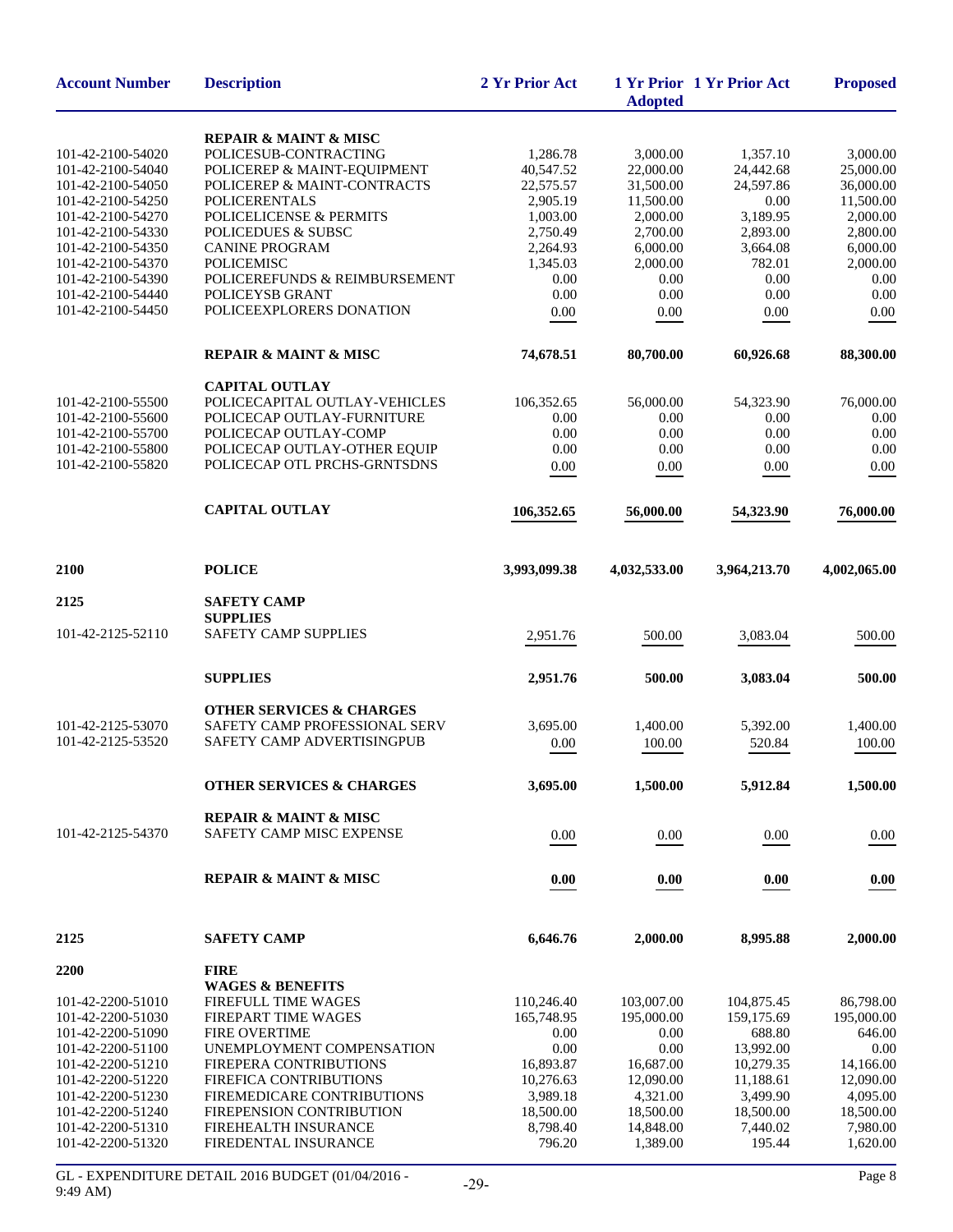| <b>Account Number</b>                  | <b>Description</b>                                 | 2 Yr Prior Act        | <b>Adopted</b>        | 1 Yr Prior 1 Yr Prior Act | <b>Proposed</b>       |
|----------------------------------------|----------------------------------------------------|-----------------------|-----------------------|---------------------------|-----------------------|
| 101-42-2200-51325                      | <b>FIREHCSP BENEFIT</b>                            | 120.00                | 120.00                | 40.53                     | 290.00                |
| 101-42-2200-51330                      | FIRELIFE INSURANCE CONTRIBUT                       | 87.00                 | 96.00                 | 29.38                     | 88.00                 |
| 101-42-2200-51600                      | FIREDISABILITY INSURANCE                           | 318.48                | 361.00                | 113.62                    | 304.00                |
| 101-42-2200-51800                      | PCORI TAX                                          | 21.47                 | 25.00                 | 24.21                     | 30.00                 |
|                                        |                                                    |                       |                       |                           |                       |
|                                        | <b>WAGES &amp; BENEFITS</b>                        | 335,796.58            | 366,444.00            | 330,043.00                | 341,607.00            |
|                                        | <b>SUPPLIES</b>                                    |                       |                       |                           |                       |
| 101-42-2200-52010                      | <b>FIREOFFICE SUPPLIES</b>                         | 1,270.19              | 2,000.00              | 1,056.32                  | 2,000.00              |
| 101-42-2200-52100                      | FIREOPERATING SUPPLIES                             | 8,720.15              | 22,000.00             | 16,333.53                 | 18,000.00             |
| 101-42-2200-52110                      | FIRECLEANING SUPPLIES                              | 11.77                 | 300.00                | 150.52                    | 300.00                |
| 101-42-2200-52120                      | FIREMOTOR FUEL                                     | 11,442.02             | 10,000.00             | 7,256.58                  | 10,000.00             |
| 101-42-2200-52130<br>101-42-2200-52140 | FIREUNIFORMS & CLOTHING<br>FIREAIR PAC ACCESSORIES | 2,547.61<br>2,818.18  | 3,253.00              | 645.89<br>$0.00\,$        | 3,253.00<br>1,200.00  |
| 101-42-2200-52150                      | <b>FIREFOAM</b>                                    | 1,350.00              | 1,200.00<br>2,500.00  | 2,700.00                  | 2,500.00              |
| 101-42-2200-52170                      | <b>FIREBADGES &amp; EMBLEMS</b>                    | 59.95                 | 500.00                | 433.70                    | 500.00                |
| 101-42-2200-52190                      | <b>FIREFOOD</b>                                    | 455.52                | 500.00                | 1,056.47                  | 500.00                |
| 101-42-2200-52210                      | FIREREPAIR & MAINT SUPPLIES                        | 122.97                | 5,500.00              | 1,632.56                  | 5,500.00              |
| 101-42-2200-52400                      | FIRETOOLS & SMALL EQUIP                            | 3,613.96              | 10,500.00             | 5,537.15                  | 10,500.00             |
| 101-42-2200-52410                      | <b>FIRERADIOS &amp; PAGERS</b>                     | 4,074.00              | 3,250.00              | 452.15                    | 3,250.00              |
| 101-42-2200-52420                      | FIRETURN-OUT GEAR                                  | 18,049.67             | 9,500.00              | 6,380.31                  | 9,500.00              |
|                                        | <b>SUPPLIES</b>                                    | 54,535.99             | 71,003.00             | 43,635.18                 | 67,003.00             |
|                                        |                                                    |                       |                       |                           |                       |
|                                        | <b>OTHER SERVICES &amp; CHARGES</b>                |                       |                       |                           |                       |
| 101-42-2200-53010                      | FIREPROF SERVICES AUDIT                            | 1,000.00              | 1,000.00              | 3,700.00                  | 3,700.00              |
| 101-42-2200-53040                      | FIREPROF SERVICES - LEGAL                          | 162.00                | 200.00                | 82.50                     | 200.00                |
| 101-42-2200-53050                      | FIRE DEPTENGINEERING FEES                          | 0.00                  | 0.00                  | 77.00                     | 0.00                  |
| 101-42-2200-53060                      | FIREPROF SERVICES - MEDICAL                        | 4,224.50              | 4,500.00              | 3,910.00                  | 4,500.00              |
| 101-42-2200-53080                      | FIRESEMINARS & TRAINING                            | 8,600.41              | 13,000.00             | 16,110.29                 | 13,000.00             |
| 101-42-2200-53090                      | FIRECOMPUTER SUPPORT<br>FIRE ADMINISTRATION COSTS  | 876.72                | 4,800.00              | 4,814.27                  | 4,800.00              |
| 101-42-2200-53100<br>101-42-2200-53210 | <b>FIRETELEPHONE</b>                               | 10,000.00<br>2,838.31 | 10,000.00<br>4,000.00 | 10,313.06<br>1,394.22     | 10,000.00<br>4,000.00 |
| 101-42-2200-53220                      | <b>FIREPOSTAGE</b>                                 | 100.00                | 100.00                | 100.00                    | 100.00                |
| 101-42-2200-53350                      | FIREPROTECTION CONTRACT                            | 0.00                  | 0.00                  | 0.00                      | 0.00                  |
| 101-42-2200-53520                      | <b>FIREADS &amp; PUBLICATIONS</b>                  | 0.00                  | 100.00                | 0.00                      | 100.00                |
| 101-42-2200-53600                      | <b>FIREINSURANCE</b>                               | 41,440.00             | 40,000.00             | 68,485.24                 | 42,000.00             |
| 101-42-2200-53700                      | <b>FIREMILEAGE REIMB</b>                           | 3,534.27              | 1,500.00              | 1,483.55                  | 1,500.00              |
| 101-42-2200-53810                      | FIREELECTRIC UTILITIES                             | 8,579.58              | 0.00                  | 6,364.26                  | 0.00                  |
| 101-42-2200-53830                      | <b>FIREGAS UTILITIES</b>                           | 0.00                  | 0.00                  | 0.00                      | 0.00                  |
| 101-42-2200-53840                      | FIREREFUSE DISPOSAL                                | 1,353.27              | 1,600.00              | 288.92                    | 1,600.00              |
|                                        | <b>OTHER SERVICES &amp; CHARGES</b>                | 82,709.06             | 80,800.00             | 117,123.31                | 85,500.00             |
|                                        | <b>REPAIR &amp; MAINT &amp; MISC</b>               |                       |                       |                           |                       |
| 101-42-2200-54040                      | FIREREP & MAINT EQUIPMENT                          | 67,430.34             | 57,000.00             | 37,730.21                 | 49,000.00             |
| 101-42-2200-54050                      | FIREREPAIR & MAINT CONTRACTS                       | 16,003.20             | 16,500.00             | 16,887.48                 | 16,500.00             |
| 101-42-2200-54120                      | <b>FIRESTATION RENT</b>                            | 51,102.21             | 3.000.00              | 0.00                      | 3,000.00              |
| 101-42-2200-54250                      | <b>FIRERENTALS</b>                                 | 0.00                  | 0.00                  | 0.00                      | 0.00                  |
| 101-42-2200-54310                      | FIREFIRE PREVENTION MAT'LS                         | 1,093.04              | 2,400.00              | 2,880.06                  | 2,400.00              |
| 101-42-2200-54330                      | <b>FIREDUES &amp; SUBSCRIPTIONS</b>                | 1,855.00              | 1,500.00              | 2,324.00                  | 1,500.00              |
| 101-42-2200-54370                      | <b>FIREMISCELLANEOUS</b>                           | 1,186.15              | 900.00                | 1,919.41                  | 900.00                |
|                                        | <b>REPAIR &amp; MAINT &amp; MISC</b>               | 138,669.94            | 81,300.00             | 61,741.16                 | 73,300.00             |
|                                        | <b>CAPITAL OUTLAY</b>                              |                       |                       |                           |                       |
| 101-42-2200-55500                      | FIRECAPTIAL OUTLAY VEHICLES                        | 0.00                  | 0.00                  | 0.00                      | 0.00                  |
| 101-42-2200-55550                      | <b>FIRECAP OUT-FIRE TRUCKS</b>                     | 0.00                  | 0.00                  | 0.00                      | $0.00\,$              |
| 101-42-2200-55600                      | FIRECAPITAL OUTLAY FURNITURE                       | 0.00                  | 0.00                  | 0.00                      | 0.00                  |
| 101-42-2200-55620                      | FIRECAPITAL OUTLAY GEAR                            | 0.00                  | 0.00                  | 0.00                      | 0.00                  |
| 101-42-2200-55630                      | FIRECAPITAL OUTLAY-VALVES                          | 0.00                  | 0.00                  | 0.00                      | 0.00                  |
| 101-42-2200-55700                      | FIRECAPITAL OUTLAY COMPUTER                        | 0.00                  | 0.00                  | 0.00                      | 0.00                  |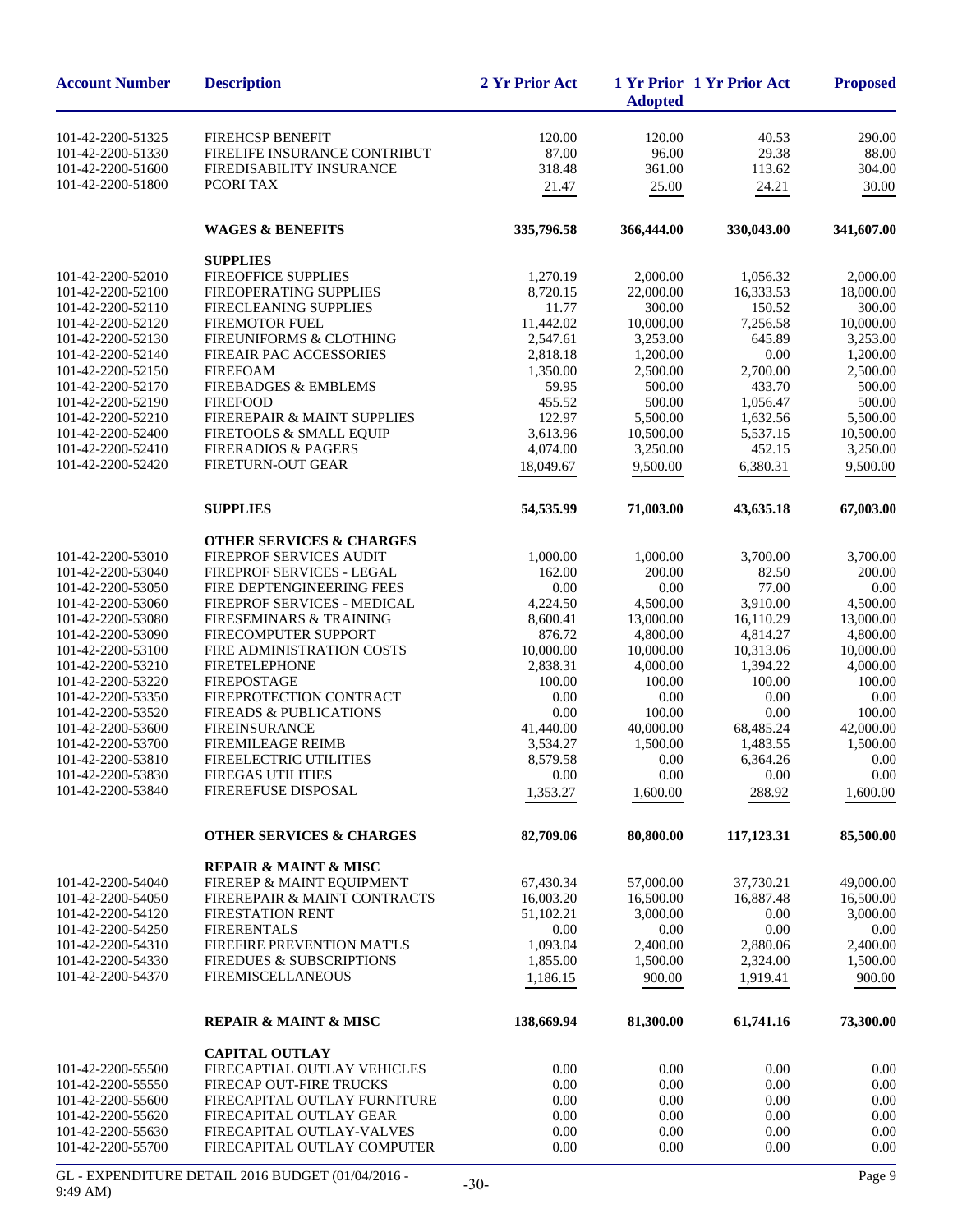| <b>Account Number</b><br><b>Description</b>                              | 2 Yr Prior Act    | <b>Adopted</b> | 1 Yr Prior 1 Yr Prior Act | <b>Proposed</b> |
|--------------------------------------------------------------------------|-------------------|----------------|---------------------------|-----------------|
| 101-42-2200-55800<br>FIRECAPITAL OUTLAY EQUIPMENT                        | 0.00              | 0.00           | 0.00                      | 0.00            |
| <b>CAPITAL OUTLAY</b>                                                    | 0.00              | 0.00           | 0.00                      | 0.00            |
| 2200<br><b>FIRE</b>                                                      | 611,711.57        | 599,547.00     | 552,542.65                | 567,410.00      |
| <b>FIRE STATION BUILDING</b><br>2225                                     |                   |                |                           |                 |
| <b>SUPPLIES</b><br>FIRE INSP OFFICE SUPPLIES                             | 0.00              | 0.00           | 0.00                      | 0.00            |
| 101-42-2225-52010<br>101-42-2225-52210<br>FIRE STATIONREP & MAINT SUPP   | 0.00              | 0.00           | 0.00                      | 0.00            |
| <b>SUPPLIES</b>                                                          | 0.00              | 0.00           | 0.00                      | 0.00            |
| <b>OTHER SERVICES &amp; CHARGES</b>                                      |                   |                |                           |                 |
| 101-42-2225-53050<br>FIRE STATIONENGINEERING                             | 0.00              | 0.00           | 0.00                      | 0.00            |
| 101-42-2225-53600<br>FIRE STATIONINSURANCES                              | 0.00              | 0.00           | 0.00                      | 0.00            |
| <b>OTHER SERVICES &amp; CHARGES</b>                                      | 0.00              | 0.00           | 0.00                      | 0.00            |
|                                                                          |                   |                |                           |                 |
| <b>REPAIR &amp; MAINT &amp; MISC</b>                                     |                   |                |                           |                 |
| 101-42-2225-54010<br>FIRE STATIONREP & MAINT-BLDG                        | 138.50            | 0.00           | 0.00                      | 0.00            |
| <b>REPAIR &amp; MAINT &amp; MISC</b>                                     | 138.50            | 0.00           | 0.00                      | 0.00            |
| <b>CAPITAL OUTLAY</b>                                                    |                   |                |                           |                 |
| 101-42-2225-55800<br>FIRE STATIONCAP OUT-OTHER EQP                       | 0.00              | 0.00           | 0.00                      | 0.00            |
| <b>CAPITAL OUTLAY</b>                                                    | 0.00              | 0.00           | 0.00                      | 0.00            |
| 2225<br><b>FIRE STATION BUILDING</b>                                     | 138.50            | 0.00           | 0.00                      | 0.00            |
| 2250<br><b>FIRE PENSION</b>                                              |                   |                |                           |                 |
| <b>WAGES &amp; BENEFITS</b>                                              |                   |                |                           |                 |
| FIREPENSION CONTRIBUTION<br>101-42-2250-51240                            | 126,183.48        | 127,000.00     | 132,703.18                | 130,000.00      |
| <b>WAGES &amp; BENEFITS</b>                                              | 126, 183. 48      | 127,000.00     | 132,703.18                | 130,000.00      |
|                                                                          |                   |                |                           |                 |
| 2250<br><b>FIRE PENSION</b>                                              | 126, 183. 48      | 127,000.00     | 132,703.18                | 130,000.00      |
| 2300<br><b>FIRE INSPECTION</b>                                           |                   |                |                           |                 |
| <b>WAGES &amp; BENEFITS</b><br>FIRE INSPECTIONWAGES FULL TIM             |                   |                | 0.00                      | 0.00            |
| 101-42-2300-51010<br>101-42-2300-51030<br>FIRE INSPECTION WAGES PART TIM | 68,609.80<br>0.00 | 0.00<br>0.00   | 0.00                      | 0.00            |
| 101-42-2300-51210<br>FIRE INSPECTIONPERA                                 | 4,910.67          | 0.00           | 0.00                      | 0.00            |
| 101-42-2300-51220<br>FIRE INSPECTIONFICA                                 | 4,177.39          | 0.00           | 0.00                      | 0.00            |
| 101-42-2300-51230<br>FIRE INSPECTIONMEDICARE                             | 976.99            | 0.00           | 0.00                      | 0.00            |
| 101-42-2300-51310<br>FIRE INSPECTIONHEALTH INSURAN                       | 8,215.12          | 0.00           | 0.00                      | 0.00            |
| FIRE INSPECTIONDENTAL INSURAN<br>101-42-2300-51320                       | 410.76            | 0.00           | 0.00                      | 0.00            |
| 101-42-2300-51325<br>FIRE INSPECTIONHCSP BENEFIT                         | 120.00            | 0.00           | 0.00                      | 0.00            |
| 101-42-2300-51330<br>FIRE INSPECTIONLIFE INS CONTR                       | 87.00             | 0.00           | 0.00                      | 0.00            |
| 101-42-2300-51600<br>FIRE INSPECTIONDISABILITY INS                       | 195.60            | 0.00           | 0.00                      | 0.00            |
| 101-42-2300-51800<br>PCORI TAX                                           | 21.47             | 0.00           | 0.00                      | 0.00            |
| <b>WAGES &amp; BENEFITS</b>                                              | 87,724.80         | 0.00           | 0.00                      | 0.00            |
| GL - EXPENDITURE DETAIL 2016 BUDGET (01/04/2016 -                        |                   |                |                           | Page 10         |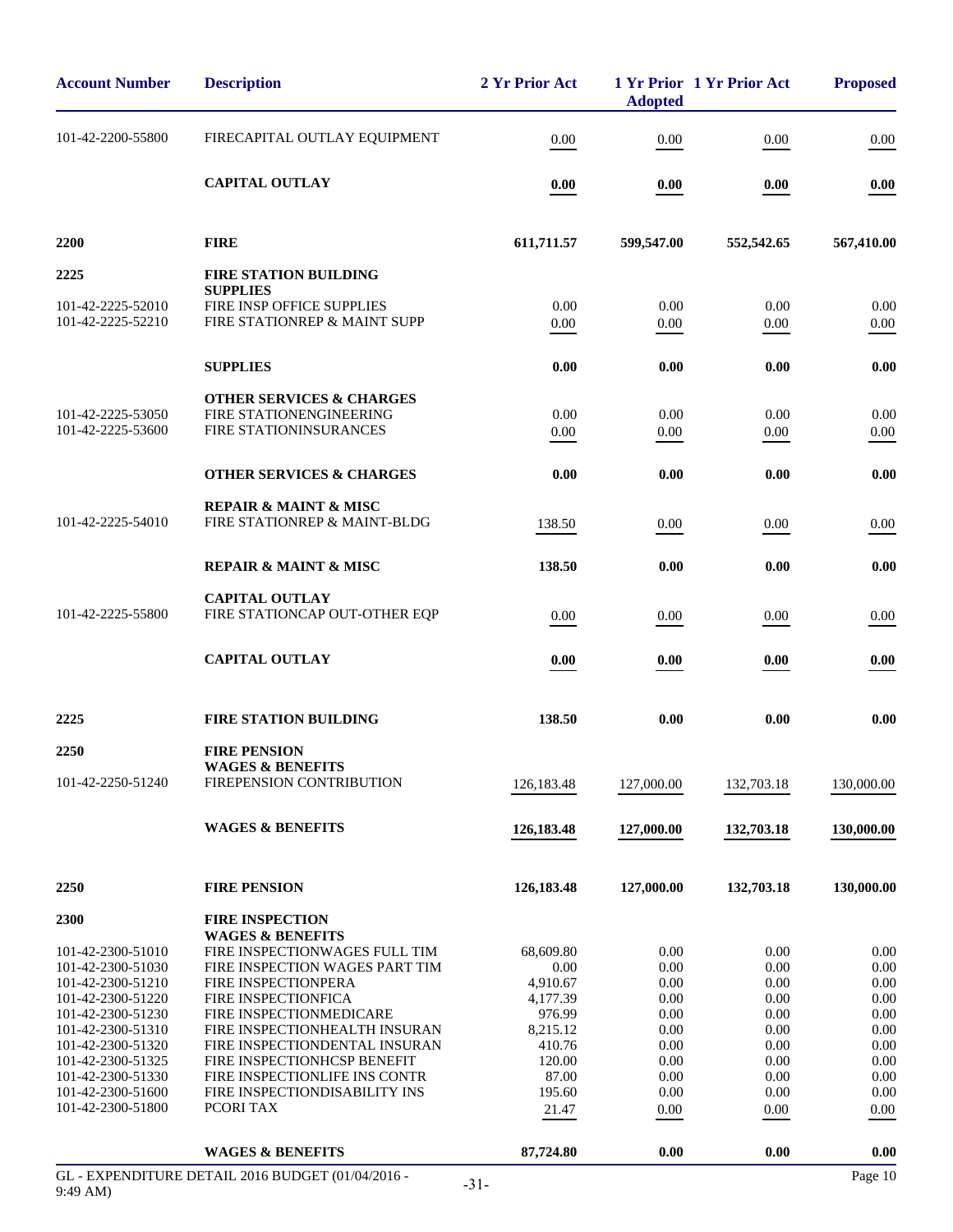| <b>Description</b>                   | 2 Yr Prior Act                                                                                                                                                                                                                                                                                                                                                                                                                                                                                                                                                                                                                                                                                                                                                                                                                                                                                                                                                                                                                                         | <b>Adopted</b>                                                                                                                                                                                                                                                                                   |                                                                                                                                                                                                                                                            | <b>Proposed</b>                                                                                                                                                                                                                                                                        |
|--------------------------------------|--------------------------------------------------------------------------------------------------------------------------------------------------------------------------------------------------------------------------------------------------------------------------------------------------------------------------------------------------------------------------------------------------------------------------------------------------------------------------------------------------------------------------------------------------------------------------------------------------------------------------------------------------------------------------------------------------------------------------------------------------------------------------------------------------------------------------------------------------------------------------------------------------------------------------------------------------------------------------------------------------------------------------------------------------------|--------------------------------------------------------------------------------------------------------------------------------------------------------------------------------------------------------------------------------------------------------------------------------------------------|------------------------------------------------------------------------------------------------------------------------------------------------------------------------------------------------------------------------------------------------------------|----------------------------------------------------------------------------------------------------------------------------------------------------------------------------------------------------------------------------------------------------------------------------------------|
|                                      |                                                                                                                                                                                                                                                                                                                                                                                                                                                                                                                                                                                                                                                                                                                                                                                                                                                                                                                                                                                                                                                        |                                                                                                                                                                                                                                                                                                  |                                                                                                                                                                                                                                                            |                                                                                                                                                                                                                                                                                        |
|                                      |                                                                                                                                                                                                                                                                                                                                                                                                                                                                                                                                                                                                                                                                                                                                                                                                                                                                                                                                                                                                                                                        |                                                                                                                                                                                                                                                                                                  |                                                                                                                                                                                                                                                            |                                                                                                                                                                                                                                                                                        |
|                                      |                                                                                                                                                                                                                                                                                                                                                                                                                                                                                                                                                                                                                                                                                                                                                                                                                                                                                                                                                                                                                                                        |                                                                                                                                                                                                                                                                                                  |                                                                                                                                                                                                                                                            | 0.00<br>0.00                                                                                                                                                                                                                                                                           |
|                                      |                                                                                                                                                                                                                                                                                                                                                                                                                                                                                                                                                                                                                                                                                                                                                                                                                                                                                                                                                                                                                                                        |                                                                                                                                                                                                                                                                                                  |                                                                                                                                                                                                                                                            | 0.00                                                                                                                                                                                                                                                                                   |
|                                      |                                                                                                                                                                                                                                                                                                                                                                                                                                                                                                                                                                                                                                                                                                                                                                                                                                                                                                                                                                                                                                                        |                                                                                                                                                                                                                                                                                                  |                                                                                                                                                                                                                                                            | 0.00                                                                                                                                                                                                                                                                                   |
| FIRE INSPECTIONREP & MAINT SU        | 0.00                                                                                                                                                                                                                                                                                                                                                                                                                                                                                                                                                                                                                                                                                                                                                                                                                                                                                                                                                                                                                                                   | 0.00                                                                                                                                                                                                                                                                                             | 0.00                                                                                                                                                                                                                                                       | 0.00                                                                                                                                                                                                                                                                                   |
|                                      |                                                                                                                                                                                                                                                                                                                                                                                                                                                                                                                                                                                                                                                                                                                                                                                                                                                                                                                                                                                                                                                        |                                                                                                                                                                                                                                                                                                  |                                                                                                                                                                                                                                                            | 0.00                                                                                                                                                                                                                                                                                   |
|                                      |                                                                                                                                                                                                                                                                                                                                                                                                                                                                                                                                                                                                                                                                                                                                                                                                                                                                                                                                                                                                                                                        |                                                                                                                                                                                                                                                                                                  |                                                                                                                                                                                                                                                            |                                                                                                                                                                                                                                                                                        |
| <b>OTHER SERVICES &amp; CHARGES</b>  |                                                                                                                                                                                                                                                                                                                                                                                                                                                                                                                                                                                                                                                                                                                                                                                                                                                                                                                                                                                                                                                        |                                                                                                                                                                                                                                                                                                  |                                                                                                                                                                                                                                                            |                                                                                                                                                                                                                                                                                        |
|                                      |                                                                                                                                                                                                                                                                                                                                                                                                                                                                                                                                                                                                                                                                                                                                                                                                                                                                                                                                                                                                                                                        |                                                                                                                                                                                                                                                                                                  |                                                                                                                                                                                                                                                            | 0.00                                                                                                                                                                                                                                                                                   |
|                                      |                                                                                                                                                                                                                                                                                                                                                                                                                                                                                                                                                                                                                                                                                                                                                                                                                                                                                                                                                                                                                                                        |                                                                                                                                                                                                                                                                                                  |                                                                                                                                                                                                                                                            | 0.00                                                                                                                                                                                                                                                                                   |
|                                      |                                                                                                                                                                                                                                                                                                                                                                                                                                                                                                                                                                                                                                                                                                                                                                                                                                                                                                                                                                                                                                                        |                                                                                                                                                                                                                                                                                                  |                                                                                                                                                                                                                                                            | 0.00<br>0.00                                                                                                                                                                                                                                                                           |
|                                      |                                                                                                                                                                                                                                                                                                                                                                                                                                                                                                                                                                                                                                                                                                                                                                                                                                                                                                                                                                                                                                                        |                                                                                                                                                                                                                                                                                                  |                                                                                                                                                                                                                                                            | 0.00                                                                                                                                                                                                                                                                                   |
|                                      |                                                                                                                                                                                                                                                                                                                                                                                                                                                                                                                                                                                                                                                                                                                                                                                                                                                                                                                                                                                                                                                        |                                                                                                                                                                                                                                                                                                  |                                                                                                                                                                                                                                                            | 0.00                                                                                                                                                                                                                                                                                   |
|                                      |                                                                                                                                                                                                                                                                                                                                                                                                                                                                                                                                                                                                                                                                                                                                                                                                                                                                                                                                                                                                                                                        |                                                                                                                                                                                                                                                                                                  |                                                                                                                                                                                                                                                            | 0.00                                                                                                                                                                                                                                                                                   |
| FIRE INSPECTIONMILEAGE REIMB         | 0.00                                                                                                                                                                                                                                                                                                                                                                                                                                                                                                                                                                                                                                                                                                                                                                                                                                                                                                                                                                                                                                                   | 0.00                                                                                                                                                                                                                                                                                             | 0.00                                                                                                                                                                                                                                                       | 0.00                                                                                                                                                                                                                                                                                   |
|                                      |                                                                                                                                                                                                                                                                                                                                                                                                                                                                                                                                                                                                                                                                                                                                                                                                                                                                                                                                                                                                                                                        |                                                                                                                                                                                                                                                                                                  |                                                                                                                                                                                                                                                            |                                                                                                                                                                                                                                                                                        |
| <b>OTHER SERVICES &amp; CHARGES</b>  | 1,461.43                                                                                                                                                                                                                                                                                                                                                                                                                                                                                                                                                                                                                                                                                                                                                                                                                                                                                                                                                                                                                                               | 0.00                                                                                                                                                                                                                                                                                             | 107.00                                                                                                                                                                                                                                                     | 0.00                                                                                                                                                                                                                                                                                   |
| <b>REPAIR &amp; MAINT &amp; MISC</b> |                                                                                                                                                                                                                                                                                                                                                                                                                                                                                                                                                                                                                                                                                                                                                                                                                                                                                                                                                                                                                                                        |                                                                                                                                                                                                                                                                                                  |                                                                                                                                                                                                                                                            |                                                                                                                                                                                                                                                                                        |
|                                      |                                                                                                                                                                                                                                                                                                                                                                                                                                                                                                                                                                                                                                                                                                                                                                                                                                                                                                                                                                                                                                                        |                                                                                                                                                                                                                                                                                                  |                                                                                                                                                                                                                                                            | 0.00                                                                                                                                                                                                                                                                                   |
|                                      |                                                                                                                                                                                                                                                                                                                                                                                                                                                                                                                                                                                                                                                                                                                                                                                                                                                                                                                                                                                                                                                        |                                                                                                                                                                                                                                                                                                  |                                                                                                                                                                                                                                                            | 0.00                                                                                                                                                                                                                                                                                   |
|                                      |                                                                                                                                                                                                                                                                                                                                                                                                                                                                                                                                                                                                                                                                                                                                                                                                                                                                                                                                                                                                                                                        |                                                                                                                                                                                                                                                                                                  |                                                                                                                                                                                                                                                            | 0.00                                                                                                                                                                                                                                                                                   |
|                                      |                                                                                                                                                                                                                                                                                                                                                                                                                                                                                                                                                                                                                                                                                                                                                                                                                                                                                                                                                                                                                                                        |                                                                                                                                                                                                                                                                                                  |                                                                                                                                                                                                                                                            | 0.00                                                                                                                                                                                                                                                                                   |
|                                      |                                                                                                                                                                                                                                                                                                                                                                                                                                                                                                                                                                                                                                                                                                                                                                                                                                                                                                                                                                                                                                                        |                                                                                                                                                                                                                                                                                                  |                                                                                                                                                                                                                                                            | 0.00                                                                                                                                                                                                                                                                                   |
| <b>REPAIR &amp; MAINT &amp; MISC</b> | 1,501.93                                                                                                                                                                                                                                                                                                                                                                                                                                                                                                                                                                                                                                                                                                                                                                                                                                                                                                                                                                                                                                               | 0.00                                                                                                                                                                                                                                                                                             | 0.00                                                                                                                                                                                                                                                       | 0.00                                                                                                                                                                                                                                                                                   |
| <b>CAPITAL OUTLAY</b>                |                                                                                                                                                                                                                                                                                                                                                                                                                                                                                                                                                                                                                                                                                                                                                                                                                                                                                                                                                                                                                                                        |                                                                                                                                                                                                                                                                                                  |                                                                                                                                                                                                                                                            |                                                                                                                                                                                                                                                                                        |
|                                      |                                                                                                                                                                                                                                                                                                                                                                                                                                                                                                                                                                                                                                                                                                                                                                                                                                                                                                                                                                                                                                                        | 0.00                                                                                                                                                                                                                                                                                             |                                                                                                                                                                                                                                                            | 0.00                                                                                                                                                                                                                                                                                   |
|                                      |                                                                                                                                                                                                                                                                                                                                                                                                                                                                                                                                                                                                                                                                                                                                                                                                                                                                                                                                                                                                                                                        |                                                                                                                                                                                                                                                                                                  |                                                                                                                                                                                                                                                            | 0.00                                                                                                                                                                                                                                                                                   |
| <b>CAPITAL OUTLAY</b>                | 0.00                                                                                                                                                                                                                                                                                                                                                                                                                                                                                                                                                                                                                                                                                                                                                                                                                                                                                                                                                                                                                                                   | 0.00                                                                                                                                                                                                                                                                                             | 0.00                                                                                                                                                                                                                                                       | 0.00                                                                                                                                                                                                                                                                                   |
|                                      |                                                                                                                                                                                                                                                                                                                                                                                                                                                                                                                                                                                                                                                                                                                                                                                                                                                                                                                                                                                                                                                        |                                                                                                                                                                                                                                                                                                  |                                                                                                                                                                                                                                                            | 0.00                                                                                                                                                                                                                                                                                   |
|                                      |                                                                                                                                                                                                                                                                                                                                                                                                                                                                                                                                                                                                                                                                                                                                                                                                                                                                                                                                                                                                                                                        |                                                                                                                                                                                                                                                                                                  |                                                                                                                                                                                                                                                            |                                                                                                                                                                                                                                                                                        |
|                                      |                                                                                                                                                                                                                                                                                                                                                                                                                                                                                                                                                                                                                                                                                                                                                                                                                                                                                                                                                                                                                                                        |                                                                                                                                                                                                                                                                                                  |                                                                                                                                                                                                                                                            |                                                                                                                                                                                                                                                                                        |
| <b>INSPECTIONSFULL TIME WAGES</b>    | 205,320.24                                                                                                                                                                                                                                                                                                                                                                                                                                                                                                                                                                                                                                                                                                                                                                                                                                                                                                                                                                                                                                             | 212,070.00                                                                                                                                                                                                                                                                                       | 214,623.71                                                                                                                                                                                                                                                 | 216,278.00                                                                                                                                                                                                                                                                             |
| <b>INSPECTIONSOVERTIME WAGES</b>     | 4,631.70                                                                                                                                                                                                                                                                                                                                                                                                                                                                                                                                                                                                                                                                                                                                                                                                                                                                                                                                                                                                                                               | 1,477.00                                                                                                                                                                                                                                                                                         | 983.40                                                                                                                                                                                                                                                     | 1,477.00                                                                                                                                                                                                                                                                               |
| <b>BLDGUNEMPLOYMENT COMP</b>         | 0.00                                                                                                                                                                                                                                                                                                                                                                                                                                                                                                                                                                                                                                                                                                                                                                                                                                                                                                                                                                                                                                                   | 0.00                                                                                                                                                                                                                                                                                             | 0.00                                                                                                                                                                                                                                                       | 0.00                                                                                                                                                                                                                                                                                   |
|                                      |                                                                                                                                                                                                                                                                                                                                                                                                                                                                                                                                                                                                                                                                                                                                                                                                                                                                                                                                                                                                                                                        |                                                                                                                                                                                                                                                                                                  |                                                                                                                                                                                                                                                            | 16,332.00                                                                                                                                                                                                                                                                              |
|                                      |                                                                                                                                                                                                                                                                                                                                                                                                                                                                                                                                                                                                                                                                                                                                                                                                                                                                                                                                                                                                                                                        |                                                                                                                                                                                                                                                                                                  | 12,566.43                                                                                                                                                                                                                                                  | 13,501.00                                                                                                                                                                                                                                                                              |
|                                      |                                                                                                                                                                                                                                                                                                                                                                                                                                                                                                                                                                                                                                                                                                                                                                                                                                                                                                                                                                                                                                                        |                                                                                                                                                                                                                                                                                                  |                                                                                                                                                                                                                                                            | 3,157.00                                                                                                                                                                                                                                                                               |
|                                      |                                                                                                                                                                                                                                                                                                                                                                                                                                                                                                                                                                                                                                                                                                                                                                                                                                                                                                                                                                                                                                                        |                                                                                                                                                                                                                                                                                                  |                                                                                                                                                                                                                                                            | 36,060.00                                                                                                                                                                                                                                                                              |
|                                      |                                                                                                                                                                                                                                                                                                                                                                                                                                                                                                                                                                                                                                                                                                                                                                                                                                                                                                                                                                                                                                                        |                                                                                                                                                                                                                                                                                                  |                                                                                                                                                                                                                                                            | 3,744.00                                                                                                                                                                                                                                                                               |
|                                      |                                                                                                                                                                                                                                                                                                                                                                                                                                                                                                                                                                                                                                                                                                                                                                                                                                                                                                                                                                                                                                                        |                                                                                                                                                                                                                                                                                                  |                                                                                                                                                                                                                                                            | 900.00                                                                                                                                                                                                                                                                                 |
|                                      |                                                                                                                                                                                                                                                                                                                                                                                                                                                                                                                                                                                                                                                                                                                                                                                                                                                                                                                                                                                                                                                        |                                                                                                                                                                                                                                                                                                  |                                                                                                                                                                                                                                                            | 288.00<br>757.00                                                                                                                                                                                                                                                                       |
|                                      |                                                                                                                                                                                                                                                                                                                                                                                                                                                                                                                                                                                                                                                                                                                                                                                                                                                                                                                                                                                                                                                        |                                                                                                                                                                                                                                                                                                  |                                                                                                                                                                                                                                                            | 30.00                                                                                                                                                                                                                                                                                  |
|                                      |                                                                                                                                                                                                                                                                                                                                                                                                                                                                                                                                                                                                                                                                                                                                                                                                                                                                                                                                                                                                                                                        |                                                                                                                                                                                                                                                                                                  |                                                                                                                                                                                                                                                            |                                                                                                                                                                                                                                                                                        |
| <b>WAGES &amp; BENEFITS</b>          | 272,516.87                                                                                                                                                                                                                                                                                                                                                                                                                                                                                                                                                                                                                                                                                                                                                                                                                                                                                                                                                                                                                                             | 281,154.00                                                                                                                                                                                                                                                                                       | 289,376.81                                                                                                                                                                                                                                                 | 292,524.00                                                                                                                                                                                                                                                                             |
| <b>SUPPLIES</b>                      |                                                                                                                                                                                                                                                                                                                                                                                                                                                                                                                                                                                                                                                                                                                                                                                                                                                                                                                                                                                                                                                        |                                                                                                                                                                                                                                                                                                  |                                                                                                                                                                                                                                                            |                                                                                                                                                                                                                                                                                        |
| <b>INSPECTIONSOPERATING SUPPLIES</b> | 901.24<br>15.00                                                                                                                                                                                                                                                                                                                                                                                                                                                                                                                                                                                                                                                                                                                                                                                                                                                                                                                                                                                                                                        | 2,000.00<br>2,500.00                                                                                                                                                                                                                                                                             | 874.82<br>461.94                                                                                                                                                                                                                                           | 2,000.00<br>2,500.00                                                                                                                                                                                                                                                                   |
|                                      | <b>SUPPLIES</b><br>FIRE INSPECTIONOFFICE SUPPLIE<br>FIRE INSPECTIONOPERATING SUPP<br>FIRE INSPECTIONMOTOR FUEL<br>FIRE INSPECTIONUNIFORMS & CLO<br><b>SUPPLIES</b><br>FIRE INSPECTIONPROF SERV LEGA<br>PROFESSIONAL SERVICESOTHER<br>FIRE INSPECTIONSEMINARS & TRN<br>FIRE INSPECTIONTELEPHONE<br>FIRE INSPECTIONPOSTAGE<br>FIRE INSPECTIONADS & PUBLICAT<br>FIRE INSPECTIONINSURANCE<br>FIRE INSPECTIONREP & MAINT EQ<br>FIRE INSPECTION REP & MAINT C<br>FIRE INSPECTIONRENTALS<br>FIRE INSPECTIONDUES & SUBSCRI<br>FIRE INSPECTIONMISC<br>FIRE INSPECTIONCAP OUT VEHICL<br>FIRE INSPECTIONCAP OUT FURNIT<br><b>FIRE INSPECTION</b><br><b>BUILDING INSPECTION</b><br><b>WAGES &amp; BENEFITS</b><br><b>INSPECTIONSPERA CONTRIB</b><br><b>INSPECTIONSFICA CONTRIB</b><br><b>INSPECTIONSMEDICARE CONTRIB</b><br><b>INSPECTIONSHEALTH INS CONTRIB</b><br>INSPECTIONSDENTAL INS CONTRIB<br><b>INSPECTIONSHCSP BENEFIT</b><br><b>INSPECTIONSLIFE INS CONTRIB</b><br><b>INSPECTIONSDISAB INS CONTRIB</b><br>PCORI TAX<br><b>INSPECTIONSOFFICE SUPPLIES</b> | 0.00<br>33.36<br>1,322.52<br>117.77<br>1,473.65<br>0.00<br>0.00<br>1,165.00<br>153.87<br>25.00<br>0.00<br>117.56<br>56.43<br>0.00<br>0.00<br>1,445.50<br>0.00<br>0.00<br>0.00<br>92,161.81<br>13,898.95<br>11,552.06<br>2,701.80<br>30,789.00<br>2,502.51<br>330.00<br>231.63<br>537.51<br>21.47 | 0.00<br>0.00<br>0.00<br>0.00<br>0.00<br>0.00<br>0.00<br>0.00<br>0.00<br>0.00<br>0.00<br>0.00<br>0.00<br>0.00<br>0.00<br>0.00<br>0.00<br>0.00<br>0.00<br>16,016.00<br>13,240.00<br>3,096.00<br>30,768.00<br>3,072.00<br>360.00<br>288.00<br>742.00<br>25.00 | 1 Yr Prior 1 Yr Prior Act<br>0.00<br>0.00<br>0.00<br>0.00<br>0.00<br>0.00<br>0.00<br>0.00<br>0.00<br>0.00<br>0.00<br>107.00<br>0.00<br>0.00<br>0.00<br>0.00<br>0.00<br>0.00<br>0.00<br>107.00<br>15,811.46<br>2,938.90<br>37,879.26<br>3,302.11<br>359.47<br>260.62<br>627.24<br>24.21 |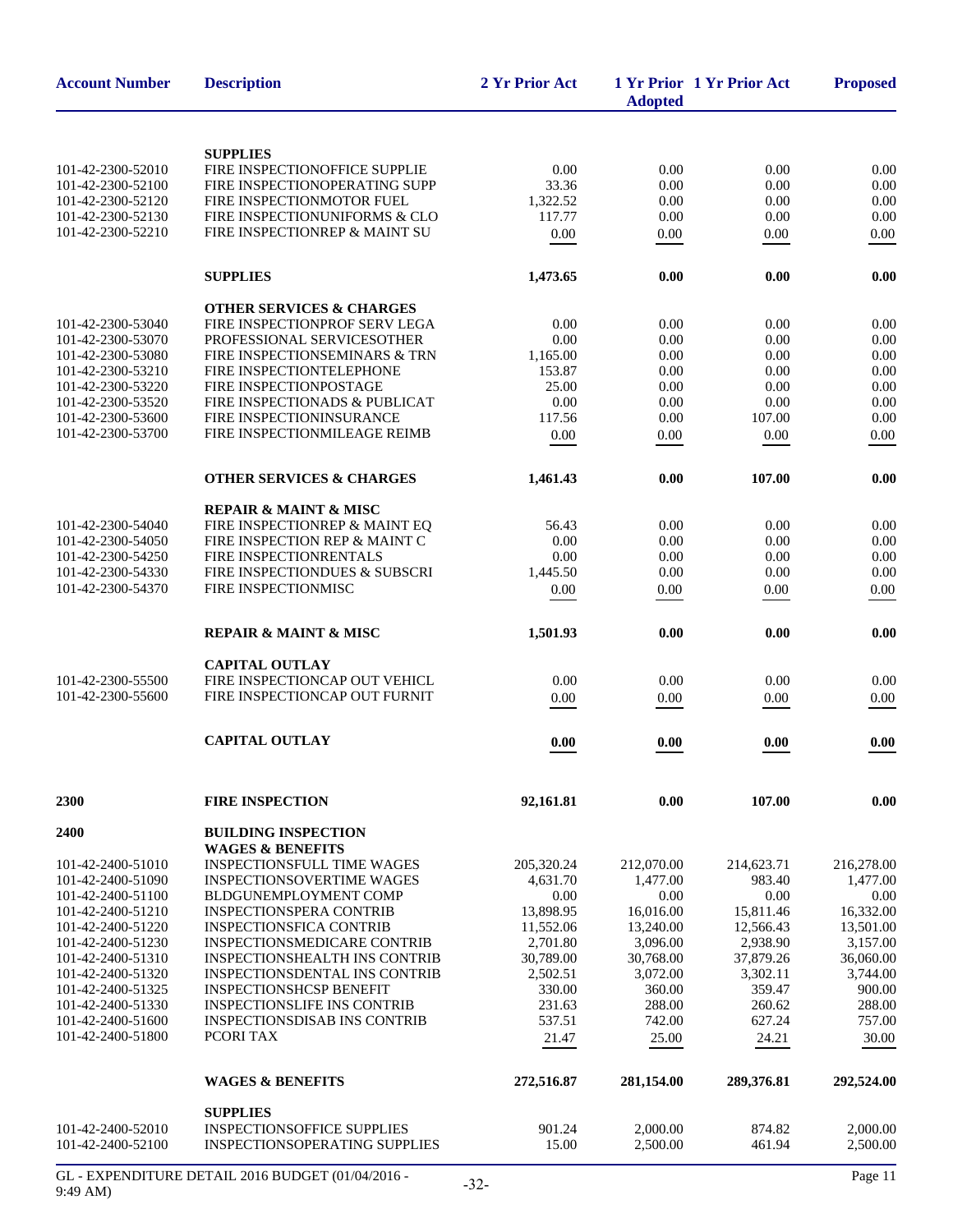| <b>Account Number</b>                  | <b>Description</b>                                                   | 2 Yr Prior Act     | <b>Adopted</b>      | 1 Yr Prior 1 Yr Prior Act | <b>Proposed</b>      |
|----------------------------------------|----------------------------------------------------------------------|--------------------|---------------------|---------------------------|----------------------|
| 101-42-2400-52120                      | <b>INSPECTIONSMOTOR FUEL</b>                                         | 2,465.14           | 2,000.00            | 1,178.16                  | 2,000.00             |
| 101-42-2400-52210                      | <b>INSPECTIONSREP &amp; MAINT-SUPPS</b>                              | 52.05              | 0.00                | 48.72                     | $0.00\,$             |
|                                        | <b>SUPPLIES</b>                                                      | 3,433.43           | 6,500.00            | 2,563.64                  | 6,500.00             |
|                                        | <b>OTHER SERVICES &amp; CHARGES</b>                                  |                    |                     |                           |                      |
| 101-42-2400-53040                      | <b>INSPECTIONSPROF SERV-LEGAL</b>                                    | 0.00               | 0.00                | 65.00                     | 0.00                 |
| 101-42-2400-53050                      | BUILDINGENGINEERING                                                  | 0.00               | 0.00                | 130.00                    | 0.00                 |
| 101-42-2400-53070                      | <b>INSPECTIONSPROF SERVICES</b>                                      | 0.00               | 0.00                | 2,015.00                  | 7,000.00             |
| 101-42-2400-53080                      | INSPECTIONSSEMINARS-TRAING                                           | 1,206.00           | 4,900.00            | 2,370.00                  | 3,000.00             |
| 101-42-2400-53090<br>101-42-2400-53100 | INSPECTIONSCOMPUTER SUPPORT<br><b>INSPECTIONSPROF SERV-OTHER</b>     | 378.00<br>0.00     | 5,000.00<br>0.00    | 0.00<br>0.00              | 1,000.00<br>0.00     |
| 101-42-2400-53210                      | <b>INSPECTIONSTELEPHONE</b>                                          | 2,642.34           | 3,300.00            | 2,417.97                  | 3,300.00             |
| 101-42-2400-53500                      | INSPECTIONSPRINTING                                                  | 0.00               | 200.00              | 199.66                    | 250.00               |
| 101-42-2400-53520                      | INSPECTIONSPUBLISHING-ADS                                            | 0.00               | 0.00                | 0.00                      | 0.00                 |
| 101-42-2400-53600                      | <b>INSPECTIONSINSURANCES</b>                                         | 2,979.44           | 2,000.00            | 24,911.43                 | 3,000.00             |
| 101-42-2400-53700                      | <b>INSPECTIONSMILEAGE REIMBURSED</b>                                 | 0.00               | 200.00              | 0.00                      | 200.00               |
|                                        | <b>OTHER SERVICES &amp; CHARGES</b>                                  | 7,205.78           | 15,600.00           | 32,109.06                 | 17,750.00            |
|                                        | <b>REPAIR &amp; MAINT &amp; MISC</b>                                 |                    |                     |                           |                      |
| 101-42-2400-54040                      | <b>INSPECTIONSREP &amp; MAINT-EQUIP</b>                              | 305.33             | 2,000.00            | 111.96                    | 2,000.00             |
| 101-42-2400-54050                      | <b>INSPECTIONSREP &amp; MAINT CONTRC</b>                             | 300.00             | 500.00              | 0.00                      | 500.00               |
| 101-42-2400-54250                      | INSPECTIONSRENTALS-PAGER                                             | 0.00               | 0.00                | 0.00                      | 0.00                 |
| 101-42-2400-54330<br>101-42-2400-54370 | <b>INSPECTIONSDUES &amp; SUBSC</b><br><b>INSPECTIONSMISC EXPENSE</b> | 590.00<br>1,483.99 | 1,500.00<br>0.00    | 570.00<br>$-105,636.37$   | 1,500.00<br>1,500.00 |
| 101-42-2400-54380                      | <b>INSPECTIONSSTATE SURCHARGES</b>                                   | 0.00               | 0.00                | 0.00                      | 0.00                 |
| 101-42-2400-54390                      | <b>INSPECTIONSPERMIT REFUNDS</b>                                     | 0.00               | 0.00                | 5,500.00                  | 500.00               |
|                                        | <b>REPAIR &amp; MAINT &amp; MISC</b>                                 | 2,679.32           | 4,000.00            | -99,454.41                | 6,000.00             |
|                                        |                                                                      |                    |                     |                           |                      |
| 101-42-2400-55500                      | <b>CAPITAL OUTLAY</b><br><b>INSPECTIONSCAP OUT VEHICLES</b>          | 22,186.40          | 0.00                | 0.00                      | 0.00                 |
| 101-42-2400-55600                      | <b>INSPECTIONSCAP OUT-FURNITURE</b>                                  | 0.00               | 0.00                | 0.00                      | 0.00                 |
| 101-42-2400-55700                      | INSPECTIONSCOMPUTER & SOFTWAR                                        | 0.00               | 0.00                | 0.00                      | 0.00                 |
| 101-42-2400-55800                      | INSPECTIONSCAP OUT-OTHER EQUP                                        | 0.00               | 0.00                | 0.00                      | 0.00                 |
|                                        | <b>CAPITAL OUTLAY</b>                                                | 22,186.40          | $\boldsymbol{0.00}$ | $\boldsymbol{0.00}$       | $\boldsymbol{0.00}$  |
| 2400                                   | <b>BUILDING INSPECTION</b>                                           | 308,021.80         | 307,254.00          | 224,595.10                | 322,774.00           |
| 2500                                   | <b>EMERGENCY MANAGEMENT</b>                                          |                    |                     |                           |                      |
|                                        | <b>SUPPLIES</b>                                                      |                    |                     |                           |                      |
| 101-42-2500-52070                      | <b>EMERG MGMTTRAINING SUPPLIES</b>                                   | 0.00               | 0.00                | 0.00                      | 0.00                 |
| 101-42-2500-52100                      | <b>EMERG MGMTOPERATING SUPPLIES</b>                                  | 425.00             | 200.00              | 0.00                      | 200.00               |
| 101-42-2500-52400                      | EMERG MGMTTOOLS & SM EQUIPMT                                         | 0.00               | 0.00                | 0.00                      | 0.00                 |
|                                        | <b>SUPPLIES</b>                                                      | 425.00             | 200.00              | 0.00                      | 200.00               |
|                                        | <b>OTHER SERVICES &amp; CHARGES</b>                                  |                    |                     |                           |                      |
| 101-42-2500-53080                      | EMERG MGMTSEMINARS-TRAING                                            | 735.00             | 900.00              | 0.00                      | 900.00               |
| 101-42-2500-53210                      | <b>EMERGENCY MGT TELEPHONE</b>                                       | 0.00               | 0.00                | 0.00                      | 0.00                 |
| 101-42-2500-53520                      | <b>EMERGENCY MGMTPUBLISH &amp; ADS</b>                               | 0.00               | 0.00                | 0.00                      | 0.00                 |
| 101-42-2500-53600                      | <b>EMERG MGMTINSURANCES</b>                                          | 1,719.00           | 1,200.00            | 4,183.00                  | 1,800.00             |
|                                        | <b>OTHER SERVICES &amp; CHARGES</b>                                  | 2,454.00           | 2,100.00            | 4,183.00                  | 2,700.00             |
|                                        | <b>REPAIR &amp; MAINT &amp; MISC</b>                                 |                    |                     |                           |                      |
|                                        |                                                                      |                    |                     |                           |                      |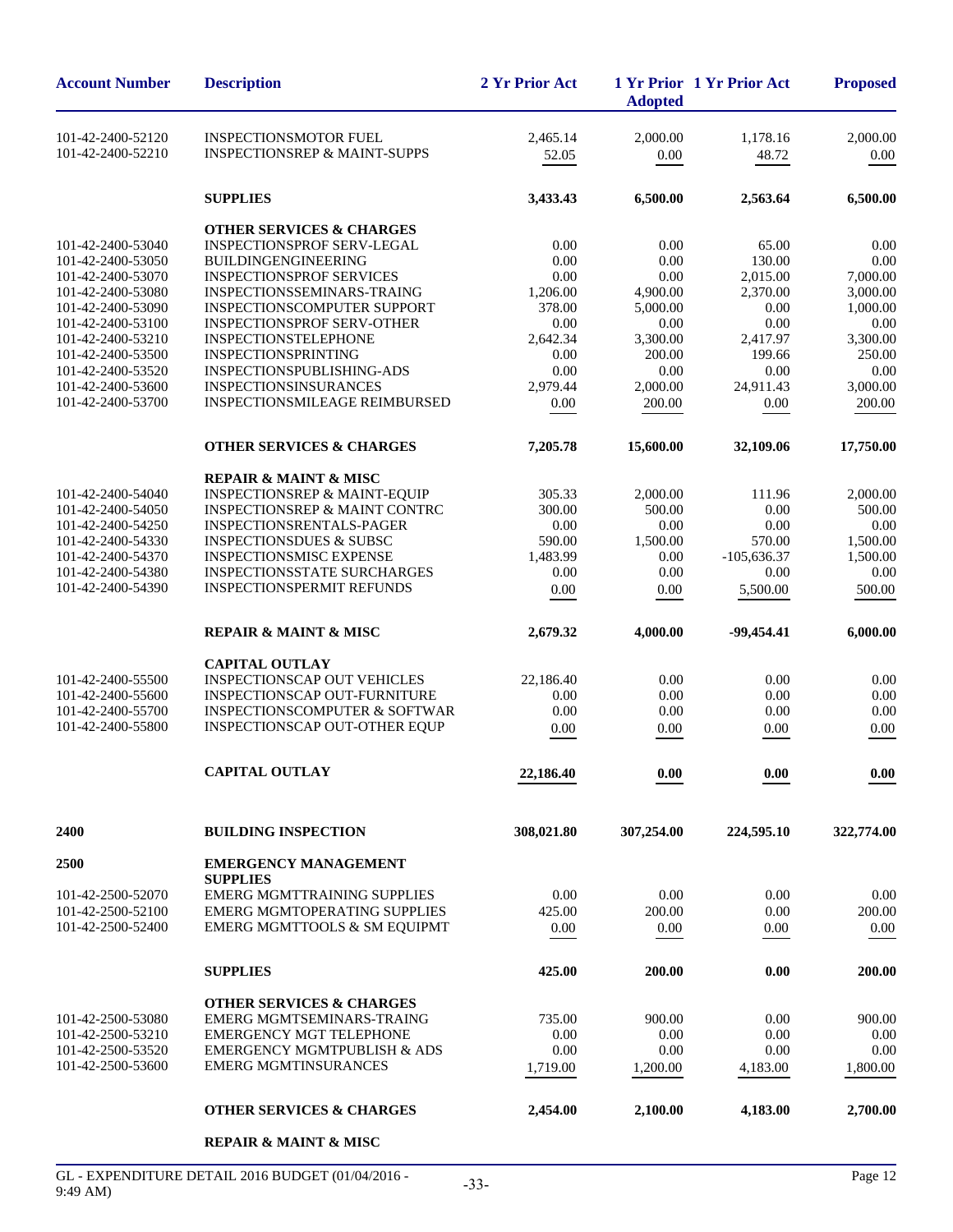| <b>Account Number</b>                  | <b>Description</b>                                        | 2 Yr Prior Act        | <b>Adopted</b>        | 1 Yr Prior 1 Yr Prior Act | <b>Proposed</b>       |
|----------------------------------------|-----------------------------------------------------------|-----------------------|-----------------------|---------------------------|-----------------------|
| 101-42-2500-54040                      | EMERG MGMTREP & MAINT-EQUIP                               | 5,702.27              | 10,000.00             | 8,800.72                  | 7,000.00              |
| 101-42-2500-54330                      | <b>EMERG MGMTDUES &amp; SUBSC</b>                         | 140.00                | 1,650.00              | 130.00                    | 1,000.00              |
| 101-42-2500-54370                      | <b>MISCELLANEOUS CHARGES</b>                              | 0.00                  | 0.00                  | 121,514.24                | 0.00                  |
|                                        | <b>REPAIR &amp; MAINT &amp; MISC</b>                      | 5,842.27              | 11,650.00             | 130,444.96                | 8,000.00              |
|                                        | <b>CAPITAL OUTLAY</b>                                     |                       |                       |                           |                       |
| 101-42-2500-55800                      | EMERG MGMTCAP OUT-OTHER EQUIP                             | 27,760.36             | 0.00                  | 7,550.00                  | 0.00                  |
|                                        | <b>CAPITAL OUTLAY</b>                                     | 27,760.36             | 0.00                  | 7,550.00                  | 0.00                  |
| 2500                                   | <b>EMERGENCY MANAGEMENT</b>                               | 36,481.63             | 13,950.00             | 142,177.96                | 10,900.00             |
| 2700                                   | <b>ANIMAL CONTROL</b>                                     |                       |                       |                           |                       |
|                                        | <b>OTHER SERVICES &amp; CHARGES</b>                       |                       |                       |                           |                       |
| 101-42-2700-53040                      | ANIMAL CONTROLLEGAL SERVICES                              | 0.00                  | 0.00                  | 0.00                      | 0.00                  |
| 101-42-2700-53350                      | ANIMAL CNTRLCONTRACTURAL SERV                             | 8,792.33              | 6,500.00              | 8,099.40                  | 8,000.00              |
| 101-42-2700-53600                      | ANIMAL CONTROLINSURANCE                                   | 0.00                  | 0.00                  | 0.00                      | 0.00                  |
|                                        | <b>OTHER SERVICES &amp; CHARGES</b>                       | 8,792.33              | 6,500.00              | 8,099.40                  | 8,000.00              |
| 2700                                   | <b>ANIMAL CONTROL</b>                                     | 8,792.33              | 6,500.00              | 8,099.40                  | 8,000.00              |
| 3100                                   | <b>STREETS</b>                                            |                       |                       |                           |                       |
|                                        | <b>WAGES &amp; BENEFITS</b>                               |                       |                       |                           |                       |
| 101-43-3100-51010                      | HWYS, STREETSFULL TIME WAGES                              | 327,565.39            | 353,912.00            | 372,965.84                | 357,900.00            |
| 101-43-3100-51030                      | HWYS, STREETPART TIME WAGES                               | 18,029.50             | 34,690.00             | 21,306.00                 | 32,350.00             |
| 101-43-3100-51090                      | HWYS, STREETSOVERTIME WAGES                               | 47,843.98             | 26,268.00             | 14,160.64                 | 29,024.00             |
| 101-43-3100-51100<br>101-43-3100-51210 | UNEMPLOYMENT COMPENSATION<br>HWYS, STREETPERA CONTRIB     | 0.00<br>26,617.90     | 0.00<br>28,514.00     | 0.00<br>26,439.18         | 0.00<br>29,019.00     |
| 101-43-3100-51220                      | HWYS, STREETSFICA CONTRIB                                 | 22,752.15             | 25,722.00             | 22,255.68                 | 25,995.00             |
| 101-43-3100-51230                      | HWYS, STREETSMEDICARE CONTRIB                             | 5,321.18              | 6,016.00              | 5,204.98                  | 6,079.00              |
| 101-43-3100-51310                      | HWYS, STREETSHEALTH INS CONTR                             | 68,167.27             | 67,117.00             | 71,838.98                 | 75,801.00             |
| 101-43-3100-51320                      | HWYS.STREETSDENTAL INS CONTR                              | 5,150.94              | 5.049.00              | 5.748.96                  | 7,080.00              |
| 101-43-3100-51325                      | STREETSHCSP BENEFIT                                       | 670.98                | 618.00                | 29,701.53                 | 1,665.00              |
| 101-43-3100-51330                      | HWYS, STREETSLIFE INS CONTRIB                             | 424.71                | 494.00                | 435.40                    | 533.00                |
| 101-43-3100-51600                      | HWYS, STREETSDISAB INS CONTRIB                            | 987.09                | 1,239.00              | 996.23                    | 1,253.00              |
| 101-43-3100-51700<br>101-43-3100-51800 | HWYS, STREETSPOST EMPLOYMENT B<br>PCORI TAX               | 0.00                  | 0.00                  | 0.00                      | 0.00                  |
|                                        |                                                           | 21.47                 | 25.00                 | 24.21                     | 30.00                 |
|                                        | <b>WAGES &amp; BENEFITS</b>                               | 523,552.56            | 549,664.00            | 571,077.63                | 566,729.00            |
|                                        | <b>SUPPLIES</b>                                           |                       |                       |                           |                       |
| 101-43-3100-52010                      | HWYS, STREETS OFFICE SUPPLIES                             | 140.04                | 100.00                | 338.65                    | 500.00                |
| 101-43-3100-52100                      | HWYS, STREETS OPERATING SUPP                              | 8,044.84              | 8,500.00              | 17,255.30                 | 10,000.00             |
| 101-43-3100-52120<br>101-43-3100-52130 | HWYS, STREETSMOTOR FUEL<br>HWYS, STREETSUNIFORMS & CLOTHG | 64,667.78<br>5,639.71 | 58,000.00<br>9,000.00 | 29.164.31<br>8,239.00     | 65,000.00<br>9,000.00 |
| 101-43-3100-52210                      | HWYS, STREETSREP & MAINT SUPP                             | 47,457.97             | 45,000.00             | 29,204.09                 | 50,000.00             |
| 101-43-3100-52400                      | HWYS, STREETSTOOLS & SM EQUIP                             | 15,568.79             | 4,400.00              | 1,175.50                  | 15,000.00             |
|                                        | <b>SUPPLIES</b>                                           | 141,519.13            | 125,000.00            | 85,376.85                 | 149,500.00            |
|                                        | <b>OTHER SERVICES &amp; CHARGES</b>                       |                       |                       |                           |                       |
| 101-43-3100-53040                      | HWYS, STREETSLEGAL FEES                                   | 90.00                 | 1,000.00              | 12,209.45                 | 1,000.00              |
| 101-43-3100-53050                      | HWYS, STREETSPROF SERV-ENG                                | 15,015.95             | 20,000.00             | 15,064.50                 | 20,000.00             |
| 101-43-3100-53060                      | HWYS, STREETSPROF SERV-MEDICAL                            | 822.00                | 600.00                | 1,058.00                  | 800.00                |
| 101-43-3100-53080                      | HWYS, STREETS SEMINARS-TRAING                             | 2,785.00              | 3,500.00              | 3,581.36                  | 3,500.00              |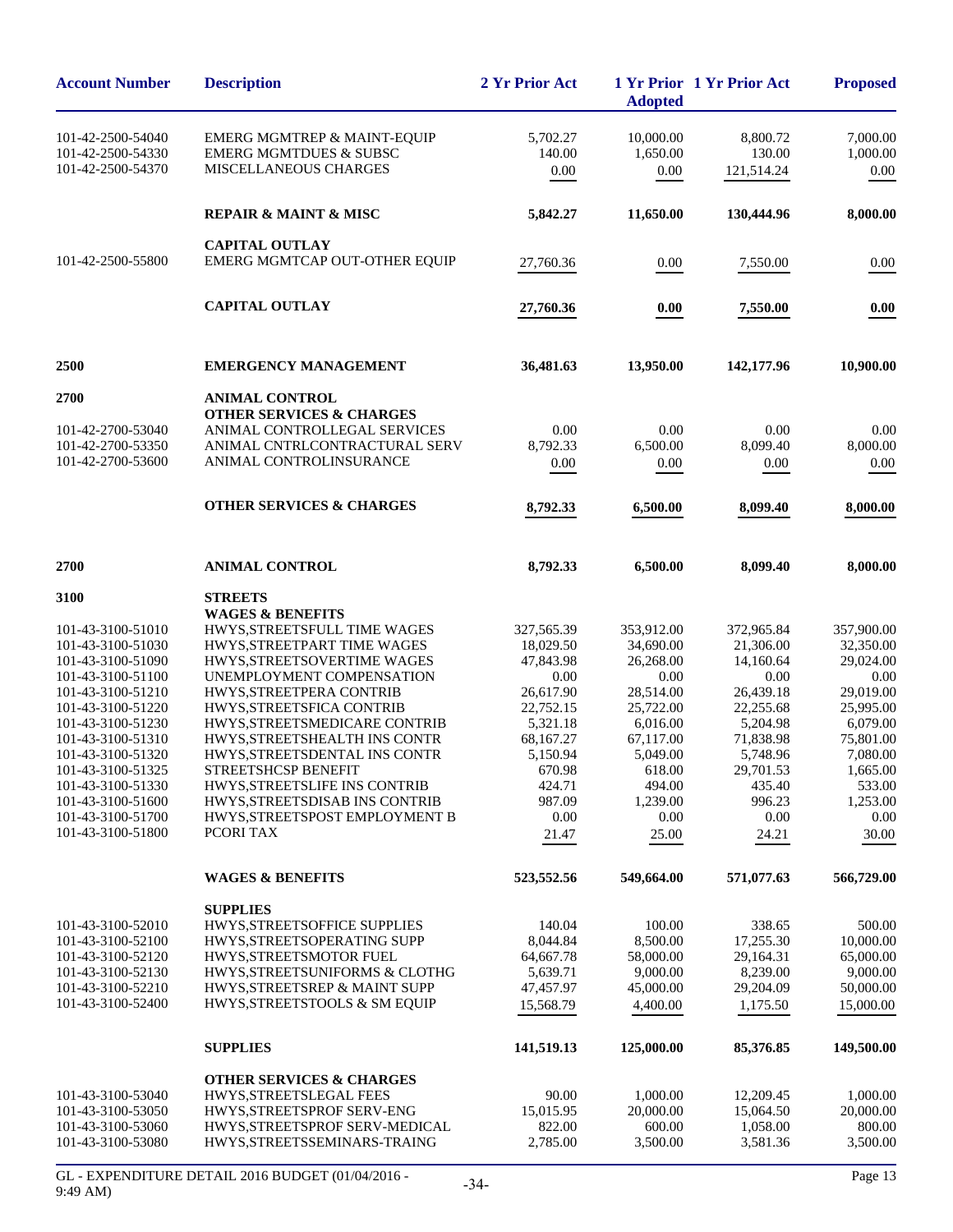| <b>Account Number</b>                  | <b>Description</b>                                                    | 2 Yr Prior Act          | <b>Adopted</b>          | 1 Yr Prior 1 Yr Prior Act | <b>Proposed</b>         |
|----------------------------------------|-----------------------------------------------------------------------|-------------------------|-------------------------|---------------------------|-------------------------|
| 101-43-3100-53100                      | HWYS, STREETSPROF SERV-OTHER                                          | 7,030.00                | 0.00                    | 0.00                      | 7,000.00                |
| 101-43-3100-53210                      | HWYS, STREETS TELEPHONE                                               | 3,264.04                | 3,600.00                | 4,142.98                  | 3,600.00                |
| 101-43-3100-53350                      | HWYS, STREETSCONTRACTUAL SERV                                         | 0.00                    | 0.00                    | 0.00                      | 0.00                    |
| 101-43-3100-53520                      | HWYS, STREETSPUBLISHING & ADS                                         | 1,603.75                | 800.00                  | 735.86                    | 1,000.00                |
| 101-43-3100-53600                      | HWYS, STREETSINSURANCES                                               | 55,721.73               | 65,000.00               | 88,863.14                 | 60,000.00               |
| 101-43-3100-53700                      | HWYS, STREETS MILEAGE REIMB                                           | 747.04                  | 500.00                  | 856.41                    | 800.00                  |
| 101-43-3100-53810                      | HWYS, STREETSELECTRIC UTILITY                                         | 23,613.65               | 20,000.00               | 35.858.41                 | 25,000.00               |
| 101-43-3100-53840                      | HWYS, STREETSREFUSE DISPOSAL                                          | 0.00                    | 0.00                    | 0.00                      | 0.00                    |
|                                        | <b>OTHER SERVICES &amp; CHARGES</b>                                   | 110,693.16              | 115,000.00              | 162,370.11                | 122,700.00              |
|                                        | <b>REPAIR &amp; MAINT &amp; MISC</b>                                  |                         |                         |                           |                         |
| 101-43-3100-54010                      | HWYS, STREETSREP & MAINT-BLDG                                         | 4,143.02                | 2,500.00                | 2,086.36                  | 5,000.00                |
| 101-43-3100-54020                      | HWYS, STREETSREP & MAINT-SUBS                                         | 45,814.04               | 25,000.00               | 13,242.46                 | 35,000.00               |
| 101-43-3100-54030                      | HWYS, STREETSREP & MAINT-IMP                                          | 0.00                    | 0.00                    | 0.00                      | 0.00                    |
| 101-43-3100-54040                      | HWYS, STREETSREP & MAINT-EQUIP                                        | 58,806.40               | 60,000.00               | 72,345.97                 | 62,000.00               |
| 101-43-3100-54060                      | HWYS,STREETCALCIUM CHLORIDE                                           | 0.00                    | 0.00                    | 0.00                      | 0.00                    |
| 101-43-3100-54070                      | HWYS, STREETCONCRETE                                                  | 0.00                    | 0.00                    | 0.00                      | 10,000.00               |
| 101-43-3100-54080                      | HWYS, STREETSBLACKTOP-ASPHALT                                         | 40,385.08               | 0.00                    | 42,493.09                 | 20,000.00               |
| 101-43-3100-54090                      | HWYS, STREETS GEOTEXTILE                                              | 0.00                    | 0.00                    | 0.00                      | 0.00                    |
| 101-43-3100-54100                      | <b>HWYS &amp; STREETSGRAVEL</b>                                       | 30,867.56               | 45,000.00               | 49,307.50                 | 45,000.00               |
| 101-43-3100-54110                      | HWYS, STREETSSAND                                                     | 118.24                  | 0.00                    | 0.00                      | 0.00                    |
| 101-43-3100-54120<br>101-43-3100-54140 | HWYS, STREETSSALT FOR ROADS                                           | 89,711.36<br>216,269.50 | 80,000.00<br>225,000.00 | 55,085.29<br>202,939.85   | 85,000.00<br>326,013.00 |
| 101-43-3100-54150                      | HWYS, STREETS SEAL COATING<br>HWYS, STREETSCRACK FILLER               | 0.00                    | 0.00                    | 0.00                      | 0.00                    |
| 101-43-3100-54250                      | HWYS, STREETSRENTALS                                                  | 1,210.00                | 6,000.00                | 764.39                    | 6,000.00                |
| 101-43-3100-54270                      | HWYS, STREETSLICENSE & PERMITS                                        | 11,875.59               | 400.00                  | 93.75                     | 400.00                  |
| 101-43-3100-54330                      | HWYS, STREETSDUES & SUBSC                                             | 95.00                   | 1,000.00                | 368.75                    | 1,000.00                |
| 101-43-3100-54370                      | HWYS, STREETSMISC                                                     | 0.00                    | 1,000.00                | 1,822.56                  | 1,000.00                |
| 101-43-3100-54390                      | <b>HWYS, STREETSREF &amp; REIMB</b>                                   | 0.00                    | 0.00                    | 0.00                      | 0.00                    |
| 101-43-3100-54430                      | HWYS, STREETSTAXES-STORM SEWER                                        | 35.94                   | 100.00                  | 0.00                      | 100.00                  |
|                                        |                                                                       |                         |                         |                           |                         |
|                                        | <b>REPAIR &amp; MAINT &amp; MISC</b>                                  | 499,331.73              | 446,000.00              | 440,549.97                | 596,513.00              |
|                                        | <b>CAPITAL OUTLAY</b>                                                 |                         |                         |                           |                         |
| 101-43-3100-55250                      | HWYS,STREETSCONTRACTORS-PROJ                                          | 0.00                    | 0.00                    | 0.00                      | 0.00                    |
| 101-43-3100-55500                      | HWYS, STREETSCAP OUT-VEHICLES                                         | 0.00                    | 0.00                    | 0.00                      | 0.00                    |
| 101-43-3100-55800                      | HWYS, STREETSCAP OUT-OTHER EQP                                        | 8,435.00                | 43,000.00               | 243,280.03                | 0.00                    |
|                                        | <b>CAPITAL OUTLAY</b>                                                 | 8,435.00                | 43,000.00               | 243,280.03                | 0.00                    |
| 3100                                   | <b>STREETS</b>                                                        | 1,283,531.58            | 1,278,664.00            | 1,502,654.59              | 1,435,442.00            |
|                                        |                                                                       |                         |                         |                           |                         |
| 3110                                   | <b>ENGINEERING</b>                                                    |                         |                         |                           |                         |
|                                        | <b>WAGES &amp; BENEFITS</b>                                           |                         |                         |                           |                         |
| 101-43-3110-51010<br>101-43-3110-51210 | <b>ENGINEERING FULL TIME WAGES</b><br><b>ENGINEERING PERA CONTRIB</b> | 0.00<br>0.00            | 0.00                    | 0.00<br>0.00              | 0.00<br>0.00            |
| 101-43-3110-51220                      | <b>ENGINEERING FICA CONTRIB</b>                                       | 0.00                    | 0.00<br>0.00            | 0.00                      | 0.00                    |
| 101-43-3110-51230                      | ENGINEERING MEDICARE CONTRIB                                          | 0.00                    | 0.00                    | 0.00                      | 0.00                    |
| 101-43-3110-51310                      | <b>ENGINEERING HEALTH INS</b>                                         | 0.00                    |                         | 0.00                      | 0.00                    |
| 101-43-3110-51320                      | <b>ENGINEERING DENTAL INS</b>                                         | 0.00                    | 0.00<br>0.00            | 0.00                      | 0.00                    |
| 101-43-3110-51325                      | <b>ENGINEERING HCSP BENEFIT</b>                                       | 0.00                    | 0.00                    | 0.00                      | 0.00                    |
| 101-43-3110-51330                      | <b>ENGINEERING LIFE INS CONTRIB</b>                                   | 0.00                    | 0.00                    | 0.00                      | 0.00                    |
| 101-43-3110-51600                      | <b>ENGINEERING DISAB INS CONTRIB</b>                                  | 0.00                    | 0.00                    | 0.00                      | 0.00                    |
|                                        |                                                                       |                         |                         |                           |                         |
|                                        | <b>WAGES &amp; BENEFITS</b>                                           | 0.00                    | 0.00                    | 0.00                      | 0.00                    |
|                                        | <b>OTHER SERVICES &amp; CHARGES</b>                                   |                         |                         |                           |                         |
| 101-43-3110-53050                      | ENGINEERINGGENERAL                                                    | 32,971.55               | 42,000.00               | 30,271.00                 | 42,000.00               |
| 101-43-3110-53070                      | ENGINEERINGBILLABLE-AR'S                                              | 0.00                    | 0.00                    | 0.00                      | 0.00                    |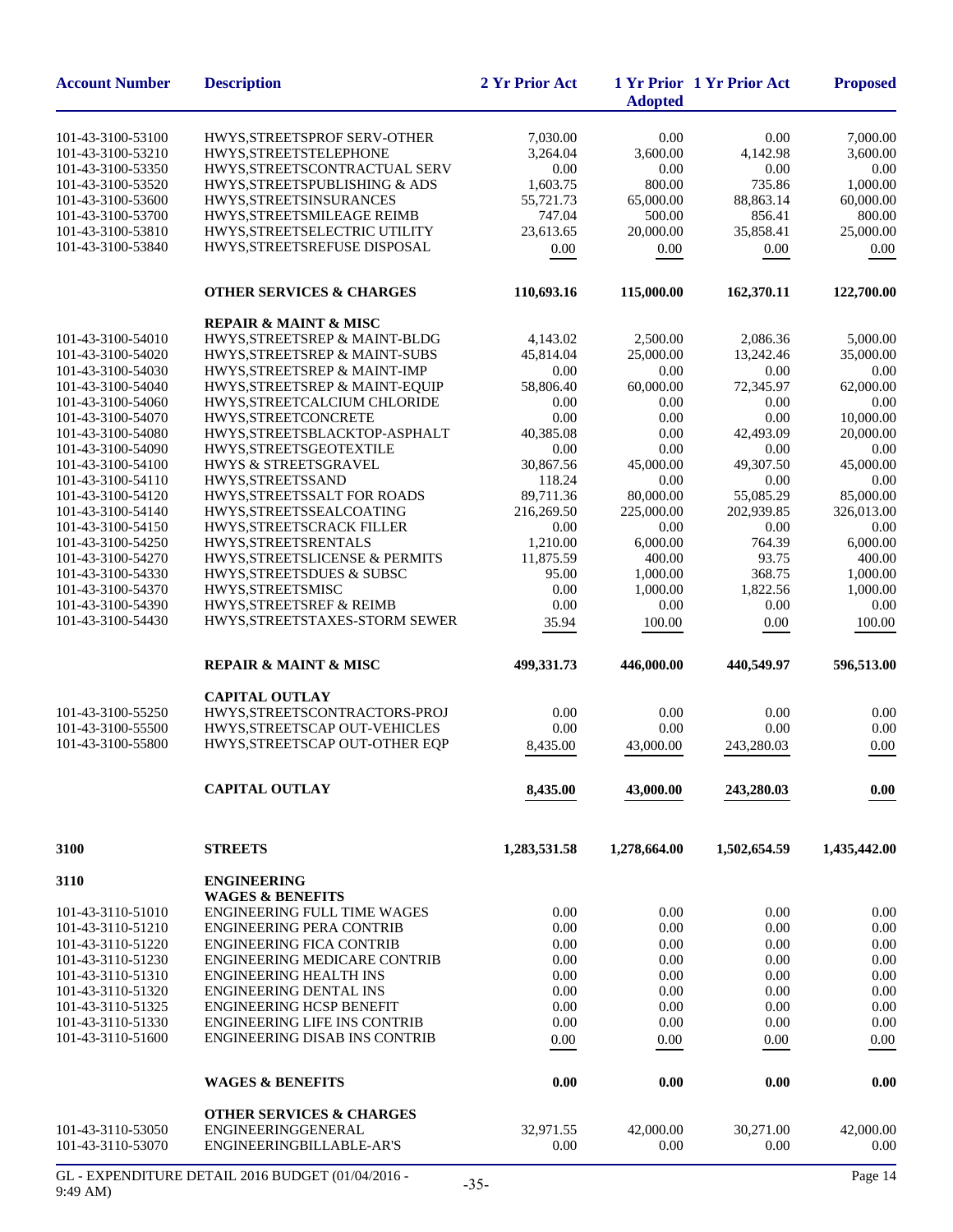| <b>Account Number</b>                  | <b>Description</b>                                            | 2 Yr Prior Act | <b>Adopted</b> | 1 Yr Prior 1 Yr Prior Act | <b>Proposed</b> |
|----------------------------------------|---------------------------------------------------------------|----------------|----------------|---------------------------|-----------------|
| 101-43-3110-53080                      | <b>ENGINEERING SEMINARS &amp; TRNG</b>                        | 0.00           | 0.00           | 0.00                      | 0.00            |
| 101-43-3110-53160                      | ENGINEERINGBROADWAY COMMONS                                   | 0.00           | 0.00           | 0.00                      | 0.00            |
| 101-43-3110-53210                      | <b>ENGINEERINGTELEPHONE</b>                                   | 0.00           | 0.00           | 0.00                      | 0.00            |
| 101-43-3110-53600                      | ENGINEERINGINSURANCE                                          | 0.00           | 0.00           | 0.00                      | 0.00            |
| 101-43-3110-53700                      | <b>ENGINEERING MILEAGE REIMB</b>                              | 0.00           | $0.00\,$       | 0.00                      | 0.00            |
|                                        | <b>OTHER SERVICES &amp; CHARGES</b>                           | 32,971.55      | 42,000.00      | 30,271.00                 | 42,000.00       |
| 3110                                   | <b>ENGINEERING</b>                                            | 32,971.55      | 42,000.00      | 30,271.00                 | 42,000.00       |
| 3150                                   | <b>SURFACE WATER MGMT</b>                                     |                |                |                           |                 |
|                                        | <b>WAGES &amp; BENEFITS</b>                                   |                |                |                           |                 |
| 101-43-3150-51010                      | STORM SWRWAGES & BENEFITS                                     | 0.00           | 0.00           | 0.00                      | 0.00            |
| 101-43-3150-51030                      | STORM SEWERSPART TIME WAGES                                   | 0.00           | 0.00           | 0.00                      | 0.00            |
| 101-43-3150-51090                      | STORM SEWERSOVERTIME                                          | 0.00           | 0.00           | 0.00                      | 0.00            |
| 101-43-3150-51210                      | STORM SEWERSPERA CONTRIB                                      | 0.00           | 0.00           | 0.00                      | 0.00            |
| 101-43-3150-51220<br>101-43-3150-51230 | STORM SEWERSFICA CONTRIB                                      | 0.00           | 0.00<br>0.00   | 0.00<br>0.00              | 0.00<br>0.00    |
| 101-43-3150-51310                      | STORM SEWERSMEDICARE CONTRIB<br>STORM SEWERSHEALTH INS CONTRI | 0.00<br>0.00   | 0.00           | 0.00                      | 0.00            |
| 101-43-3150-51320                      | STORM SEWERSDENTAL INS CONTR                                  | 0.00           | 0.00           | 0.00                      | 0.00            |
| 101-43-3150-51325                      | STORM SEWERSHCSP BENEFIT                                      | 0.00           | 0.00           | 0.00                      | 0.00            |
| 101-43-3150-51330                      | STORM SEWERSLIFE INS CONTRIB                                  | 0.00           | 0.00           | 0.00                      | 0.00            |
| 101-43-3150-51600                      | STORM SEWERSDISAB INS CONTRIB                                 | 0.00           | 0.00           | 0.00                      | 0.00            |
| 101-43-3150-51700                      | STORM SEWERSPOST EMPLOY BENE                                  | 0.00           | 0.00           | 0.00                      | 0.00            |
| 101-43-3150-51800                      | PCORI TAX                                                     | 0.00           | 0.00           | 0.00                      | 0.00            |
|                                        | <b>WAGES &amp; BENEFITS</b>                                   | 0.00           | 0.00           | 0.00                      | 0.00            |
|                                        | <b>SUPPLIES</b>                                               |                |                |                           |                 |
| 101-43-3150-52100                      | STORM SEWER OPER SUPPLIES                                     | 0.00           | 0.00           | 0.00                      | 0.00            |
| 101-43-3150-52210                      | STORM SEWERSREP & MAINT SUPPL                                 | 0.00           | 0.00           | 0.00                      | 0.00            |
|                                        | <b>SUPPLIES</b>                                               | 0.00           | 0.00           | 0.00                      | 0.00            |
|                                        |                                                               |                |                |                           |                 |
|                                        | <b>OTHER SERVICES &amp; CHARGES</b>                           |                |                |                           |                 |
| 101-43-3150-53010                      | <b>SURFACE WATERAUDIT SERVICES</b>                            | 0.00           | 0.00           | 0.00                      | 0.00            |
| 101-43-3150-53040<br>101-43-3150-53050 | <b>STORM SEWERLEGAL</b><br>STORM SEWERSENGINEERING FEES       | 0.00<br>0.00   | 0.00<br>0.00   | 0.00<br>0.00              | 0.00<br>0.00    |
| 101-43-3150-53080                      | STORM WATERSEMINARS-TRAINING                                  | 0.00           | 0.00           | 0.00                      | 0.00            |
| 101-43-3150-53210                      | <b>STORM WATERTELEPHONE</b>                                   | 0.00           | 0.00           | 0.00                      | 0.00            |
| 101-43-3150-53520                      | STORM WATERPUBLISHING & ADS                                   | 0.00           | 0.00           | 0.00                      | 0.00            |
| 101-43-3150-53600                      | STORM SEWERINSURANCE                                          | 0.00           | 0.00           | 0.00                      | 0.00            |
| 101-43-3150-53700                      | STORM WATERMILEAGE REIMB                                      | 0.00           | 0.00           | 0.00                      | 0.00            |
|                                        | <b>OTHER SERVICES &amp; CHARGES</b>                           | 0.00           | 0.00           | 0.00                      | 0.00            |
|                                        | <b>REPAIR &amp; MAINT &amp; MISC</b>                          |                |                |                           |                 |
| 101-43-3150-54030                      | STORM SEWERSREP & MAINT IMP                                   | 0.00           | 0.00           | 0.00                      | 0.00            |
| 101-43-3150-54070                      | STORM SEWERSCONCRETE                                          | 0.00           | 0.00           | 0.00                      | $0.00\,$        |
| 101-43-3150-54370                      | STORM SEWERMISCELLANEOUS                                      | 0.00           | 0.00           | 0.00                      | 0.00            |
| 101-43-3150-54390                      | STORM WATER REFUNDS & REIMB                                   | 0.00           | 0.00           | 0.00                      | 0.00            |
| 101-43-3150-54430                      | <b>STORM WATERTAXES</b>                                       | 0.00           | 0.00           | 0.00                      | 0.00            |
|                                        | <b>REPAIR &amp; MAINT &amp; MISC</b>                          | 0.00           | 0.00           | 0.00                      | 0.00            |
|                                        | <b>CAPITAL OUTLAY</b>                                         |                |                |                           |                 |
| 101-43-3150-55250                      | STORM SEWERSCONTRACTORS                                       | 0.00           | 0.00           | 0.00                      | 0.00            |
| 101-43-3150-55800                      | STORM SEWERSCAP OUT-OTHER EQP                                 | 0.00           | 0.00           | 0.00                      | 0.00            |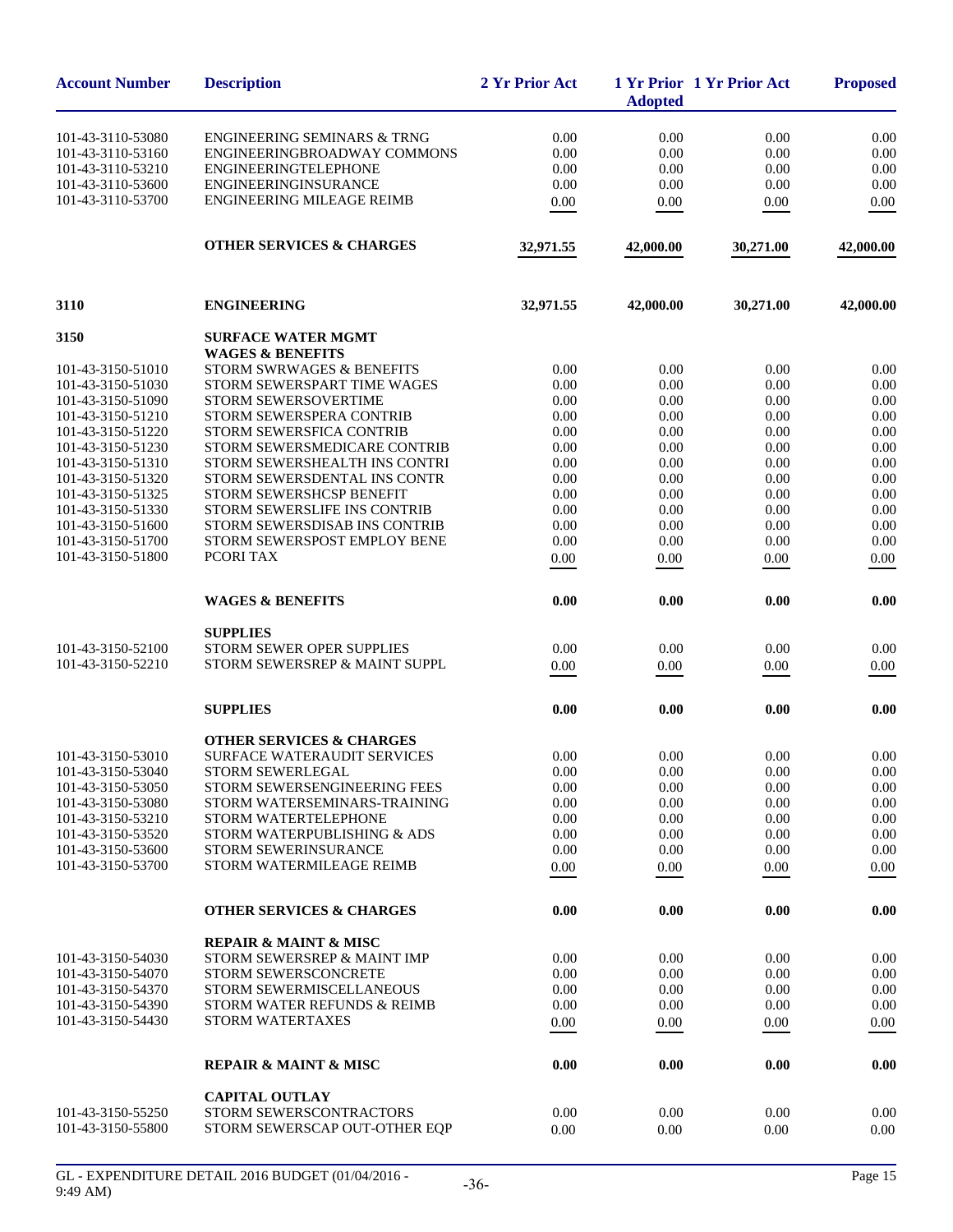| <b>Account Number</b>                                                                                                                                                                                                               | <b>Description</b>                                                                                                                                                                                                                                                                                                                                          | 2 Yr Prior Act                                                                                                                 | <b>Adopted</b>                                                                                                                 | 1 Yr Prior 1 Yr Prior Act                                                                                                      | <b>Proposed</b>                                                                                                                |
|-------------------------------------------------------------------------------------------------------------------------------------------------------------------------------------------------------------------------------------|-------------------------------------------------------------------------------------------------------------------------------------------------------------------------------------------------------------------------------------------------------------------------------------------------------------------------------------------------------------|--------------------------------------------------------------------------------------------------------------------------------|--------------------------------------------------------------------------------------------------------------------------------|--------------------------------------------------------------------------------------------------------------------------------|--------------------------------------------------------------------------------------------------------------------------------|
|                                                                                                                                                                                                                                     |                                                                                                                                                                                                                                                                                                                                                             |                                                                                                                                |                                                                                                                                |                                                                                                                                |                                                                                                                                |
|                                                                                                                                                                                                                                     | <b>CAPITAL OUTLAY</b>                                                                                                                                                                                                                                                                                                                                       | 0.00                                                                                                                           | 0.00                                                                                                                           | 0.00                                                                                                                           | 0.00                                                                                                                           |
| 3150                                                                                                                                                                                                                                | <b>SURFACE WATER MGMT</b>                                                                                                                                                                                                                                                                                                                                   | 0.00                                                                                                                           | 0.00                                                                                                                           | 0.00                                                                                                                           | 0.00                                                                                                                           |
| 3160                                                                                                                                                                                                                                | <b>STREET LIGHTING</b>                                                                                                                                                                                                                                                                                                                                      |                                                                                                                                |                                                                                                                                |                                                                                                                                |                                                                                                                                |
| 101-43-3160-52210<br>101-43-3160-52400                                                                                                                                                                                              | <b>SUPPLIES</b><br>ST LIGHTGREP & MAINT SUPPLIES<br>ST LIGHTINGSM TOOLS-EQUIP                                                                                                                                                                                                                                                                               | 0.00<br>0.00                                                                                                                   | 0.00<br>0.00                                                                                                                   | 0.00<br>0.00                                                                                                                   | 0.00<br>0.00                                                                                                                   |
|                                                                                                                                                                                                                                     | <b>SUPPLIES</b>                                                                                                                                                                                                                                                                                                                                             | 0.00                                                                                                                           | 0.00                                                                                                                           | 0.00                                                                                                                           | 0.00                                                                                                                           |
| 101-43-3160-53050<br>101-43-3160-53600<br>101-43-3160-53810                                                                                                                                                                         | <b>OTHER SERVICES &amp; CHARGES</b><br>STREET LIGHTS ENGINEERING<br>STREET LIGHTINGINSURANCE<br>ST LIGHTGELECTRIC UTILITIES                                                                                                                                                                                                                                 | 0.00<br>0.00<br>95,936.90                                                                                                      | 0.00<br>0.00<br>108,000.00                                                                                                     | 0.00<br>0.00<br>75,727.85                                                                                                      | 0.00<br>0.00<br>105,000.00                                                                                                     |
|                                                                                                                                                                                                                                     | <b>OTHER SERVICES &amp; CHARGES</b>                                                                                                                                                                                                                                                                                                                         | 95,936.90                                                                                                                      | 108,000.00                                                                                                                     | 75,727.85                                                                                                                      | 105,000.00                                                                                                                     |
| 101-43-3160-54040                                                                                                                                                                                                                   | <b>REPAIR &amp; MAINT &amp; MISC</b><br>ST LIGHTGREP & MAINT-EQUIP                                                                                                                                                                                                                                                                                          | 1,712.40                                                                                                                       | 2,000.00                                                                                                                       | 3,947.46                                                                                                                       | 5,000.00                                                                                                                       |
|                                                                                                                                                                                                                                     | <b>REPAIR &amp; MAINT &amp; MISC</b>                                                                                                                                                                                                                                                                                                                        | 1,712.40                                                                                                                       | 2,000.00                                                                                                                       | 3,947.46                                                                                                                       | 5,000.00                                                                                                                       |
| 101-43-3160-55800                                                                                                                                                                                                                   | <b>CAPITAL OUTLAY</b><br>STREET LIGHTINGCAP OUTLAY                                                                                                                                                                                                                                                                                                          | 0.00                                                                                                                           | 0.00                                                                                                                           | 0.00                                                                                                                           | 0.00                                                                                                                           |
|                                                                                                                                                                                                                                     | <b>CAPITAL OUTLAY</b>                                                                                                                                                                                                                                                                                                                                       | 0.00                                                                                                                           | 0.00                                                                                                                           | 0.00                                                                                                                           | 0.00                                                                                                                           |
| 3160                                                                                                                                                                                                                                | <b>STREET LIGHTING</b>                                                                                                                                                                                                                                                                                                                                      | 97,649.30                                                                                                                      | 110,000.00                                                                                                                     | 79,675.31                                                                                                                      | 110,000.00                                                                                                                     |
| 3180                                                                                                                                                                                                                                | <b>EQUIPMENT SHOP</b><br><b>WAGES &amp; BENEFITS</b>                                                                                                                                                                                                                                                                                                        |                                                                                                                                |                                                                                                                                |                                                                                                                                |                                                                                                                                |
| 101-43-3180-51010<br>101-43-3180-51090<br>101-43-3180-51210<br>101-43-3180-51220<br>101-43-3180-51230<br>101-43-3180-51310<br>101-43-3180-51320<br>101-43-3180-51325<br>101-43-3180-51330<br>101-43-3180-51600<br>101-43-3180-51800 | EQUIP-SHOPFULL TIME WAGES<br>EQUIP-SHOPOVERTIME WAGES<br>EQUIP-SHOPPERA CONTRIB<br><b>EQUIP-SHOPFICA CONTRIB</b><br>EQUIP-SHOPMEDICARE CONTRIB<br>EQUIP-SHOPHEALTH INS CONTRIB<br>EQUIP-SHOPDENTAL INS CONTRIB<br><b>EQUIP SHOPHCSP BENEFIT</b><br><b>EQUIP-SHOPLIFE CONTRIB</b><br>EQUIP-SHOPDISAB INS CONTRIB<br>PCORI TAX<br><b>WAGES &amp; BENEFITS</b> | 18,268.42<br>3,091.46<br>1,548.55<br>1,234.75<br>288.72<br>3,643.18<br>378.47<br>36.02<br>26.15<br>53.10<br>21.47<br>28,590.29 | 18,804.00<br>1,492.00<br>1,522.00<br>1,258.00<br>294.00<br>3,877.00<br>396.00<br>36.00<br>30.00<br>66.00<br>25.00<br>27,800.00 | 18,228.71<br>1,336.00<br>1,469.25<br>1,126.52<br>263.38<br>3,816.07<br>427.55<br>36.02<br>26.13<br>54.60<br>24.21<br>26,808.44 | 18,807.00<br>1,763.00<br>1,543.00<br>1,275.00<br>298.00<br>4,086.00<br>486.00<br>90.00<br>29.00<br>66.00<br>30.00<br>28,473.00 |
|                                                                                                                                                                                                                                     | <b>SUPPLIES</b>                                                                                                                                                                                                                                                                                                                                             |                                                                                                                                |                                                                                                                                |                                                                                                                                |                                                                                                                                |
| 101-43-3180-52100<br>101-43-3180-52110<br>101-43-3180-52210<br>101-43-3180-52400                                                                                                                                                    | EQUIP-SHOPOPERATING SUPPLIES<br>EQUIP-SHOPCLEANING SUPPLIES<br>EQUIP-SHOPREP & MAINT SUPPL<br>EQUIP-SHOPTOOLS & SM EQUIP                                                                                                                                                                                                                                    | 4,573.55<br>0.00<br>11,304.03<br>2,696.34                                                                                      | 8,000.00<br>100.00<br>11,000.00<br>2,500.00                                                                                    | 12,937.12<br>30.71<br>11,323.77<br>4,563.89                                                                                    | 8,000.00<br>0.00<br>15,000.00<br>3,000.00                                                                                      |
|                                                                                                                                                                                                                                     | <b>SUPPLIES</b>                                                                                                                                                                                                                                                                                                                                             | 18,573.92                                                                                                                      | 21,600.00                                                                                                                      | 28,855.49                                                                                                                      | 26,000.00                                                                                                                      |
|                                                                                                                                                                                                                                     | <b>OTHER SERVICES &amp; CHARGES</b>                                                                                                                                                                                                                                                                                                                         |                                                                                                                                |                                                                                                                                |                                                                                                                                |                                                                                                                                |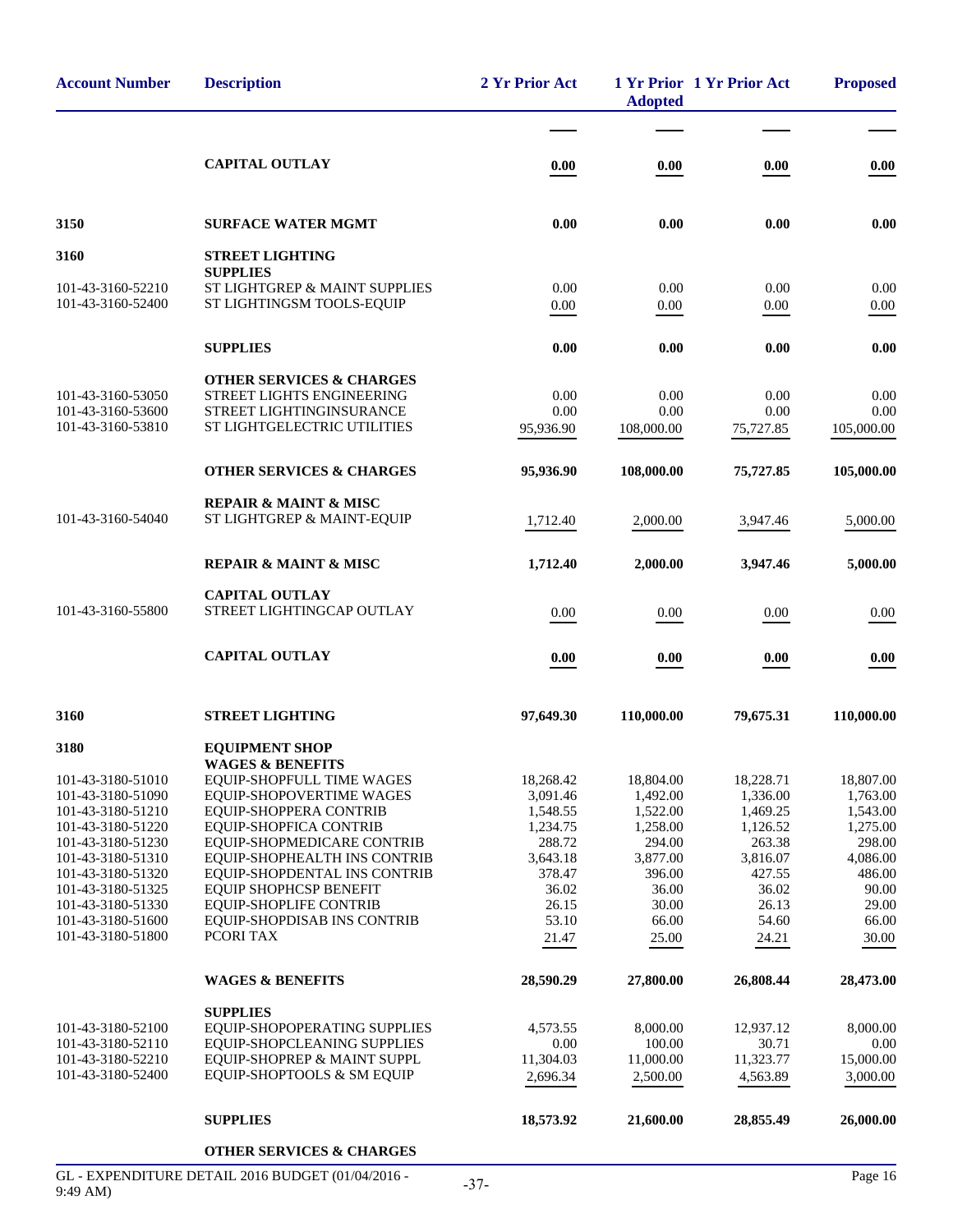| EQUIP-SHOPTELEPHONE<br>EQUIP-SHOPINSURANCES | 607.12                                                                                                                                                                                                                                                                                                                                                                                                                                                                                                                                                                       |                                                                                                                                  |                                                                                                                      |                                                             |
|---------------------------------------------|------------------------------------------------------------------------------------------------------------------------------------------------------------------------------------------------------------------------------------------------------------------------------------------------------------------------------------------------------------------------------------------------------------------------------------------------------------------------------------------------------------------------------------------------------------------------------|----------------------------------------------------------------------------------------------------------------------------------|----------------------------------------------------------------------------------------------------------------------|-------------------------------------------------------------|
|                                             |                                                                                                                                                                                                                                                                                                                                                                                                                                                                                                                                                                              |                                                                                                                                  | 592.79                                                                                                               | 700.00                                                      |
|                                             | 625.33                                                                                                                                                                                                                                                                                                                                                                                                                                                                                                                                                                       | 700.00<br>700.00                                                                                                                 | 1,071.02                                                                                                             | 700.00                                                      |
| <b>EQUIP-SHOPELECTRIC UTILITIES</b>         | 14,183.30                                                                                                                                                                                                                                                                                                                                                                                                                                                                                                                                                                    | 13,000.00                                                                                                                        | 9,370.09                                                                                                             | 14,000.00                                                   |
| <b>EQUIP-SHOPGAS UTILITIES</b>              | 0.00                                                                                                                                                                                                                                                                                                                                                                                                                                                                                                                                                                         | 0.00                                                                                                                             | 0.00                                                                                                                 | 0.00                                                        |
| EQUIP-SHOPREFUSE DISPOSAL                   | 1,353.28                                                                                                                                                                                                                                                                                                                                                                                                                                                                                                                                                                     | 1,700.00                                                                                                                         | 3,119.41                                                                                                             | 1,700.00                                                    |
| <b>OTHER SERVICES &amp; CHARGES</b>         | 16,769.03                                                                                                                                                                                                                                                                                                                                                                                                                                                                                                                                                                    | 16,100.00                                                                                                                        | 14,153.31                                                                                                            | 17,100.00                                                   |
|                                             |                                                                                                                                                                                                                                                                                                                                                                                                                                                                                                                                                                              |                                                                                                                                  |                                                                                                                      |                                                             |
|                                             |                                                                                                                                                                                                                                                                                                                                                                                                                                                                                                                                                                              |                                                                                                                                  |                                                                                                                      | 5,000.00                                                    |
| EQUIP-SHOPREP & MAINT-EQUIP                 | 265.00                                                                                                                                                                                                                                                                                                                                                                                                                                                                                                                                                                       | 1,000.00                                                                                                                         | 2,310.23                                                                                                             | 1,000.00                                                    |
| EQUIP-SHOPTAXES                             | 0.00                                                                                                                                                                                                                                                                                                                                                                                                                                                                                                                                                                         | $0.00\,$                                                                                                                         | 0.00                                                                                                                 | $0.00\,$                                                    |
| <b>REPAIR &amp; MAINT &amp; MISC</b>        | 2,364.17                                                                                                                                                                                                                                                                                                                                                                                                                                                                                                                                                                     | 4,500.00                                                                                                                         | 14,556.15                                                                                                            | 6,000.00                                                    |
| <b>EQUIPMENT SHOP</b>                       | 66,297.41                                                                                                                                                                                                                                                                                                                                                                                                                                                                                                                                                                    | 70,000.00                                                                                                                        | 84,373.39                                                                                                            | 77,573.00                                                   |
|                                             |                                                                                                                                                                                                                                                                                                                                                                                                                                                                                                                                                                              |                                                                                                                                  |                                                                                                                      |                                                             |
| <b>WAGES &amp; BENEFITS</b>                 |                                                                                                                                                                                                                                                                                                                                                                                                                                                                                                                                                                              |                                                                                                                                  |                                                                                                                      |                                                             |
| <b>COMPOSTFULL TIME WAGES</b>               | 0.00                                                                                                                                                                                                                                                                                                                                                                                                                                                                                                                                                                         | 0.00                                                                                                                             | 0.00                                                                                                                 | 0.00                                                        |
| <b>COMPOSTPART TIME WAGES</b>               | 0.00                                                                                                                                                                                                                                                                                                                                                                                                                                                                                                                                                                         | 0.00                                                                                                                             | 4,920.00                                                                                                             | 6,000.00                                                    |
| <b>COMPOSTOVERTIME WAGES</b>                | 0.00                                                                                                                                                                                                                                                                                                                                                                                                                                                                                                                                                                         | 0.00                                                                                                                             | 0.00                                                                                                                 | 0.00                                                        |
| <b>COMPOSTPERA CONTRIB</b>                  |                                                                                                                                                                                                                                                                                                                                                                                                                                                                                                                                                                              | 0.00                                                                                                                             |                                                                                                                      | 0.00                                                        |
|                                             |                                                                                                                                                                                                                                                                                                                                                                                                                                                                                                                                                                              |                                                                                                                                  |                                                                                                                      | 372.00                                                      |
|                                             |                                                                                                                                                                                                                                                                                                                                                                                                                                                                                                                                                                              |                                                                                                                                  |                                                                                                                      | 87.00                                                       |
|                                             |                                                                                                                                                                                                                                                                                                                                                                                                                                                                                                                                                                              |                                                                                                                                  |                                                                                                                      | 0.00<br>0.00                                                |
|                                             |                                                                                                                                                                                                                                                                                                                                                                                                                                                                                                                                                                              |                                                                                                                                  |                                                                                                                      | 0.00                                                        |
| COMPOSTDISABL INS CONTRIB                   | 0.00                                                                                                                                                                                                                                                                                                                                                                                                                                                                                                                                                                         | 0.00                                                                                                                             | 0.00                                                                                                                 | 0.00                                                        |
| <b>WAGES &amp; BENEFITS</b>                 | 0.00                                                                                                                                                                                                                                                                                                                                                                                                                                                                                                                                                                         | 0.00                                                                                                                             | 0.00<br>305.04<br>71.35<br>0.00<br>0.00<br>0.00<br>5,296.39<br>7,677.13<br>701.88<br>8,379.01                        | 6,459.00                                                    |
|                                             |                                                                                                                                                                                                                                                                                                                                                                                                                                                                                                                                                                              |                                                                                                                                  |                                                                                                                      |                                                             |
|                                             |                                                                                                                                                                                                                                                                                                                                                                                                                                                                                                                                                                              |                                                                                                                                  |                                                                                                                      | 300.00                                                      |
|                                             |                                                                                                                                                                                                                                                                                                                                                                                                                                                                                                                                                                              |                                                                                                                                  |                                                                                                                      | 0.00                                                        |
|                                             |                                                                                                                                                                                                                                                                                                                                                                                                                                                                                                                                                                              |                                                                                                                                  |                                                                                                                      |                                                             |
| <b>SUPPLIES</b>                             | 250.67                                                                                                                                                                                                                                                                                                                                                                                                                                                                                                                                                                       | 300.00                                                                                                                           |                                                                                                                      | 300.00                                                      |
| <b>OTHER SERVICES &amp; CHARGES</b>         |                                                                                                                                                                                                                                                                                                                                                                                                                                                                                                                                                                              |                                                                                                                                  |                                                                                                                      |                                                             |
|                                             |                                                                                                                                                                                                                                                                                                                                                                                                                                                                                                                                                                              |                                                                                                                                  |                                                                                                                      | 10,000.00                                                   |
|                                             |                                                                                                                                                                                                                                                                                                                                                                                                                                                                                                                                                                              |                                                                                                                                  |                                                                                                                      | 10,000.00                                                   |
|                                             |                                                                                                                                                                                                                                                                                                                                                                                                                                                                                                                                                                              |                                                                                                                                  |                                                                                                                      | 0.00<br>0.00                                                |
|                                             |                                                                                                                                                                                                                                                                                                                                                                                                                                                                                                                                                                              |                                                                                                                                  |                                                                                                                      | 200.00                                                      |
| <b>COMPOSTINSURANCES</b>                    | 44.00                                                                                                                                                                                                                                                                                                                                                                                                                                                                                                                                                                        | 100.00                                                                                                                           | 65.00                                                                                                                | 100.00                                                      |
| <b>OTHER SERVICES &amp; CHARGES</b>         | 65,371.21                                                                                                                                                                                                                                                                                                                                                                                                                                                                                                                                                                    | 5,700.00                                                                                                                         | 35,521.60                                                                                                            | 20,300.00                                                   |
|                                             |                                                                                                                                                                                                                                                                                                                                                                                                                                                                                                                                                                              |                                                                                                                                  |                                                                                                                      |                                                             |
| CHIPPINGREP & MAINT-EQUIPMENT               | 0.00                                                                                                                                                                                                                                                                                                                                                                                                                                                                                                                                                                         | 0.00                                                                                                                             | 0.00                                                                                                                 | 0.00                                                        |
| <b>COMPOSTRENTALS</b>                       | 62.00                                                                                                                                                                                                                                                                                                                                                                                                                                                                                                                                                                        | 0.00                                                                                                                             | 263.50                                                                                                               | 0.00                                                        |
| <b>COMPOSTLICENSES &amp; PERMITS</b>        | 585.00                                                                                                                                                                                                                                                                                                                                                                                                                                                                                                                                                                       | 0.00                                                                                                                             | 930.00                                                                                                               | 1,000.00                                                    |
| <b>REPAIR &amp; MAINT &amp; MISC</b>        | 647.00                                                                                                                                                                                                                                                                                                                                                                                                                                                                                                                                                                       | 0.00                                                                                                                             | 1,193.50                                                                                                             | 1,000.00                                                    |
| <b>COMPOST</b>                              | 66,268.88                                                                                                                                                                                                                                                                                                                                                                                                                                                                                                                                                                    | 6,000.00                                                                                                                         | 50,390.50                                                                                                            | 28,059.00                                                   |
|                                             | <b>REPAIR &amp; MAINT &amp; MISC</b><br>EQUIP-SHOPREP & MAINT-BLDG<br><b>COMPOST</b><br><b>COMPOSTFICA CONTRIB</b><br>COMPOSTMEDICARE CONTRIB<br><b>COMPOSTHEALTH INS CONTRIB</b><br><b>COMPOSTDENTAL INS CONTRIB</b><br><b>COMPOSTLIFE INS CONTRIB</b><br><b>SUPPLIES</b><br><b>COMPOSTOPERATING SUPPLIES</b><br>CHIPPINGMOTOR FUEL<br><b>COMPOSTLEGAL SERVICES</b><br><b>COMPOSTENGINEERING FEES</b><br><b>COMPOSTTELEPHONE</b><br>COMPOSTDOZER SUBCONTRACT WORK<br><b>COMPOSTPUBLISHING &amp; ADS</b><br><b>REPAIR &amp; MAINT &amp; MISC</b><br>$2016$ DUDCET (01/04/201 | 2,099.17<br>0.00<br>0.00<br>0.00<br>0.00<br>0.00<br>0.00<br>250.67<br>0.00<br>4,657.00<br>58,088.61<br>0.00<br>2,500.00<br>81.60 | 3,500.00<br>0.00<br>0.00<br>0.00<br>0.00<br>0.00<br>300.00<br>0.00<br>2,400.00<br>3,000.00<br>0.00<br>0.00<br>200.00 | 12,245.92<br>15,092.10<br>20.364.50<br>0.00<br>0.00<br>0.00 |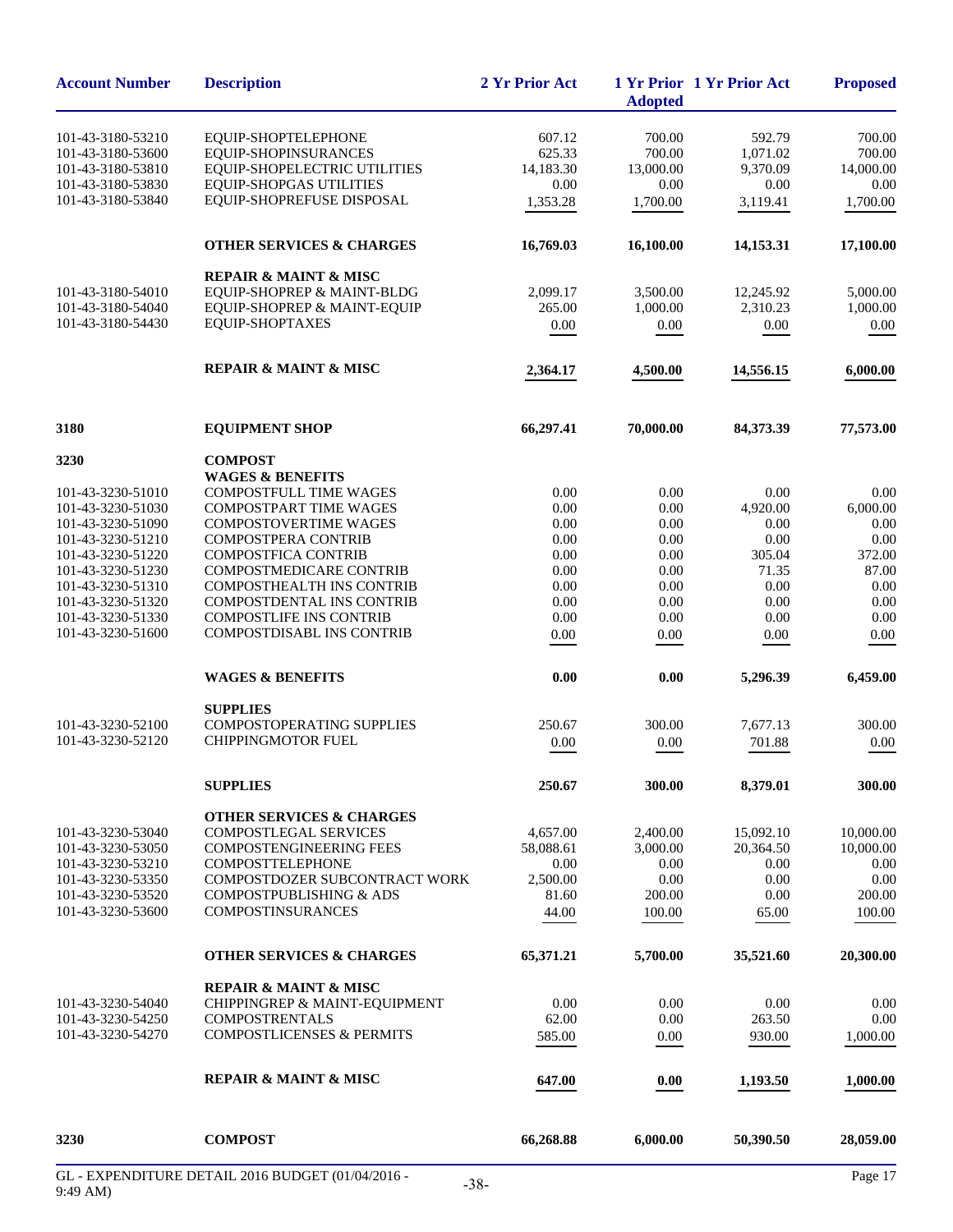| <b>Account Number</b>                  | <b>Description</b>                                      | 2 Yr Prior Act    | <b>Adopted</b>    | 1 Yr Prior 1 Yr Prior Act | <b>Proposed</b> |
|----------------------------------------|---------------------------------------------------------|-------------------|-------------------|---------------------------|-----------------|
| 3235                                   | <b>RID LITTER</b>                                       |                   |                   |                           |                 |
|                                        | <b>WAGES &amp; BENEFITS</b>                             |                   |                   |                           |                 |
| 101-43-3235-51010                      | RID LITTERFULL TIME WAGES                               | 0.00              | 0.00              | 0.00                      | 0.00            |
| 101-43-3235-51030                      | RID LITTERPART TIME WAGES                               | 0.00              | 0.00              | 0.00                      | 0.00            |
| 101-43-3235-51090                      | RID LITTEROVERTIME WAGES                                | 0.00              | 0.00              | 0.00                      | 0.00            |
| 101-43-3235-51210<br>101-43-3235-51220 | RID LITTERPERA CONTRIB                                  | 0.00              | 0.00              | 0.00                      | 0.00            |
| 101-43-3235-51230                      | RID LITTERFICA CONTRIB<br>RID LITTERMEDICARE CONTRIB    | 0.00<br>0.00      | 0.00<br>0.00      | 0.00<br>0.00              | 0.00<br>0.00    |
| 101-43-3235-51310                      | RID LITTERHEALTH INS CONTRIB                            | 0.00              | 0.00              | 0.00                      | 0.00            |
| 101-43-3235-51320                      | RID LITTERDENTAL INS CONTRIB                            | 0.00              | 0.00              | 0.00                      | 0.00            |
| 101-43-3235-51330                      | RID LITTERLIFE INS CONTRIB                              | 0.00              | 0.00              | 0.00                      | 0.00            |
| 101-43-3235-51600                      | RID LITTERDISAB INS CONTRIB                             | 0.00              | 0.00              | 0.00                      | 0.00            |
|                                        | <b>WAGES &amp; BENEFITS</b>                             | 0.00              | 0.00              | 0.00                      | 0.00            |
|                                        | <b>OTHER SERVICES &amp; CHARGES</b>                     |                   |                   |                           |                 |
| 101-43-3235-53350                      | RID LITTERCONTRACTURAL SERVIC                           | 0.00              | 0.00              | 0.00                      | 0.00            |
| 101-43-3235-53500                      | RID LITTERPRINTING                                      | 0.00              | 0.00              | 0.00                      | 0.00            |
| 101-43-3235-53520                      | RID LITTERPUBLISHING & ADS                              | 0.00              | 0.00              | 0.00                      | 0.00            |
| 101-43-3235-53600                      | RID LITTERINSURANCE                                     | 0.00              | 0.00              | 0.00                      | 0.00            |
|                                        | <b>OTHER SERVICES &amp; CHARGES</b>                     | 0.00              | 0.00              | 0.00                      | 0.00            |
|                                        | <b>REPAIR &amp; MAINT &amp; MISC</b>                    |                   |                   |                           |                 |
| 101-43-3235-54250                      | RID LITTERRENTALS                                       | 0.00              | 0.00              | 0.00                      | 0.00            |
| 101-43-3235-54370                      | RID LITTERMISC                                          | 0.00              | 0.00              | 0.00                      | 0.00            |
|                                        | <b>REPAIR &amp; MAINT &amp; MISC</b>                    | 0.00              | 0.00              | 0.00                      | 0.00            |
| 3235                                   | <b>RID LITTER</b>                                       | 0.00              | 0.00              | 0.00                      | 0.00            |
| 3236                                   | <b>RECYCLING</b>                                        |                   |                   |                           |                 |
|                                        | <b>SUPPLIES</b>                                         |                   |                   |                           |                 |
| 101-43-3236-52210                      | RECYCLINGREP & MAINT SUPPLIES                           | 5,298.63          | 0.00              | 2,618.92                  | 8,800.00        |
|                                        | <b>SUPPLIES</b>                                         | 5,298.63          | 0.00              | 2.618.92                  | 8,800.00        |
|                                        |                                                         |                   |                   |                           |                 |
|                                        | <b>OTHER SERVICES &amp; CHARGES</b>                     |                   |                   |                           |                 |
| 101-43-3236-53070<br>101-43-3236-53350 | RECYCLINGCOORD FEES<br>RECYCLINGCONTRACT SERVICES       | 0.00<br>28,032.12 | 0.00<br>33,820.00 | 0.00                      | 0.00            |
|                                        |                                                         |                   |                   | 19,227.08                 | 25,000.00       |
|                                        | <b>OTHER SERVICES &amp; CHARGES</b>                     | 28,032.12         | 33,820.00         | 19,227.08                 | 25,000.00       |
|                                        | <b>REPAIR &amp; MAINT &amp; MISC</b>                    |                   |                   |                           |                 |
| 101-43-3236-54270                      | HAZ WASTELICENSES & PERMITS                             | 468.35            | 480.00            | 485.15                    | 500.00          |
|                                        | <b>REPAIR &amp; MAINT &amp; MISC</b>                    | 468.35            | 480.00            | 485.15                    | 500.00          |
|                                        |                                                         |                   |                   |                           |                 |
| 3236                                   | <b>RECYCLING</b>                                        | 33,799.10         | 34,300.00         | 22,331.15                 | 34,300.00       |
| 3261                                   | <b>WEED HARVESTER</b>                                   |                   |                   |                           |                 |
| 101-43-3261-51010                      | <b>WAGES &amp; BENEFITS</b><br>WEED HARVFULL TIME WAGES | 0.00              | 0.00              | 0.00                      | 0.00            |
| 101-43-3261-51030                      | WEED HARVESTERPART TIME WAGES                           | 0.00              | 0.00              | 0.00                      | 0.00            |
| 101-43-3261-51090                      | WEED HARVESTEROVERTIME WAGES                            | 0.00              | 0.00              | 0.00                      | 0.00            |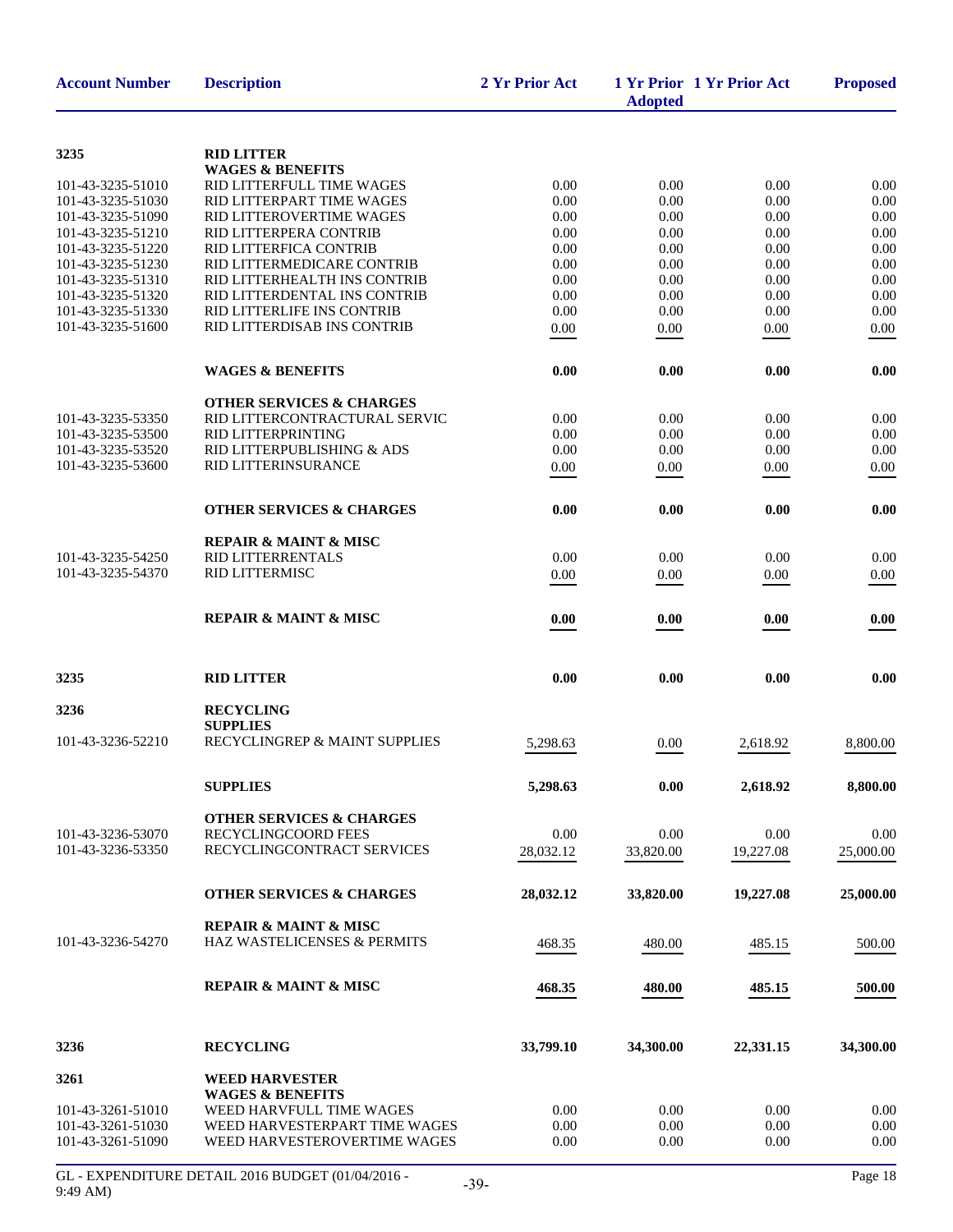| <b>Account Number</b> | <b>Description</b>                   | 2 Yr Prior Act | <b>Adopted</b> | 1 Yr Prior 1 Yr Prior Act | <b>Proposed</b> |
|-----------------------|--------------------------------------|----------------|----------------|---------------------------|-----------------|
| 101-43-3261-51210     | WEED HARVPERA CONTRIB                | 0.00           | 0.00           | 0.00                      | 0.00            |
| 101-43-3261-51220     | WEED HARVFICA CONTRIB                | 0.00           | 0.00           | 0.00                      | 0.00            |
| 101-43-3261-51230     | WEED HARVMEDICARE CONTRIB            | 0.00           | 0.00           | 0.00                      | 0.00            |
| 101-43-3261-51310     | WEED HARVHEALTH INS CONTRIB          | 0.00           | 0.00           | 0.00                      | 0.00            |
| 101-43-3261-51320     | WEED HARVDENTAL INS CONTRIB          | 0.00           | 0.00           | 0.00                      | 0.00            |
| 101-43-3261-51330     | WEED HARVLIFE INS CONTRIB            | 0.00           | 0.00           | 0.00                      | 0.00            |
| 101-43-3261-51600     | WEED HARVDISAB INS CONTRIB           | 0.00           | 0.00           | 0.00                      | 0.00            |
|                       | <b>WAGES &amp; BENEFITS</b>          | 0.00           | 0.00           | 0.00                      | 0.00            |
|                       | <b>SUPPLIES</b>                      |                |                |                           |                 |
| 101-43-3261-52210     | WEED HARVESTERREP & MAINT SUP        | 158.47         | 500.00         | 25.12                     | 500.00          |
|                       | <b>SUPPLIES</b>                      | 158.47         | 500.00         | 25.12                     | 500.00          |
|                       | <b>OTHER SERVICES &amp; CHARGES</b>  |                |                |                           |                 |
| 101-43-3261-53210     | WEED HARVESTERPHONES                 | 607.48         | 600.00         | 609.93                    | 600.00          |
| 101-43-3261-53350     | WEED HARVCONTRACTURAL SERV           | 7,750.00       | 50,000.00      | 5,000.00                  | 50,000.00       |
| 101-43-3261-53600     | WEED HARVINSURANCES                  | 2,457.00       | 3,000.00       | 3,914.00                  | 3,000.00        |
| 101-43-3261-53810     | WEED CNTRL-SHIELDSELECTRIC           | 2,254.35       | 2,300.00       | 1,659.88                  | 0.00            |
|                       | <b>OTHER SERVICES &amp; CHARGES</b>  | 13,068.83      | 55,900.00      | 11,183.81                 | 53,600.00       |
|                       | <b>REPAIR &amp; MAINT &amp; MISC</b> |                |                |                           |                 |
| 101-43-3261-54040     | WEED HARVESTERREP & MAINT EQP        | 88.64          | 300.00         | 303.73                    | 300.00          |
| 101-43-3261-54250     | <b>WEED HARVRENTALS</b>              | 0.00           | 0.00           | 0.00                      | 0.00            |
| 101-43-3261-54270     | WEED HARVLICENSES & PERMITS          | 0.00           | 0.00           | 0.00                      | 0.00            |
| 101-43-3261-54370     | WEEDHARVESTER-MISC                   | 0.00           | 0.00           | 35.83                     | 0.00            |
|                       | <b>REPAIR &amp; MAINT &amp; MISC</b> | 88.64          | 300.00         | 339.56                    | 300.00          |
|                       | <b>CAPITAL OUTLAY</b>                |                |                |                           |                 |
| 101-43-3261-55800     | WEED HARVCAPITAL OUTLAY-EQUIP        | 0.00           | 0.00           | 0.00                      | 0.00            |
|                       | <b>CAPITAL OUTLAY</b>                | 0.00           | 0.00           | 0.00                      | 0.00            |
| 3261                  | <b>WEED HARVESTER</b>                | 13,315.94      | 56,700.00      | 11,548.49                 | 54,400.00       |
| 5120                  | <b>PARK PROGRAMS</b>                 |                |                |                           |                 |
|                       | <b>WAGES &amp; BENEFITS</b>          |                |                |                           |                 |
| 101-45-5120-51010     | PARKS PROGRAMSFT WAGES               | 46,885.23      | 31,340.00      | 22,422.62                 | 28,361.00       |
| 101-45-5120-51020     | PARKS PROGRAMSBOARD WAGES            | 1,600.00       | 2,100.00       | 1,650.00                  | 2,100.00        |
| 101-45-5120-51030     | PARKS PROGRAMSPART TIME WAGES        | 19,073.00      | 22,518.00      | 10,935.98                 | 20,025.00       |
| 101-45-5120-51090     | PARKS PROGRAMSOVERTIME WAGES         | 0.00           | 0.00           | 0.00                      | 0.00            |
| 101-45-5120-51100     | PARKS PROGRAMS UNEMPLOYMENT          | 0.00           | 0.00           | 20.15                     | 0.00            |
| 101-45-5120-51210     | PARKS PROGRAMSPERA CONTRIB           | 3,353.74       | 2,351.00       | 1,536.77                  | 2,127.00        |
| 101-45-5120-51220     | PARKS PROGRAMSFICA CONTRIB           | 3,858.34       | 3,469.00       | 2,018.65                  | 3,130.00        |
| 101-45-5120-51230     | PARKS PROGRAMSMEDICARE CONTRI        | 902.50         | 811.00         | 472.21                    | 732.00          |
| 101-45-5120-51310     | PARKS PROGRAMSHEALTH INS             | 8,977.28       | 3,762.00       | 795.16                    | 0.00            |
| 101-45-5120-51320     | PARKS PROGRAMSDENTAL INS             | 547.25         | 216.00         | 38.16                     | 0.00            |
| 101-45-5120-51325     | PARKS PROGRAMSHCSP BENEFIT           | 106.00         | 60.00          | 50.00                     | 150.00          |
| 101-45-5120-51330     | PARKS PROGRAMSLIFE INS CONTRI        | 76.83          | 48.00          | 65.25                     | 48.00           |
| 101-45-5120-51600     | PARKS PROGRAMSDISAB INS CONTR        | 123.72         | 110.00         | 65.96                     | 99.00           |
| 101-45-5120-51800     | PCORI TAX                            | 21.47          | 25.00          | 24.21                     | 0.00            |
|                       | <b>WAGES &amp; BENEFITS</b>          | 85,525.36      | 66,810.00      | 40,095.12                 | 56,772.00       |

**SUPPLIES**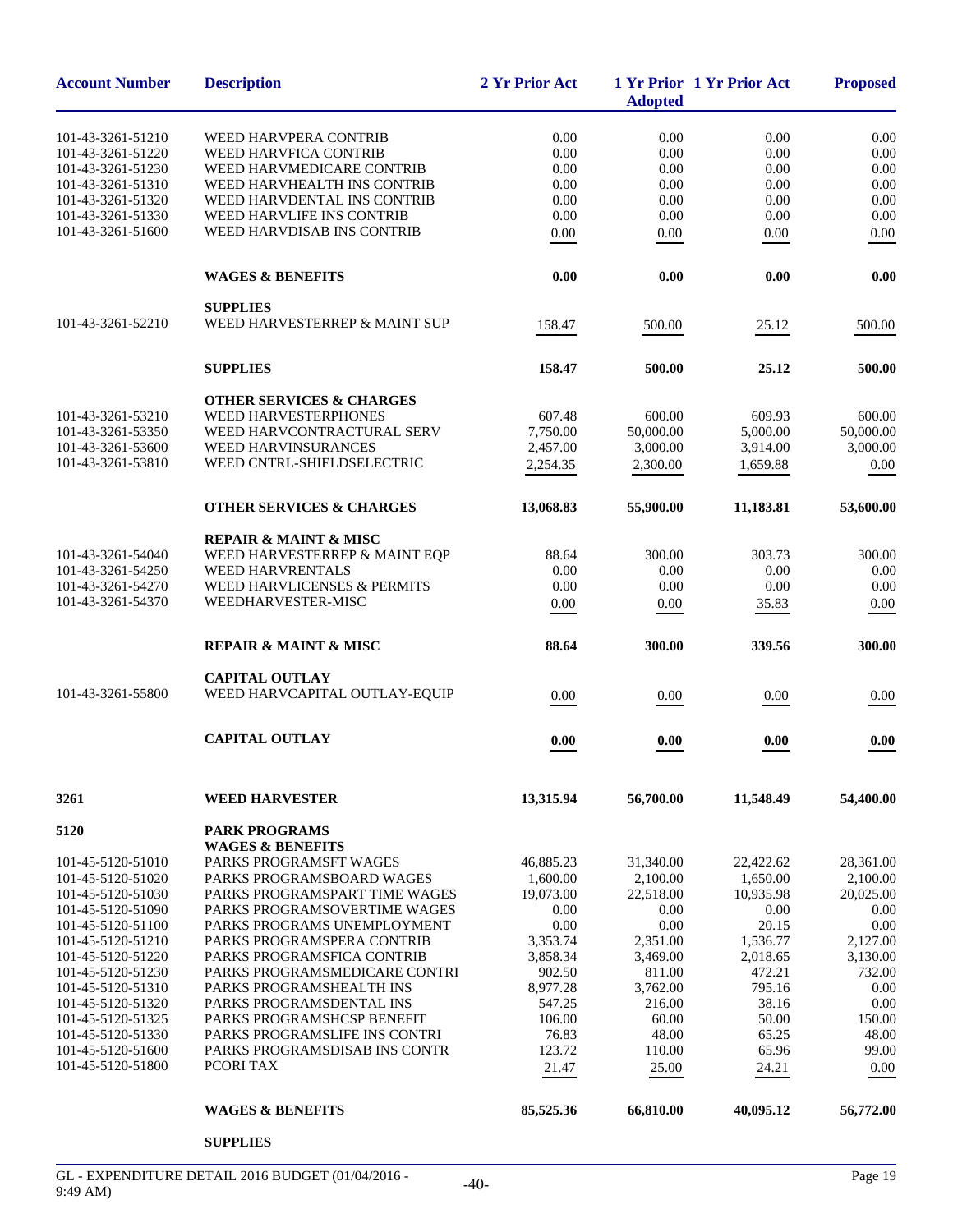| <b>Account Number</b> | <b>Description</b>                                   | 2 Yr Prior Act | <b>Adopted</b> | 1 Yr Prior 1 Yr Prior Act                                                                                                                                                                                                                                                     | <b>Proposed</b> |
|-----------------------|------------------------------------------------------|----------------|----------------|-------------------------------------------------------------------------------------------------------------------------------------------------------------------------------------------------------------------------------------------------------------------------------|-----------------|
| 101-45-5120-52010     | PARKS PROGRAMSOFFICE SUPPLIES                        | 583.50         | 500.00         |                                                                                                                                                                                                                                                                               | 600.00          |
| 101-45-5120-52100     | PARKS PROGRAMSOP SUPPLIES                            | 495.97         | 1,000.00       |                                                                                                                                                                                                                                                                               | 1,000.00        |
| 101-45-5120-52110     | PARKS PROGRAMSCLEANING SUPPLI                        | 325.80         | 100.00         |                                                                                                                                                                                                                                                                               | 300.00          |
| 101-45-5120-52130     | PARKS PROGRAMSUNIFORMS & CLOT                        | 180.00         | 100.00         |                                                                                                                                                                                                                                                                               | 100.00          |
| 101-45-5120-52210     | PARKS PROGRAMSREP & MAINT SUP                        | 764.32         | 0.00           |                                                                                                                                                                                                                                                                               | 500.00          |
| 101-45-5120-52400     | PARKS PROGRAMSSMALL TOOLS                            | 64.33          | 0.00           |                                                                                                                                                                                                                                                                               | 0.00            |
|                       |                                                      |                |                |                                                                                                                                                                                                                                                                               |                 |
|                       | <b>SUPPLIES</b>                                      | 2,413.92       | 1,700.00       | 751.89                                                                                                                                                                                                                                                                        | 2,500.00        |
|                       | <b>OTHER SERVICES &amp; CHARGES</b>                  |                |                |                                                                                                                                                                                                                                                                               |                 |
| 101-45-5120-53040     | PARKS PROGRAMSPROF SERV LEGAL                        | 2,202.00       | 500.00         |                                                                                                                                                                                                                                                                               | 500.00          |
| 101-45-5120-53050     | PARKS PROGRAMSENGINEERING                            | 275.00         | 500.00         |                                                                                                                                                                                                                                                                               | 500.00          |
| 101-45-5120-53070     | PARKS PROGRAMSPROF SERV CONS                         | 3,552.69       | 5,000.00       |                                                                                                                                                                                                                                                                               | 4,000.00        |
| 101-45-5120-53080     | PARKS PROGRAMSTRNG & SEMINARS                        | 760.00         | 1,000.00       |                                                                                                                                                                                                                                                                               | 800.00          |
| 101-45-5120-53210     | PARKS PROGRAMSTELEPHONE                              | 0.00           | 0.00           |                                                                                                                                                                                                                                                                               | 0.00            |
| 101-45-5120-53500     | PARKS PROGRAMSPRINTING                               | 390.00         | 500.00         |                                                                                                                                                                                                                                                                               | 500.00          |
| 101-45-5120-53520     | <b>PARKS PROGRAMSADS &amp; PUBS</b>                  | 2.098.45       | 2,000.00       |                                                                                                                                                                                                                                                                               | 2,000.00        |
| 101-45-5120-53600     | PARKS PROGRAMSINSURANCES                             | 5,669.00       | 8,000.00       |                                                                                                                                                                                                                                                                               | 5,700.00        |
| 101-45-5120-53700     | PARKS PROGRAMSMILEAGE REIMB                          | 254.24         | 100.00         |                                                                                                                                                                                                                                                                               | 100.00          |
| 101-45-5120-53810     | PARKS PROGRAMSELECTRIC                               | 3,009.61       | 3,000.00       |                                                                                                                                                                                                                                                                               | 3,000.00        |
| 101-45-5120-53830     | <b>GAS UTILITIES</b>                                 | 0.00           | 0.00           |                                                                                                                                                                                                                                                                               | 0.00            |
| 101-45-5120-53840     | PARKS PROGRAMSWASTE MGMT                             | $0.00\,$       | 0.00           | 0.00                                                                                                                                                                                                                                                                          | 0.00            |
|                       | <b>OTHER SERVICES &amp; CHARGES</b>                  | 18,210.99      | 20,600.00      | 16,236.18                                                                                                                                                                                                                                                                     | 17,100.00       |
|                       | <b>REPAIR &amp; MAINT &amp; MISC</b>                 |                |                |                                                                                                                                                                                                                                                                               |                 |
| 101-45-5120-54010     | <b>REP &amp; MAINT-BUILDINGS</b>                     | 240.00         | 0.00           | 0.00                                                                                                                                                                                                                                                                          | 0.00            |
| 101-45-5120-54030     | PARKS PROGRAMSR & M IMPROVEME                        | 10,996.85      | 14,000.00      | 3,801.60                                                                                                                                                                                                                                                                      | 14,000.00       |
| 101-45-5120-54040     | REP & MAINT-EQUIPMENT                                | 90.00          | 0.00           | 0.00                                                                                                                                                                                                                                                                          | 0.00            |
| 101-45-5120-54110     | PARKS PROGRAMSBEACH SAND                             | 0.00           | 0.00           |                                                                                                                                                                                                                                                                               | 0.00            |
| 101-45-5120-54250     | <b>RENTALS</b>                                       | 495.14         | 200.00         | 0.00                                                                                                                                                                                                                                                                          | 300.00          |
| 101-45-5120-54270     | PARKS PROGRAMSLICENSES & PERM                        | 60.00          | 100.00         | 60.00                                                                                                                                                                                                                                                                         | 60.00           |
| 101-45-5120-54330     | PARKS PROGRAMSDUES & SUBSC                           | 469.00         | 700.00         | 191.00                                                                                                                                                                                                                                                                        | 500.00          |
| 101-45-5120-54370     | PARKS PROGRAMSMISC                                   | 633.15         | 500.00         |                                                                                                                                                                                                                                                                               | 500.00          |
| 101-45-5120-54380     | PARKS PROGRAMSENTERTAINMENT                          | 19,429.68      | 21,553.00      | 19,349.85                                                                                                                                                                                                                                                                     | 31,500.00       |
| 101-45-5120-54381     | NORTHERN LIGHTS FEST ENTERTAIN                       | 0.00           | 0.00           |                                                                                                                                                                                                                                                                               | 0.00            |
| 101-45-5120-54430     | <b>PARKSTAXES</b>                                    | 0.00           | 0.00           | 0.00                                                                                                                                                                                                                                                                          | 0.00            |
|                       | <b>REPAIR &amp; MAINT &amp; MISC</b>                 | 32,413.82      | 37,053.00      | 146.56<br>475.78<br>127.41<br>0.00<br>2.14<br>0.00<br>210.00<br>89.00<br>2,846.20<br>0.00<br>0.00<br>0.00<br>1,516.62<br>9.636.00<br>0.00<br>1,938.36<br>0.00<br>0.00<br>306.86<br>4.625.60<br>28,334.91<br>0.00<br>0.00<br>85,418.10<br>0.00<br>0.00<br>0.00<br>0.00<br>0.00 | 46,860.00       |
|                       | <b>CAPITAL OUTLAY</b>                                |                |                |                                                                                                                                                                                                                                                                               |                 |
| 101-45-5120-55800     | PARKS PROGRAMSCAPITAL OUTLAY                         | 0.00           | 0.00           |                                                                                                                                                                                                                                                                               | 0.00            |
|                       | <b>CAPITAL OUTLAY</b>                                | 0.00           | 0.00           |                                                                                                                                                                                                                                                                               | 0.00            |
|                       |                                                      |                |                |                                                                                                                                                                                                                                                                               |                 |
| 5120                  | <b>PARK PROGRAMS</b>                                 | 138,564.09     | 126,163.00     |                                                                                                                                                                                                                                                                               | 123,232.00      |
| 5125                  | <b>COMM CTROPERATING SUPPLIES</b><br><b>SUPPLIES</b> |                |                |                                                                                                                                                                                                                                                                               |                 |
| 101-45-5125-52100     | COMM CTROPERATING SUPPLIES                           | 0.00           | 0.00           |                                                                                                                                                                                                                                                                               | 0.00            |
|                       |                                                      |                |                |                                                                                                                                                                                                                                                                               |                 |
|                       | <b>SUPPLIES</b>                                      | 0.00           | 0.00           |                                                                                                                                                                                                                                                                               | 0.00            |
|                       | <b>OTHER SERVICES &amp; CHARGES</b>                  |                |                |                                                                                                                                                                                                                                                                               |                 |
| 101-45-5125-53040     | <b>COMM CTRLEGAL SERVICES</b>                        | 0.00           | 0.00           |                                                                                                                                                                                                                                                                               | 0.00            |
| 101-45-5125-53070     | COMM CTRPROF SERVICES OTHER                          | 0.00           | 0.00           |                                                                                                                                                                                                                                                                               | $0.00\,$        |
|                       |                                                      |                |                |                                                                                                                                                                                                                                                                               |                 |
|                       | <b>OTHER SERVICES &amp; CHARGES</b>                  | 0.00           | 0.00           |                                                                                                                                                                                                                                                                               | 0.00            |
|                       |                                                      |                |                |                                                                                                                                                                                                                                                                               |                 |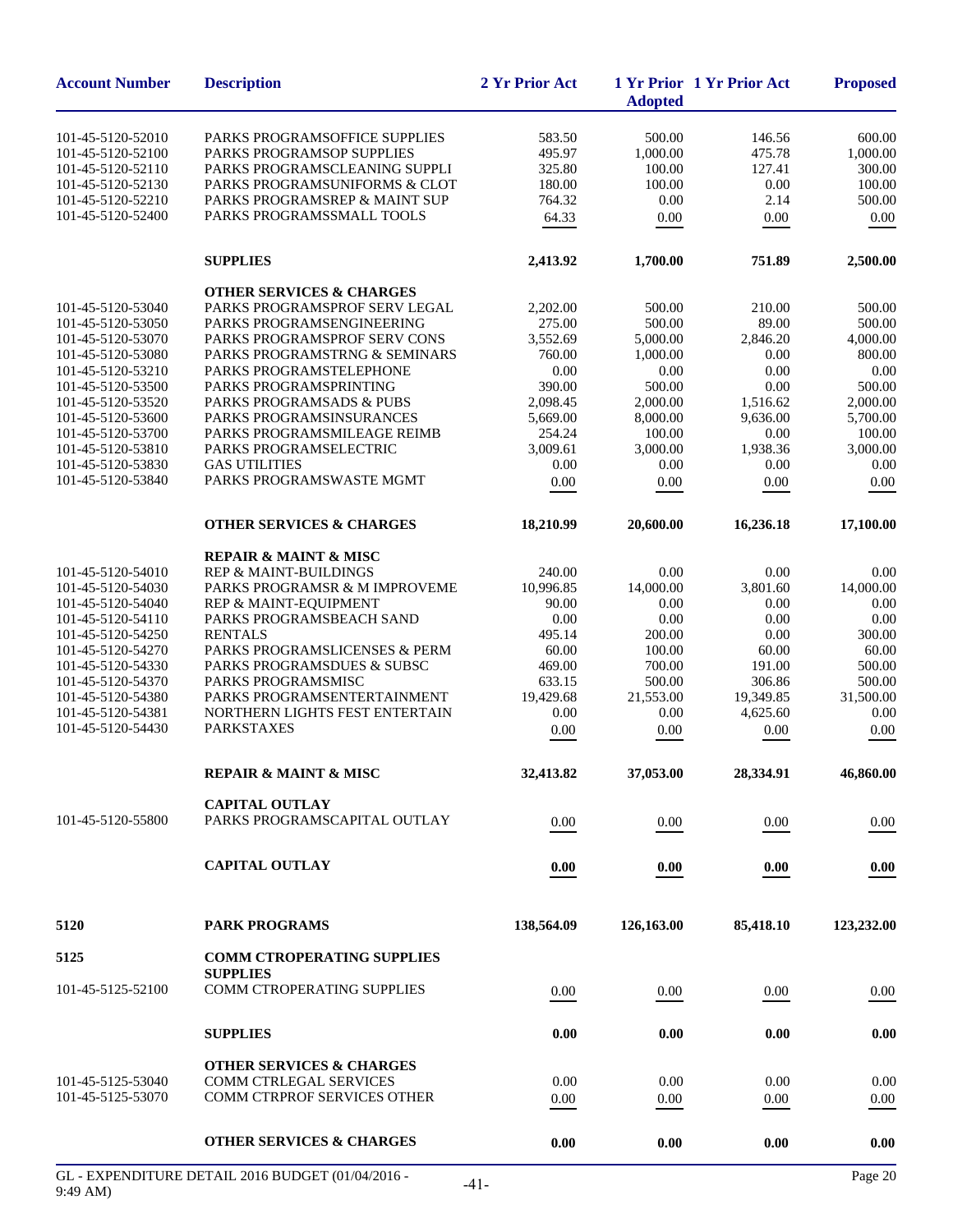| <b>Account Number</b>                  | <b>Description</b>                                   | 2 Yr Prior Act  | <b>Adopted</b>  | 1 Yr Prior 1 Yr Prior Act | <b>Proposed</b> |
|----------------------------------------|------------------------------------------------------|-----------------|-----------------|---------------------------|-----------------|
|                                        |                                                      |                 |                 |                           |                 |
| 5125                                   | <b>COMM CTRPROF SERVICES OTHER</b>                   | 0.00            | 0.00            | 0.00                      | 0.00            |
| 5130                                   | <b>GOLF COURSE</b>                                   |                 |                 |                           |                 |
|                                        | <b>WAGES &amp; BENEFITS</b>                          |                 |                 |                           |                 |
| 101-45-5130-51010                      | GOLF COURSEFULL TIME WAGES                           | 2,095.03        | 2,985.00        | 2,508.95                  | 2,985.00        |
| 101-45-5130-51090                      | <b>GOLF COURSEOVERTIME</b>                           | 313.52          | 237.00          | 131.33                    | 269.00          |
| 101-45-5130-51210                      | <b>GOLF COURSEPERA</b>                               | 165.33          | 242.00          | 189.44                    | 244.00          |
| 101-45-5130-51220<br>101-45-5130-51230 | <b>GOLF COURSEFICA</b><br><b>GOLF COURSEMEDICARE</b> | 134.19<br>31.40 | 200.00<br>47.00 | 148.03<br>34.58           | 202.00<br>47.00 |
| 101-45-5130-51310                      | <b>GOLF COURSEHEALTH INSURANCE</b>                   | 607.17          | 646.00          | 635.99                    | 681.00          |
| 101-45-5130-51320                      | <b>GOLF COURSEDENTAL</b>                             | 39.80           | 41.00           | 44.82                     | 49.00           |
| 101-45-5130-51325                      | <b>GOLF COURSE HCSP BENEFIT</b>                      | 5.99            | 6.00            | 5.97                      | 15.00           |
| 101-45-5130-51330                      | <b>GOLF COURSELIFE INS</b>                           | 4.32            | 5.00            | 1.79                      | 5.00            |
| 101-45-5130-51600                      | <b>GOLF COURSEDISABILITY</b>                         | 8.39            | 10.00           | 6.48                      | 10.00           |
|                                        |                                                      |                 |                 |                           |                 |
|                                        | <b>WAGES &amp; BENEFITS</b>                          | 3,405.14        | 4,419.00        | 3,707.38                  | 4,507.00        |
|                                        | <b>SUPPLIES</b>                                      |                 |                 |                           |                 |
| 101-45-5130-52210                      | <b>GOLF COURSEREP &amp; MAINT SUPPLI</b>             | 7,430.02        | 1,000.00        | 2,018.17                  | 1,000.00        |
|                                        | <b>SUPPLIES</b>                                      | 7,430.02        | 1,000.00        | 2,018.17                  | 1,000.00        |
|                                        | <b>OTHER SERVICES &amp; CHARGES</b>                  |                 |                 |                           |                 |
| 101-45-5130-53040                      | <b>GOLF COURSELEGAL</b>                              | 0.00            | 0.00            | 0.00                      | 0.00            |
| 101-45-5130-53050                      | GOLF COURSEENGINEERING                               | 0.00            | 0.00            | 0.00                      | 1,000.00        |
| 101-45-5130-53070                      | <b>GOLF COURSEPROF SERV-OTHER</b>                    | 14,657.59       | 600.00          | 2,000.00                  | 1,000.00        |
| 101-45-5130-53600                      | <b>GOLF COURSEINSURANCE</b>                          | 95.00           | 100.00          | 152.00                    | 100.00          |
|                                        | <b>OTHER SERVICES &amp; CHARGES</b>                  | 14,752.59       | 700.00          | 2,152.00                  | 2,100.00        |
|                                        | <b>REPAIR &amp; MAINT &amp; MISC</b>                 |                 |                 |                           |                 |
| 101-45-5130-54270                      | <b>GOLF COURSELICENSES -PERMITS</b>                  | 302.30          | 300.00          | 140.00                    | 300.00          |
| 101-45-5130-54430                      | <b>GOLF COURSEPROPERTY TAXES</b>                     | 0.00            | 0.00            | 0.00                      | 0.00            |
|                                        |                                                      |                 |                 |                           |                 |
|                                        | <b>REPAIR &amp; MAINT &amp; MISC</b>                 | 302.30          | 300.00          | 140.00                    | 300.00          |
| 101-45-5130-55800                      | <b>CAPITAL OUTLAY</b><br>GOLF COURSECAPITAL OUTLAY   | $0.00\,$        | $0.00\,$        | 0.00                      | 0.00            |
|                                        |                                                      |                 |                 |                           |                 |
|                                        | <b>CAPITAL OUTLAY</b>                                | 0.00            | 0.00            | 0.00                      | 0.00            |
| 5130                                   | <b>GOLF COURSE</b>                                   | 25,890.05       | 6,419.00        | 8,017.55                  | 7,907.00        |
| 5200                                   | PARK MAINTENANCE                                     |                 |                 |                           |                 |
|                                        | <b>WAGES &amp; BENEFITS</b>                          |                 |                 |                           |                 |
| 101-45-5200-51010                      | PARKSFULL TIME WAGES                                 | 31,317.29       | 56,711.00       | 31,676.87                 | 35,818.00       |
| 101-45-5200-51030                      | PARKSPART TIME WAGES                                 | 13,736.75       | 24,525.00       | 10,504.39                 | 20,626.00       |
| 101-45-5200-51090                      | PARKSOVERTIME WAGES                                  | 6,252.12        | 1,840.00        | 2,122.99                  | 3,229.00        |
| 101-45-5200-51210                      | PARKSPERA CONTRIB                                    | 2,723.81        | 4,391.00        | 2,538.28                  | 2,928.00        |
| 101-45-5200-51220                      | PARKSFICA CONTRIB                                    | 3,038.25        | 5,151.00        | 2,611.68                  | 3,700.00        |
| 101-45-5200-51230                      | PARKSMEDICARE CONTRIB                                | 710.55          | 1,205.00        | 610.84                    | 865.00          |
| 101-45-5200-51310                      | PARKSHEALTH INS CONTRIB                              | 7,286.41        | 12,924.00       | 7,632.04                  | 8,172.00        |
| 101-45-5200-51320                      | PARKSDENTAL INS CONTRIB                              | 477.77          | 1,320.00        | 855.18                    | 972.00          |
| 101-45-5200-51325<br>101-45-5200-51330 | PARKS MAINTHCSP BENEFIT<br>PARKSLIFE INS CONTRIB     | 71.99<br>52.28  | 120.00<br>96.00 | 71.98<br>52.20            | 180.00<br>58.00 |
| 101-45-5200-51600                      | PARKSDISABL INS CONTRIB                              | 91.09           | 198.00          | 98.76                     | 125.00          |
|                                        |                                                      |                 |                 |                           |                 |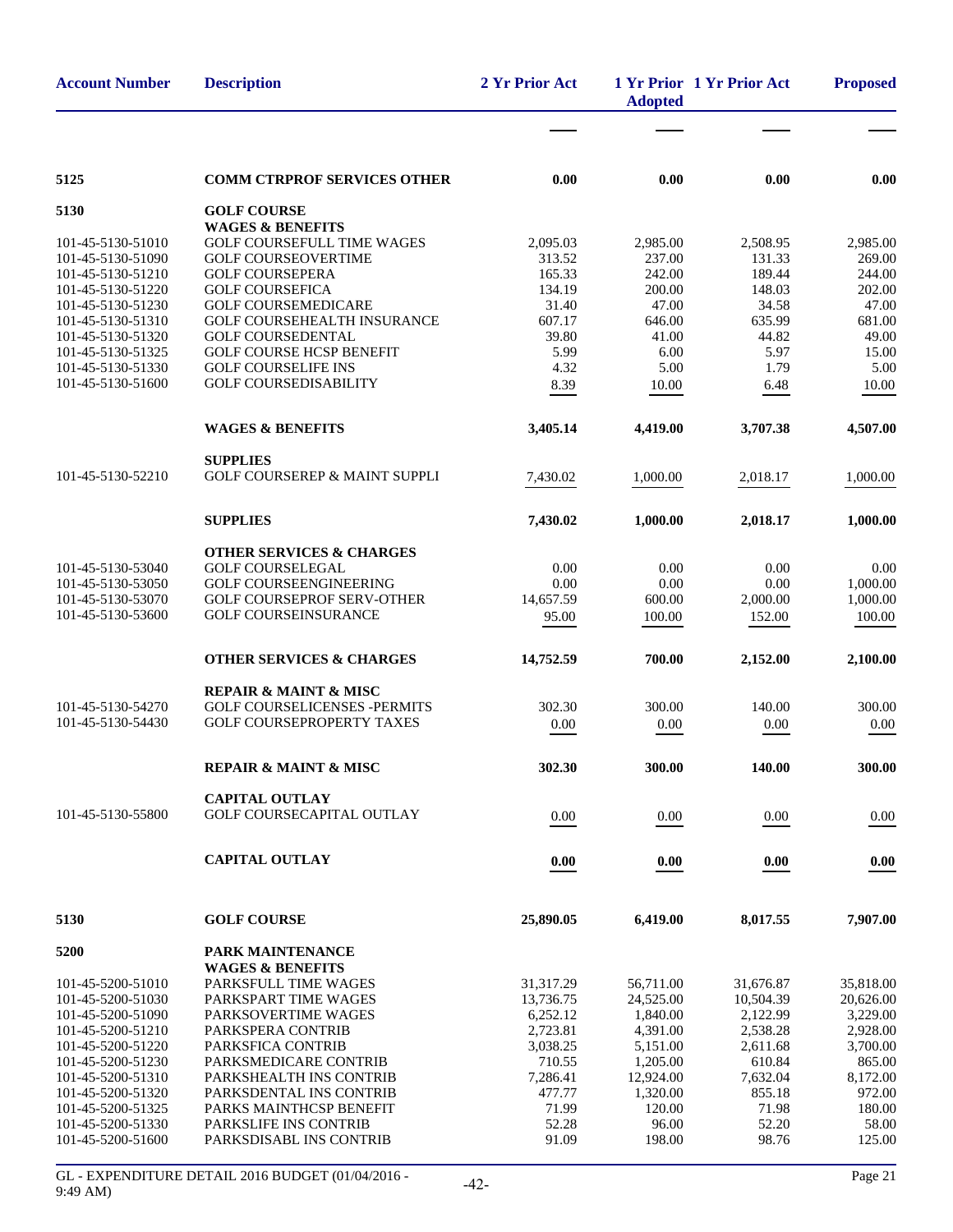| <b>Account Number</b>                  | <b>Description</b>                                        | 2 Yr Prior Act     | <b>Adopted</b>    | 1 Yr Prior 1 Yr Prior Act                                                                                                                                                                                                                                                                    | <b>Proposed</b>     |
|----------------------------------------|-----------------------------------------------------------|--------------------|-------------------|----------------------------------------------------------------------------------------------------------------------------------------------------------------------------------------------------------------------------------------------------------------------------------------------|---------------------|
| 101-45-5200-51800                      |                                                           | 21.47              | 25.00             | 24.21                                                                                                                                                                                                                                                                                        | 30.00               |
|                                        | <b>WAGES &amp; BENEFITS</b>                               | 65,779.78          | 108,506.00        | 58,799.42                                                                                                                                                                                                                                                                                    | 76,703.00           |
|                                        | <b>SUPPLIES</b>                                           |                    |                   |                                                                                                                                                                                                                                                                                              |                     |
| 101-45-5200-52010                      | PARKSOFFICE SUPPLIES                                      | 0.00               | 0.00              |                                                                                                                                                                                                                                                                                              | 0.00                |
| 101-45-5200-52100                      | PARKSOPERATING SUPPLIES                                   | 3,177.90           | 8,000.00          |                                                                                                                                                                                                                                                                                              | 8,000.00            |
| 101-45-5200-52110                      | PARKSCLEANING SUPPLIES                                    | 0.00               | 0.00              |                                                                                                                                                                                                                                                                                              | 0.00                |
| 101-45-5200-52120                      | PARKSMOTOR FUEL<br>PARKSUNIFORMS-CLOTHING                 | 5,989.20           | 5,000.00          |                                                                                                                                                                                                                                                                                              | 6,000.00            |
| 101-45-5200-52130<br>101-45-5200-52210 | PARKSREP & MAINT SUPPLIES                                 | 59.94<br>15,495.54 | 0.00<br>12,000.00 |                                                                                                                                                                                                                                                                                              | 100.00<br>15,000.00 |
| 101-45-5200-52400                      | PARKSTOOLS & SM EQUIPMENT                                 | 4,847.26           | 2,000.00          |                                                                                                                                                                                                                                                                                              | 3,000.00            |
|                                        |                                                           |                    |                   |                                                                                                                                                                                                                                                                                              |                     |
|                                        | <b>SUPPLIES</b>                                           | 29,569.84          | 27,000.00         | 23,674.09                                                                                                                                                                                                                                                                                    | 32,100.00           |
|                                        | <b>OTHER SERVICES &amp; CHARGES</b>                       |                    |                   |                                                                                                                                                                                                                                                                                              |                     |
| 101-45-5200-53040                      | PARKSPROF SERV-LEGAL                                      | 0.00               | 0.00              |                                                                                                                                                                                                                                                                                              | 0.00                |
| 101-45-5200-53070<br>101-45-5200-53080 | PARKSPROF SERV-CONSULTING                                 | 0.00<br>280.00     | 0.00<br>200.00    |                                                                                                                                                                                                                                                                                              | 0.00<br>300.00      |
| 101-45-5200-53210                      | PARKSTRAINING & SEMINARS<br><b>PARKSTELEPHONE</b>         | 507.10             | 700.00            |                                                                                                                                                                                                                                                                                              | 700.00              |
| 101-45-5200-53520                      | PARKSADS & PUBLICATIONS                                   | 0.00               | 0.00              |                                                                                                                                                                                                                                                                                              | 0.00                |
| 101-45-5200-53600                      | <b>PARKSINSURANCES</b>                                    | 20,544.73          | 18,100.00         |                                                                                                                                                                                                                                                                                              | 21,000.00           |
| 101-45-5200-53700                      | PARKSMILEAGE REIMB                                        | 0.00               | 0.00              | 0.00                                                                                                                                                                                                                                                                                         | 0.00                |
| 101-45-5200-53810                      | PARKSELECTRIC                                             | 8,416.35           | 9,000.00          | 7,446.18                                                                                                                                                                                                                                                                                     | 9,000.00            |
| 101-45-5200-53840                      | PARKSWASTE MGMT                                           | 1,708.27           | 1,400.00          | 1,821.79                                                                                                                                                                                                                                                                                     | 1,700.00            |
|                                        | <b>OTHER SERVICES &amp; CHARGES</b>                       | 31,456.45          | 29,400.00         | 47,987.29                                                                                                                                                                                                                                                                                    | 32,700.00           |
|                                        | <b>REPAIR &amp; MAINT &amp; MISC</b>                      |                    |                   |                                                                                                                                                                                                                                                                                              |                     |
| 101-45-5200-54020                      | PARKSREP & MAINT-SUBS                                     | 31,343.66          | 50,000.00         |                                                                                                                                                                                                                                                                                              | 65,000.00           |
| 101-45-5200-54030                      | PARKSREP & MAINT-IMPROVEMENTS                             | 26,065.41          | 32,000.00         | 10,433.28                                                                                                                                                                                                                                                                                    | 32,000.00           |
| 101-45-5200-54040                      | PARKSREP & MAINT-EQUIPMENT                                | 2,664.99           | 8,000.00          | 4,113.23                                                                                                                                                                                                                                                                                     | 8,000.00            |
| 101-45-5200-54060                      | PARKSSAFETY IMPROVEMENTS                                  | 0.00               | 0.00              | 0.00                                                                                                                                                                                                                                                                                         | 0.00                |
| 101-45-5200-54250                      | <b>PARKSRENTALS</b>                                       | 10,627.15          | 10,000.00         |                                                                                                                                                                                                                                                                                              | 11,000.00           |
| 101-45-5200-54270                      | <b>PARKSLICENSES &amp; PERMITS</b>                        | 270.40             | 300.00            |                                                                                                                                                                                                                                                                                              | 300.00              |
| 101-45-5200-54330<br>101-45-5200-54370 | PARKSDUES & SUBSC<br><b>PARKSMISC</b>                     | 0.00<br>0.00       | 0.00<br>0.00      |                                                                                                                                                                                                                                                                                              | 0.00<br>0.00        |
| 101-45-5200-54390                      | PARKS MAINTREFUNDS & REIMB                                | 0.00               | 0.00              |                                                                                                                                                                                                                                                                                              | 0.00                |
| 101-45-5200-54430                      | PARKSTAXES                                                | 261.91             | 1,000.00          |                                                                                                                                                                                                                                                                                              | 500.00              |
|                                        |                                                           |                    |                   |                                                                                                                                                                                                                                                                                              |                     |
|                                        | <b>REPAIR &amp; MAINT &amp; MISC</b>                      | 71,233.52          | 101,300.00        | 0.00<br>5,075.87<br>5.36<br>5,757.03<br>342.75<br>10,576.79<br>1,916.29<br>0.00<br>0.00<br>60.00<br>480.39<br>0.00<br>38,178.93<br>49,194.73<br>8,904.94<br>178.00<br>0.00<br>584.02<br>0.00<br>0.00<br>73,408.20<br>8,650.00<br>8,650.00<br>212,519.00<br>0.00<br>0.00<br>17,000.00<br>0.00 | 116,800.00          |
|                                        | <b>CAPITAL OUTLAY</b>                                     |                    |                   |                                                                                                                                                                                                                                                                                              |                     |
| 101-45-5200-55800                      | PARKSCAPITAL OUTLAY                                       | 0.00               | 0.00              |                                                                                                                                                                                                                                                                                              | 0.00                |
|                                        | <b>CAPITAL OUTLAY</b>                                     | 0.00               | 0.00              |                                                                                                                                                                                                                                                                                              | 0.00                |
| 5200                                   | PARK MAINTENANCE                                          | 198,039.59         | 266,206.00        |                                                                                                                                                                                                                                                                                              | 258,303.00          |
| 6620                                   | <b>YOUTH SERVICE BUREAU</b>                               |                    |                   |                                                                                                                                                                                                                                                                                              |                     |
|                                        | <b>SUPPLIES</b>                                           |                    |                   |                                                                                                                                                                                                                                                                                              |                     |
| 101-46-6620-52100                      | <b>YSBSUPPLIES</b>                                        | 0.00               | 0.00              |                                                                                                                                                                                                                                                                                              | 0.00                |
|                                        | <b>SUPPLIES</b>                                           | 0.00               | 0.00              |                                                                                                                                                                                                                                                                                              | 0.00                |
|                                        |                                                           |                    |                   |                                                                                                                                                                                                                                                                                              |                     |
| 101-46-6620-53100                      | <b>OTHER SERVICES &amp; CHARGES</b><br>YSBPROF SERV-OTHER | 17,000.00          | 17,000.00         |                                                                                                                                                                                                                                                                                              | 17,000.00           |
| 101-46-6620-53600                      | YSBINSURANCE                                              | 0.00               | 0.00              |                                                                                                                                                                                                                                                                                              | 0.00                |
|                                        |                                                           |                    |                   |                                                                                                                                                                                                                                                                                              |                     |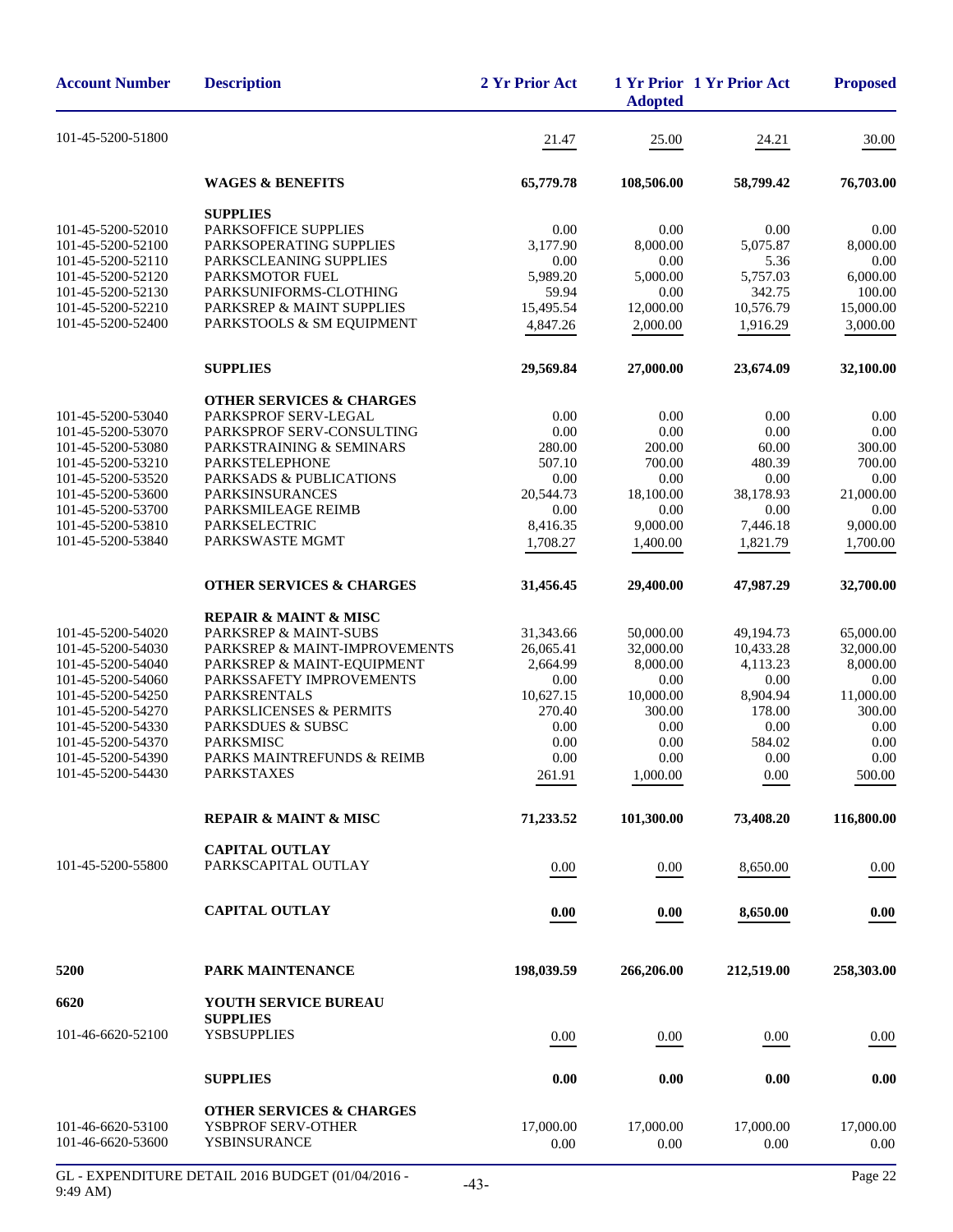| <b>Account Number</b>                  | <b>Description</b>                                           | 2 Yr Prior Act | <b>Adopted</b> | 1 Yr Prior 1 Yr Prior Act | <b>Proposed</b> |
|----------------------------------------|--------------------------------------------------------------|----------------|----------------|---------------------------|-----------------|
|                                        |                                                              |                |                |                           |                 |
|                                        | <b>OTHER SERVICES &amp; CHARGES</b>                          | 17,000.00      | 17,000.00      | 17,000.00                 | 17,000.00       |
|                                        | <b>REPAIR &amp; MAINT &amp; MISC</b>                         |                |                |                           |                 |
| 101-46-6620-54010<br>101-46-6620-54390 | YSB BLDGREP & MAINT BLDG<br>YSBREFUNDS & REIMBURSEMENTS      | 0.00           | 0.00           | 1,344.05                  | 1,000.00        |
|                                        |                                                              | 0.00           | $0.00\,$       | 0.00                      | 0.00            |
|                                        | <b>REPAIR &amp; MAINT &amp; MISC</b>                         | 0.00           | 0.00           | 1,344.05                  | 1,000.00        |
| 6620                                   | YOUTH SERVICE BUREAU                                         | 17,000.00      | 17,000.00      | 18,344.05                 | 18,000.00       |
| 6625                                   | <b>SENIOR CENTER</b>                                         |                |                |                           |                 |
| 101-46-6625-52100                      | <b>SUPPLIES</b><br>SR. CENTERSUPPLIES                        | 0.00           | 0.00           | 0.00                      | 500.00          |
|                                        |                                                              |                |                |                           |                 |
|                                        | <b>SUPPLIES</b>                                              | 0.00           | 0.00           | 0.00                      | 500.00          |
|                                        | <b>OTHER SERVICES &amp; CHARGES</b>                          |                |                |                           |                 |
| 101-46-6625-53050<br>101-46-6625-53350 | SENIOR CTRENGINEERING SERV<br>SENIOR CTRCONTRACTUAL SERVICE  | 0.00<br>0.00   | 0.00<br>0.00   | 0.00<br>894.00            | 0.00<br>0.00    |
| 101-46-6625-53600                      | SENIOR CTRINSURANCES                                         | 1,401.00       | 1,000.00       | 2,220.00                  | 1,500.00        |
|                                        | <b>OTHER SERVICES &amp; CHARGES</b>                          | 1,401.00       | 1,000.00       | 3,114.00                  | 1,500.00        |
|                                        | <b>REPAIR &amp; MAINT &amp; MISC</b>                         |                |                |                           |                 |
| 101-46-6625-54030                      | SENIOR CTRREP & MAINT IMPROVM                                | 53,747.92      | 50,300.00      | 50,688.05                 | 50,300.00       |
| 101-46-6625-54430                      | SENIOR CTRTAXES                                              | 0.00           | 0.00           | 0.00                      | 0.00            |
|                                        | <b>REPAIR &amp; MAINT &amp; MISC</b>                         | 53,747.92      | 50,300.00      | 50,688.05                 | 50,300.00       |
| 6625                                   | <b>SENIOR CENTER</b>                                         | 55,148.92      | 51,300.00      | 53,802.05                 | 52,300.00       |
| 6626                                   | <b>CABLE TELEVISION</b>                                      |                |                |                           |                 |
|                                        | <b>REPAIR &amp; MAINT &amp; MISC</b>                         |                |                |                           |                 |
| 101-46-6626-54370                      | <b>CABLE TELEVISION APPROPRIATION</b>                        | 6,000.00       | 6,000.00       | 6,000.00                  | 6,000.00        |
|                                        | <b>REPAIR &amp; MAINT &amp; MISC</b>                         | 6,000.00       | 6,000.00       | 6,000.00                  | 6,000.00        |
| 6626                                   | <b>CABLE TELEVISION</b>                                      | 6,000.00       | 6,000.00       | 6,000.00                  | 6,000.00        |
| 6630                                   | <b>HUMAN RIGHTS COMMISSION</b>                               |                |                |                           |                 |
| 101-46-6630-51020                      | <b>WAGES &amp; BENEFITS</b><br><b>HRCBOARD MEMBERS WAGES</b> | 1,100.00       | 2,550.00       | 1,100.00                  | 2,100.00        |
| 101-46-6630-51220                      | <b>HRCFICA</b>                                               | 68.20          | 158.00         | 68.20                     | 130.00          |
| 101-46-6630-51230                      | <b>HRCMEDICARE</b>                                           | 16.03          | 37.00          | 16.01                     | 30.00           |
|                                        | <b>WAGES &amp; BENEFITS</b>                                  | 1,184.23       | 2,745.00       | 1,184.21                  | 2,260.00        |
|                                        | <b>SUPPLIES</b>                                              |                |                |                           |                 |
| 101-46-6630-52100                      | <b>HRCOPERATING SUPPLIES</b>                                 | 100.00         | 500.00         | 0.00                      | 500.00          |
|                                        |                                                              | 100.00         | 500.00         | 0.00                      |                 |
|                                        | <b>SUPPLIES</b>                                              |                |                |                           | 500.00          |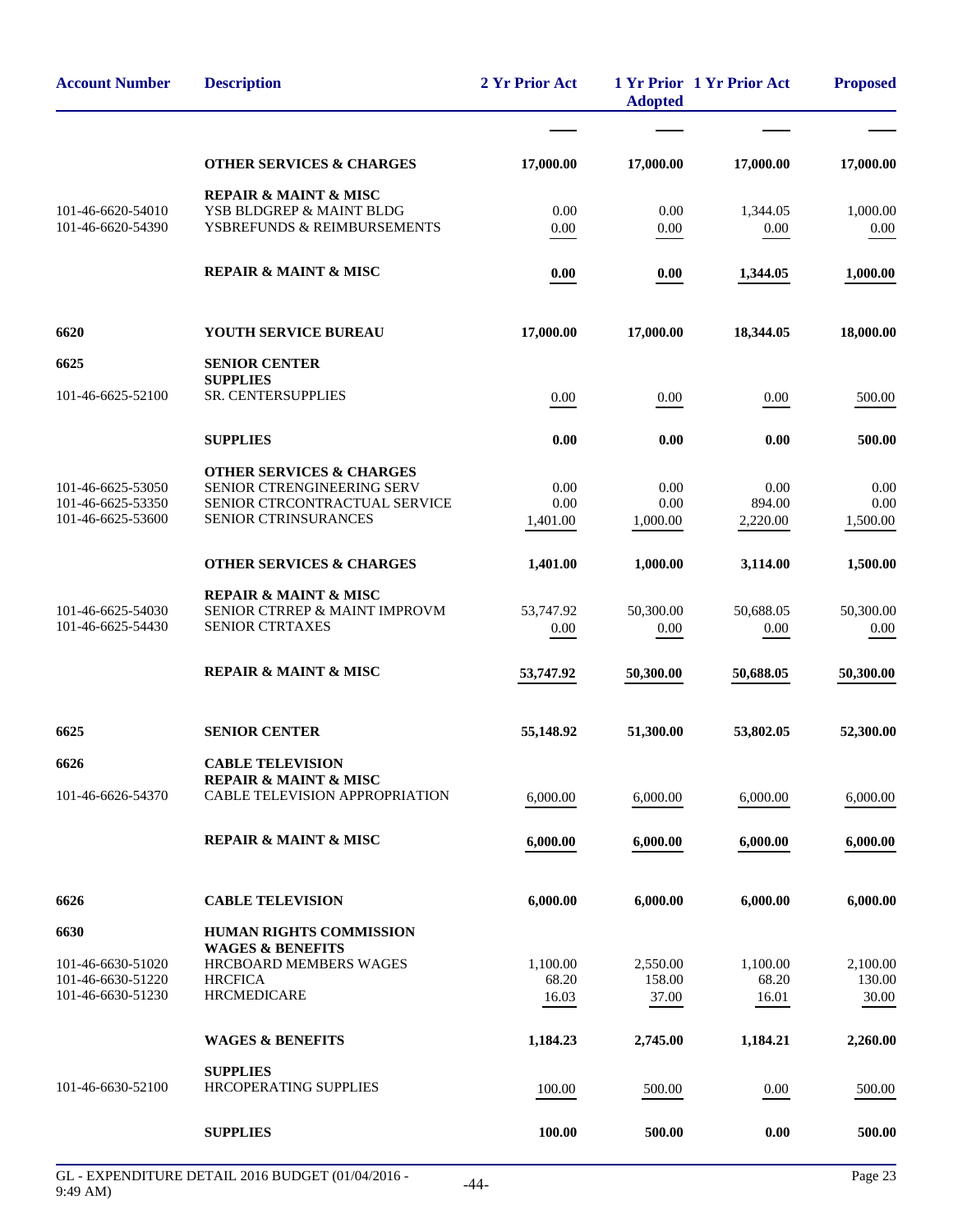| <b>Account Number</b>                  | <b>Description</b>                                                | 2 Yr Prior Act    | <b>Adopted</b> | 1 Yr Prior 1 Yr Prior Act | <b>Proposed</b> |
|----------------------------------------|-------------------------------------------------------------------|-------------------|----------------|---------------------------|-----------------|
|                                        | <b>OTHER SERVICES &amp; CHARGES</b>                               |                   |                |                           |                 |
| 101-46-6630-53080                      | <b>HRCSEMINARS &amp; TRAINING</b>                                 | 0.00              | 500.00         | 0.00                      | 500.00          |
| 101-46-6630-53520                      | <b>HRCPUBLISH &amp; ADS</b>                                       | 0.00              | 200.00         | 0.00                      | 200.00          |
|                                        |                                                                   |                   |                |                           |                 |
|                                        | <b>OTHER SERVICES &amp; CHARGES</b>                               | 0.00              | 700.00         | 0.00                      | 700.00          |
| 6630                                   | <b>HUMAN RIGHTS COMMISSION</b>                                    | 1,284.23          | 3,945.00       | 1,184.21                  | 3,460.00        |
| 6635                                   | <b>ECONOMIC DEV MISC WAIVERS</b>                                  |                   |                |                           |                 |
|                                        | REPAIR & MAINT & MISC                                             |                   |                |                           |                 |
| 101-46-6635-54370                      | <b>ECONOMIC DEV MISC WAIVERS</b>                                  | 30,000.00         | 30,000.00      | 15,000.00                 | 30,000.00       |
| 101-46-6635-54390                      | ECON DEVMET CNCIL GRANT REIMB                                     | 0.00              | 0.00           | 0.00                      | 0.00            |
|                                        | <b>REPAIR &amp; MAINT &amp; MISC</b>                              | 30,000.00         | 30,000.00      | 15,000.00                 | 30,000.00       |
| 6635                                   | <b>ECON DEVMET CNCIL GRANT REIMB</b>                              | 30,000.00         | 30,000.00      | 15,000.00                 | 30,000.00       |
| 7010                                   | <b>DEBT SERVICE</b>                                               |                   |                |                           |                 |
|                                        | <b>OTHER FINANCING USES</b>                                       |                   |                |                           |                 |
| 101-47-7010-56010                      | <b>BOND PRINCIPAL</b>                                             | 119,464.00        | 19.464.00      | 0.00                      | 19,464.00       |
| 101-47-7010-56110                      | <b>BOND INTEREST</b>                                              | 9,340.00          | 0.00           | 0.00                      | 0.00            |
| 101-47-7010-56200                      | <b>BOND PAYING AGENT FEES</b>                                     | 0.00              | 0.00           | 0.00                      | 0.00            |
|                                        | OTHER FINANCING USES                                              | 128,804.00        | 19,464.00      | 0.00                      | 19,464.00       |
| 7010                                   | <b>DEBT SERVICE</b>                                               | 128,804.00        | 19,464.00      | 0.00                      | 19,464.00       |
| 9200                                   | <b>UNALLOCATED</b>                                                |                   |                |                           |                 |
|                                        | <b>OTHER FINANCING USES</b>                                       |                   |                |                           |                 |
| 101-49-9200-54375                      | <b>BOND ISSUANCE COSTS</b>                                        | 0.00              | 0.00           | 0.00                      | 0.00            |
| 101-49-9200-56300                      | <b>BOND DISCOUNT</b>                                              | 0.00              | 0.00           | 0.00                      | 0.00            |
| 101-49-9200-57100                      | TRANSFERSOPERATING                                                | 309,727.26        | 0.00           | 0.00                      | 0.00            |
| 101-49-9200-57110<br>101-49-9200-57500 | TRANSFER OUTTO OTHER FUNDS<br><b>LOSSDISPOSAL OF FIXED ASSETS</b> | 0.00              | $0.00\,$       | $0.00\,$                  | 89,450.00       |
|                                        |                                                                   | 0.00              | 0.00           | 0.00                      | 0.00            |
|                                        | <b>OTHER FINANCING USES</b>                                       | 309,727.26        | 0.00           | 0.00                      | 89,450.00       |
| 9200                                   | <b>UNALLOCATED</b>                                                | 309,727.26        | 0.00           | 0.00                      | 89,450.00       |
| 101                                    | <b>GENERAL FUND</b>                                               | 9,393,632.86      | 8,832,131.00   | 8,858,767.42              | 9,144,426.00    |
| 203<br>5200                            | PARK DEDICATION FUND<br>PARK MAINTENANCE                          |                   |                |                           |                 |
|                                        | <b>OTHER SERVICES &amp; CHARGES</b>                               |                   |                |                           |                 |
| 203-45-5200-53040<br>203-45-5200-53050 | PARKLANDLEGAL<br>PARKLANDENGINEERING                              | 0.00<br>26,825.00 | 0.00<br>0.00   | 0.00<br>0.00              | 0.00<br>0.00    |
| 203-45-5200-53070                      | PARKLAND DNTNS CONSULTG SERV                                      | 0.00              | 0.00           | 0.00                      | 0.00            |
|                                        | <b>OTHER SERVICES &amp; CHARGES</b>                               | 26,825.00         | 0.00           | 0.00                      | 0.00            |
|                                        | <b>REPAIR &amp; MAINT &amp; MISC</b>                              |                   |                |                           |                 |
| 203-45-5200-54370                      | PARKLANDMISC EXPENSE                                              | 24,084.00         | 0.00           | 0.00                      | 10,000.00       |
| 203-45-5200-54430                      | PARKLAND DONATIONSTAXES                                           | 0.00              | 0.00           | 0.00                      | $0.00\,$        |
|                                        |                                                                   |                   |                |                           |                 |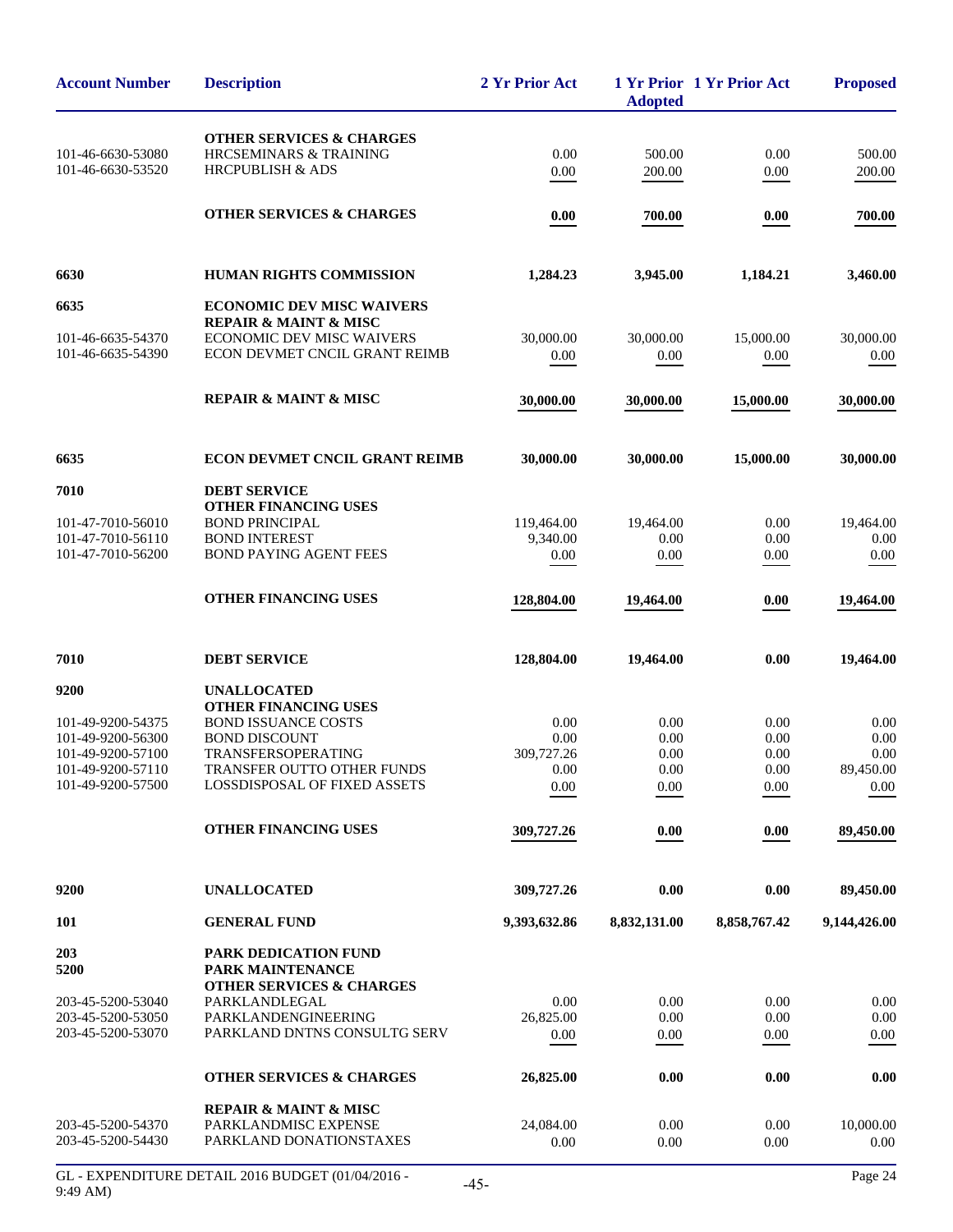| <b>Account Number</b>                  | <b>Description</b>                                                      | 2 Yr Prior Act        | <b>Adopted</b>        | 1 Yr Prior 1 Yr Prior Act | <b>Proposed</b>       |
|----------------------------------------|-------------------------------------------------------------------------|-----------------------|-----------------------|---------------------------|-----------------------|
|                                        |                                                                         |                       |                       |                           |                       |
|                                        | <b>REPAIR &amp; MAINT &amp; MISC</b>                                    | 24,084.00             | 0.00                  | 0.00                      | 10,000.00             |
|                                        | <b>CAPITAL OUTLAY</b>                                                   |                       |                       |                           |                       |
| 203-45-5200-55250                      | PARKLANDCONTRACTORS PAYMENTS                                            | 0.00                  | 0.00                  | 0.00                      | 0.00                  |
| 203-45-5200-55840<br>203-45-5200-55870 | PARKLND DNCAP OUT-GNRL IMPRVM<br>PARKLAND DONEAGLE BLUFF PARK           | 277,728.17<br>0.00    | 180,000.00<br>0.00    | 43,225.00<br>0.00         | 180,000.00<br>0.00    |
| 203-45-5200-55880                      | CAP OUTLAY BRIDLE PASS                                                  | 0.00                  | 0.00                  | 0.00                      | 0.00                  |
|                                        | <b>CAPITAL OUTLAY</b>                                                   | 277,728.17            | 180,000.00            | 43,225.00                 | 180,000.00            |
|                                        | <b>OTHER FINANCING USES</b>                                             |                       |                       |                           |                       |
| 203-45-5200-56110                      | PARK DEDICATIONINTEREST EXP                                             | 2,794.00              | 2,000.00              | 0.00                      | 1,500.00              |
|                                        | <b>OTHER FINANCING USES</b>                                             | 2,794.00              | 2,000.00              | 0.00                      | 1,500.00              |
| 5200                                   | PARK MAINTENANCE                                                        | 331,431.17            | 182,000.00            | 43,225.00                 | 191,500.00            |
| 9200                                   | <b>UNALLOCATED</b>                                                      |                       |                       |                           |                       |
|                                        | <b>OTHER FINANCING USES</b>                                             |                       |                       |                           |                       |
| 203-49-9200-57110                      | PARKLAND DONTNTRNSF OUT                                                 | 0.00                  | 0.00                  | 0.00                      | 0.00                  |
|                                        | <b>OTHER FINANCING USES</b>                                             | 0.00                  | 0.00                  | 0.00                      | 0.00                  |
| 9200                                   | <b>UNALLOCATED</b>                                                      | 0.00                  | 0.00                  | 0.00                      | 0.00                  |
| 203                                    | PARK DEDICATION FUND                                                    | 331,431.17            | 182,000.00            | 43,225.00                 | 191,500.00            |
| 205                                    | <b>SURFACE WATER MANAGEMENT</b>                                         |                       |                       |                           |                       |
| 3150                                   | <b>FUND</b><br><b>SURFACE WATER MGMT</b><br><b>WAGES &amp; BENEFITS</b> |                       |                       |                           |                       |
| 205-43-3150-51010                      | STORM SWRWAGES & BENEFITS                                               | 78,573.07             | 80,649.00             | 74,381.52                 | 80,648.00             |
| 205-43-3150-51030                      | STORM SEWERSPART TIME WAGES                                             | 0.00                  | $0.00\,$              | 0.00                      | 0.00                  |
| 205-43-3150-51090                      | STORM SEWERSOVERTIME                                                    | 3,026.56              | 2,368.00              | 3,089.87                  | 3,423.00              |
| 205-43-3150-51210                      | STORM SEWERSPERA CONTRIB                                                | 5,822.49              | 6,226.00              | 5,729.45                  | 6,305.00              |
| 205-43-3150-51220<br>205-43-3150-51230 | STORM SEWERSFICA CONTRIB<br>STORM SEWERSMEDICARE CONTRIB                | 4,622.02              | 5,147.00              | 4,634.72                  | 5,212.00              |
| 205-43-3150-51310                      | STORM SEWERSHEALTH INS CONTRI                                           | 1,080.85<br>17,016.09 | 1,204.00<br>16,290.00 | 1,084.07<br>13,119.03     | 1,219.00<br>16,638.00 |
| 205-43-3150-51320                      | STORM SEWERSDENTAL INS CONTR                                            | 1,035.06              | 994.00                | 1,082.70                  | 1,181.00              |
| 205-43-3150-51325                      | STORM SEWERSHCSP BENEFIT                                                | 156.05                | 144.00                | 144.98                    | 360.00                |
| 205-43-3150-51330                      | <b>STORM SEWERSLIFE INS CONTRIB</b>                                     | 113.09                | 115.00                | 79.66                     | 115.00                |
| 205-43-3150-51600                      | STORM SEWERSDISAB INS CONTRIB                                           | 248.66                | 282.00                | 214.11                    | 282.00                |
| 205-43-3150-51700<br>205-43-3150-51800 | STORM SEWERSPOST EMPLOY BENE<br>PCORI TAX                               | 0.00                  | 0.00                  | 0.00                      | 0.00                  |
|                                        |                                                                         | 21.42                 | 25.00                 | 24.21                     | 19.00                 |
|                                        | <b>WAGES &amp; BENEFITS</b>                                             | 111,715.36            | 113,444.00            | 103,584.32                | 115,402.00            |
|                                        | <b>SUPPLIES</b>                                                         |                       |                       |                           |                       |
| 205-43-3150-52100                      | STORM SEWER OPER SUPPLIES<br>STORM SEWERSREP & MAINT SUPPL              | 65.20                 | 500.00                | 2,582.80                  | 379.00                |
| 205-43-3150-52210                      |                                                                         | 13,753.24             | 3,000.00              | 3,766.97                  | 2,273.00              |
|                                        | <b>SUPPLIES</b>                                                         | 13,818.44             | 3,500.00              | 6,349.77                  | 2,652.00              |
| 205-43-3150-53010                      | <b>OTHER SERVICES &amp; CHARGES</b><br><b>AUDIT SERVICES</b>            | 1,000.00              | 0.00                  | 1,000.00                  | 0.00                  |
|                                        |                                                                         |                       |                       |                           |                       |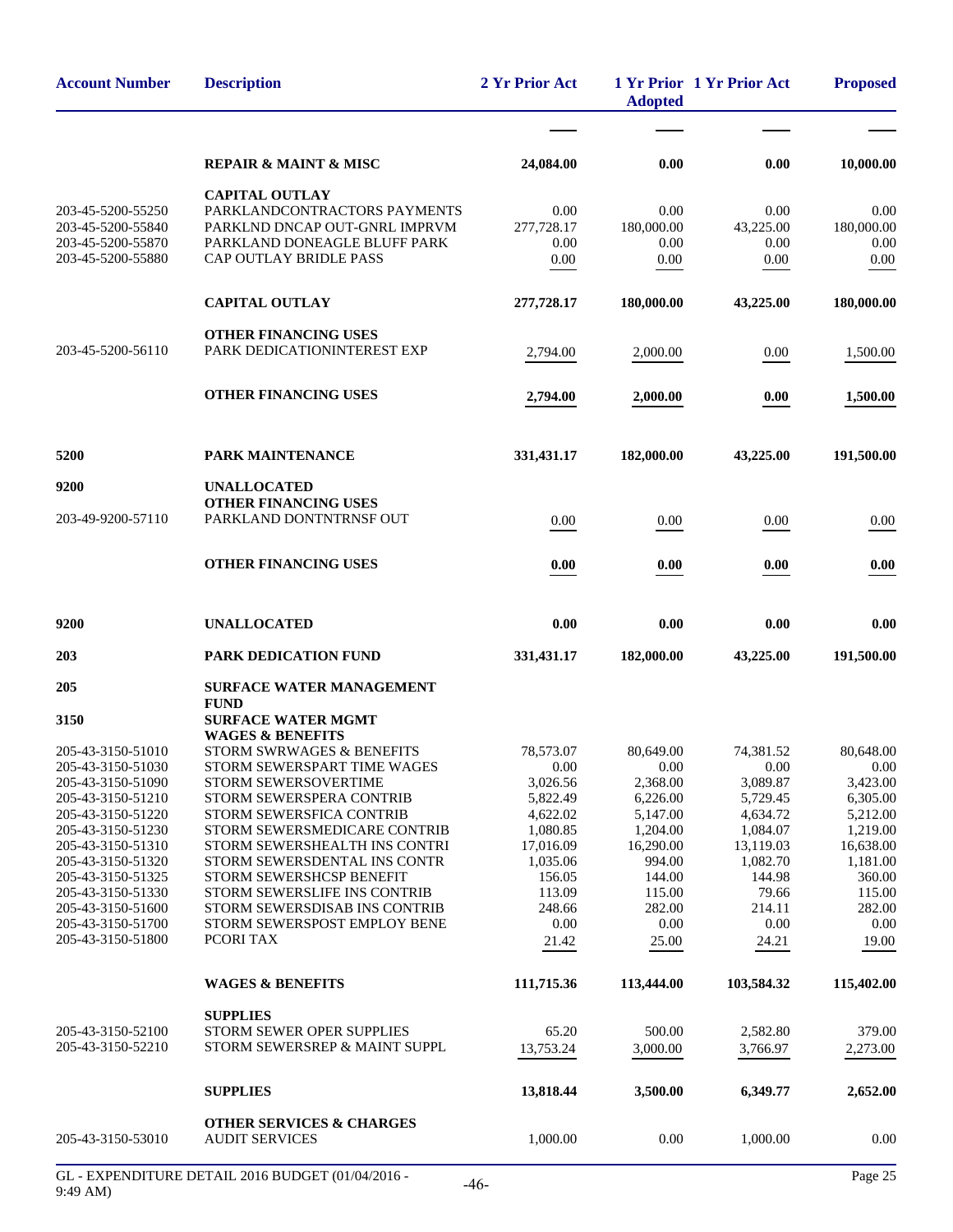| <b>Account Number</b>                                                                                                                           | <b>Description</b>                                                                                                                                                                                                 | 2 Yr Prior Act                                                       | <b>Adopted</b>                                                          | 1 Yr Prior 1 Yr Prior Act                                           | <b>Proposed</b>                                                  |
|-------------------------------------------------------------------------------------------------------------------------------------------------|--------------------------------------------------------------------------------------------------------------------------------------------------------------------------------------------------------------------|----------------------------------------------------------------------|-------------------------------------------------------------------------|---------------------------------------------------------------------|------------------------------------------------------------------|
| 205-43-3150-53040<br>205-43-3150-53050<br>205-43-3150-53070<br>205-43-3150-53080<br>205-43-3150-53210<br>205-43-3150-53520<br>205-43-3150-53600 | <b>STORM SEWERLEGAL</b><br>STORM SEWERSENGINEERING FEES<br>PROFESSIONAL FEES<br>STORM WATERSEMINARS-TRAINING<br>STORM WATERTELEPHONE<br>STORM WATERPUBLISHING & ADS<br>STORM SEWERINSURANCE                        | 96.00<br>79,172.60<br>1,183.00<br>415.00<br>536.63<br>393.40<br>0.00 | 1,000.00<br>29,000.00<br>0.00<br>1,500.00<br>600.00<br>200.00<br>300.00 | 1,263.00<br>95,259.38<br>0.00<br>510.00<br>526.05<br>122.00<br>0.00 | 758.00<br>0.00<br>0.00<br>1,136.00<br>455.00<br>152.00<br>227.00 |
| 205-43-3150-53700                                                                                                                               | STORM WATERMILEAGE REIMB                                                                                                                                                                                           | 7,696.08                                                             | 7,500.00                                                                | 5,800.60                                                            | 5,682.00                                                         |
|                                                                                                                                                 | <b>OTHER SERVICES &amp; CHARGES</b>                                                                                                                                                                                | 90,492.71                                                            | 40,100.00                                                               | 104,481.03                                                          | 8,410.00                                                         |
| 205-43-3150-54030<br>205-43-3150-54070<br>205-43-3150-54270<br>205-43-3150-54370<br>205-43-3150-54390<br>205-43-3150-54430                      | <b>REPAIR &amp; MAINT &amp; MISC</b><br>STORM SEWERSREP & MAINT IMP<br>STORM SEWERSCONCRETE<br><b>LICENSES &amp; PERMITS</b><br>STORM SEWERMISCELLANEOUS<br>STORM WATER REFUNDS & REIMB<br><b>STORM WATERTAXES</b> | 8,324.75<br>0.00<br>782.25<br>20,613.73<br>414.94<br>650.44          | 124,000.00<br>0.00<br>0.00<br>3,356.00<br>0.00<br>600.00                | 94,254.13<br>0.00<br>0.00<br>2,376.35<br>0.00<br>2,328.73           | 0.00<br>0.00<br>0.00<br>2,542.00<br>0.00<br>455.00               |
|                                                                                                                                                 | <b>REPAIR &amp; MAINT &amp; MISC</b>                                                                                                                                                                               | 30,786.11                                                            | 127,956.00                                                              | 98,959.21                                                           | 2,997.00                                                         |
| 205-43-3150-55250<br>205-43-3150-55800                                                                                                          | <b>CAPITAL OUTLAY</b><br>STORM SEWERSCONTRACTORS<br>STORM SEWERSCAP OUT-OTHER EQP<br><b>CAPITAL OUTLAY</b>                                                                                                         | 304,087.00<br>20,116.00<br>324,203.00                                | 0.00<br>25,000.00<br>25,000.00                                          | 63,998.50<br>0.00<br>63,998.50                                      | 185,000.00<br>0.00<br>185,000.00                                 |
| 3150                                                                                                                                            | <b>SURFACE WATER MGMT</b>                                                                                                                                                                                          | 571,015.62                                                           | 310,000.00                                                              | 377,372.83                                                          | 314,461.00                                                       |
| 9200                                                                                                                                            | <b>UNALLOCATED</b>                                                                                                                                                                                                 |                                                                      |                                                                         |                                                                     |                                                                  |
| 205-49-9200-57100                                                                                                                               | OTHER FINANCING USES<br><b>TRANSFERS OUT</b>                                                                                                                                                                       | 30,000.00                                                            | 0.00                                                                    | 25,000.00                                                           | 25,000.00                                                        |
|                                                                                                                                                 | <b>OTHER FINANCING USES</b>                                                                                                                                                                                        | 30,000.00                                                            | 0.00                                                                    | 25,000.00                                                           | 25,000.00                                                        |
| 9200                                                                                                                                            | <b>UNALLOCATED</b>                                                                                                                                                                                                 | 30,000.00                                                            | 0.00                                                                    | 25,000.00                                                           | 25,000.00                                                        |
| 205                                                                                                                                             | <b>SURFACE WATER MANAGEMENT</b><br><b>FUND</b>                                                                                                                                                                     | 601,015.62                                                           | 310,000.00                                                              | 402,372.83                                                          | 339,461.00                                                       |
| 207<br>2150                                                                                                                                     | <b>DRUG FORFEITURE FUND</b><br><b>DRUG FORFEITURE</b>                                                                                                                                                              |                                                                      |                                                                         |                                                                     |                                                                  |
| 207-42-2150-52100                                                                                                                               | <b>SUPPLIES</b><br>DRUG FORFEITURE OPER SUPPLIES                                                                                                                                                                   | 32,496.34                                                            | 56,000.00                                                               | 35,800.43                                                           | 29,037.00                                                        |
|                                                                                                                                                 | <b>SUPPLIES</b>                                                                                                                                                                                                    | 32,496.34                                                            | 56,000.00                                                               | 35,800.43                                                           | 29,037.00                                                        |
| 207-42-2150-54020<br>207-42-2150-54370<br>207-42-2150-54390                                                                                     | <b>REPAIR &amp; MAINT &amp; MISC</b><br>DRUG FORFSUB CONTRACT-TOWG<br><b>DRUG FORFEITMISC</b><br>DRUG FORFEITUREREF & REIMB                                                                                        | 5,177.33<br>1,050.75<br>257.80                                       | 9,000.00<br>2,500.00<br>0.00                                            | 3,129.74<br>83.00<br>293.18                                         | 4,667.00<br>1,296.00<br>0.00                                     |
|                                                                                                                                                 | <b>REPAIR &amp; MAINT &amp; MISC</b>                                                                                                                                                                               | 6,485.88                                                             | 11,500.00                                                               | 3,505.92                                                            | 5,963.00                                                         |
| 207-42-2150-55800                                                                                                                               | <b>CAPITAL OUTLAY</b><br>DRUG FORFCAP OUT-OTHER EQUP                                                                                                                                                               | 0.00                                                                 | 0.00                                                                    | 0.00                                                                | 0.00                                                             |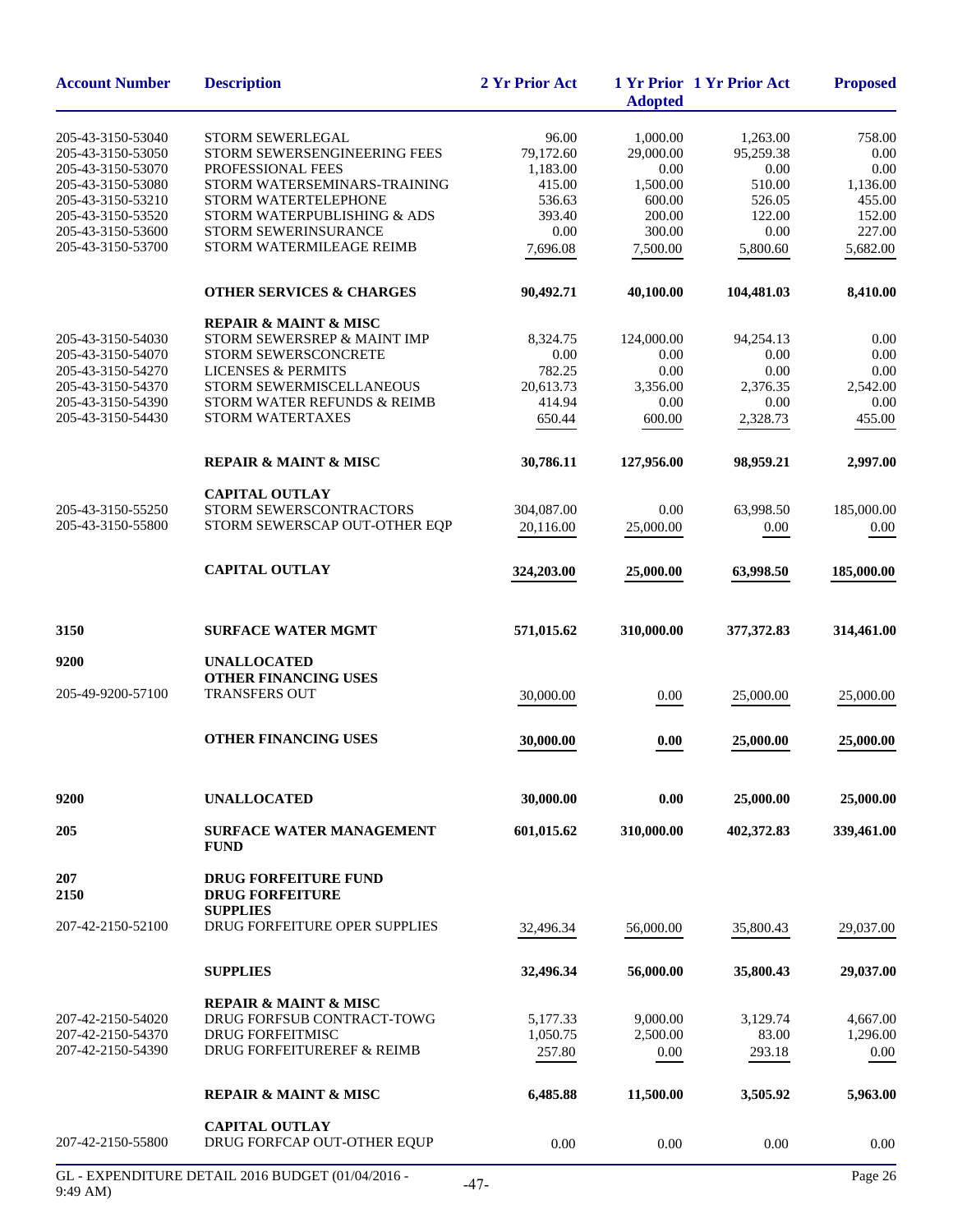| <b>Account Number</b>                  | <b>Description</b>                                                          | 2 Yr Prior Act | <b>Adopted</b> | 1 Yr Prior 1 Yr Prior Act | <b>Proposed</b> |
|----------------------------------------|-----------------------------------------------------------------------------|----------------|----------------|---------------------------|-----------------|
|                                        |                                                                             |                |                |                           |                 |
|                                        | <b>CAPITAL OUTLAY</b>                                                       | 0.00           | 0.00           | 0.00                      | 0.00            |
| 207-42-2150-53710                      | <b>OTHER FINANCING USES</b><br>DRUG FORFEITURETRANSFERS OUT                 | 0.00           | 0.00           | 0.00                      | 0.00            |
|                                        | <b>OTHER FINANCING USES</b>                                                 | 0.00           | 0.00           | 0.00                      | 0.00            |
|                                        |                                                                             |                |                |                           |                 |
| 2150                                   | <b>DRUG FORFEITURE</b>                                                      | 38,982.22      | 67,500.00      | 39,306.35                 | 35,000.00       |
| 9200                                   | <b>UNALLOCATED</b>                                                          |                |                |                           |                 |
| 207-49-9200-57110                      | <b>OTHER SERVICES &amp; CHARGES</b><br>DRUG FORFTRANSFER OTHER FUNDS        | 0.00           | 0.00           | 0.00                      | 0.00            |
|                                        | <b>OTHER SERVICES &amp; CHARGES</b>                                         | 0.00           | 0.00           | 0.00                      | 0.00            |
| 9200                                   | <b>UNALLOCATED</b>                                                          | 0.00           | 0.00           | 0.00                      | 0.00            |
| 207                                    | <b>DRUG FORFEITURE FUND</b>                                                 | 38,982.22      | 67,500.00      | 39,306.35                 | 35,000.00       |
| 208<br>1940                            | <b>LEASE REVENUE PUBLIC FACILITY</b><br><b>GENERAL GOVERNMENT BUILDINGS</b> |                |                |                           |                 |
| 208-41-1940-54360                      | <b>REPAIR &amp; MAINT &amp; MISC</b><br>FACILITIES LEASE PAYMENT            | 578,027.70     | 606,929.00     | 0.00                      | 1,442,828.00    |
|                                        | <b>REPAIR &amp; MAINT &amp; MISC</b>                                        | 578,027.70     | 606,929.00     | 0.00                      | 1,442,828.00    |
| 1940                                   | <b>GENERAL GOVERNMENT BUILDINGS</b>                                         | 578,027.70     | 606,929.00     | 0.00                      | 1,442,828.00    |
| 208                                    | <b>LEASE REVENUE PUBLIC FACILITY</b>                                        | 578,027.70     | 606,929.00     | 0.00                      | 1,442,828.00    |
| 209<br>2300                            | <b>FIRE DEPARTMENT FUND</b><br><b>FIRE INSPECTION</b>                       |                |                |                           |                 |
| 209-42-2300-51010                      | <b>WAGES &amp; BENEFITS</b><br>FIRE MARSHALL WAGES FT                       | 0.00           | 0.00           | 0.00                      | 0.00            |
| 209-42-2300-51030                      | FIRE MARSHAL WAGES PT                                                       | 0.00           | 0.00           | 0.00                      | 0.00            |
| 209-42-2300-51210                      | FIRE MARSHALPERA                                                            | 0.00           | 0.00           | 0.00                      | 0.00            |
| 209-42-2300-51220                      | FIRE MARSHALFICA                                                            | 0.00           | 0.00           | 0.00                      | 0.00            |
| 209-42-2300-51230<br>209-42-2300-51240 | FIRE MARSHALL MEDICARE<br>FIRE MARSHALLPENSION CONTRIB                      | 0.00<br>0.00   | 0.00<br>0.00   | 0.00<br>0.00              | 0.00<br>0.00    |
| 209-42-2300-51310                      | FIRE MARSHALHEALTH INSURANCE                                                | 0.00           | 0.00           | 0.00                      | 0.00            |
| 209-42-2300-51320                      | FIRE MARSHALDENTAL INS                                                      | 0.00           | 0.00           | 0.00                      | 0.00            |
| 209-42-2300-51330                      | FIRE MARSHALLIFE INS CONTRIB                                                | 0.00           | 0.00           | 0.00                      | 0.00            |
| 209-42-2300-51600                      | FIRE MARSHALDISABILITY INS                                                  | 0.00           | 0.00           | 0.00                      | 0.00            |
|                                        | <b>WAGES &amp; BENEFITS</b>                                                 | 0.00           | 0.00           | 0.00                      | 0.00            |
|                                        | <b>SUPPLIES</b>                                                             |                |                |                           |                 |
| 209-42-2300-52010                      | FIRE MARSHALOFFICE SUPPLIES                                                 | 0.00           | 0.00           | 0.00                      | 0.00            |
| 209-42-2300-52100<br>209-42-2300-52120 | FIRE MARSHALOPERATING SUPPLIE<br>FIRE MARSHALMOTOR FUEL                     | 0.00<br>0.00   | 0.00<br>0.00   | 0.00<br>0.00              | 0.00<br>0.00    |
| 209-42-2300-52130                      | FIRE MARSHALLUNIFORMS & CLOTH                                               | 0.00           | 0.00           | 0.00                      | 0.00            |
| 209-42-2300-52210                      | FIRE MARSHALREP & MAINT SUPPL                                               | 0.00           | 0.00           | 0.00                      | 0.00            |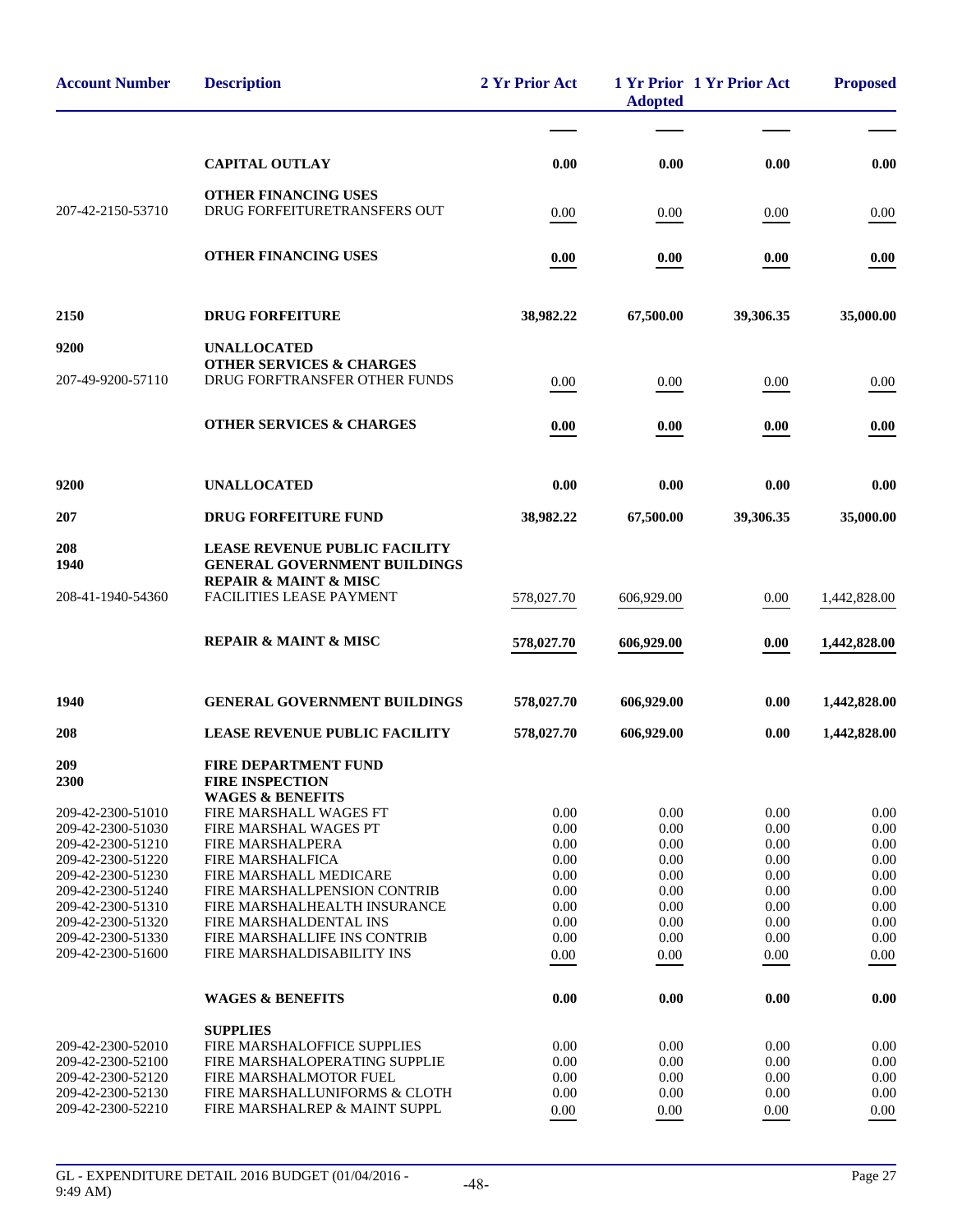| <b>Account Number</b>                  | <b>Description</b>                                            | 2 Yr Prior Act      | <b>Adopted</b> | 1 Yr Prior 1 Yr Prior Act | <b>Proposed</b> |
|----------------------------------------|---------------------------------------------------------------|---------------------|----------------|---------------------------|-----------------|
|                                        | <b>SUPPLIES</b>                                               | 0.00                | 0.00           | 0.00                      | 0.00            |
|                                        | <b>OTHER SERVICES &amp; CHARGES</b>                           |                     |                |                           |                 |
| 209-42-2300-53040                      | FIRE MARSHALPROF SERV LEGAL                                   | 0.00                | 0.00           | 0.00                      | 0.00            |
| 209-42-2300-53080                      | FIRE MARSHALSEMINARS & TRNG                                   | 0.00                | 0.00           | 0.00                      | 0.00            |
| 209-42-2300-53090                      | FIRE MARSHALCOMPUTER SUPPORT                                  | 0.00                | 0.00           | 0.00                      | 0.00            |
| 209-42-2300-53210                      | FIRE MARSHALTELEPHONE                                         | 0.00                | 0.00           | 0.00                      | 0.00            |
| 209-42-2300-53220                      | FIRE MARSHALPOSTAGE                                           | 0.00                | 0.00           | 0.00                      | 0.00            |
| 209-42-2300-53520<br>209-42-2300-53600 | FIRE MARSHALADS & PUBLICATION<br>FIRE MARSHALINSURANCE        | 0.00<br>0.00        | 0.00<br>0.00   | 0.00<br>0.00              | 0.00<br>0.00    |
| 209-42-2300-53700                      | FIRE MARSHALMILEAGE REIMB                                     |                     |                |                           |                 |
|                                        |                                                               | 0.00                | 0.00           | 0.00                      | 0.00            |
|                                        | <b>OTHER SERVICES &amp; CHARGES</b>                           | 0.00                | 0.00           | 0.00                      | 0.00            |
|                                        | <b>REPAIR &amp; MAINT &amp; MISC</b>                          |                     |                |                           |                 |
| 209-42-2300-54040                      | FIRE MARSHALREP & MAINT-EQUIP                                 | 0.00                | 0.00           | 0.00                      | 0.00            |
| 209-42-2300-54050                      | FIRE MARSHALREP & MAINTCONTR                                  | 0.00                | 0.00           | 0.00                      | 0.00            |
| 209-42-2300-54250                      | <b>FIRE MARSHALRENTALS</b>                                    | 0.00                | 0.00           | 0.00                      | 0.00            |
| 209-42-2300-54330<br>209-42-2300-54370 | FIRE MARSHALDUES & SUBSC<br>FIRE MARSHALMISC                  | 0.00                | 0.00           | 0.00                      | 0.00            |
|                                        |                                                               | 0.00                | 0.00           | 0.00                      | 0.00            |
|                                        | <b>REPAIR &amp; MAINT &amp; MISC</b>                          | 0.00                | 0.00           | 0.00                      | 0.00            |
|                                        | <b>CAPITAL OUTLAY</b>                                         |                     |                |                           |                 |
| 209-42-2300-55500                      | FIRE MARSHALCAP OUT- VEHICLES                                 | 0.00                | 0.00           | 0.00                      | 0.00            |
| 209-42-2300-55600                      | FIRE MARSHALCAP OUT-FURNITURE                                 | 0.00                | 0.00           | 0.00                      | 0.00            |
|                                        | <b>CAPITAL OUTLAY</b>                                         | 0.00                | 0.00           | 0.00                      | 0.00            |
| 2300                                   | <b>FIRE INSPECTION</b>                                        | 0.00                | 0.00           | 0.00                      | 0.00            |
|                                        | <b>UNALLOCATED</b>                                            |                     |                |                           |                 |
| 9200                                   | <b>OTHER FINANCING USES</b>                                   |                     |                |                           |                 |
| 209-49-9200-57110                      | TRANSFERS OUT TO OTHER FUNDS                                  | 0.00                | 0.00           | 0.00                      | 0.00            |
|                                        | <b>OTHER FINANCING USES</b>                                   | $\boldsymbol{0.00}$ | $0.00\,$       | 0.00                      | 0.00            |
|                                        |                                                               |                     |                |                           |                 |
| 9200                                   | <b>UNALLOCATED</b>                                            | 0.00                | 0.00           | 0.00                      | 0.00            |
| 209                                    | <b>FIRE DEPARTMENT FUND</b>                                   | 0.00                | 0.00           | 0.00                      | 0.00            |
| 210<br>1920                            | T.I.F. #15 EVERTON PARK 2 FUND<br><b>ECONOMIC DEVELOPMENT</b> |                     |                |                           |                 |
|                                        | <b>OTHER SERVICES &amp; CHARGES</b>                           |                     |                |                           |                 |
| 210-46-1920-53040                      | T.I.F.#15EP II PROF SERV-LEGL                                 | 0.00                | 0.00           | 0.00                      | 0.00            |
|                                        | <b>OTHER SERVICES &amp; CHARGES</b>                           | 0.00                | 0.00           | 0.00                      | 0.00            |
|                                        |                                                               |                     |                |                           |                 |
| 1920                                   | <b>ECONOMIC DEVELOPMENT</b>                                   | 0.00                | 0.00           | 0.00                      | 0.00            |
| 3100                                   | <b>STREETS</b>                                                |                     |                |                           |                 |
|                                        | <b>OTHER SERVICES &amp; CHARGES</b>                           |                     |                |                           |                 |
| 210-43-3100-53050                      | TIF #15ENGINEERING                                            | 0.00                | 0.00           | 0.00                      | 0.00            |
| 210-43-3100-53070                      | TIF #15PROFESSIONAL SERVICES                                  | 0.00                | 0.00           | 0.00                      | 0.00            |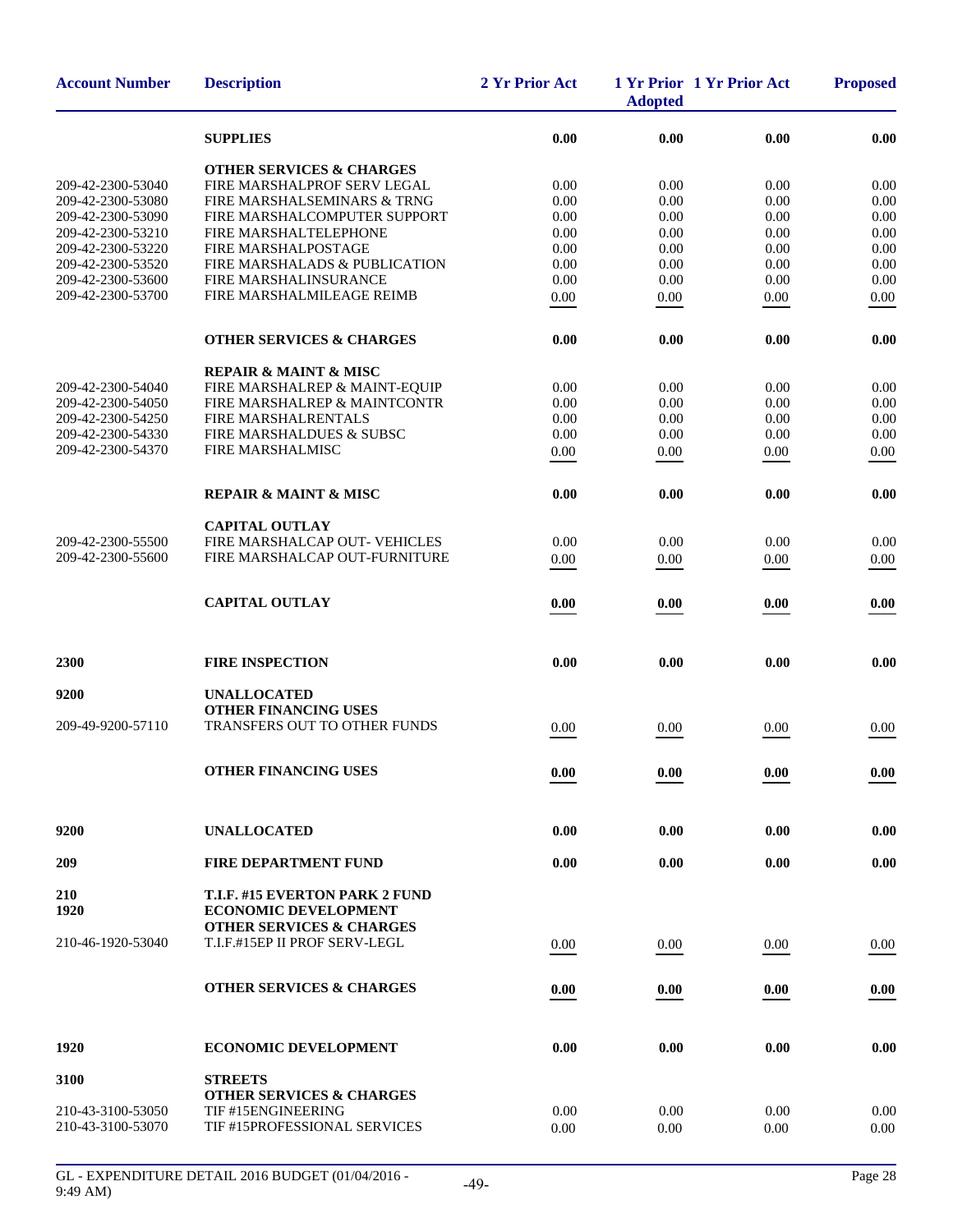| <b>Account Number</b>                  | <b>Description</b>                                                       | 2 Yr Prior Act | <b>Adopted</b> | 1 Yr Prior 1 Yr Prior Act | <b>Proposed</b> |
|----------------------------------------|--------------------------------------------------------------------------|----------------|----------------|---------------------------|-----------------|
|                                        |                                                                          |                |                |                           |                 |
|                                        | <b>OTHER SERVICES &amp; CHARGES</b>                                      | 0.00           | 0.00           | 0.00                      | 0.00            |
|                                        | <b>REPAIR &amp; MAINT &amp; MISC</b>                                     |                |                |                           |                 |
| 210-43-3100-54370                      | TIF #15MISCELLANEOUS                                                     | 0.00           | 0.00           | 0.00                      | 0.00            |
|                                        | <b>REPAIR &amp; MAINT &amp; MISC</b>                                     | 0.00           | 0.00           | 0.00                      | 0.00            |
|                                        | <b>CAPITAL OUTLAY</b>                                                    |                |                |                           |                 |
| 210-43-3100-55200                      | TIF #15PURCHASE OF LAND                                                  | 0.00           | 0.00           | 0.00                      | 0.00            |
| 210-43-3100-55250                      | TIF #15CONTRACTORS PAYMENTS                                              | 0.00           | 0.00           | 0.00                      | 0.00            |
|                                        | <b>CAPITAL OUTLAY</b>                                                    | 0.00           | 0.00           | 0.00                      | 0.00            |
| 3100                                   | <b>STREETS</b>                                                           | 0.00           | 0.00           | 0.00                      | 0.00            |
| 7010                                   | <b>DEBT SERVICE</b>                                                      |                |                |                           |                 |
|                                        | <b>OTHER SERVICES &amp; CHARGES</b>                                      |                |                |                           |                 |
| 210-47-7010-56010                      | T.I.F. #15 EP I-PRINCIPAL                                                | 0.00           | 0.00           | 0.00                      | 0.00            |
| 210-47-7010-56110<br>210-47-7010-56200 | T.I.F.#15EP I - INTEREST<br>T.I.F.#15EP I - AGENT FEES                   | 0.00<br>0.00   | 0.00<br>0.00   | 0.00<br>0.00              | 0.00<br>0.00    |
|                                        |                                                                          |                |                |                           |                 |
|                                        | <b>OTHER SERVICES &amp; CHARGES</b>                                      | 0.00           | 0.00           | 0.00                      | 0.00            |
| 7010                                   | <b>DEBT SERVICE</b>                                                      | 0.00           | 0.00           | 0.00                      | 0.00            |
| 9200                                   | <b>UNALLOCATED</b>                                                       |                |                |                           |                 |
|                                        | <b>OTHER FINANCING USES</b>                                              |                |                |                           |                 |
| 210-49-9200-57110                      | T.I.F. #15TRANSFERS OUT                                                  | 0.00           | 0.00           | 0.00                      | 0.00            |
|                                        | <b>OTHER FINANCING USES</b>                                              | 0.00           | 0.00           | 0.00                      | 0.00            |
|                                        |                                                                          |                |                |                           |                 |
| 9200                                   | <b>UNALLOCATED</b>                                                       | 0.00           | 0.00           | 0.00                      | 0.00            |
| 210                                    | T.I.F. #15 EVERTON PARK 2 FUND                                           | 0.00           | 0.00           | 0.00                      | 0.00            |
| 211<br>3100                            | <b>CAPITAL IMPROVEMENT FUND</b><br><b>STREETS</b>                        |                |                |                           |                 |
|                                        | <b>REPAIR &amp; MAINT &amp; MISC</b>                                     |                |                |                           |                 |
| 211-43-3100-54390                      | <b>CAP IMPREFUNDS &amp; REIMB</b>                                        | 0.00           | 0.00           | 0.00                      | 0.00            |
|                                        | <b>REPAIR &amp; MAINT &amp; MISC</b>                                     | 0.00           | 0.00           | 0.00                      | 0.00            |
|                                        |                                                                          |                |                |                           |                 |
| 3100                                   | <b>STREETS</b>                                                           | 0.00           | 0.00           | 0.00                      | 0.00            |
| 3110                                   | <b>ENGINEERING</b>                                                       |                |                |                           |                 |
| 211-43-3110-53070                      | <b>OTHER SERVICES &amp; CHARGES</b><br><b>ENGINEERINGPROF SERV-OTHER</b> | 0.00           | 0.00           | 1,033.71                  | 0.00            |
| 211-43-3110-53080                      | CAP IMPDEVELOPER ADV BILLBACK                                            | 0.00           | 0.00           | 0.00                      | 0.00            |
| 211-43-3110-53090                      | CAP IMPDEVELOPER LEGAL                                                   | 0.00           | 0.00           | 0.00                      | 0.00            |
|                                        | <b>OTHER SERVICES &amp; CHARGES</b>                                      | 0.00           | 0.00           | 1,033.71                  | 0.00            |
|                                        |                                                                          |                |                |                           |                 |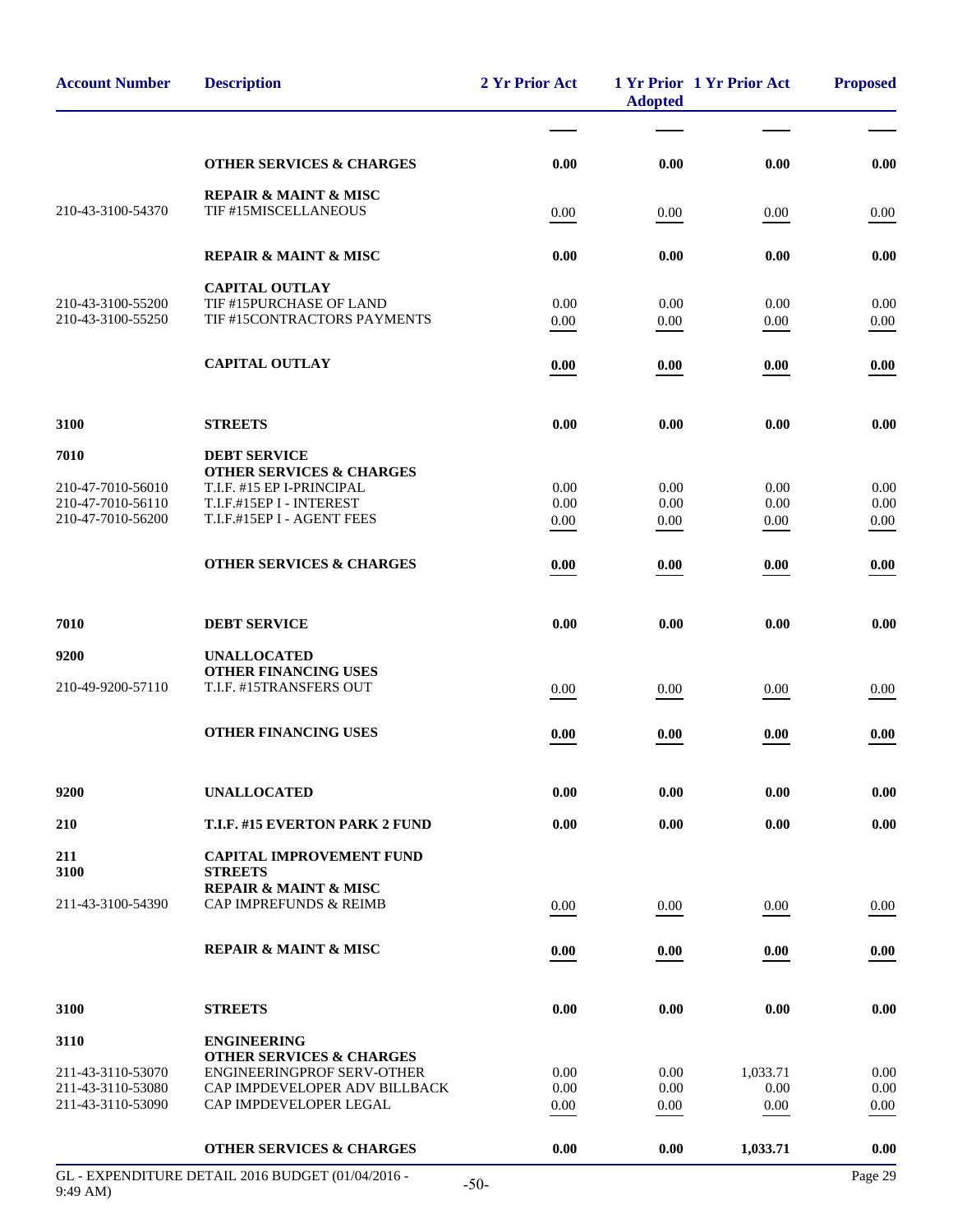| <b>REPAIR &amp; MAINT &amp; MISC</b><br>CAP IMPMISCELLANEOUS<br>3,999.59<br>5,372.43<br>0.00<br><b>REPAIR &amp; MAINT &amp; MISC</b><br>5,372.43<br>3,999.59<br>0.00<br>3110<br><b>ENGINEERING</b><br>5,372.43<br>0.00<br>5,033.30<br>0.00<br><b>IMPROVEMENTS</b><br>3135<br><b>OTHER SERVICES &amp; CHARGES</b><br><b>IMPROVEMENT PROJECTS - LEGAL</b><br>1,140.00<br>2,000.00<br>709.00<br><b>IMPROVEMENT PROJECTS - ENG</b><br>170,856.00<br>50,000.00<br>331,241.87<br>211-43-3135-53070<br>CAP IMPPROFESSIONAL SERVICES<br>28,575.57<br>6,500.00<br>349,975.88<br>IMPROVEMENT PROJECTS-CONT SERV<br>0.00<br>0.00<br>1,076,547.84<br>211-43-3135-53350<br>0.00<br>211-43-3135-53520<br><b>IMPROVEMENT PROJECTS - ADV</b><br>0.00<br>100.00<br>0.00<br>0.00<br><b>INSURANCE</b><br>1,366.00<br>653.00<br>400.00<br><b>OTHER SERVICES &amp; CHARGES</b><br>201,224.57<br>59,000.00<br>1,759,840.59<br>50,000.00<br><b>REPAIR &amp; MAINT &amp; MISC</b><br>700,000.00<br>211-43-3135-54080<br>MAINT ASPHALT MILL & OVERLAY<br>526,076.11<br>0.00<br>625,000.00<br><b>CAP IMPMISC</b><br>278.00<br>0.00<br>15,000.00<br><b>CAP IMPREFUNDS &amp; REIMB</b><br>0.00<br>211-43-3135-54390<br>0.00<br>0.00<br>211-43-3135-54430<br>CAP IMPCONST - TAXES<br>27.00<br>1,000.00<br>0.00<br><b>REPAIR &amp; MAINT &amp; MISC</b><br>526,103.11<br>641,000.00<br>278.00<br><b>CAPITAL OUTLAY</b><br>211-43-3135-55200<br>CAP IMPPURCHASE OF LAND<br>0.00<br>0.00<br>0.00<br>0.00<br>211-43-3135-55250<br><b>IMPROVEMENT PROJECT-CONTRACTS</b><br>932,076.81<br>0.00<br>0.00<br>1,370,000.00<br>CAPITAL OUTLAY VEHICLES<br>377,238.50<br>0.00<br>0.00<br><b>CAPITAL OUTLAY</b><br>1,309,315.31<br>0.00<br>0.00<br>3135<br><b>IMPROVEMENTS</b><br>2,036,642.99<br>700,000.00<br>1,760,118.59<br>7010<br><b>DEBT SERVICE</b><br><b>OTHER SERVICES &amp; CHARGES</b><br>CAP IMPPRINCIPAL<br>0.00<br>0.00<br>0.00<br>211-47-7010-56110<br>0.00<br>0.00<br><b>CAP IMPINTEREST</b><br>0.00<br>211-47-7010-56200<br>CAP IMP DEBT SERVICE AGENT FEE<br>0.00<br>0.00<br>0.00<br>0.00<br><b>OTHER SERVICES &amp; CHARGES</b><br>0.00<br>0.00<br>0.00<br><b>DEBT SERVICE</b><br>0.00<br>0.00<br>0.00<br><b>UNALLOCATED</b><br><b>OTHER FINANCING USES</b><br>CAP IMPOPERATG TRNSFRS OUT<br>211-49-9200-57110<br>438,000.00<br>250,000.00<br>250,000.00<br>250,000.00<br><b>OTHER FINANCING USES</b><br>438,000.00<br>250,000.00<br>250,000.00<br><b>UNALLOCATED</b><br>438,000.00<br>250,000.00<br>9200<br>250,000.00<br>GL - EXPENDITURE DETAIL 2016 BUDGET (01/04/2016 - | <b>Account Number</b> | <b>Description</b> | 2 Yr Prior Act | <b>Adopted</b> | 1 Yr Prior 1 Yr Prior Act | <b>Proposed</b> |
|--------------------------------------------------------------------------------------------------------------------------------------------------------------------------------------------------------------------------------------------------------------------------------------------------------------------------------------------------------------------------------------------------------------------------------------------------------------------------------------------------------------------------------------------------------------------------------------------------------------------------------------------------------------------------------------------------------------------------------------------------------------------------------------------------------------------------------------------------------------------------------------------------------------------------------------------------------------------------------------------------------------------------------------------------------------------------------------------------------------------------------------------------------------------------------------------------------------------------------------------------------------------------------------------------------------------------------------------------------------------------------------------------------------------------------------------------------------------------------------------------------------------------------------------------------------------------------------------------------------------------------------------------------------------------------------------------------------------------------------------------------------------------------------------------------------------------------------------------------------------------------------------------------------------------------------------------------------------------------------------------------------------------------------------------------------------------------------------------------------------------------------------------------------------------------------------------------------------------------------------------------------------------------------------------------------------------------------------------------------------------------------------------------------------------------------------------------------------------------------------------------------------------------------------------------|-----------------------|--------------------|----------------|----------------|---------------------------|-----------------|
|                                                                                                                                                                                                                                                                                                                                                                                                                                                                                                                                                                                                                                                                                                                                                                                                                                                                                                                                                                                                                                                                                                                                                                                                                                                                                                                                                                                                                                                                                                                                                                                                                                                                                                                                                                                                                                                                                                                                                                                                                                                                                                                                                                                                                                                                                                                                                                                                                                                                                                                                                        |                       |                    |                |                |                           |                 |
|                                                                                                                                                                                                                                                                                                                                                                                                                                                                                                                                                                                                                                                                                                                                                                                                                                                                                                                                                                                                                                                                                                                                                                                                                                                                                                                                                                                                                                                                                                                                                                                                                                                                                                                                                                                                                                                                                                                                                                                                                                                                                                                                                                                                                                                                                                                                                                                                                                                                                                                                                        | 211-43-3110-54370     |                    |                |                |                           | 0.00            |
|                                                                                                                                                                                                                                                                                                                                                                                                                                                                                                                                                                                                                                                                                                                                                                                                                                                                                                                                                                                                                                                                                                                                                                                                                                                                                                                                                                                                                                                                                                                                                                                                                                                                                                                                                                                                                                                                                                                                                                                                                                                                                                                                                                                                                                                                                                                                                                                                                                                                                                                                                        |                       |                    |                |                |                           | 0.00            |
|                                                                                                                                                                                                                                                                                                                                                                                                                                                                                                                                                                                                                                                                                                                                                                                                                                                                                                                                                                                                                                                                                                                                                                                                                                                                                                                                                                                                                                                                                                                                                                                                                                                                                                                                                                                                                                                                                                                                                                                                                                                                                                                                                                                                                                                                                                                                                                                                                                                                                                                                                        |                       |                    |                |                |                           |                 |
|                                                                                                                                                                                                                                                                                                                                                                                                                                                                                                                                                                                                                                                                                                                                                                                                                                                                                                                                                                                                                                                                                                                                                                                                                                                                                                                                                                                                                                                                                                                                                                                                                                                                                                                                                                                                                                                                                                                                                                                                                                                                                                                                                                                                                                                                                                                                                                                                                                                                                                                                                        |                       |                    |                |                |                           |                 |
|                                                                                                                                                                                                                                                                                                                                                                                                                                                                                                                                                                                                                                                                                                                                                                                                                                                                                                                                                                                                                                                                                                                                                                                                                                                                                                                                                                                                                                                                                                                                                                                                                                                                                                                                                                                                                                                                                                                                                                                                                                                                                                                                                                                                                                                                                                                                                                                                                                                                                                                                                        |                       |                    |                |                |                           |                 |
|                                                                                                                                                                                                                                                                                                                                                                                                                                                                                                                                                                                                                                                                                                                                                                                                                                                                                                                                                                                                                                                                                                                                                                                                                                                                                                                                                                                                                                                                                                                                                                                                                                                                                                                                                                                                                                                                                                                                                                                                                                                                                                                                                                                                                                                                                                                                                                                                                                                                                                                                                        | 211-43-3135-53040     |                    |                |                |                           | 0.00            |
|                                                                                                                                                                                                                                                                                                                                                                                                                                                                                                                                                                                                                                                                                                                                                                                                                                                                                                                                                                                                                                                                                                                                                                                                                                                                                                                                                                                                                                                                                                                                                                                                                                                                                                                                                                                                                                                                                                                                                                                                                                                                                                                                                                                                                                                                                                                                                                                                                                                                                                                                                        | 211-43-3135-53050     |                    |                |                |                           | 50,000.00       |
|                                                                                                                                                                                                                                                                                                                                                                                                                                                                                                                                                                                                                                                                                                                                                                                                                                                                                                                                                                                                                                                                                                                                                                                                                                                                                                                                                                                                                                                                                                                                                                                                                                                                                                                                                                                                                                                                                                                                                                                                                                                                                                                                                                                                                                                                                                                                                                                                                                                                                                                                                        |                       |                    |                |                |                           | 0.00            |
|                                                                                                                                                                                                                                                                                                                                                                                                                                                                                                                                                                                                                                                                                                                                                                                                                                                                                                                                                                                                                                                                                                                                                                                                                                                                                                                                                                                                                                                                                                                                                                                                                                                                                                                                                                                                                                                                                                                                                                                                                                                                                                                                                                                                                                                                                                                                                                                                                                                                                                                                                        |                       |                    |                |                |                           |                 |
|                                                                                                                                                                                                                                                                                                                                                                                                                                                                                                                                                                                                                                                                                                                                                                                                                                                                                                                                                                                                                                                                                                                                                                                                                                                                                                                                                                                                                                                                                                                                                                                                                                                                                                                                                                                                                                                                                                                                                                                                                                                                                                                                                                                                                                                                                                                                                                                                                                                                                                                                                        | 211-43-3135-53600     |                    |                |                |                           | 0.00            |
|                                                                                                                                                                                                                                                                                                                                                                                                                                                                                                                                                                                                                                                                                                                                                                                                                                                                                                                                                                                                                                                                                                                                                                                                                                                                                                                                                                                                                                                                                                                                                                                                                                                                                                                                                                                                                                                                                                                                                                                                                                                                                                                                                                                                                                                                                                                                                                                                                                                                                                                                                        |                       |                    |                |                |                           |                 |
|                                                                                                                                                                                                                                                                                                                                                                                                                                                                                                                                                                                                                                                                                                                                                                                                                                                                                                                                                                                                                                                                                                                                                                                                                                                                                                                                                                                                                                                                                                                                                                                                                                                                                                                                                                                                                                                                                                                                                                                                                                                                                                                                                                                                                                                                                                                                                                                                                                                                                                                                                        |                       |                    |                |                |                           |                 |
|                                                                                                                                                                                                                                                                                                                                                                                                                                                                                                                                                                                                                                                                                                                                                                                                                                                                                                                                                                                                                                                                                                                                                                                                                                                                                                                                                                                                                                                                                                                                                                                                                                                                                                                                                                                                                                                                                                                                                                                                                                                                                                                                                                                                                                                                                                                                                                                                                                                                                                                                                        |                       |                    |                |                |                           |                 |
|                                                                                                                                                                                                                                                                                                                                                                                                                                                                                                                                                                                                                                                                                                                                                                                                                                                                                                                                                                                                                                                                                                                                                                                                                                                                                                                                                                                                                                                                                                                                                                                                                                                                                                                                                                                                                                                                                                                                                                                                                                                                                                                                                                                                                                                                                                                                                                                                                                                                                                                                                        | 211-43-3135-54370     |                    |                |                |                           | 0.00            |
|                                                                                                                                                                                                                                                                                                                                                                                                                                                                                                                                                                                                                                                                                                                                                                                                                                                                                                                                                                                                                                                                                                                                                                                                                                                                                                                                                                                                                                                                                                                                                                                                                                                                                                                                                                                                                                                                                                                                                                                                                                                                                                                                                                                                                                                                                                                                                                                                                                                                                                                                                        |                       |                    |                |                |                           | 0.00            |
|                                                                                                                                                                                                                                                                                                                                                                                                                                                                                                                                                                                                                                                                                                                                                                                                                                                                                                                                                                                                                                                                                                                                                                                                                                                                                                                                                                                                                                                                                                                                                                                                                                                                                                                                                                                                                                                                                                                                                                                                                                                                                                                                                                                                                                                                                                                                                                                                                                                                                                                                                        |                       |                    |                |                |                           | 0.00            |
|                                                                                                                                                                                                                                                                                                                                                                                                                                                                                                                                                                                                                                                                                                                                                                                                                                                                                                                                                                                                                                                                                                                                                                                                                                                                                                                                                                                                                                                                                                                                                                                                                                                                                                                                                                                                                                                                                                                                                                                                                                                                                                                                                                                                                                                                                                                                                                                                                                                                                                                                                        |                       |                    |                |                |                           | 700,000.00      |
|                                                                                                                                                                                                                                                                                                                                                                                                                                                                                                                                                                                                                                                                                                                                                                                                                                                                                                                                                                                                                                                                                                                                                                                                                                                                                                                                                                                                                                                                                                                                                                                                                                                                                                                                                                                                                                                                                                                                                                                                                                                                                                                                                                                                                                                                                                                                                                                                                                                                                                                                                        |                       |                    |                |                |                           |                 |
|                                                                                                                                                                                                                                                                                                                                                                                                                                                                                                                                                                                                                                                                                                                                                                                                                                                                                                                                                                                                                                                                                                                                                                                                                                                                                                                                                                                                                                                                                                                                                                                                                                                                                                                                                                                                                                                                                                                                                                                                                                                                                                                                                                                                                                                                                                                                                                                                                                                                                                                                                        |                       |                    |                |                |                           |                 |
|                                                                                                                                                                                                                                                                                                                                                                                                                                                                                                                                                                                                                                                                                                                                                                                                                                                                                                                                                                                                                                                                                                                                                                                                                                                                                                                                                                                                                                                                                                                                                                                                                                                                                                                                                                                                                                                                                                                                                                                                                                                                                                                                                                                                                                                                                                                                                                                                                                                                                                                                                        | 211-43-3135-55500     |                    |                |                |                           | 0.00            |
|                                                                                                                                                                                                                                                                                                                                                                                                                                                                                                                                                                                                                                                                                                                                                                                                                                                                                                                                                                                                                                                                                                                                                                                                                                                                                                                                                                                                                                                                                                                                                                                                                                                                                                                                                                                                                                                                                                                                                                                                                                                                                                                                                                                                                                                                                                                                                                                                                                                                                                                                                        |                       |                    |                |                |                           | 1,370,000.00    |
|                                                                                                                                                                                                                                                                                                                                                                                                                                                                                                                                                                                                                                                                                                                                                                                                                                                                                                                                                                                                                                                                                                                                                                                                                                                                                                                                                                                                                                                                                                                                                                                                                                                                                                                                                                                                                                                                                                                                                                                                                                                                                                                                                                                                                                                                                                                                                                                                                                                                                                                                                        |                       |                    |                |                |                           | 2,120,000.00    |
|                                                                                                                                                                                                                                                                                                                                                                                                                                                                                                                                                                                                                                                                                                                                                                                                                                                                                                                                                                                                                                                                                                                                                                                                                                                                                                                                                                                                                                                                                                                                                                                                                                                                                                                                                                                                                                                                                                                                                                                                                                                                                                                                                                                                                                                                                                                                                                                                                                                                                                                                                        |                       |                    |                |                |                           |                 |
|                                                                                                                                                                                                                                                                                                                                                                                                                                                                                                                                                                                                                                                                                                                                                                                                                                                                                                                                                                                                                                                                                                                                                                                                                                                                                                                                                                                                                                                                                                                                                                                                                                                                                                                                                                                                                                                                                                                                                                                                                                                                                                                                                                                                                                                                                                                                                                                                                                                                                                                                                        |                       |                    |                |                |                           |                 |
|                                                                                                                                                                                                                                                                                                                                                                                                                                                                                                                                                                                                                                                                                                                                                                                                                                                                                                                                                                                                                                                                                                                                                                                                                                                                                                                                                                                                                                                                                                                                                                                                                                                                                                                                                                                                                                                                                                                                                                                                                                                                                                                                                                                                                                                                                                                                                                                                                                                                                                                                                        | 211-47-7010-56010     |                    |                |                |                           | 0.00            |
|                                                                                                                                                                                                                                                                                                                                                                                                                                                                                                                                                                                                                                                                                                                                                                                                                                                                                                                                                                                                                                                                                                                                                                                                                                                                                                                                                                                                                                                                                                                                                                                                                                                                                                                                                                                                                                                                                                                                                                                                                                                                                                                                                                                                                                                                                                                                                                                                                                                                                                                                                        |                       |                    |                |                |                           | 0.00            |
|                                                                                                                                                                                                                                                                                                                                                                                                                                                                                                                                                                                                                                                                                                                                                                                                                                                                                                                                                                                                                                                                                                                                                                                                                                                                                                                                                                                                                                                                                                                                                                                                                                                                                                                                                                                                                                                                                                                                                                                                                                                                                                                                                                                                                                                                                                                                                                                                                                                                                                                                                        |                       |                    |                |                |                           |                 |
|                                                                                                                                                                                                                                                                                                                                                                                                                                                                                                                                                                                                                                                                                                                                                                                                                                                                                                                                                                                                                                                                                                                                                                                                                                                                                                                                                                                                                                                                                                                                                                                                                                                                                                                                                                                                                                                                                                                                                                                                                                                                                                                                                                                                                                                                                                                                                                                                                                                                                                                                                        |                       |                    |                |                |                           | 0.00            |
|                                                                                                                                                                                                                                                                                                                                                                                                                                                                                                                                                                                                                                                                                                                                                                                                                                                                                                                                                                                                                                                                                                                                                                                                                                                                                                                                                                                                                                                                                                                                                                                                                                                                                                                                                                                                                                                                                                                                                                                                                                                                                                                                                                                                                                                                                                                                                                                                                                                                                                                                                        | 7010                  |                    |                |                |                           | 0.00            |
|                                                                                                                                                                                                                                                                                                                                                                                                                                                                                                                                                                                                                                                                                                                                                                                                                                                                                                                                                                                                                                                                                                                                                                                                                                                                                                                                                                                                                                                                                                                                                                                                                                                                                                                                                                                                                                                                                                                                                                                                                                                                                                                                                                                                                                                                                                                                                                                                                                                                                                                                                        | 9200                  |                    |                |                |                           |                 |
|                                                                                                                                                                                                                                                                                                                                                                                                                                                                                                                                                                                                                                                                                                                                                                                                                                                                                                                                                                                                                                                                                                                                                                                                                                                                                                                                                                                                                                                                                                                                                                                                                                                                                                                                                                                                                                                                                                                                                                                                                                                                                                                                                                                                                                                                                                                                                                                                                                                                                                                                                        |                       |                    |                |                |                           |                 |
|                                                                                                                                                                                                                                                                                                                                                                                                                                                                                                                                                                                                                                                                                                                                                                                                                                                                                                                                                                                                                                                                                                                                                                                                                                                                                                                                                                                                                                                                                                                                                                                                                                                                                                                                                                                                                                                                                                                                                                                                                                                                                                                                                                                                                                                                                                                                                                                                                                                                                                                                                        |                       |                    |                |                |                           |                 |
|                                                                                                                                                                                                                                                                                                                                                                                                                                                                                                                                                                                                                                                                                                                                                                                                                                                                                                                                                                                                                                                                                                                                                                                                                                                                                                                                                                                                                                                                                                                                                                                                                                                                                                                                                                                                                                                                                                                                                                                                                                                                                                                                                                                                                                                                                                                                                                                                                                                                                                                                                        |                       |                    |                |                |                           | 250,000.00      |
|                                                                                                                                                                                                                                                                                                                                                                                                                                                                                                                                                                                                                                                                                                                                                                                                                                                                                                                                                                                                                                                                                                                                                                                                                                                                                                                                                                                                                                                                                                                                                                                                                                                                                                                                                                                                                                                                                                                                                                                                                                                                                                                                                                                                                                                                                                                                                                                                                                                                                                                                                        |                       |                    |                |                |                           | 250,000.00      |
|                                                                                                                                                                                                                                                                                                                                                                                                                                                                                                                                                                                                                                                                                                                                                                                                                                                                                                                                                                                                                                                                                                                                                                                                                                                                                                                                                                                                                                                                                                                                                                                                                                                                                                                                                                                                                                                                                                                                                                                                                                                                                                                                                                                                                                                                                                                                                                                                                                                                                                                                                        |                       |                    |                |                |                           | Page 30         |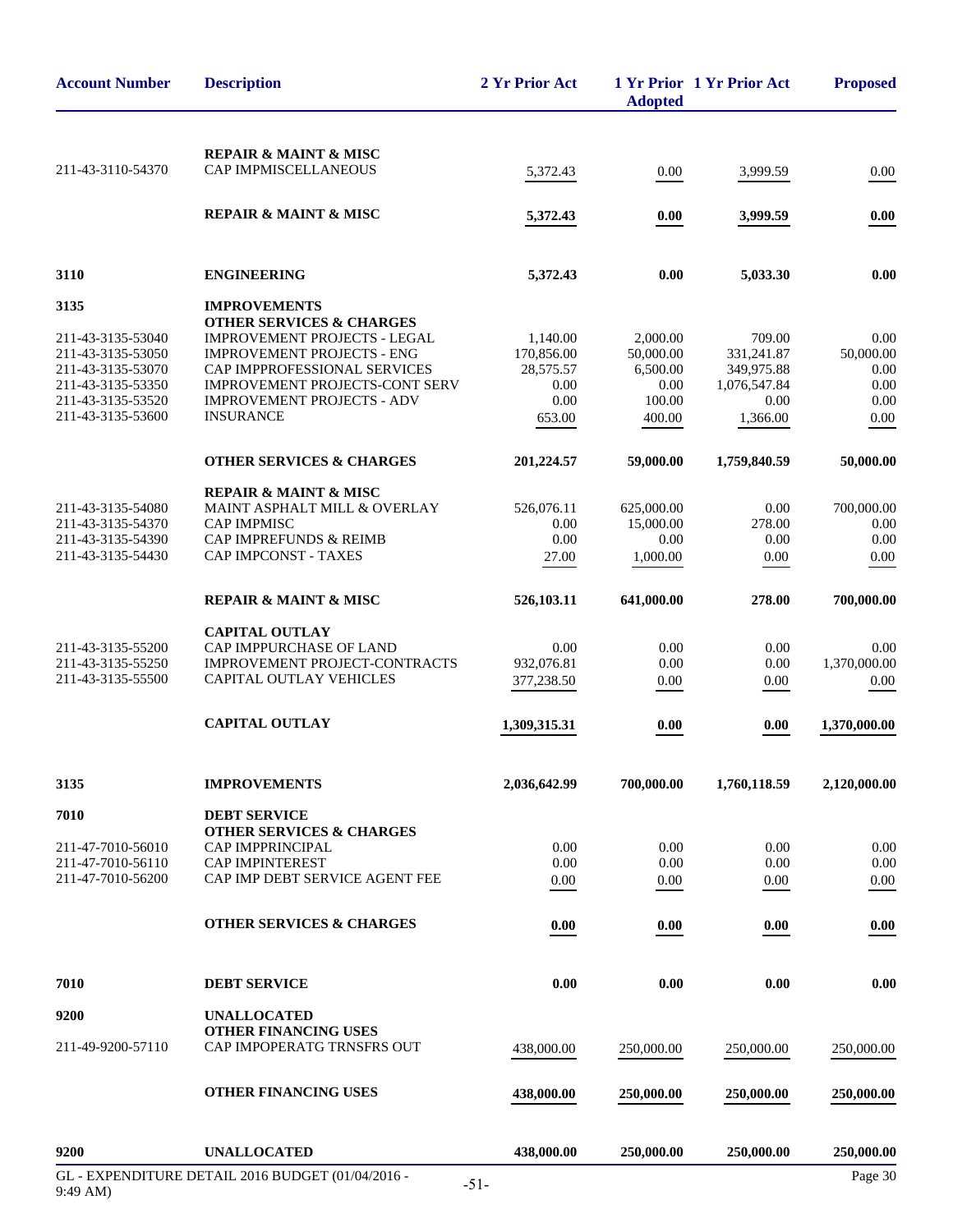| <b>Account Number</b> | <b>Description</b>                                                | 2 Yr Prior Act | <b>Adopted</b> | 1 Yr Prior 1 Yr Prior Act | <b>Proposed</b> |
|-----------------------|-------------------------------------------------------------------|----------------|----------------|---------------------------|-----------------|
| 211                   | <b>CAPITAL IMPROVEMENT FUND</b>                                   | 2,480,015.42   | 950,000.00     | 2,015,151.89              | 2,370,000.00    |
| 212<br>1920           | ECONOMIC DEVELOPMENT FUND<br><b>ECONOMIC DEVELOPMENT</b>          |                |                |                           |                 |
| 212-46-1920-51020     | <b>WAGES &amp; BENEFITS</b><br><b>EDABOARD MEMBERS WAGES</b>      | 1,875.00       | 3,000.00       | 1.850.00                  | 3,000.00        |
| 212-46-1920-51220     | <b>EDAFICA</b>                                                    | 116.25         | 186.00         | 114.70                    | 186.00          |
| 212-46-1920-51230     | <b>EDAMEDICARE</b>                                                | 27.22          | 44.00          | 26.83                     | 44.00           |
|                       | <b>WAGES &amp; BENEFITS</b>                                       | 2,018.47       | 3,230.00       | 1,991.53                  | 3,230.00        |
|                       | <b>SUPPLIES</b>                                                   |                |                |                           |                 |
| 212-46-1920-52100     | <b>EDAOPERATING SUPPLIES</b>                                      | 1,608.06       | 6,000.00       | 7,659.28                  | 6,300.00        |
|                       | <b>SUPPLIES</b>                                                   | 1,608.06       | 6,000.00       | 7,659.28                  | 6,300.00        |
|                       | <b>OTHER SERVICES &amp; CHARGES</b>                               |                |                |                           |                 |
| 212-46-1920-53040     | <b>EDALEGAL SERVICES</b>                                          | 4,837.00       | 4,000.00       | 1,473.15                  | 4,200.00        |
| 212-46-1920-53050     | <b>EDAPROF SERV-ENGINEERING</b>                                   | 3,315.00       | 2,000.00       | 64.00                     | 2,100.00        |
| 212-46-1920-53070     | ECON DEVPROF SERV-CONSULTING                                      | 5,558.75       | 6,500.00       | 0.00                      | 6.825.00        |
| 212-46-1920-53080     | <b>EDASEMINARS &amp; TRAINING</b>                                 | 428.00         | 500.00         | 25.00                     | 525.00          |
| 212-46-1920-53220     | <b>EDAPOSTAGE</b>                                                 | 0.00           | 200.00         | 0.00                      | 210.00          |
| 212-46-1920-53520     | <b>EDAADS &amp; PUBLICATIONS</b>                                  | 90.00          | 300.00         | 42.00                     | 315.00          |
| 212-46-1920-53600     | <b>EDAINSURANCES</b>                                              | 0.00           | 0.00           | 0.00                      | 0.00            |
|                       | <b>OTHER SERVICES &amp; CHARGES</b>                               | 14,228.75      | 13,500.00      | 1,604.15                  | 14,175.00       |
|                       | <b>REPAIR &amp; MAINT &amp; MISC</b>                              |                |                |                           |                 |
| 212-46-1920-54330     | <b>EDADUES &amp; SUBSCRIPTIONS</b>                                | 0.00           | 0.00           | 250.00                    | 0.00            |
| 212-46-1920-54370     | EDAMISC.                                                          | 600.00         | 1,000.00       | 1,296.00                  | 1,050.00        |
| 212-46-1920-54390     | EDAHOUSING MET COUNCIL GRANT                                      | 0.00           | 0.00           | 0.00                      | 0.00            |
|                       | <b>REPAIR &amp; MAINT &amp; MISC</b>                              | 600.00         | 1,000.00       | 1,546.00                  | 1,050.00        |
| 1920                  | <b>ECONOMIC DEVELOPMENT</b>                                       | 18,455.28      | 23,730.00      | 12,800.96                 | 24,755.00       |
| 9200                  | <b>UNALLOCATED</b>                                                |                |                |                           |                 |
|                       | <b>OTHER FINANCING USES</b>                                       |                |                |                           |                 |
| 212-49-9200-57100     | <b>TRANSFER TO OTHER FUNDS</b>                                    | 0.00           | 0.00           | 0.00                      | 0.00            |
|                       | <b>OTHER FINANCING USES</b>                                       | 0.00           | 0.00           | 0.00                      | 0.00            |
| 9200                  | <b>UNALLOCATED</b>                                                | 0.00           | 0.00           | 0.00                      | 0.00            |
|                       |                                                                   |                |                |                           |                 |
| 212                   | ECONOMIC DEVELOPMENT FUND                                         | 18,455.28      | 23,730.00      | 12,800.96                 | 24,755.00       |
| 214<br>1920           | TIF #1 INDUSTRIAL PARK FUND<br><b>ECONOMIC DEVELOPMENT</b>        |                |                |                           |                 |
| 214-46-1920-53040     | <b>OTHER SERVICES &amp; CHARGES</b><br>TIF #1 PROF SERIVCES LEGAL | 0.00           | 0.00           | 0.00                      | 0.00            |
| 214-46-1920-53050     | TIF #1 ENGINEERING                                                | 0.00           | 0.00           | 0.00                      | 0.00            |
| 214-46-1920-53070     | TIF #1 PROFESSIONAL SERVICES                                      | 279.00         | 500.00         | 420.00                    | 1,500.00        |
|                       |                                                                   |                |                |                           |                 |
|                       | <b>OTHER SERVICES &amp; CHARGES</b>                               | 279.00         | 500.00         | 420.00                    | 1,500.00        |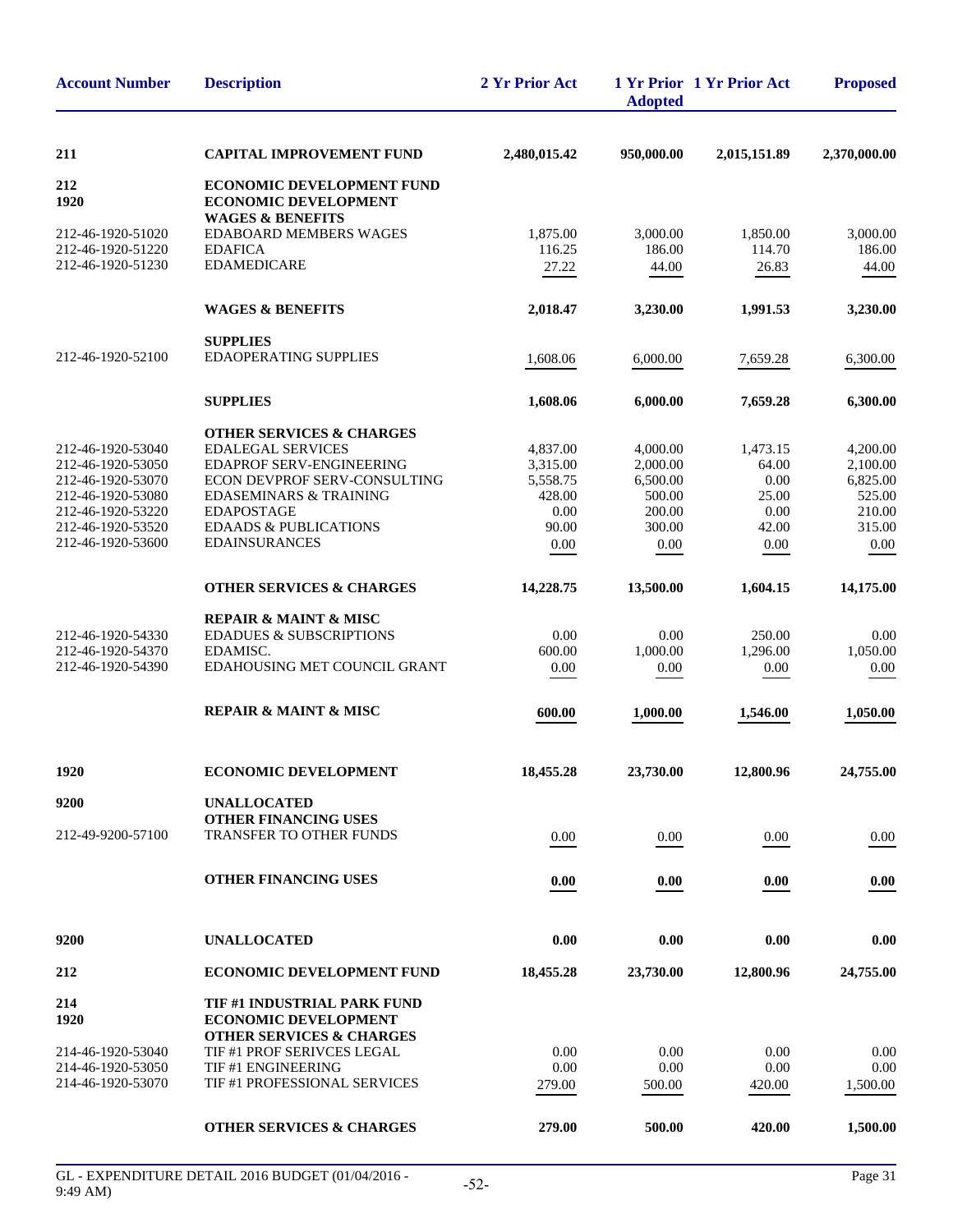| <b>Account Number</b>                                 | <b>Description</b>                                                                                                                                         | 2 Yr Prior Act | <b>Adopted</b> | 1 Yr Prior 1 Yr Prior Act | <b>Proposed</b> |
|-------------------------------------------------------|------------------------------------------------------------------------------------------------------------------------------------------------------------|----------------|----------------|---------------------------|-----------------|
| 214-46-1920-54370                                     | <b>REPAIR &amp; MAINT &amp; MISC</b><br>TIF #1 MISCELLANEOUS                                                                                               | 0.00           | 0.00           | 0.00                      | 0.00            |
|                                                       | <b>REPAIR &amp; MAINT &amp; MISC</b>                                                                                                                       | 0.00           | 0.00           | 0.00                      | 0.00            |
| 214-46-1920-56110                                     | <b>OTHER FINANCING USES</b><br><b>INTEREST EXPENSE</b>                                                                                                     | 0.00           | 0.00           | 0.00                      | 0.00            |
|                                                       | <b>OTHER FINANCING USES</b>                                                                                                                                | 0.00           | 0.00           | 0.00                      | 0.00            |
| 1920                                                  | <b>ECONOMIC DEVELOPMENT</b>                                                                                                                                | 279.00         | 500.00         | 420.00                    | 1,500.00        |
| 9200                                                  | <b>UNALLOCATED</b>                                                                                                                                         |                |                |                           |                 |
| 214-49-9200-57110                                     | <b>OTHER FINANCING USES</b><br>TIF #1 TRANSFERS OUT                                                                                                        | 0.00           | 0.00           | 0.00                      | 0.00            |
|                                                       | <b>OTHER FINANCING USES</b>                                                                                                                                | 0.00           | 0.00           | 0.00                      | 0.00            |
| 9200                                                  | <b>UNALLOCATED</b>                                                                                                                                         | 0.00           | 0.00           | 0.00                      | 0.00            |
| 214                                                   | TIF #1 INDUSTRIAL PARK FUND                                                                                                                                | 279.00         | 500.00         | 420.00                    | 1,500.00        |
| 215<br>1920<br>215-46-1920-53040<br>215-46-1920-53050 | TIF #2 CHERRYWOOD POINTE<br><b>ECONOMIC DEVELOPMENT</b><br><b>OTHER SERVICES &amp; CHARGES</b><br>PROFESSIONAL SERVICES LEGAL<br>PROF SERVICES ENGINEERING | 0.00<br>0.00   | 0.00<br>0.00   | 0.00<br>0.00              | 0.00<br>0.00    |
| 215-46-1920-53070                                     | PROFESSIONAL SERVICES                                                                                                                                      | 1,500.00       | 500.00         | 0.00                      | 69,000.00       |
|                                                       | <b>OTHER SERVICES &amp; CHARGES</b>                                                                                                                        | 1,500.00       | 500.00         | 0.00                      | 69,000.00       |
| 215-46-1920-54370                                     | <b>REPAIR &amp; MAINT &amp; MISC</b><br><b>MISCELLANEOUS</b>                                                                                               | 0.00           | 0.00           | 0.00                      | 0.00            |
|                                                       | <b>REPAIR &amp; MAINT &amp; MISC</b>                                                                                                                       | 0.00           | 0.00           | 0.00                      | 0.00            |
| 215-46-1920-56110                                     | <b>OTHER FINANCING USES</b><br><b>INTEREST EXPENSE</b>                                                                                                     | 37.00          | 0.00           | 0.00                      | 0.00            |
|                                                       | <b>OTHER FINANCING USES</b>                                                                                                                                | 37.00          | 0.00           | 0.00                      | 0.00            |
| 1920                                                  | <b>ECONOMIC DEVELOPMENT</b>                                                                                                                                | 1,537.00       | 500.00         | 0.00                      | 69,000.00       |
| 9200                                                  | <b>UNALLOCATED</b>                                                                                                                                         |                |                |                           |                 |
| 215-49-9200-57110                                     | <b>OTHER FINANCING USES</b><br>TRANSFERS OUT TO OTHER FUNDS                                                                                                | 0.00           | 0.00           | 0.00                      | 0.00            |
|                                                       | <b>OTHER FINANCING USES</b>                                                                                                                                | 0.00           | 0.00           | 0.00                      | 0.00            |
| 9200                                                  | <b>UNALLOCATED</b>                                                                                                                                         | 0.00           | 0.00           | 0.00                      | 0.00            |
| 215                                                   | <b>TIF #2 CHERRYWOOD POINTE</b>                                                                                                                            | 1,537.00       | 500.00         | 0.00                      | 69,000.00       |
|                                                       | GL - EXPENDITURE DETAIL 2016 BUDGET (01/04/2016 -                                                                                                          | $\epsilon$     |                |                           | Page 32         |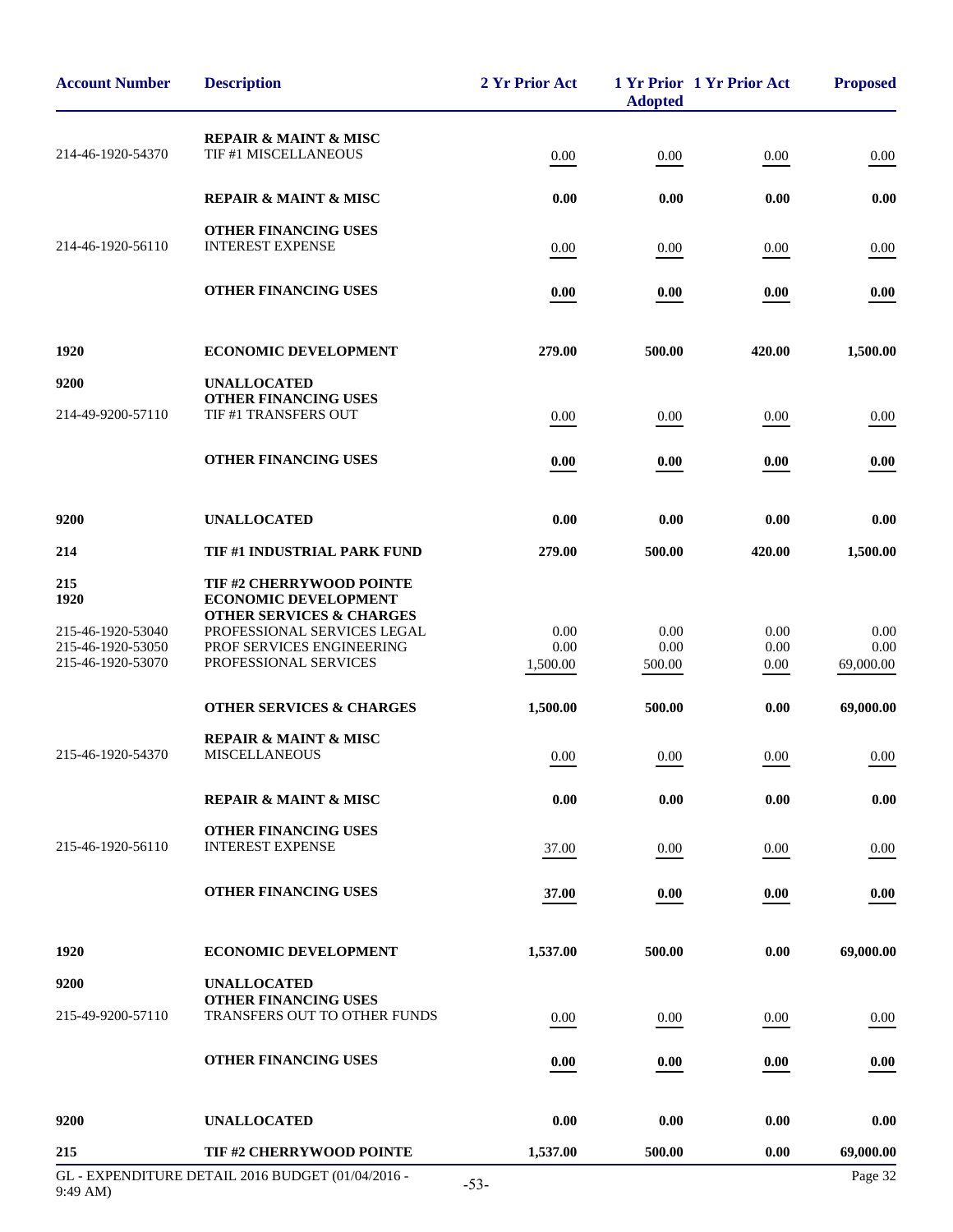| <b>Account Number</b>                  | <b>Description</b>                                               | 2 Yr Prior Act    | <b>Adopted</b> | 1 Yr Prior 1 Yr Prior Act | <b>Proposed</b>  |
|----------------------------------------|------------------------------------------------------------------|-------------------|----------------|---------------------------|------------------|
| 216<br>1920                            | TIF #87 CENTENNIAL OFFICE PARK<br><b>ECONOMIC DEVELOPMENT</b>    |                   |                |                           |                  |
|                                        | <b>OTHER SERVICES &amp; CHARGES</b>                              |                   |                |                           |                  |
| 216-46-1920-53040<br>216-46-1920-53050 | PROFESSIONAL SERVICES LEGAL<br>PROF SERVICES ENGINEERING         | 10,750.00<br>0.00 | 0.00<br>0.00   | 0.00<br>0.00              | 0.00<br>0.00     |
| 216-46-1920-53070                      | PROFESSIONAL SERVICES                                            | 19,740.06         | 500.00         | 200.00                    | 8,000.00         |
|                                        |                                                                  |                   |                |                           |                  |
|                                        | <b>OTHER SERVICES &amp; CHARGES</b>                              | 30,490.06         | 500.00         | 200.00                    | 8,000.00         |
|                                        | <b>REPAIR &amp; MAINT &amp; MISC</b>                             |                   |                |                           |                  |
| 216-46-1920-54370                      | <b>MISCELLANEOUS</b>                                             | 0.00              | 0.00           | 0.00                      | 0.00             |
|                                        |                                                                  |                   |                |                           |                  |
|                                        | <b>REPAIR &amp; MAINT &amp; MISC</b>                             | 0.00              | 0.00           | 0.00                      | 0.00             |
|                                        | <b>OTHER FINANCING USES</b>                                      |                   |                |                           |                  |
| 216-46-1920-56110                      | <b>INTEREST EXPENSE</b>                                          | 0.00              | 0.00           | 0.00                      | 0.00             |
|                                        | <b>OTHER FINANCING USES</b>                                      | 0.00              | 0.00           | 0.00                      | 0.00             |
|                                        |                                                                  |                   |                |                           |                  |
| 1920                                   | <b>ECONOMIC DEVELOPMENT</b>                                      | 30,490.06         | 500.00         | 200.00                    | 8,000.00         |
| 9200                                   | <b>UNALLOCATED</b>                                               |                   |                |                           |                  |
|                                        | <b>OTHER FINANCING USES</b>                                      |                   |                |                           |                  |
| 216-49-9200-57110                      | TRANSFERS OUT TO OTHER FUNDS                                     | 0.00              | 0.00           | 0.00                      | 0.00             |
|                                        | <b>OTHER FINANCING USES</b>                                      | 0.00              | 0.00           | 0.00                      | 0.00             |
|                                        |                                                                  |                   |                |                           |                  |
| 9200                                   | <b>UNALLOCATED</b>                                               | 0.00              | 0.00           | 0.00                      | 0.00             |
| 216                                    | TIF #87 CENTENNIAL OFFICE PARK                                   | 30,490.06         | 500.00         | 200.00                    | 8,000.00         |
| 248<br>1920                            | <b>T.I.F. ADMINISTRATION FUND</b><br><b>ECONOMIC DEVELOPMENT</b> |                   |                |                           |                  |
|                                        | <b>OTHER SERVICES &amp; CHARGES</b>                              |                   |                |                           |                  |
| 248-46-1920-53010                      | <b>T.I.F.ADMPROF SERV-AUDITING</b>                               | 0.00              | 0.00           | 0.00                      | 0.00             |
| 248-46-1920-53040<br>248-46-1920-53070 | T.I.F.ADMPROF SERV-LEGAL<br>T.I.F.ADMPROF SERV-OTHER             | 0.00<br>0.00      | 0.00<br>0.00   | 0.00<br>0.00              | 0.00<br>$0.00\,$ |
|                                        |                                                                  |                   |                |                           |                  |
|                                        | <b>OTHER SERVICES &amp; CHARGES</b>                              | 0.00              | 0.00           | 0.00                      | 0.00             |
|                                        |                                                                  |                   |                |                           |                  |
| 1920                                   | <b>ECONOMIC DEVELOPMENT</b>                                      | 0.00              | 0.00           | 0.00                      | 0.00             |
| 248                                    | <b>T.I.F. ADMINISTRATION FUND</b>                                | 0.00              | 0.00           | 0.00                      | 0.00             |
| 250                                    | <b>AIRPORT FUND</b>                                              |                   |                |                           |                  |
| 9200                                   | <b>UNALLOCATED</b>                                               |                   |                |                           |                  |
| 250-49-9200-57100                      | <b>OTHER FINANCING USES</b><br><b>TRANSFERS OUT</b>              |                   |                |                           |                  |
|                                        |                                                                  | 0.00              | 0.00           | 0.00                      | 0.00             |
|                                        | <b>OTHER FINANCING USES</b>                                      | 0.00              | 0.00           | 0.00                      | 0.00             |
|                                        |                                                                  |                   |                |                           |                  |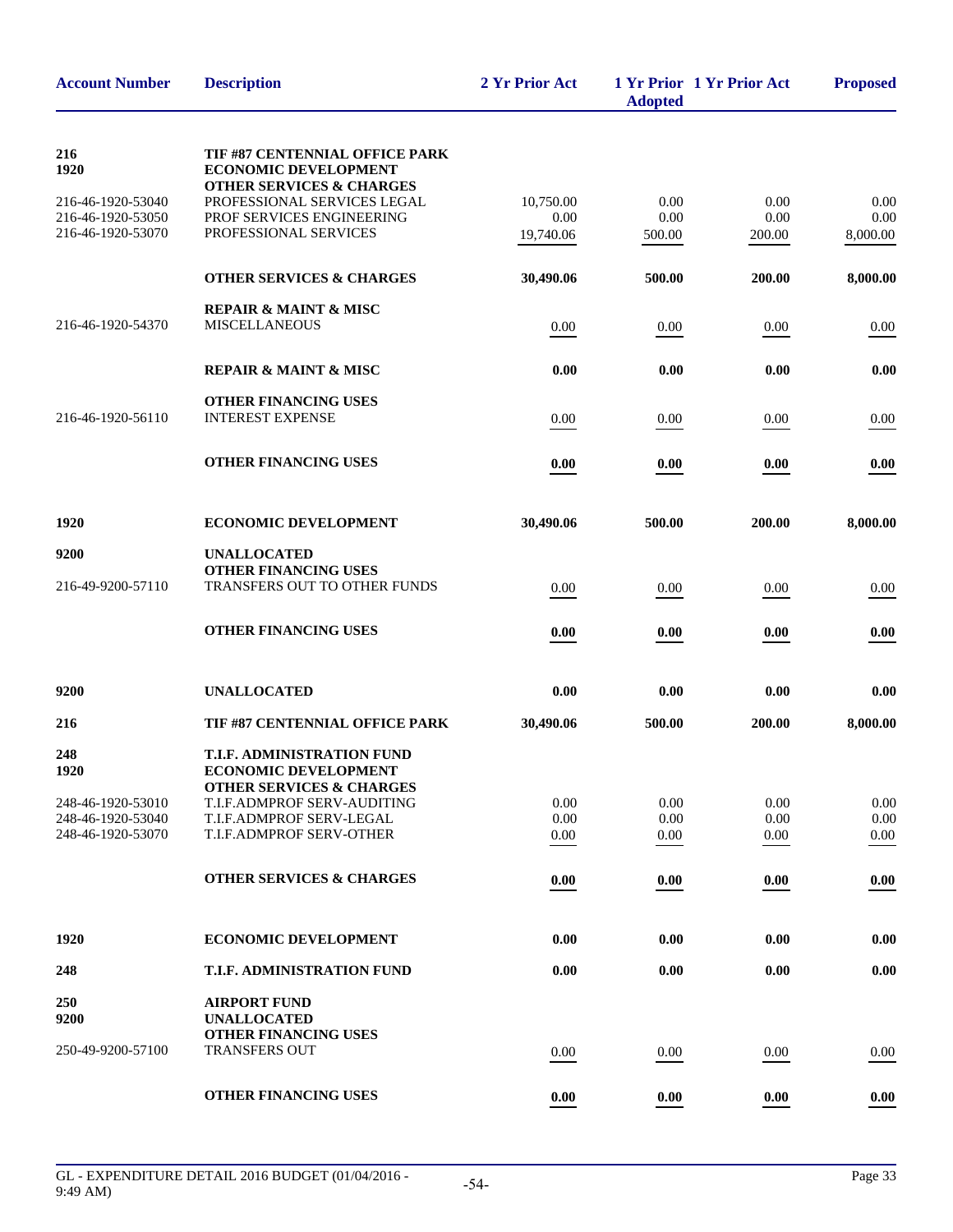| <b>Account Number</b>                  | <b>Description</b>                                              | 2 Yr Prior Act   | <b>Adopted</b>   | 1 Yr Prior 1 Yr Prior Act | <b>Proposed</b>    |
|----------------------------------------|-----------------------------------------------------------------|------------------|------------------|---------------------------|--------------------|
| 9200                                   | <b>UNALLOCATED</b>                                              | 0.00             | 0.00             | 0.00                      | 0.00               |
| 9810                                   | <b>AIRPORT</b>                                                  |                  |                  |                           |                    |
|                                        | <b>WAGES &amp; BENEFITS</b>                                     |                  |                  |                           |                    |
| 250-43-9810-51010                      | <b>AIRPORT FULL TIME WAGES</b>                                  | 5,424.04         | 11,939.00        | 7,532.71                  | 11,939.00          |
| 250-43-9810-51020                      | AIRPORT COMMISSION PER DIEM                                     | 1,225.00         | 1,200.00         | 1,075.00                  | 1,200.00           |
| 250-43-9810-51090                      | <b>AIRPORT OVERTIME</b>                                         | 949.21           | 947.00           | 393.85                    | 1,076.00           |
| 250-43-9810-51210                      | AIRPORT PERA CONTRIBUTIONS<br><b>AIRPORT FICA CONTRIBUTIONS</b> | 661.11           | 966.00           | 567.25                    | 976.00             |
| 250-43-9810-51220<br>250-43-9810-51230 | AIRPORT MEDICARE CONTRIBUTIONS                                  | 612.74<br>143.38 | 873.00<br>204.00 | 510.78<br>119.54          | 881.00<br>206.00   |
| 250-43-9810-51310                      | AIRPORT HEALTH INS CONTRIB                                      | 2,428.72         | 2,585.00         | 1,960.91                  | 2,724.00           |
| 250-43-9810-51320                      | AIRPORT DENTAL INS CONTRIB                                      | 159.26           | 166.00           | 138.16                    | 197.00             |
| 250-43-9810-51325                      | <b>AIRPORT HCSP BENEFIT</b>                                     | 24.01            | 24.00            | 18.52                     | 60.00              |
| 250-43-9810-51330                      | <b>AIRPORT LIFE INS CONTRIB</b>                                 | 17.41            | 19.00            | 5.78                      | 19.00              |
| 250-43-9810-51600                      | AIRPORT DISABILITY INS CONTRIB                                  | 33.68            | 42.00            | 20.15                     | 42.00              |
| 250-43-9810-51700                      | AIRPORT POST EMPLOYMENT BEN                                     | $-41.55$         | 35.00            | 0.00                      | 39.00              |
|                                        | <b>WAGES &amp; BENEFITS</b>                                     | 11,637.01        | 19,000.00        | 12,342.65                 | 19,359.00          |
|                                        | <b>SUPPLIES</b>                                                 |                  |                  |                           |                    |
| 250-43-9810-52120                      | <b>AIRPORT AV GAS FUEL</b>                                      | 49,780.47        | 49,000.00        | 65,081.85                 | 54,603.00          |
| 250-43-9810-52210                      | AIRPORT REP & MAINT SUPPLIES                                    | 137.29           | 1,000.00         | 97.07                     | 1,114.00           |
|                                        | <b>SUPPLIES</b>                                                 | 49,917.76        | 50,000.00        | 65,178.92                 | 55,717.00          |
|                                        | <b>OTHER SERVICES &amp; CHARGES</b>                             |                  |                  |                           |                    |
| 250-43-9810-53040                      | AIRPORT PROF SERVICES LEGAL                                     | 1,787.00         | 1,000.00         | 1,460.50                  | 1,114.00           |
| 250-43-9810-53050                      | AIRPORT PROF SERV ENGINEERING                                   | 0.00             | 1,000.00         | 36,750.00                 | 1,114.00           |
| 250-43-9810-53070                      | AIRPORT PROF SERVICES OTHER                                     | 0.00             | 1,000.00         | 0.00                      | 1,114.00           |
| 250-43-9810-53210                      | <b>AIRPORT PHONES</b>                                           | 3,380.70         | 3,500.00         | 3,122.18                  | 3,900.00           |
| 250-43-9810-53520                      | AIRPORT ADS & PUBLICATIONS                                      | 0.00             | 100.00           | 0.00                      | 111.00             |
| 250-43-9810-53600                      | AIRPORT INSURANCE                                               | 9,415.00         | 13,000.00        | 13,877.00                 | 14,486.00          |
| 250-43-9810-53810                      | AIRPORT ELECTRIC & HEATING                                      | 3,152.83         | 1,000.00         | 2,572.23                  | 1,114.00           |
| 250-43-9810-53840                      | AIRPORT RUBBISH DISPOSAL                                        | 1,166.74         | 1,400.00         | 1,243.54                  | 1,560.00           |
|                                        | <b>OTHER SERVICES &amp; CHARGES</b>                             | 18,902.27        | 22,000.00        | 59,025.45                 | 24,513.00          |
|                                        | <b>REPAIR &amp; MAINT &amp; MISC</b>                            |                  |                  |                           |                    |
| 250-43-9810-54010                      | AIRPORT R&M BLDGS & GROUNDS                                     | 348.00           | 500.00           | 4,083.96                  | 557.00             |
| 250-43-9810-54040                      | AIRPORT R&M EQUIPMENT                                           | 1,080.18         | 1,500.00         | 841.27                    | 1,672.00           |
| 250-43-9810-54270<br>250-43-9810-54370 | <b>AIRPORT LICENSES &amp; PERMITS</b><br>AIRPORT MISCELLANEOUS  | 57.00            | 100.00           | 25.00                     | 111.00<br>4,012.00 |
| 250-43-9810-54430                      | AIRPORT PROPERTY TAXES                                          | 4,519.70         | 3,600.00         | 4,437.45                  |                    |
|                                        |                                                                 | 4,573.48         | 6,500.00         | 2,058.00                  | 7,243.00           |
|                                        | <b>REPAIR &amp; MAINT &amp; MISC</b>                            | 10,578.36        | 12,200.00        | 11,445.68                 | 13,595.00          |
|                                        | <b>CAPITAL OUTLAY</b>                                           |                  |                  |                           |                    |
| 250-43-9810-55250                      | AIRPORT CONTRACTORS PAYMENTS                                    | 0.00             | 0.00             | 0.00                      | 3,175,000.00       |
| 250-43-9810-55800                      | AIRPORT CAPITAL OUTLAY EQUIP                                    | 0.00             | 0.00             | 0.00                      | 0.00               |
| 250-43-9810-55900                      | AIRPORT LAND PURCHASE                                           | 0.00             | 0.00             | 0.00                      | 0.00               |
|                                        | <b>CAPITAL OUTLAY</b>                                           | 0.00             | 0.00             | 0.00                      | 3,175,000.00       |
| 9810                                   | <b>AIRPORT</b>                                                  | 91,035.40        | 103,200.00       | 147,992.70                | 3,288,184.00       |
| 250                                    | <b>AIRPORT FUND</b>                                             | 91,035.40        | 103,200.00       | 147,992.70                | 3,288,184.00       |
| 251<br>7010                            | <b>HEADWATERS INDUSTRIAL PARK</b><br><b>DEBT SERVICE</b>        |                  |                  |                           |                    |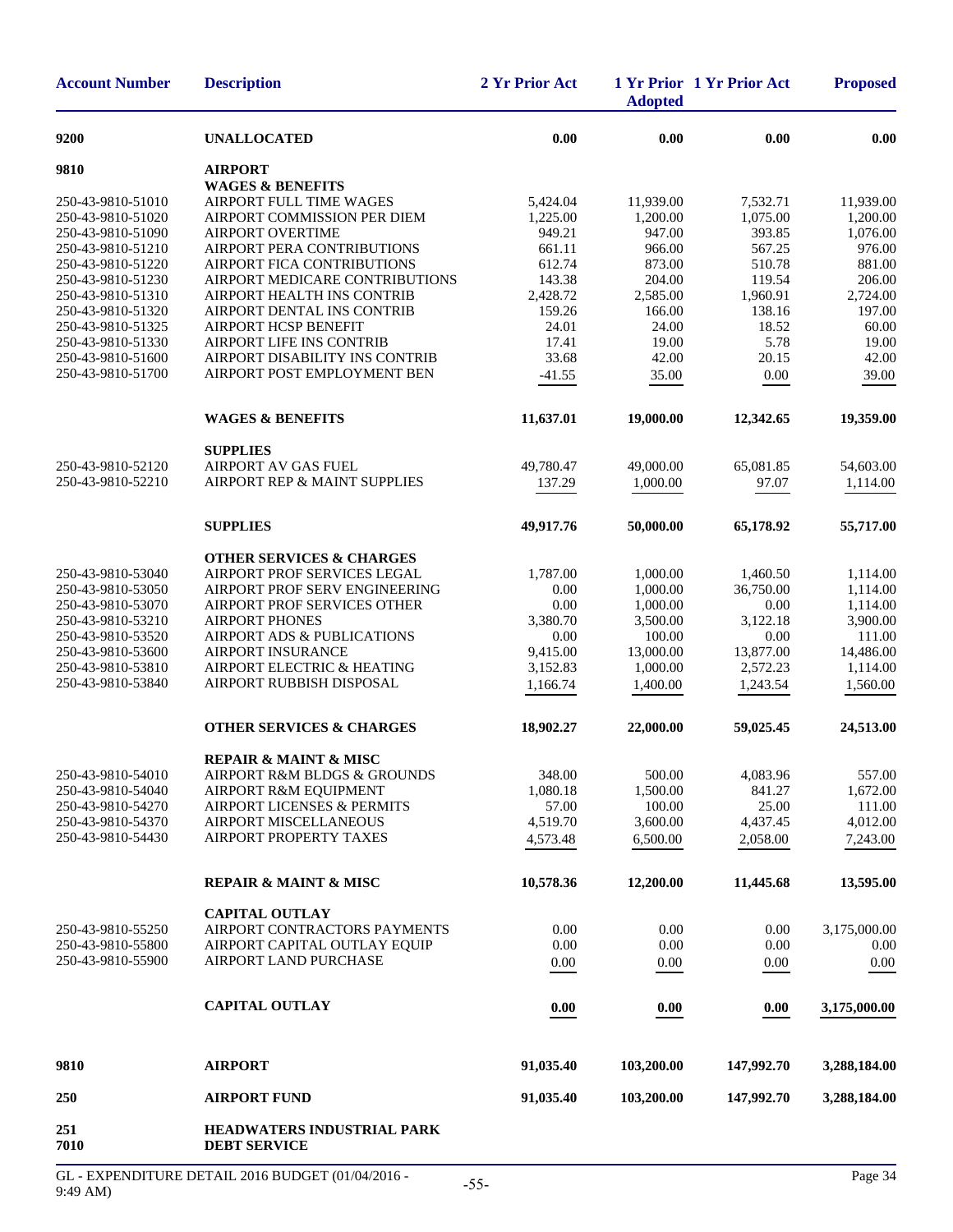| <b>Account Number</b>                  | <b>Description</b>                                                                                | 2 Yr Prior Act    | <b>Adopted</b> | 1 Yr Prior 1 Yr Prior Act | <b>Proposed</b> |
|----------------------------------------|---------------------------------------------------------------------------------------------------|-------------------|----------------|---------------------------|-----------------|
|                                        | <b>OTHER FINANCING USES</b>                                                                       |                   |                |                           |                 |
| 251-47-7010-56010                      | <b>BOND PRINCIPAL</b>                                                                             | 635,000.00        | 135,000.00     | 135,000.00                | 130,000.00      |
| 251-47-7010-56110                      | <b>BOND INTEREST</b>                                                                              | 16,132.50         | 4,399.00       | 4.398.75                  | 3.440.00        |
| 251-47-7010-56200                      | PAYING AGENT FEES                                                                                 | 0.00              | 250.00         | 165.00                    | 250.00          |
|                                        | <b>OTHER FINANCING USES</b>                                                                       | 651,132.50        | 139,649.00     | 139,563.75                | 133,690.00      |
| 7010                                   | <b>DEBT SERVICE</b>                                                                               | 651,132.50        | 139,649.00     | 139,563.75                | 133,690.00      |
| 9200                                   | <b>UNALLOCATED</b>                                                                                |                   |                |                           |                 |
| 251-49-9200-56110                      | <b>OTHER FINANCING USES</b><br><b>INTERFUND LOAN INTEREST EXPENS</b>                              | 2,175.00          | 0.00           | 0.00                      | 0.00            |
| 251-49-9200-57100                      | <b>TRANSFERS OUT</b>                                                                              | 0.00              | 0.00           | 0.00                      | 0.00            |
|                                        |                                                                                                   |                   |                |                           |                 |
|                                        | <b>OTHER FINANCING USES</b>                                                                       | 2,175.00          | 0.00           | 0.00                      | 0.00            |
| 9200                                   | <b>UNALLOCATED</b>                                                                                | 2,175.00          | 0.00           | 0.00                      | 0.00            |
| 9811                                   | <b>INDUSTRIAL PARK</b>                                                                            |                   |                |                           |                 |
| 251-49-9811-53040                      | <b>OTHER SERVICES &amp; CHARGES</b><br><b>INDUSTRIAL PARK LEGAL</b>                               | 192.00            | 500.00         | 0.00                      | 0.00            |
| 251-49-9811-53050                      | <b>INDUSTRIAL PARK ENGINEERING</b>                                                                | 3,303.00          | 1,000.00       | 0.00                      | 0.00            |
|                                        | <b>OTHER SERVICES &amp; CHARGES</b>                                                               | 3,495.00          | 1,500.00       | 0.00                      | 0.00            |
| 251-49-9811-54430                      | <b>REPAIR &amp; MAINT &amp; MISC</b><br>INDUSTRIAL PARK PROPERTY TAXES                            | 104,570.33        | 110,000.00     | 99,373.33                 | 110,000.00      |
|                                        | <b>REPAIR &amp; MAINT &amp; MISC</b>                                                              | 104,570.33        | 110,000.00     | 99,373.33                 | 110,000.00      |
| 9811                                   | <b>INDUSTRIAL PARK</b>                                                                            | 108,065.33        | 111,500.00     | 99,373.33                 | 110,000.00      |
| 251                                    | <b>HEADWATERS INDUSTRIAL PARK</b>                                                                 | 761,372.83        | 251,149.00     | 238,937.08                | 243,690.00      |
| 303<br>1920                            | T.I.F. #21 LEGION MALL FUND<br><b>ECONOMIC DEVELOPMENT</b><br><b>OTHER SERVICES &amp; CHARGES</b> |                   |                |                           |                 |
| 303-46-1920-53040                      | TIF PROJECTSLEGAL SERVICES                                                                        | 0.00              | 0.00           | 4,819.00                  | 0.00            |
| 303-46-1920-53050                      | TIF PROJECTSENGINEERING                                                                           | 287.50            | 0.00           | 0.00                      | 0.00            |
| 303-46-1920-53070                      | TIF PROJECTSPROF SERVICES                                                                         | 10,920.00         | 3,000.00       | 73,867.07                 | 50,000.00       |
| 303-46-1920-53520<br>303-46-1920-53600 | TIF#21-MUNI LOTPUBLISH & ADS<br>TIF #21 INSURANCE                                                 | 0.00<br>247.00    | 0.00<br>0.00   | 0.00<br>1,746.00          | 0.00            |
|                                        |                                                                                                   |                   |                |                           | $0.00\,$        |
|                                        | <b>OTHER SERVICES &amp; CHARGES</b>                                                               | 11,454.50         | 3,000.00       | 80,432.07                 | 50,000.00       |
|                                        | <b>REPAIR &amp; MAINT &amp; MISC</b>                                                              |                   |                |                           |                 |
| 303-46-1920-54010<br>303-46-1920-54030 | TIF PROJECTSBLDG MAINT<br>TIF PROJECTSIMPROVEMENTS                                                | 0.00<br>10,000.00 | 0.00<br>0.00   | 0.00<br>0.00              | 0.00<br>0.00    |
| 303-46-1920-54370                      | MISCELLANEOUS EXPENSE                                                                             | 1,041.48          | 0.00           | 0.00                      | 0.00            |
| 303-46-1920-54380                      | TIF #21PAY-AS-YOU-GO CONTRACT                                                                     | 0.00              | 0.00           | 0.00                      | 0.00            |
| 303-46-1920-54430                      | TIF PROJECTSTAXES                                                                                 | 0.00              | 0.00           | 0.00                      | 0.00            |
|                                        | <b>REPAIR &amp; MAINT &amp; MISC</b>                                                              | 11,041.48         | 0.00           | 0.00                      | 0.00            |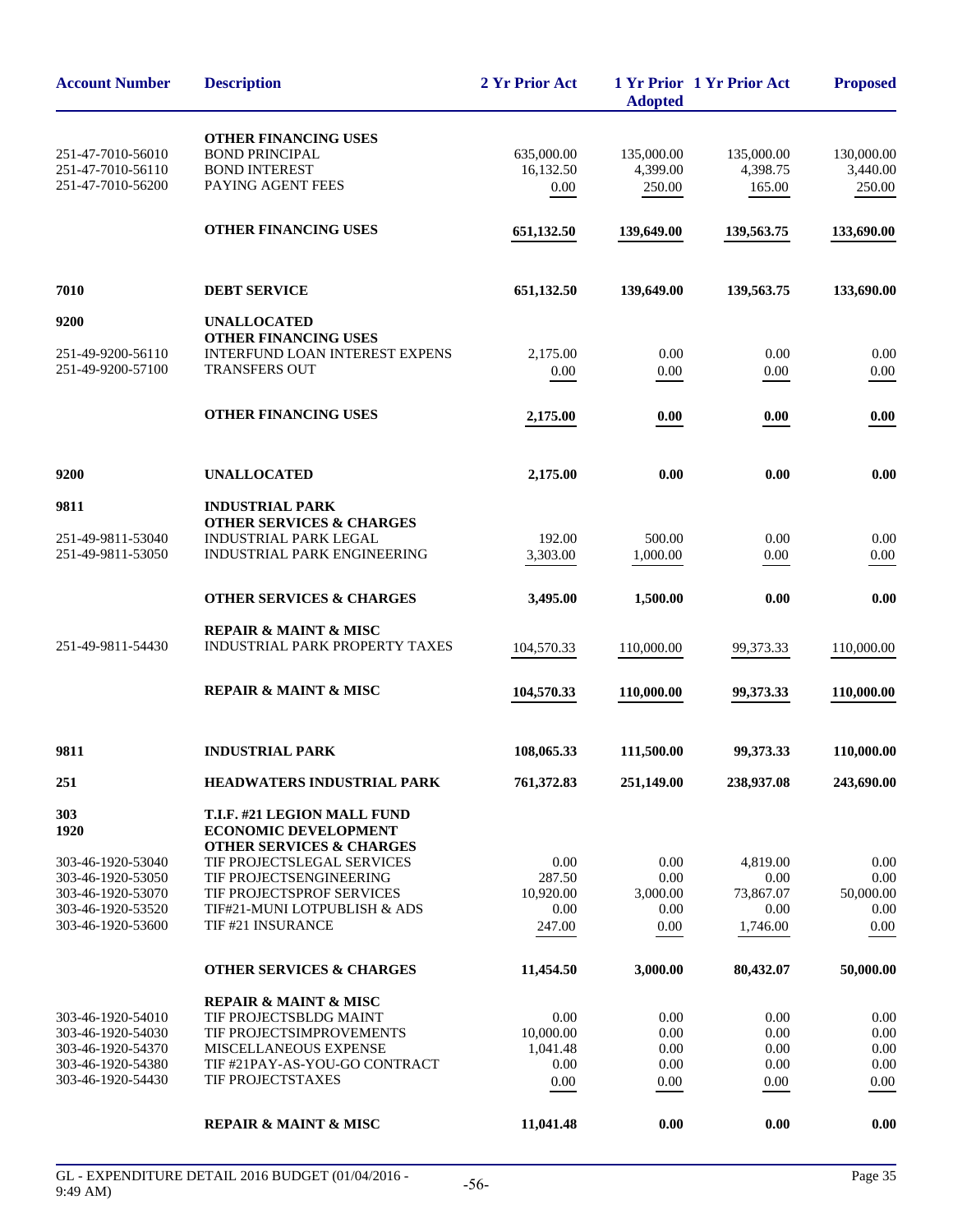| <b>Account Number</b> | <b>Description</b>                                        | 2 Yr Prior Act | <b>Adopted</b> | 1 Yr Prior 1 Yr Prior Act | <b>Proposed</b> |
|-----------------------|-----------------------------------------------------------|----------------|----------------|---------------------------|-----------------|
|                       | <b>CAPITAL OUTLAY</b>                                     |                |                |                           |                 |
| 303-46-1920-55200     | TIF #21LAND PURCHASE                                      | 0.00           | 0.00           | 0.00                      | 0.00            |
| 303-46-1920-55250     | TIF PROJECTSCONTRACTORS                                   | 0.00           | $0.00\,$       | $0.00\,$                  | 0.00            |
|                       |                                                           |                |                |                           |                 |
|                       | <b>CAPITAL OUTLAY</b>                                     | 0.00           | 0.00           | 0.00                      | 0.00            |
| 1920                  | <b>ECONOMIC DEVELOPMENT</b>                               | 22,495.98      | 3,000.00       | 80,432.07                 | 50,000.00       |
| 7010                  | <b>DEBT SERVICE</b>                                       |                |                |                           |                 |
|                       | <b>OTHER SERVICES &amp; CHARGES</b>                       |                |                |                           |                 |
| 303-47-7010-56010     | TIF #21DEBT SERV-PRINCIPAL                                | 450,000.00     | 460,000.00     | 460,000.00                | 465,000.00      |
| 303-47-7010-56110     | TIF #21DEBT SERV-INTEREST                                 | 23,000.00      | 13,900.00      | 13,900.00                 | 4,650.00        |
| 303-47-7010-56200     | TIF #21DEBT SERV-AGENT FEES                               | 495.00         | 495.00         | 495.00                    | 495.00          |
|                       | <b>OTHER SERVICES &amp; CHARGES</b>                       | 473,495.00     | 474,395.00     | 474,395.00                | 470,145.00      |
| 7010                  | <b>DEBT SERVICE</b>                                       | 473,495.00     | 474,395.00     | 474,395.00                | 470,145.00      |
|                       |                                                           |                |                |                           |                 |
| 9200                  | <b>UNALLOCATED</b>                                        |                |                |                           |                 |
| 303-49-9200-54375     | <b>OTHER FINANCING USES</b><br><b>BOND ISSUANCE COSTS</b> | 0.00           | 0.00           | 0.00                      | 0.00            |
| 303-49-9200-56300     | TIF #21BOND DISCOUNT                                      | 0.00           | 0.00           | 0.00                      | 0.00            |
| 303-49-9200-57110     | T.I.F. #21TRANSFERS OUT                                   | 471,625.85     | 0.00           | 0.00                      | 0.00            |
|                       |                                                           |                |                |                           |                 |
|                       | <b>OTHER FINANCING USES</b>                               | 471,625.85     | 0.00           | 0.00                      | 0.00            |
| 9200                  | <b>UNALLOCATED</b>                                        | 471,625.85     | 0.00           | 0.00                      | 0.00            |
| 303                   | T.I.F. #21 LEGION MALL FUND                               | 967,616.83     | 477,395.00     | 554,827.07                | 520,145.00      |
| 312<br>3100           | T.I.F. #24 SETTERHOLM'S FUND<br><b>STREETS</b>            |                |                |                           |                 |
|                       | <b>OTHER SERVICES &amp; CHARGES</b>                       |                |                |                           |                 |
| 312-43-3100-53070     | TIF #24PROFESSIONAL SERVICES                              | 500.00         | 0.00           | 0.00                      | 0.00            |
| 312-43-3100-53600     | <b>INSURANCE</b>                                          | 666.44         | 0.00           | 166.00                    | 0.00            |
|                       |                                                           |                |                |                           |                 |
|                       | <b>OTHER SERVICES &amp; CHARGES</b>                       | 1,166.44       | 0.00           | 166.00                    | 0.00            |
|                       | <b>REPAIR &amp; MAINT &amp; MISC</b>                      |                |                |                           |                 |
| 312-43-3100-54370     | TIF #24 MISCELLANEOUS                                     | 1.31           | 0.00           | 0.00                      | 0.00            |
|                       | <b>REPAIR &amp; MAINT &amp; MISC</b>                      | 1.31           | 0.00           | 0.00                      | 0.00            |
|                       |                                                           |                |                |                           |                 |
| 3100                  | <b>STREETS</b>                                            | 1,167.75       | 0.00           | 166.00                    | 0.00            |
| 312                   | T.I.F. #24 SETTERHOLM'S FUND                              | 1,167.75       | 0.00           | 166.00                    | 0.00            |
| 315                   | 2000 G.O. IMP BOND FUND                                   |                |                |                           |                 |
| 7000                  | '00 ROAD IMPENGINEERING                                   |                |                |                           |                 |
|                       | <b>OTHER SERVICES &amp; CHARGES</b>                       |                |                |                           |                 |
| 315-47-7000-53050     | '00 ROAD IMPENGINEERING                                   | 0.00           | 0.00           | 0.00                      | 0.00            |
|                       |                                                           |                |                |                           |                 |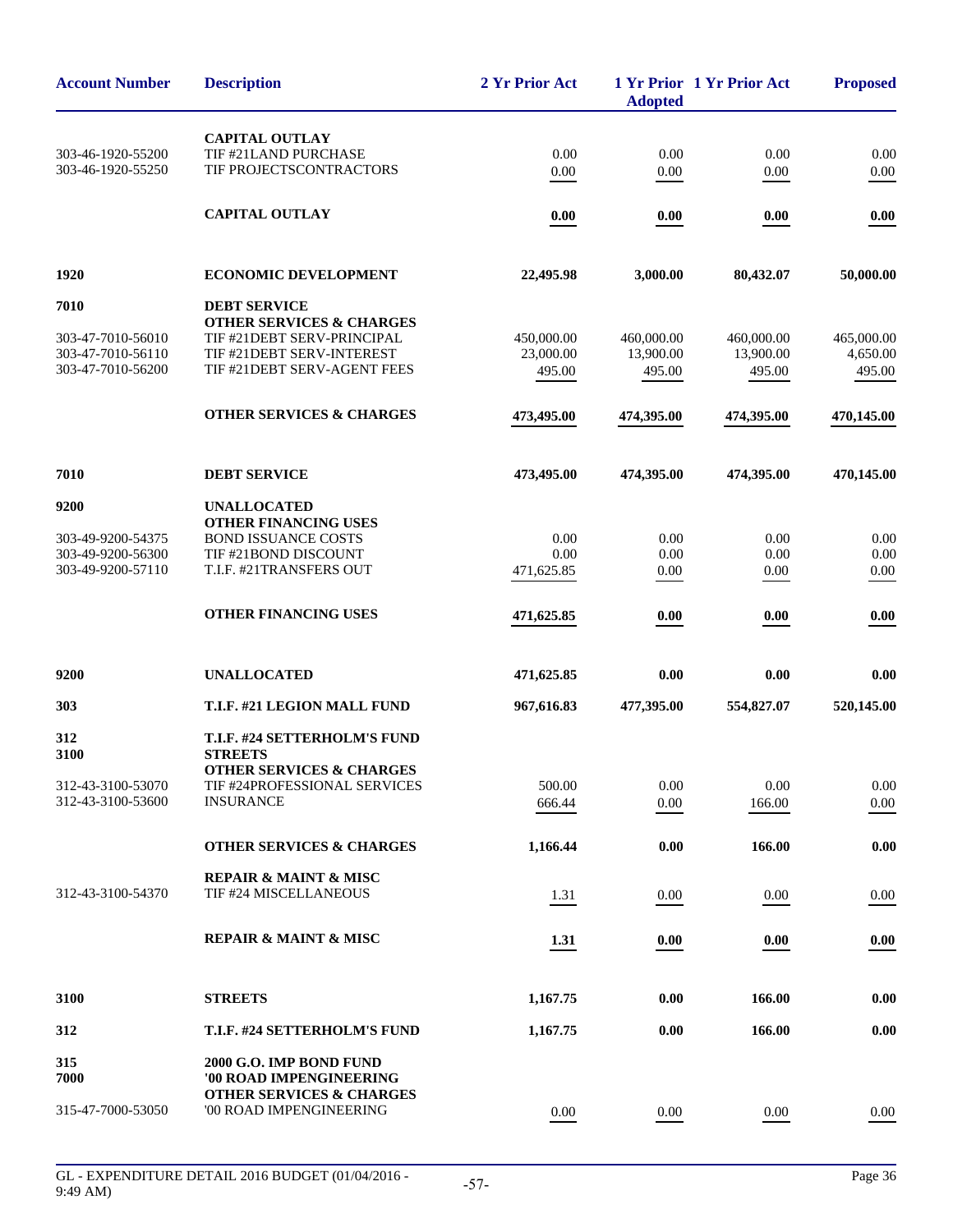| <b>Account Number</b>                  | <b>Description</b>                                                   | 2 Yr Prior Act     | <b>Adopted</b>         | 1 Yr Prior 1 Yr Prior Act | <b>Proposed</b>      |
|----------------------------------------|----------------------------------------------------------------------|--------------------|------------------------|---------------------------|----------------------|
|                                        | <b>OTHER SERVICES &amp; CHARGES</b>                                  | 0.00               | 0.00                   | 0.00                      | 0.00                 |
| 315-47-7000-55250                      | <b>CAPITAL OUTLAY</b><br>'00 ROAD IMPCONTRACTORS                     | 0.00               | 0.00                   | 0.00                      | 0.00                 |
|                                        | <b>CAPITAL OUTLAY</b>                                                | 0.00               | 0.00                   | 0.00                      | 0.00                 |
| 7000                                   | '00 ROAD IMPCONTRACTORS                                              | 0.00               | 0.00                   | 0.00                      | 0.00                 |
| 9200                                   | <b>UNALLOCATED</b>                                                   |                    |                        |                           |                      |
| 315-49-9200-57110                      | <b>OTHER FINANCING USES</b><br><b>TRANSFER TO OTHER FUNDS</b>        | 0.00               | 0.00                   | 0.00                      | 0.00                 |
|                                        | <b>OTHER FINANCING USES</b>                                          | 0.00               | 0.00                   | 0.00                      | 0.00                 |
| 9200                                   | <b>UNALLOCATED</b>                                                   | 0.00               | 0.00                   | 0.00                      | 0.00                 |
| 315                                    | 2000 G.O. IMP BOND FUND                                              | 0.00               | 0.00                   | 0.00                      | 0.00                 |
| 317<br>7010                            | <b>DEBT SERVICE FUND</b><br><b>DEBT SERVICE</b>                      |                    |                        |                           |                      |
| 317-47-7010-56010                      | <b>OTHER SERVICES &amp; CHARGES</b><br><b>BOND PRINCIPAL PAYMENT</b> | 645,000.00         | 225,000.00             | 225,000.00                | 225,000.00           |
| 317-47-7010-56110<br>317-47-7010-56200 | <b>BOND INTEREST PAYMENT</b><br>PAYING AGENT FEES                    | 9,427.50<br>247.50 | 7,168.00<br>425.00     | 7,541.25<br>165.00        | 5,910.00<br>425.00   |
|                                        | <b>OTHER SERVICES &amp; CHARGES</b>                                  | 654,675.00         | 232,593.00             | 232,706.25                | 231,335.00           |
| 7010                                   | <b>DEBT SERVICE</b>                                                  | 654,675.00         | 232,593.00             | 232,706.25                | 231,335.00           |
| 9200                                   | <b>UNALLOCATED</b>                                                   |                    |                        |                           |                      |
| 317-49-9200-54375                      | <b>OTHER FINANCING USES</b><br>DEBT SERVICE ISSUANCE COSTS           | 0.00               | 0.00                   | 0.00                      | 0.00                 |
| 317-49-9200-56300<br>317-49-9200-57110 | DEBT SERVICE BOND DISCOUNT<br>TRANSFER TO OTHER FUNDS                | 0.00               | 0.00                   | 0.00                      | 0.00                 |
|                                        |                                                                      | 0.00               | 0.00                   | 0.00                      | 0.00                 |
|                                        | <b>OTHER FINANCING USES</b>                                          | 0.00               | 0.00                   | 0.00                      | 0.00                 |
| 9200                                   | <b>UNALLOCATED</b>                                                   | 0.00               | 0.00                   | 0.00                      | 0.00                 |
| 317                                    | <b>DEBT SERVICE FUND</b>                                             | 654,675.00         | 232,593.00             | 232,706.25                | 231,335.00           |
| 322<br>7010                            | <b>DEBT SERVICE PUBLIC FACILITIES</b><br><b>DEBT SERVICE</b>         |                    |                        |                           |                      |
| 322-47-7010-56010                      | OTHER FINANCING USES<br>DEBT SERVICE PRINCIPAL                       | 0.00               | 0.00                   | 0.00                      | 520,000.00           |
| 322-47-7010-56110<br>322-47-7010-56200 | DEBT SERVICE INTEREST<br>DEBT SERVICE PAYING AGENT FEES              | 578,027.50<br>0.00 | 578,028.00<br>1,800.00 | 337,182.50<br>0.00        | 575,428.00<br>425.00 |
|                                        | <b>OTHER FINANCING USES</b>                                          | 578,027.50         | 579,828.00             | 337,182.50                | 1,095,853.00         |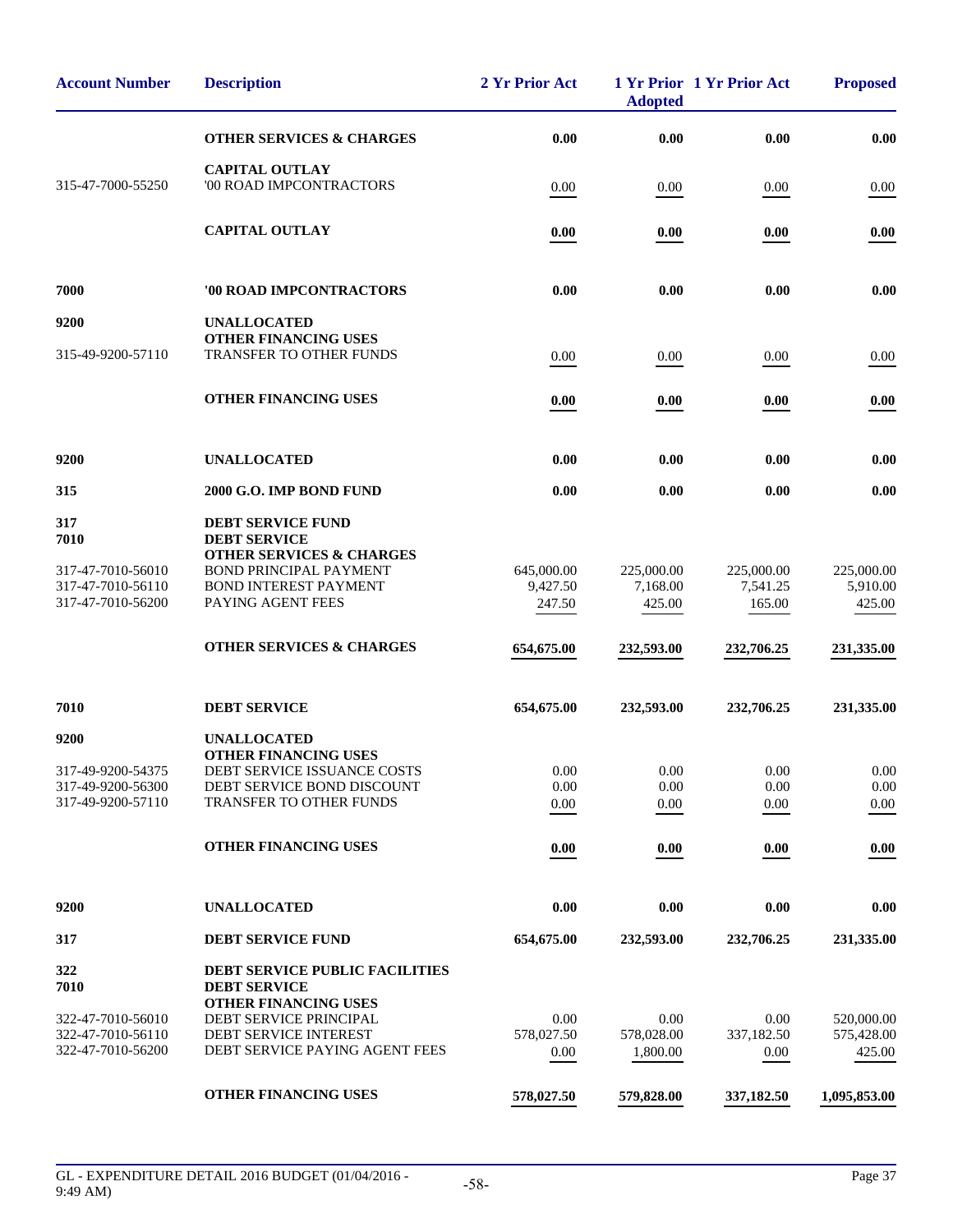| <b>Account Number</b>                  | <b>Description</b>                                                                                           | 2 Yr Prior Act | <b>Adopted</b> | 1 Yr Prior 1 Yr Prior Act | <b>Proposed</b> |
|----------------------------------------|--------------------------------------------------------------------------------------------------------------|----------------|----------------|---------------------------|-----------------|
| 7010                                   | <b>DEBT SERVICE</b>                                                                                          | 578,027.50     | 579,828.00     | 337,182.50                | 1,095,853.00    |
| 9200                                   | <b>UNALLOCATED</b><br><b>OTHER FINANCING USES</b>                                                            |                |                |                           |                 |
| 322-49-9200-54375                      | <b>BOND COSTS OF ISSUANCE</b>                                                                                | 0.00           | 0.00           | 0.00                      | 0.00            |
| 322-49-9200-56300                      | <b>BOND DISCOUNT</b>                                                                                         | 0.00           | 0.00           | 0.00                      | 0.00            |
| 322-49-9200-57100                      | TRANSFERS OUT TO OTHER FUNDS                                                                                 | 0.00           | 0.00           | 0.00                      | 0.00            |
|                                        | <b>OTHER FINANCING USES</b>                                                                                  | 0.00           | 0.00           | 0.00                      | 0.00            |
| 9200                                   | <b>UNALLOCATED</b>                                                                                           | 0.00           | 0.00           | 0.00                      | 0.00            |
| 322                                    | <b>DEBT SERVICE PUBLIC FACILITIES</b>                                                                        | 578,027.50     | 579,828.00     | 337,182.50                | 1,095,853.00    |
| 325<br>7010                            | DEBT SERVICE YMCA<br><b>DEBT SERVICE</b>                                                                     |                |                |                           |                 |
|                                        | <b>OTHER FINANCING USES</b>                                                                                  |                |                |                           |                 |
| 325-47-7010-56010                      | <b>BOND PRINCIPAL PAYMENT</b>                                                                                | 0.00           | 275,000.00     | 0.00                      | 275,000.00      |
| 325-47-7010-56110                      | <b>BOND INTEREST PAYMENT</b>                                                                                 | 0.00           | 196,347.00     | 196,347.03                | 256,705.00      |
| 325-47-7010-56200                      | PAYING AGENT FEES                                                                                            | 0.00           | 425.00         | 450.00                    | 425.00          |
|                                        | <b>OTHER FINANCING USES</b>                                                                                  | 0.00           | 471,772.00     | 196,797.03                | 532,130.00      |
| 7010                                   | <b>DEBT SERVICE</b>                                                                                          | 0.00           | 471,772.00     | 196,797.03                | 532,130.00      |
| 9200                                   | <b>UNALLOCATED</b>                                                                                           |                |                |                           |                 |
| 325-49-9200-54375                      | <b>OTHER FINANCING USES</b><br><b>DEBT ISSUANCE COSTS</b>                                                    | 0.00           | 0.00           | 0.00                      | 0.00            |
| 325-49-9200-56300                      | DEBT BOND DISCOUNT                                                                                           | 0.00           | 0.00           | 0.00                      | 0.00            |
| 325-49-9200-57110                      | <b>TRANSFER TO OTHER FUNDS</b>                                                                               | 0.00           | 0.00           | 0.00                      | 0.00            |
|                                        | <b>OTHER FINANCING USES</b>                                                                                  | 0.00           | 0.00           | 0.00                      | 0.00            |
| 9200                                   | <b>UNALLOCATED</b>                                                                                           | 0.00           | 0.00           | 0.00                      | 0.00            |
| 325                                    | <b>DEBT SERVICE YMCA</b>                                                                                     | 0.00           | 471,772.00     | 196,797.03                | 532,130.00      |
| 412<br>1940                            | PUBLIC FACILITIES CAPITAL PROJ<br><b>GENERAL GOVERNMENT BUILDINGS</b><br><b>OTHER SERVICES &amp; CHARGES</b> |                |                |                           |                 |
| 412-41-1940-53040                      | <b>LEGAL SERVICES</b>                                                                                        | 0.00           | 0.00           | 3,560.50                  | 0.00            |
| 412-41-1940-53050                      | <b>ENGINEERING CHARGES</b>                                                                                   | 0.00           | 0.00           | 17,695.50                 | 0.00            |
| 412-41-1940-53070<br>412-41-1940-53520 | PROFESSIONAL SERVICES                                                                                        | 2,000.00       | 50,000.00      | 271,876.84                | 0.00            |
| 412-41-1940-53600                      | ADVERTISING - CONST PROJECTS<br><b>INSURANCE</b>                                                             | 0.00<br>0.00   | 0.00<br>0.00   | 0.00<br>0.00              | 0.00<br>0.00    |
|                                        | <b>OTHER SERVICES &amp; CHARGES</b>                                                                          | 2,000.00       | 50,000.00      | 293,132.84                | 0.00            |
|                                        | <b>REPAIR &amp; MAINT &amp; MISC</b>                                                                         |                |                |                           |                 |
| 412-41-1940-54370<br>412-41-1940-54380 | MISCELLANEOUS EXPENSE<br>DEPRECIATIONPUBLIC FACILITIES                                                       | 0.00<br>0.00   | 0.00<br>0.00   | 111,774.03<br>0.00        | 0.00<br>0.00    |
| 412-41-1940-54390                      | <b>MISC REFUNDS &amp; REIMB</b>                                                                              | 0.00           | 0.00           | 0.00                      | 0.00            |
| 412-41-1940-54430                      | <b>TAXES - CONST PROJECTS</b>                                                                                | 0.00           | 0.00           | 0.00                      | 0.00            |
|                                        | <b>REPAIR &amp; MAINT &amp; MISC</b>                                                                         | 0.00           | 0.00           | 111,774.03                | 0.00            |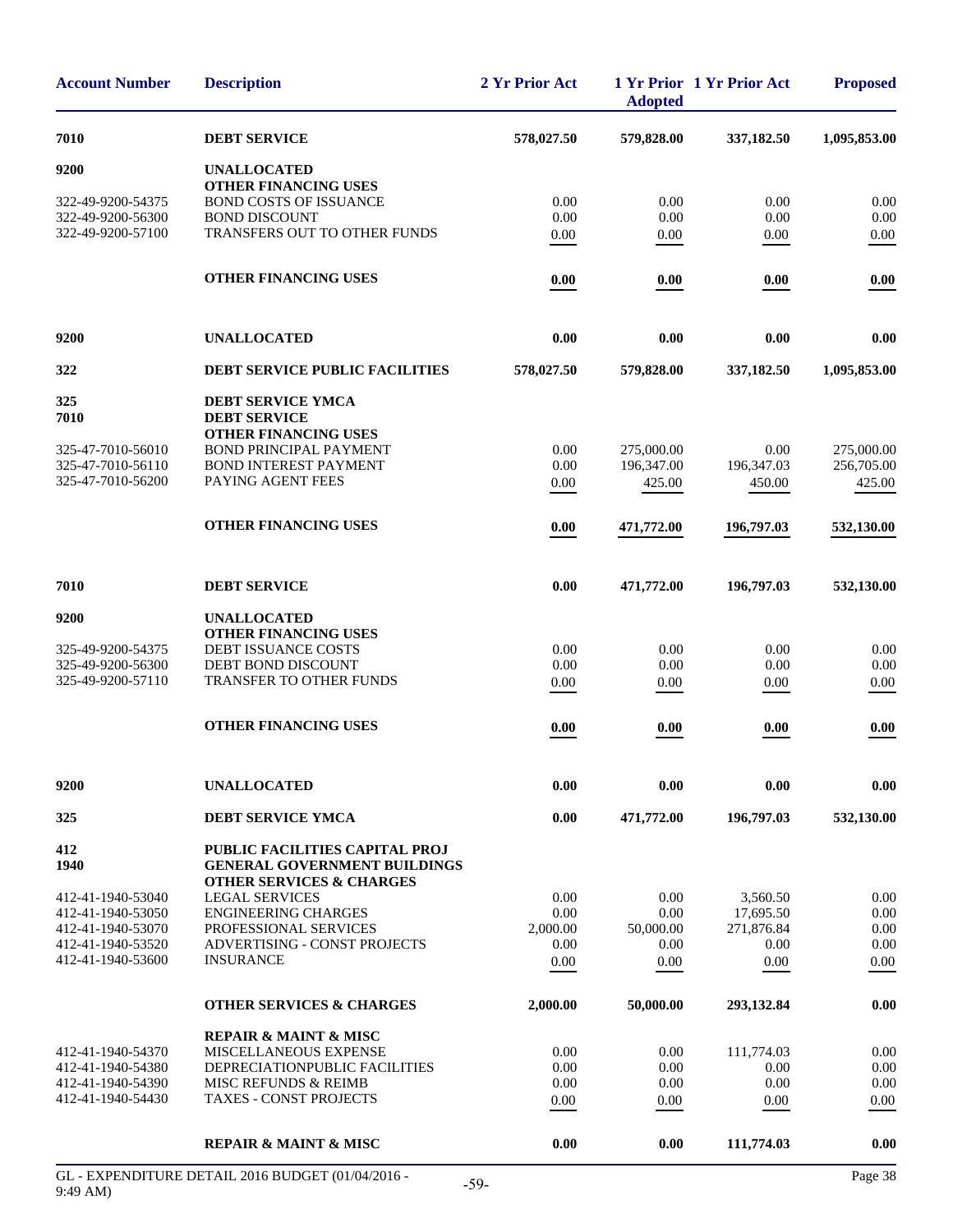| <b>Account Number</b>                  | <b>Description</b>                                                     | 2 Yr Prior Act         | <b>Adopted</b> | 1 Yr Prior 1 Yr Prior Act | <b>Proposed</b> |
|----------------------------------------|------------------------------------------------------------------------|------------------------|----------------|---------------------------|-----------------|
|                                        | <b>CAPITAL OUTLAY</b>                                                  |                        |                |                           |                 |
| 412-41-1940-55200                      | PURCHASE OF LAND                                                       | 0.00                   | 0.00           | 0.00                      | 0.00            |
| 412-41-1940-55250                      | CONTRACTORS PMTS IMPROVEMENTS                                          | 0.00                   | 0.00           | 188,407.15                | 0.00            |
| 412-41-1940-55600                      | CAPITAL OUTLAY FURNITURE                                               | 0.00                   | 0.00           | 7,622.23                  | 0.00            |
| 412-41-1940-55800                      | CAPITAL OUTLAY EQUIPMENT                                               | 0.00                   | 0.00           | 146,067.77                | 0.00            |
|                                        |                                                                        |                        |                |                           |                 |
|                                        | <b>CAPITAL OUTLAY</b>                                                  | 0.00                   | 0.00           | 342,097.15                | 0.00            |
| 1940                                   | <b>GENERAL GOVERNMENT BUILDINGS</b>                                    | 2,000.00               | 50,000.00      | 747,004.02                | 0.00            |
| 7010                                   | <b>DEBT SERVICE</b>                                                    |                        |                |                           |                 |
|                                        | <b>OTHER FINANCING USES</b>                                            |                        |                |                           |                 |
| 412-47-7010-56200                      | PAYING AGENT FEES                                                      | 0.00                   | 0.00           | 0.00                      | 0.00            |
|                                        | <b>OTHER FINANCING USES</b>                                            | 0.00                   | 0.00           | 0.00                      | 0.00            |
| 7010                                   | <b>DEBT SERVICE</b>                                                    | 0.00                   | 0.00           | 0.00                      | 0.00            |
|                                        |                                                                        |                        |                |                           |                 |
| 9200                                   | <b>UNALLOCATED</b>                                                     |                        |                |                           |                 |
|                                        | OTHER FINANCING USES                                                   |                        |                |                           |                 |
| 412-49-9200-53600<br>412-49-9200-54375 | <b>BOND DISCOUNT</b><br><b>BOND COSTS OF ISSUANCE</b>                  | 0.00<br>0.00           | 0.00<br>0.00   | 0.00<br>0.00              | 0.00<br>0.00    |
| 412-49-9200-57100                      | TRANSFERS OUT TO OTHER FUNDS                                           | 0.00                   |                |                           | 490,000.00      |
|                                        |                                                                        |                        | 0.00           | 0.00                      |                 |
|                                        | <b>OTHER FINANCING USES</b>                                            | 0.00                   | 0.00           | 0.00                      | 490,000.00      |
| 9200                                   | <b>UNALLOCATED</b>                                                     | 0.00                   | 0.00           | 0.00                      | 490,000.00      |
| 412                                    | PUBLIC FACILITIES CAPITAL PROJ                                         | 2,000.00               | 50,000.00      | 747,004.02                | 490,000.00      |
| 425<br>1920                            | YMCA CAPITAL PROJECT FUND<br><b>ECONOMIC DEVELOPMENT</b>               |                        |                |                           |                 |
| 425-46-1920-54370                      | <b>REPAIR &amp; MAINT &amp; MISC</b><br>ECONOMIC DEVELOPMENT CONTRIBUT | 9,000,000.00           | 0.00           | 0.00                      | 0.00            |
|                                        | <b>REPAIR &amp; MAINT &amp; MISC</b>                                   | 9,000,000.00           | 0.00           | 0.00                      | 0.00            |
| 1920                                   | <b>ECONOMIC DEVELOPMENT</b>                                            | 9,000,000.00           | 0.00           | 0.00                      | 0.00            |
| 9200                                   | <b>UNALLOCATED</b>                                                     |                        |                |                           |                 |
|                                        | <b>OTHER FINANCING USES</b>                                            |                        |                |                           |                 |
| 425-49-9200-54375<br>425-49-9200-56300 | DEBT ISSUANCE COSTS<br>DEBT BOND DISCOUNT                              | 91,097.00<br>57,802.85 | 0.00<br>0.00   | 0.00<br>0.00              | 0.00<br>0.00    |
|                                        | <b>OTHER FINANCING USES</b>                                            | 148,899.85             | 0.00           | 0.00                      | 0.00            |
|                                        |                                                                        |                        |                |                           |                 |
| 9200                                   | <b>UNALLOCATED</b>                                                     | 148,899.85             | 0.00           | 0.00                      | 0.00            |
| 425                                    | YMCA CAPITAL PROJECT FUND                                              | 9,148,899.85           | 0.00           | 0.00                      | 0.00            |
|                                        |                                                                        |                        |                |                           |                 |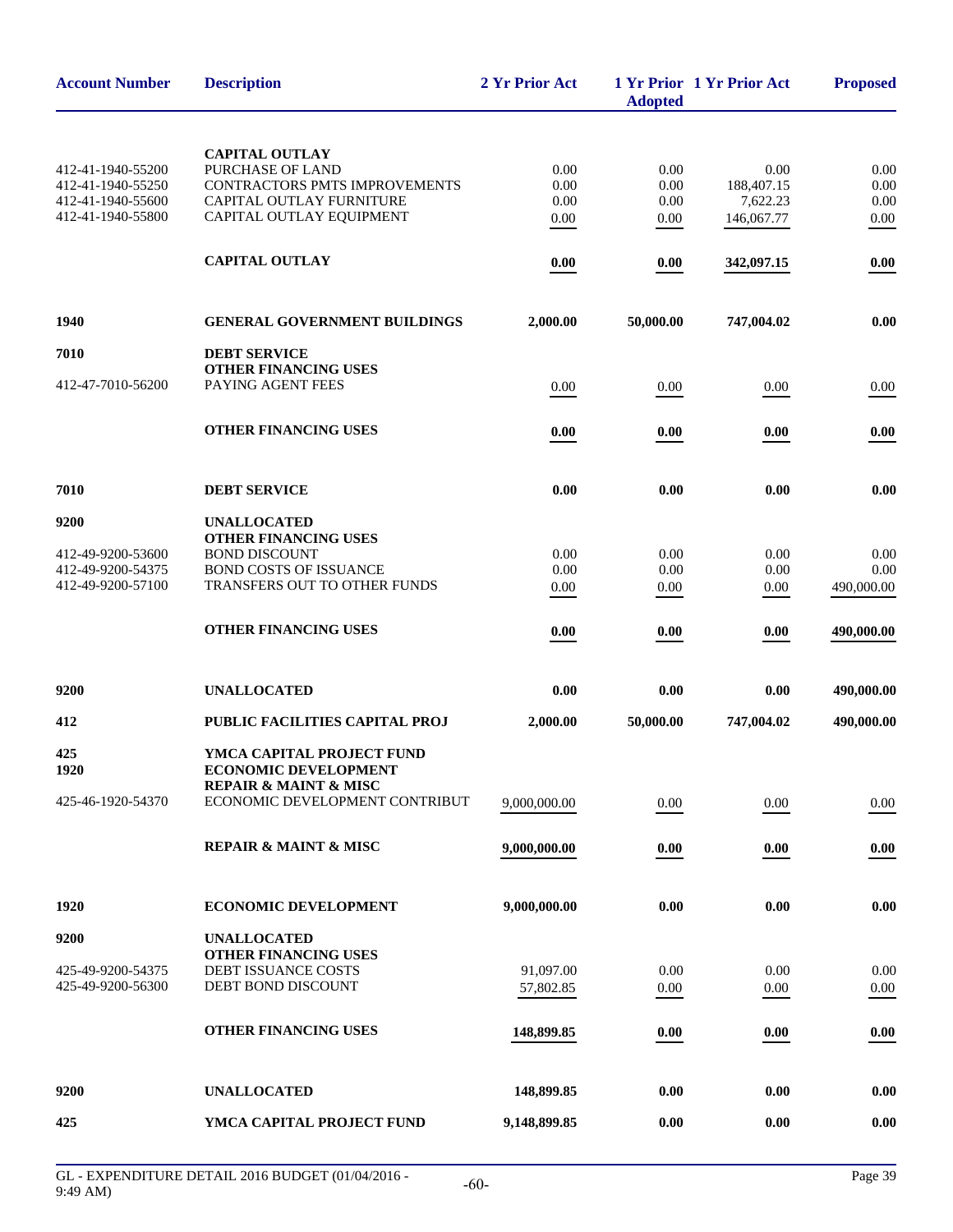| <b>Account Number</b>                  | <b>Description</b>                               | 2 Yr Prior Act  | <b>Adopted</b> | 1 Yr Prior 1 Yr Prior Act | <b>Proposed</b> |
|----------------------------------------|--------------------------------------------------|-----------------|----------------|---------------------------|-----------------|
| 612                                    | <b>AIRPORT FUND - Closed</b>                     |                 |                |                           |                 |
| 7010                                   | <b>DEBT SERVICE</b>                              |                 |                |                           |                 |
|                                        | <b>OTHER FINANCING USES</b>                      |                 |                |                           |                 |
| 612-47-7010-56010                      | DEBT SERVICE BOND PRINCIPAL                      | 0.00            | 0.00           | 0.00                      | 0.00            |
| 612-47-7010-56110                      | DEBT SERVICE BOND INTEREST                       | 0.00            | 0.00           | 0.00                      | 0.00            |
| 612-47-7010-56200                      | DEBT SERVICE PAYING AGENT FEES                   | 0.00            | 0.00           | 0.00                      | 0.00            |
|                                        | <b>OTHER FINANCING USES</b>                      | 0.00            | 0.00           | 0.00                      | 0.00            |
| 7010                                   | <b>DEBT SERVICE</b>                              | 0.00            | 0.00           | 0.00                      | 0.00            |
| 9200                                   | <b>UNALLOCATED</b>                               |                 |                |                           |                 |
|                                        | <b>OTHER FINANCING USES</b>                      |                 |                |                           |                 |
| 612-49-9200-54375                      | AIRPORTBOND ISSUANCE COSTS                       | 0.00            | 0.00           | 0.00                      | 0.00            |
| 612-49-9200-56300                      | INDUSTRIAL PARKBOND DISCOUNT                     | 0.00            | 0.00           | 0.00                      | 0.00            |
| 612-49-9200-57100                      | <b>TRANSFERS OUT</b>                             | $-1,001,392.24$ | 0.00           | 0.00                      | 0.00            |
| 612-49-9200-57200                      | CAPITAL CONTRIB TO OTHER FUNDS                   | 3,529,743.81    | 0.00           | 0.00                      | 0.00            |
|                                        | <b>OTHER FINANCING USES</b>                      | 2,528,351.57    | 0.00           | 0.00                      | 0.00            |
|                                        |                                                  |                 |                |                           |                 |
| 9200                                   | <b>UNALLOCATED</b>                               | 2,528,351.57    | 0.00           | 0.00                      | 0.00            |
| 9810                                   | <b>AIRPORT</b>                                   |                 |                |                           |                 |
|                                        | <b>WAGES &amp; BENEFITS</b>                      |                 |                |                           |                 |
| 612-49-9810-51010                      | AIRPORTFULL TIME WAGES                           | 0.00            | 0.00           | 0.00                      | 0.00            |
| 612-49-9810-51020                      | AIRPORTCOMMISSIONERS MTGS                        | 0.00            | 0.00           | 0.00                      | 0.00            |
| 612-49-9810-51090                      | AIRPORT OVERTIME                                 | 0.00            | 0.00           | 0.00                      | 0.00            |
| 612-49-9810-51210                      | AIRPORTPERA CONTRIBUTIONS                        | 0.00            | 0.00           | 0.00                      | 0.00            |
| 612-49-9810-51220                      | <b>AIRPORTFICA</b>                               | 0.00            | 0.00           | 0.00                      | 0.00            |
| 612-49-9810-51230<br>612-49-9810-51310 | AIRPORTMEDICARE<br>AIRPORTHEALTH INS CONTRIBUTIO | 0.00<br>0.00    | 0.00<br>0.00   | 0.00<br>0.00              | 0.00<br>0.00    |
| 612-49-9810-51320                      | AIRPORT DENTAL INS                               | 0.00            | 0.00           | 0.00                      | 0.00            |
| 612-49-9810-51325                      | AIRPORTHCSP BENEFIT                              | 0.00            | 0.00           | 0.00                      | 0.00            |
| 612-49-9810-51330                      | <b>AIRPORTLIFE INS CONT</b>                      | 0.00            | 0.00           | 0.00                      | 0.00            |
| 612-49-9810-51600                      | AIRPORTDISABILITY INS                            | 0.00            | 0.00           | 0.00                      | 0.00            |
| 612-49-9810-51700                      | AIRPORTPOST EMPLOYMENT BENEFI                    | 0.00            | 0.00           | 0.00                      | 0.00            |
|                                        | <b>WAGES &amp; BENEFITS</b>                      | 0.00            | 0.00           | 0.00                      | 0.00            |
|                                        |                                                  |                 |                |                           |                 |
|                                        | <b>SUPPLIES</b>                                  |                 |                |                           |                 |
| 612-49-9810-52120                      | <b>AIRPORTFUEL</b>                               | 0.00            | 0.00           | 0.00                      | 0.00            |
| 612-49-9810-52210                      | AIRPORTREP & MAINT SUPPLIES                      | 0.00            | 0.00           | 0.00                      | 0.00            |
|                                        | <b>SUPPLIES</b>                                  | 0.00            | 0.00           | 0.00                      | 0.00            |
|                                        | <b>OTHER SERVICES &amp; CHARGES</b>              |                 |                |                           |                 |
| 612-49-9810-53040                      | AIRPORTPROF SERV-LEGAL                           | 0.00            | 0.00           | 0.00                      | 0.00            |
| 612-49-9810-53050                      | AIRPORTPROF SERV-ENGINEERG                       | 0.00            | 0.00           | 0.00                      | 0.00            |
| 612-49-9810-53070                      | <b>AIRPORTPROF SERV-OTHER</b>                    | 0.00            | 0.00           | 0.00                      | 0.00            |
| 612-49-9810-53210                      | <b>AIRPORTPHONES</b>                             | 0.00            | 0.00           | 0.00                      | 0.00            |
| 612-49-9810-53520                      | AIRPORTADS & PUBLICATIONS                        | 0.00            | 0.00           | 0.00                      | 0.00            |
| 612-49-9810-53600                      | <b>AIRPORTINSURANCES</b>                         | 0.00            | 0.00           | 0.00                      | 0.00            |
| 612-49-9810-53810                      | AIRPORTELECTRIC & FUEL OIL                       | 0.00            | 0.00           | 0.00                      | 0.00            |
| 612-49-9810-53840                      | AIRPORTRUBBISH DISPOSAL                          | 0.00            | 0.00           | 0.00                      | 0.00            |
|                                        | <b>OTHER SERVICES &amp; CHARGES</b>              | 0.00            | 0.00           | 0.00                      | 0.00            |
|                                        |                                                  |                 |                |                           |                 |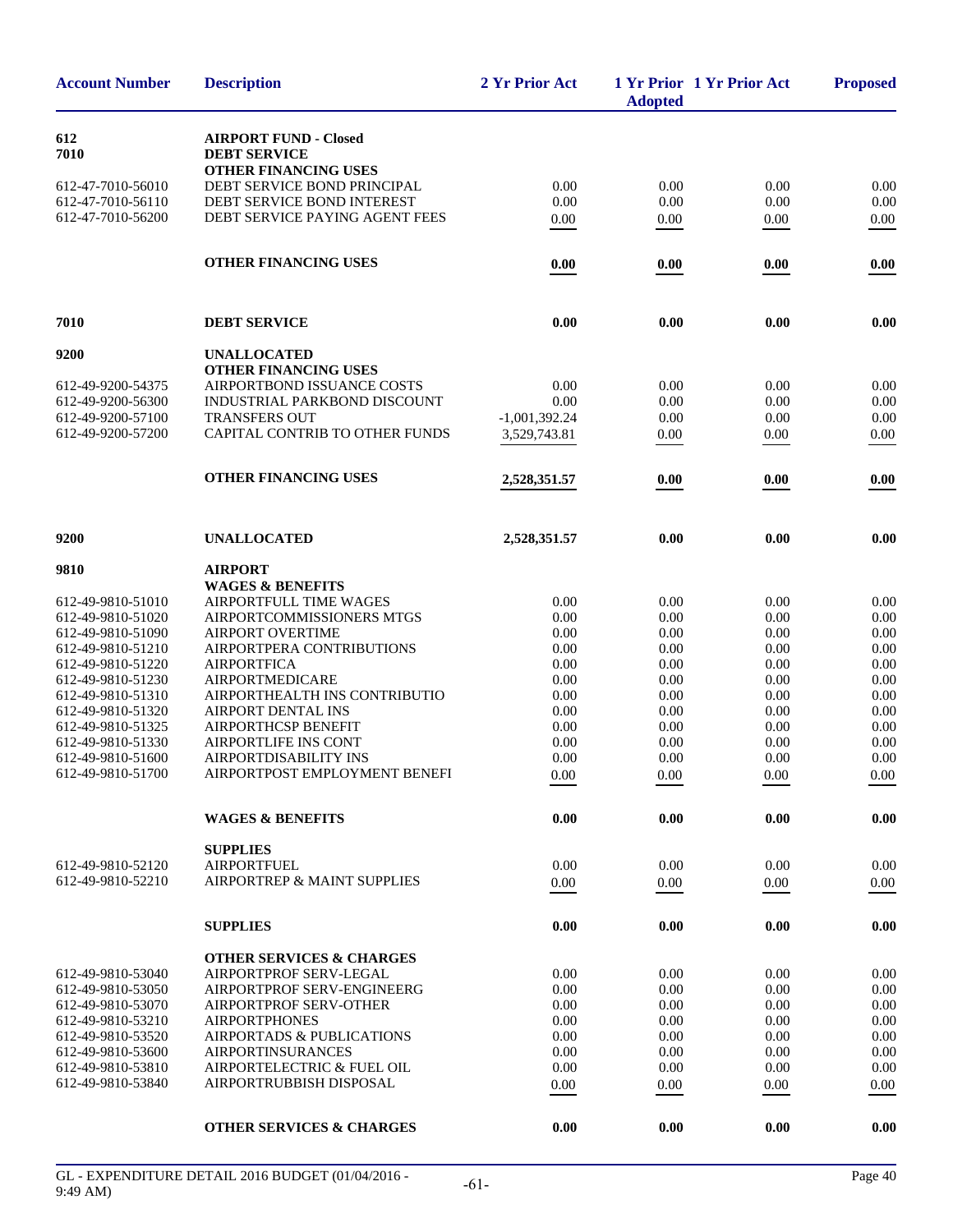| <b>Account Number</b> | <b>Description</b>                                            | 2 Yr Prior Act | <b>Adopted</b> | 1 Yr Prior 1 Yr Prior Act | <b>Proposed</b> |
|-----------------------|---------------------------------------------------------------|----------------|----------------|---------------------------|-----------------|
|                       | <b>REPAIR &amp; MAINT &amp; MISC</b>                          |                |                |                           |                 |
| 612-49-9810-54010     | AIRPORTR&M BLDGS OR GROUNDS                                   | 0.00           | 0.00           | 0.00                      | 0.00            |
| 612-49-9810-54040     | AIRPORTREP & MAINT-EQUIPMENT                                  | 0.00           | 0.00           | 0.00                      | 0.00            |
| 612-49-9810-54270     | <b>AIRPORTLICENSES &amp; PERMITS</b>                          | 0.00           | 0.00           | 0.00                      | 0.00            |
|                       | <b>AIRPORTMISC</b>                                            |                |                | 0.00                      | 0.00            |
| 612-49-9810-54370     |                                                               | 0.00           | 0.00           |                           |                 |
| 612-49-9810-54380     | AIRPORTDEPRECIATION EXPENSE                                   | 0.00           | 0.00           | 0.00                      | 0.00            |
| 612-49-9810-54430     | AIRPORTPROPERTY TAXES                                         | 0.00           | 0.00           | 0.00                      | 0.00            |
|                       | <b>REPAIR &amp; MAINT &amp; MISC</b>                          | 0.00           | 0.00           | 0.00                      | 0.00            |
|                       | <b>CAPITAL OUTLAY</b>                                         |                |                |                           |                 |
| 612-49-9810-55250     | AIRPORTCONTRACTORS PMTS                                       | 0.00           | 0.00           | 0.00                      | 0.00            |
| 612-49-9810-55800     | AIRPORTCAP OUTLAY-EQUIPMENT                                   | 0.00           | 0.00           | 0.00                      | 0.00            |
| 612-49-9810-55900     | AIRPORT LAND PURCHASE                                         | 0.00           | 0.00           | $0.00\,$                  | 0.00            |
|                       | <b>CAPITAL OUTLAY</b>                                         | 0.00           | 0.00           | 0.00                      | 0.00            |
|                       | <b>OTHER FINANCING USES</b>                                   |                |                |                           |                 |
| 612-49-9810-56110     | AIRPORTINTEREST EXPENSE                                       | 0.00           | 0.00           | 0.00                      | 0.00            |
| 612-49-9810-57500     | AIRPORT LOSS ON DISPOSAL OF FA                                | 0.00           | 0.00           | 0.00                      | 0.00            |
|                       | <b>OTHER FINANCING USES</b>                                   | 0.00           | 0.00           | 0.00                      | 0.00            |
|                       |                                                               |                |                |                           |                 |
| 9810                  | <b>AIRPORT</b>                                                | 0.00           | 0.00           | 0.00                      | 0.00            |
|                       |                                                               |                |                |                           |                 |
| 9811                  | <b>INDUSTRIAL PARK</b><br><b>OTHER SERVICES &amp; CHARGES</b> |                |                |                           |                 |
| 612-49-9811-53040     | AIRPORT IND PARKLEGAL SERVICE                                 | 0.00           | 0.00           | 0.00                      | 0.00            |
| 612-49-9811-53050     | AIRPORT IND PARKENGINRG SERV                                  | 0.00           | 0.00           | 0.00                      | 0.00            |
| 612-49-9811-53070     | AIRPORT IND PRKPROF SERV                                      | 0.00           | 0.00           | 0.00                      | 0.00            |
| 612-49-9811-53520     | <b>AIRPORTINDUST ADS &amp; PUBS</b>                           |                |                |                           |                 |
|                       |                                                               | 0.00           | 0.00           | 0.00                      | 0.00            |
|                       | <b>OTHER SERVICES &amp; CHARGES</b>                           | 0.00           | 0.00           | 0.00                      | 0.00            |
|                       | <b>REPAIR &amp; MAINT &amp; MISC</b>                          |                |                |                           |                 |
| 612-49-9811-54370     | AIRPORT INDUST PARKMISCELLANE                                 | 0.00           | 0.00           | $0.00\,$                  | 0.00            |
| 612-49-9811-54375     | INDUST PARKBOND ISSUANCE COST                                 | 0.00           | 0.00           | 0.00                      | 0.00            |
| 612-49-9811-54430     | <b>INDUST PARKTAXES</b>                                       | 0.00           | 0.00           | 0.00                      | $0.00\,$        |
|                       |                                                               |                |                |                           |                 |
|                       | <b>REPAIR &amp; MAINT &amp; MISC</b>                          | 0.00           | 0.00           | 0.00                      | 0.00            |
|                       | <b>CAPITAL OUTLAY</b>                                         |                |                |                           |                 |
| 612-49-9811-55250     | AIRPORTINDUST PARK CONTRACTOR                                 | 0.00           | 0.00           | 0.00                      | 0.00            |
| 612-49-9811-55900     | <b>AIRPORTLAND PURCHASE</b>                                   | 0.00           | 0.00           | 0.00                      | $0.00\,$        |
|                       | <b>CAPITAL OUTLAY</b>                                         | 0.00           | 0.00           | 0.00                      | 0.00            |
|                       |                                                               |                |                |                           |                 |
| 9811                  | <b>INDUSTRIAL PARK</b>                                        | 0.00           | 0.00           | 0.00                      | 0.00            |
| 612                   | <b>AIRPORT FUND - Closed</b>                                  | 2,528,351.57   | 0.00           | 0.00                      | 0.00            |
| 631<br>7010           | <b>WATER FUND</b><br><b>DEBT SERVICE</b>                      |                |                |                           |                 |
|                       | <b>OTHER SERVICES &amp; CHARGES</b>                           |                |                |                           |                 |
| 631-47-7010-56010     | <b>BOND PRINCIPAL</b>                                         | 0.00           | 0.00           | 580,000.00                | 0.00            |
| 631-47-7010-56110     | <b>BOND INTEREST</b>                                          | 125,704.51     | 154,689.00     | 70,385.75                 | 105,148.00      |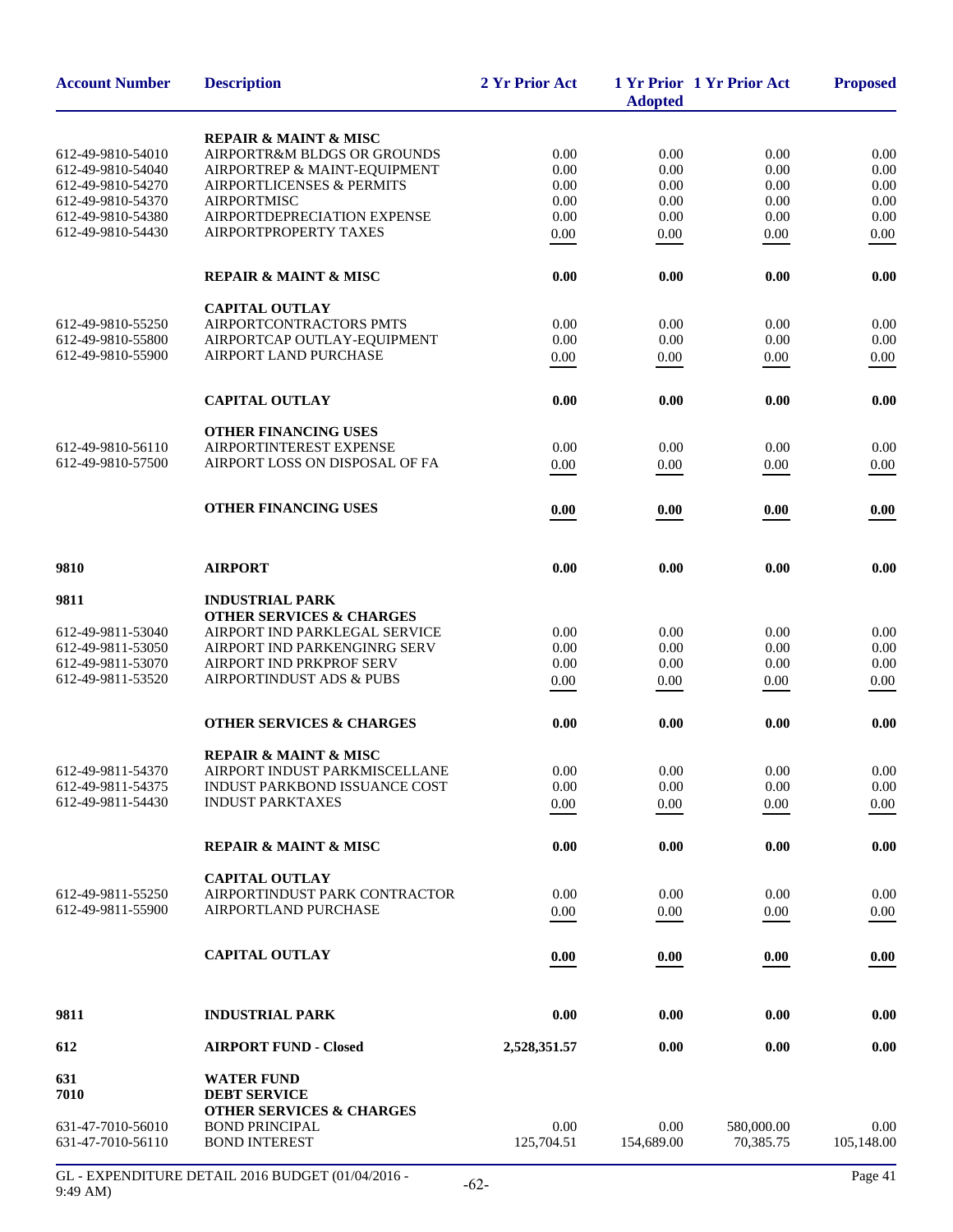| <b>Account Number</b>                                                                                                                                                                                                                                                                                                                                                                                       | <b>Description</b>                                                                                                                                                                                                                                                                                                                                                                                                                                                                                                                                                                                                                                                                      | 2 Yr Prior Act                                                                                                                                                                                                                                | <b>Adopted</b>                                                                                                                                                                                                                                 | 1 Yr Prior 1 Yr Prior Act                                                                                                                                                                                                                           | <b>Proposed</b>                                                                                                                                                                                                                                |
|-------------------------------------------------------------------------------------------------------------------------------------------------------------------------------------------------------------------------------------------------------------------------------------------------------------------------------------------------------------------------------------------------------------|-----------------------------------------------------------------------------------------------------------------------------------------------------------------------------------------------------------------------------------------------------------------------------------------------------------------------------------------------------------------------------------------------------------------------------------------------------------------------------------------------------------------------------------------------------------------------------------------------------------------------------------------------------------------------------------------|-----------------------------------------------------------------------------------------------------------------------------------------------------------------------------------------------------------------------------------------------|------------------------------------------------------------------------------------------------------------------------------------------------------------------------------------------------------------------------------------------------|-----------------------------------------------------------------------------------------------------------------------------------------------------------------------------------------------------------------------------------------------------|------------------------------------------------------------------------------------------------------------------------------------------------------------------------------------------------------------------------------------------------|
| 631-47-7010-56200                                                                                                                                                                                                                                                                                                                                                                                           | <b>BOND PAYING AGENT FEES</b>                                                                                                                                                                                                                                                                                                                                                                                                                                                                                                                                                                                                                                                           | 1,192.50                                                                                                                                                                                                                                      | 675.00                                                                                                                                                                                                                                         | 945.00                                                                                                                                                                                                                                              | 0.00                                                                                                                                                                                                                                           |
|                                                                                                                                                                                                                                                                                                                                                                                                             | <b>OTHER SERVICES &amp; CHARGES</b>                                                                                                                                                                                                                                                                                                                                                                                                                                                                                                                                                                                                                                                     | 126,897.01                                                                                                                                                                                                                                    | 155,364.00                                                                                                                                                                                                                                     | 651,330.75                                                                                                                                                                                                                                          | 105,148.00                                                                                                                                                                                                                                     |
| 7010                                                                                                                                                                                                                                                                                                                                                                                                        | <b>DEBT SERVICE</b>                                                                                                                                                                                                                                                                                                                                                                                                                                                                                                                                                                                                                                                                     | 126,897.01                                                                                                                                                                                                                                    | 155,364.00                                                                                                                                                                                                                                     | 651,330.75                                                                                                                                                                                                                                          | 105,148.00                                                                                                                                                                                                                                     |
| 9200                                                                                                                                                                                                                                                                                                                                                                                                        | <b>UNALLOCATED</b>                                                                                                                                                                                                                                                                                                                                                                                                                                                                                                                                                                                                                                                                      |                                                                                                                                                                                                                                               |                                                                                                                                                                                                                                                |                                                                                                                                                                                                                                                     |                                                                                                                                                                                                                                                |
| 631-49-9200-54375<br>631-49-9200-56300<br>631-49-9200-57100                                                                                                                                                                                                                                                                                                                                                 | <b>OTHER FINANCING USES</b><br>WATER & SEWERISSUANCE COSTS<br>WATER & SEWERBOND DISCOUNT<br>RESIDUAL EQUITY TRANSFER OUT                                                                                                                                                                                                                                                                                                                                                                                                                                                                                                                                                                | 0.00<br>0.00<br>11,707,651.54                                                                                                                                                                                                                 | 0.00<br>0.00<br>0.00                                                                                                                                                                                                                           | 0.00<br>0.00<br>0.00                                                                                                                                                                                                                                | 0.00<br>0.00<br>0.00                                                                                                                                                                                                                           |
|                                                                                                                                                                                                                                                                                                                                                                                                             | <b>OTHER FINANCING USES</b>                                                                                                                                                                                                                                                                                                                                                                                                                                                                                                                                                                                                                                                             | 11,707,651.54                                                                                                                                                                                                                                 | 0.00                                                                                                                                                                                                                                           | 0.00                                                                                                                                                                                                                                                | 0.00                                                                                                                                                                                                                                           |
| 9200                                                                                                                                                                                                                                                                                                                                                                                                        | <b>UNALLOCATED</b>                                                                                                                                                                                                                                                                                                                                                                                                                                                                                                                                                                                                                                                                      | 11,707,651.54                                                                                                                                                                                                                                 | 0.00                                                                                                                                                                                                                                           | 0.00                                                                                                                                                                                                                                                | 0.00                                                                                                                                                                                                                                           |
| 9420                                                                                                                                                                                                                                                                                                                                                                                                        | <b>WATER OPERATIONS</b>                                                                                                                                                                                                                                                                                                                                                                                                                                                                                                                                                                                                                                                                 |                                                                                                                                                                                                                                               |                                                                                                                                                                                                                                                |                                                                                                                                                                                                                                                     |                                                                                                                                                                                                                                                |
| 631-49-9420-51010<br>631-49-9420-51030<br>631-49-9420-51090<br>631-49-9420-51210<br>631-49-9420-51220<br>631-49-9420-51230<br>631-49-9420-51310<br>631-49-9420-51320<br>631-49-9420-51325<br>631-49-9420-51330<br>631-49-9420-51600<br>631-49-9420-51700<br>631-49-9420-51800<br>631-49-9420-52100<br>631-49-9420-52120<br>631-49-9420-52130<br>631-49-9420-52160<br>631-49-9420-52210<br>631-49-9420-52400 | <b>WAGES &amp; BENEFITS</b><br><b>WATERFULL TIME WAGES</b><br><b>WATER - PART TIME WAGES</b><br>WATEROVERTIME<br><b>WATERPERA CONTRIB</b><br><b>WATERFICA CONTRIB</b><br>WATERMEDICARE CONTRIB<br><b>WATERHEALTH INS CONTRIB</b><br><b>WATERDENTAL INS CONTRIB</b><br><b>WATERHCSP BENEFIT</b><br><b>WATERLIFE INS CONTRIB</b><br><b>WATERDISAB INS CONTRIB</b><br><b>WATERPOST EMPLOYMENT BENEFITS</b><br>PCORI TAX<br><b>WAGES &amp; BENEFITS</b><br><b>SUPPLIES</b><br><b>WATEROPERATING SUPPLIES</b><br><b>WATERMOTOR FUEL</b><br><b>WATERUNIFORMS &amp; CLOTHING</b><br><b>WATERCHEMICALS &amp; TESTG</b><br><b>WATERREP &amp; MAINT-SUPPL</b><br><b>WATERTOOLS &amp; SM EQUIP</b> | 129,027.72<br>19,856.62<br>33,774.31<br>11,050.40<br>10,307.90<br>2,410.84<br>25,837.63<br>2,108.67<br>272.36<br>195.85<br>465.24<br>2,261.43<br>21.47<br>237,590.44<br>4,577.52<br>7,510.09<br>992.19<br>157,260.65<br>88,674.12<br>3,044.81 | 187,497.00<br>18,039.00<br>24,797.00<br>15,922.00<br>13,162.00<br>3,078.00<br>33,403.00<br>2,281.00<br>306.00<br>245.00<br>656.00<br>50.00<br>25.00<br>299,461.00<br>50,000.00<br>10,000.00<br>2,000.00<br>175,000.00<br>83,000.00<br>5,000.00 | 168,198.16<br>12,690.37<br>13,807.47<br>15,003.02<br>12,003.41<br>2,807.40<br>33,569.42<br>3,419.06<br>305.45<br>221.53<br>555.68<br>$-7,430.00$<br>24.21<br>255,175.18<br>27,406.43<br>5,838.16<br>1,206.56<br>146,055.93<br>72,685.44<br>5,434.08 | 170,204.00<br>19,450.00<br>38,047.00<br>15,619.00<br>14,118.00<br>3,302.00<br>34,899.00<br>4,036.00<br>765.00<br>245.00<br>596.00<br>51.00<br>26.00<br>301,358.00<br>51,000.00<br>10,200.00<br>2,040.00<br>178,500.00<br>84,660.00<br>5,100.00 |
|                                                                                                                                                                                                                                                                                                                                                                                                             | <b>SUPPLIES</b>                                                                                                                                                                                                                                                                                                                                                                                                                                                                                                                                                                                                                                                                         | 262,059.38                                                                                                                                                                                                                                    | 325,000.00                                                                                                                                                                                                                                     | 258,626.60                                                                                                                                                                                                                                          | 331,500.00                                                                                                                                                                                                                                     |
| 631-49-9420-53040<br>631-49-9420-53050<br>631-49-9420-53070<br>631-49-9420-53100<br>631-49-9420-53520<br>631-49-9420-53600<br>631-49-9420-53810<br>631-49-9420-53830<br>631-49-9420-57500                                                                                                                                                                                                                   | <b>OTHER SERVICES &amp; CHARGES</b><br><b>WATERPROF SERV-LEGAL</b><br>WATERENGINEERING SERVICE<br><b>WATEROTHER PROF SERV</b><br><b>WATERMETER INSTALLTN</b><br><b>WATERADS &amp; PUBLICATIONS</b><br>WATERINSURANCE<br><b>WATERELECTRIC UTILITIES</b><br><b>WATERGAS UTILITIES</b><br>WTRLOSS ON DISPOSAL OF ASSETS                                                                                                                                                                                                                                                                                                                                                                    | 0.00<br>37,215.00<br>32.00<br>0.00<br>4,508.90<br>24,839.50<br>156,992.16<br>0.00<br>0.00                                                                                                                                                     | 500.00<br>20,000.00<br>10,000.00<br>0.00<br>4,500.00<br>38,000.00<br>160,000.00<br>0.00<br>0.00                                                                                                                                                | 192.25<br>27,758.30<br>0.00<br>0.00<br>4,313.92<br>41,838.13<br>117,588.79<br>0.00<br>0.00                                                                                                                                                          | 510.00<br>20,400.00<br>10,200.00<br>0.00<br>4,590.00<br>38,760.00<br>163,200.00<br>0.00<br>0.00                                                                                                                                                |
|                                                                                                                                                                                                                                                                                                                                                                                                             | <b>OTHER SERVICES &amp; CHARGES</b>                                                                                                                                                                                                                                                                                                                                                                                                                                                                                                                                                                                                                                                     | 223,587.56                                                                                                                                                                                                                                    | 233,000.00                                                                                                                                                                                                                                     | 191,691.39                                                                                                                                                                                                                                          | 237,660.00                                                                                                                                                                                                                                     |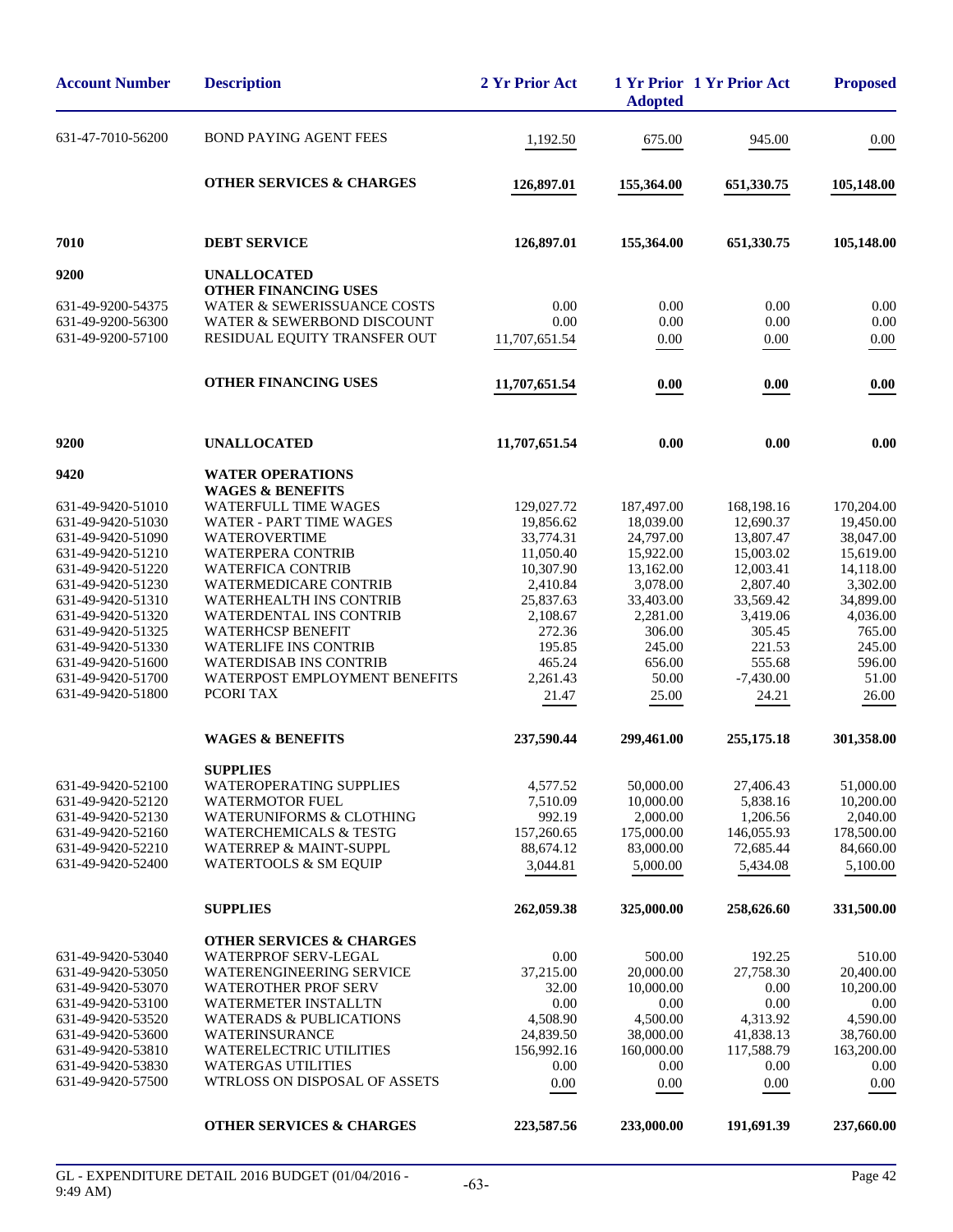| <b>Account Number</b>                  | <b>Description</b>                                                   | 2 Yr Prior Act     | <b>Adopted</b>       | 1 Yr Prior 1 Yr Prior Act | <b>Proposed</b>      |
|----------------------------------------|----------------------------------------------------------------------|--------------------|----------------------|---------------------------|----------------------|
|                                        | <b>REPAIR &amp; MAINT &amp; MISC</b>                                 |                    |                      |                           |                      |
| 631-49-9420-54010                      | WATER REPAIR & MAINT                                                 | 2,245.85           | 7,000.00             | 7,716.73                  | 7,140.00             |
| 631-49-9420-54020                      | <b>WATERREP &amp; MAINT-SUBS</b>                                     | 206,929.15         | 90,000.00            | 74,437.29                 | 91,800.00            |
| 631-49-9420-54030                      | <b>WATERREP &amp; MAINT-IMPROVE</b>                                  | 2,974.45           | 0.00                 | 0.00                      | 0.00                 |
| 631-49-9420-54040                      | <b>WATERREP &amp; MAINT-EQUIP</b>                                    | 33,554.22          | 60,000.00            | 19,701.91                 | 61,200.00            |
| 631-49-9420-54250                      | <b>WATERRENTALS</b>                                                  | 0.00               | 0.00                 | 7,600.00                  | 0.00                 |
| 631-49-9420-54370                      | WATERMISCELLANEOUS CHARGES                                           | 0.10               | 1,000.00             | 12.31                     | 1,020.00             |
| 631-49-9420-54380                      | <b>WATERDEPRECIATION EXPENSE</b>                                     | 502,711.00         | 515,000.00           | 0.00                      | 640,000.00           |
| 631-49-9420-54390                      | <b>WATERREFUNDS &amp; REIMBS</b>                                     | 5,264.71           | 0.00                 | 3,611.66                  | 0.00                 |
| 631-49-9420-54430                      | WATER-P&PTAXES                                                       | 0.00               | 0.00                 | 0.00                      | 0.00                 |
|                                        | <b>REPAIR &amp; MAINT &amp; MISC</b>                                 | 753,679.48         | 673,000.00           | 113,079.90                | 801,160.00           |
|                                        | <b>CAPITAL OUTLAY</b>                                                |                    |                      |                           |                      |
| 631-49-9420-55250                      | WATERIMPROVEMENT CONTRCTS                                            | 0.00               | 0.00                 | 0.00                      | 0.00                 |
| 631-49-9420-55500                      | WATERCAPITAL OUTLAY-VEH                                              | $0.00\,$           | 0.00                 | 12,266.31                 | 0.00                 |
| 631-49-9420-55800                      | WATERCAP OUT-OTHER EQUP                                              | 0.00               | 0.00                 | 0.00                      | 0.00                 |
| 631-49-9420-55840                      | <b>WATERCAP OUT-WTR METERS</b>                                       | 0.00               | 0.00                 | 0.00                      | 0.00                 |
|                                        | <b>CAPITAL OUTLAY</b>                                                | 0.00               | 0.00                 | 12,266.31                 | 0.00                 |
| 9420                                   | <b>WATER OPERATIONS</b>                                              | 1,476,916.86       | 1,530,461.00         | 830,839.38                | 1,671,678.00         |
| 9440                                   | <b>WATER ADMINISTRATION</b>                                          |                    |                      |                           |                      |
|                                        | <b>WAGES &amp; BENEFITS</b>                                          |                    |                      |                           |                      |
| 631-49-9440-51010                      | WATER-ADMFULL TIME WAGE-CLERK                                        | 18,416.20          | 18,804.00            | 18,228.81                 | 18,807.00            |
| 631-49-9440-51090                      | WATER-ADMOVERTIME-CLERK                                              | 92.61              | 68.00                | 637.45                    | 0.00                 |
| 631-49-9440-51210                      | <b>WATER-ADMPERA CONTRIB</b>                                         | 1,341.85           | 1,415.00             | 1,416.37                  | 1,411.00             |
| 631-49-9440-51220                      | <b>WATER-ADMFICA CONTRIB</b>                                         | 1,082.15           | 1,170.00             | 1,074.66                  | 1,166.00             |
| 631-49-9440-51230                      | WATER ADMMEDICARE CONTRIB                                            | 253.12             | 274.00               | 251.39                    | 273.00               |
| 631-49-9440-51310                      | WATER ADMHEALTH INS CONTRIB                                          | 4,103.99           | 4,212.00             | 4,212.02                  | 4,212.00             |
| 631-49-9440-51320                      | WATER ADMDENTAL INS CONTRIB                                          | 378.56             | 396.00               | 427.57                    | 486.00               |
| 631-49-9440-51325                      | WATER ADMHCSP BENEFIT                                                | 36.05              | 36.00                | 36.02                     | 90.00                |
| 631-49-9440-51330                      | <b>WATER ADMLIFE INS CONTRIB</b>                                     | 26.16              | 29.00                | 26.25                     | 29.00                |
| 631-49-9440-51600                      | <b>WATER ADMDISAB INS CONTRIB</b>                                    | 53.16              | 66.00                | 54.60                     | 66.00                |
|                                        | <b>WAGES &amp; BENEFITS</b>                                          | 25,783.85          | 26,470.00            | 26,365.14                 | 26,540.00            |
|                                        | <b>SUPPLIES</b>                                                      |                    |                      |                           |                      |
| 631-49-9440-52010                      | <b>WATER ADMOFFICE SUPPLIES</b>                                      | 37.25              | 500.00               | 798.92                    | 510.00               |
| 631-49-9440-52100                      | WATER ADMOPERATING SUPPLIES                                          | 0.00               | 200.00               | 0.00                      | 204.00               |
| 631-49-9440-52210                      | WATER ADMREP & MAINT SUPPLIES                                        | 0.00               | 0.00                 | 0.00                      | 0.00                 |
|                                        | <b>SUPPLIES</b>                                                      | 37.25              | 700.00               | 798.92                    | 714.00               |
|                                        | <b>OTHER SERVICES &amp; CHARGES</b>                                  |                    |                      |                           |                      |
| 631-49-9440-53010                      | WATER ADMPROF SERV-AUDITING                                          | 7,500.00           | 10,000.00            | 10,000.00                 | 10,200.00            |
| 631-49-9440-53040                      | <b>LEGAL FEES</b>                                                    | 0.00               | 0.00                 | 195.75                    | 0.00                 |
| 631-49-9440-53050                      | WATER ADMENGINEERING SERVICES                                        | 2,919.20           | 1,000.00             | 150.00                    | 1,020.00             |
| 631-49-9440-53070                      | WATER ADMPROF SERV-CONSULTING                                        | 28,383.96          | 30,000.00            | 20,787.76                 | 30,600.00            |
| 631-49-9440-53080<br>631-49-9440-53090 | <b>WATER ADMSEMINARS &amp; TRAINING</b><br>WATER ADMCOMPUTER SUPPORT | 195.00<br>2,374.60 | 1,200.00<br>1,500.00 | 386.00<br>1,570.34        | 1,224.00<br>1,530.00 |
| 631-49-9440-53110                      | <b>WATER ADMLOCATES</b>                                              | 11,356.79          | 6,000.00             | 6,638.69                  | 6,120.00             |
| 631-49-9440-53210                      | WATER ADMTELEPHONE                                                   | 5,968.83           | 6,000.00             | 6,549.86                  | 6,120.00             |
| 631-49-9440-53220                      | <b>WATER ADMPOSTAGE</b>                                              | 20.62              | 1,000.00             | 12.53                     | 1,020.00             |
| 631-49-9440-53520                      | WATER ADMPUBLISHING & ADS                                            | 0.00               | 500.00               | 31.50                     | 510.00               |
| 631-49-9440-53540                      | WATER ADMFILM PROCESSING                                             | 0.00               | 0.00                 | 0.00                      | 0.00                 |
| 631-49-9440-53600                      | <b>WATER ADMINSURANCES</b>                                           | 0.00               | 0.00                 | 0.00                      | 0.00                 |
| 631-49-9440-53700                      | WATER ADMMILEAGE REIMB                                               | 464.24             | 800.00               | 189.18                    | 816.00               |
|                                        |                                                                      |                    |                      |                           |                      |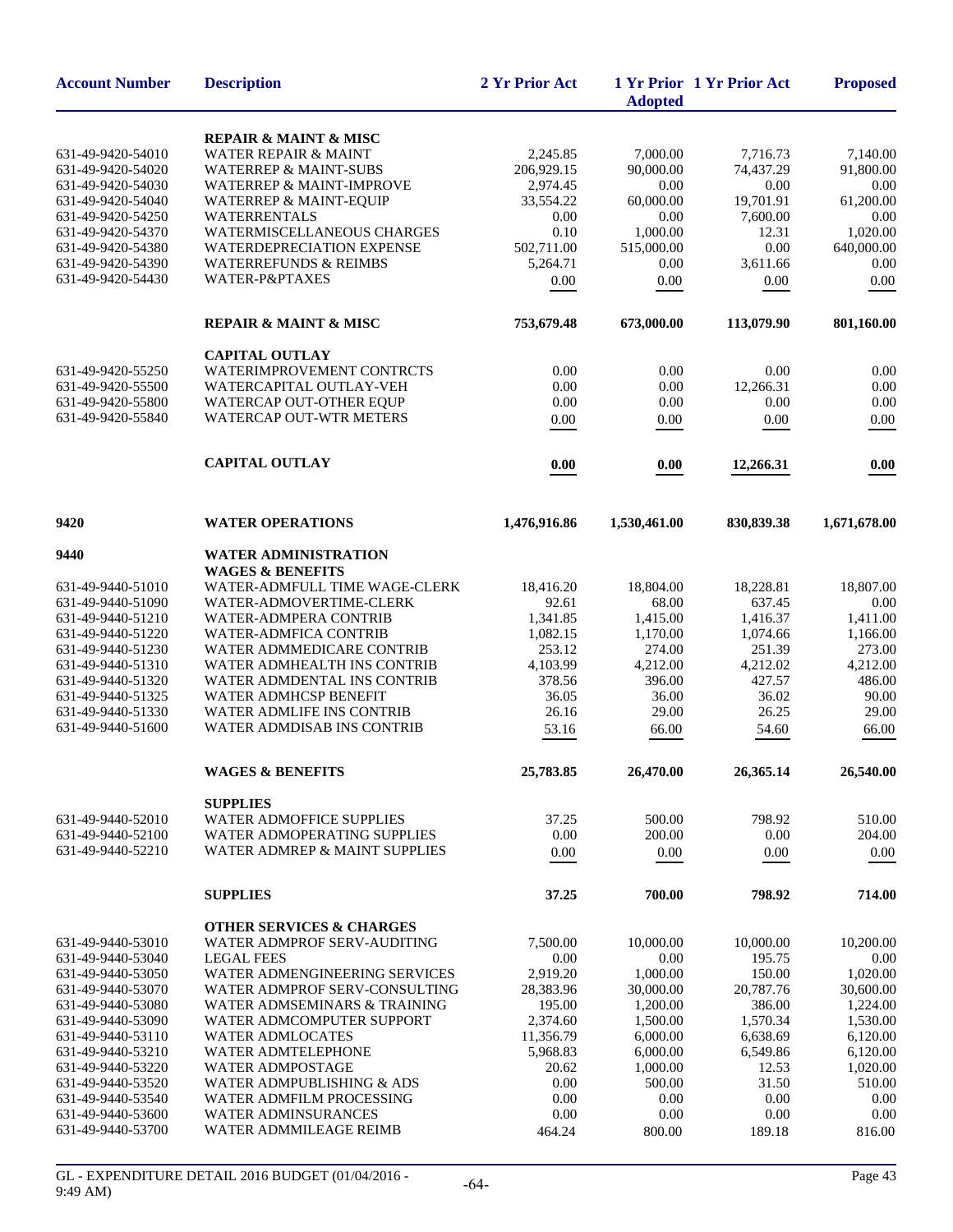| <b>Account Number</b>                  | <b>Description</b>                                                       | 2 Yr Prior Act   | <b>Adopted</b>   | 1 Yr Prior 1 Yr Prior Act | <b>Proposed</b>  |
|----------------------------------------|--------------------------------------------------------------------------|------------------|------------------|---------------------------|------------------|
|                                        |                                                                          |                  |                  |                           |                  |
|                                        | <b>OTHER SERVICES &amp; CHARGES</b>                                      | 59,183.24        | 58,000.00        | 46,511.61                 | 59,160.00        |
|                                        | <b>REPAIR &amp; MAINT &amp; MISC</b>                                     |                  |                  |                           |                  |
| 631-49-9440-54120                      | WATER ADMRENT-WATER PLANT                                                | 0.00             | 0.00             | 0.00                      | 0.00             |
| 631-49-9440-54250<br>631-49-9440-54270 | <b>WATER ADMRENTALS-PAGERS</b><br><b>WATER ADMLICENSES &amp; PERMITS</b> | 0.00             | 0.00             | 0.00                      | 0.00             |
| 631-49-9440-54330                      | <b>WATER ADMDUES &amp; SUBSCRIPTIONS</b>                                 | 7,083.63<br>0.00 | 7,000.00<br>0.00 | 7,168.01<br>0.00          | 7,140.00<br>0.00 |
| 631-49-9440-54350                      | <b>WATER ADMBOOKS</b>                                                    | 0.00             | 0.00             | 0.00                      | 0.00             |
| 631-49-9440-54370                      | <b>WATER ADMMISC CHARGES</b>                                             | 8,062.78         | 5,000.00         | 8,779.65                  | 5,100.00         |
| 631-49-9440-54390                      | WATER ADMREFUND-REIMB                                                    | 165.51           | 0.00             | 0.00                      | 0.00             |
| 631-49-9440-54400                      | <b>WATER ADMSTATE SALES TAXES</b>                                        | 0.00             | 0.00             | 0.00                      | 0.00             |
| 631-49-9440-54430                      | WATER ADMTRMT PLANT TAXES                                                | 0.00             | 0.00             | 0.00                      | 0.00             |
| 631-49-9440-54440                      | WATER ADMSTATE LEAD TESTING                                              | 25,155.12        | 25,000.00        | 25,596.06                 | 25,500.00        |
|                                        | <b>REPAIR &amp; MAINT &amp; MISC</b>                                     | 40,467.04        | 37,000.00        | 41,543.72                 | 37,740.00        |
|                                        | <b>CAPITAL OUTLAY</b>                                                    |                  |                  |                           |                  |
| 631-49-9440-55700                      | WATER ADMCOMPUTER, SOFTWARE                                              | 0.00             | 0.00             | 0.00                      | 0.00             |
|                                        | <b>CAPITAL OUTLAY</b>                                                    | 0.00             | 0.00             | 0.00                      | 0.00             |
|                                        | <b>OTHER FINANCING USES</b>                                              |                  |                  |                           |                  |
| 631-49-9440-57110                      | WATER ADMTRANSFER TO FUNDS                                               | 25,000.00        | 25,000.00        | 25,000.00                 | 25,000.00        |
|                                        | <b>OTHER FINANCING USES</b>                                              | 25,000.00        | 25,000.00        | 25,000.00                 | 25,000.00        |
| 9440                                   | <b>WATER ADMINISTRATION</b>                                              | 150,471.38       | 147,170.00       | 140,219.39                | 149,154.00       |
|                                        |                                                                          |                  |                  |                           |                  |
| 9450                                   | SANITARY SEWER OPERATIONS                                                |                  |                  |                           |                  |
| 631-49-9450-51010                      | <b>WAGES &amp; BENEFITS</b><br>SEWERFULL TIME WAGES                      | 0.00             | 0.00             | 0.00                      | 0.00             |
| 631-49-9450-51030                      | SEWERPART TIME WAGES                                                     | 0.00             | 0.00             | 0.00                      | 0.00             |
| 631-49-9450-51090                      | <b>SEWEROVERTIME</b>                                                     | 0.00             | 0.00             | 0.00                      | 0.00             |
| 631-49-9450-51210                      | <b>SEWERPERA CONTRIB</b>                                                 | 0.00             | 0.00             | 0.00                      | 0.00             |
| 631-49-9450-51220                      | SEWERFICA CONTRIB                                                        | 0.00             | 0.00             | $0.00\,$                  | 0.00             |
| 631-49-9450-51230                      | <b>SEWERMEDICARE CONTRIB</b>                                             | 0.00             | 0.00             | 0.00                      | 0.00             |
| 631-49-9450-51310                      | SEWERHEALTH INS CONTRIB                                                  | 0.00             | 0.00             | 0.00                      | 0.00             |
| 631-49-9450-51320                      | SEWERDENTAL INS CONTRIB                                                  | 0.00             | 0.00             | 0.00                      | 0.00             |
| 631-49-9450-51325                      | <b>SEWERHCSP BENEFIT</b>                                                 | 0.00             | 0.00             | 0.00                      | 0.00             |
| 631-49-9450-51330<br>631-49-9450-51600 | <b>SEWERLIFE INS CONTRIB</b><br><b>SEWERDISAB INS CONTRIB</b>            | 0.00             | 0.00<br>0.00     | 0.00<br>0.00              | 0.00<br>0.00     |
| 631-49-9450-51700                      | SEWERPOST EMPLOYMENT BENEFITS                                            | 0.00<br>0.00     | 0.00             | 0.00                      | 0.00             |
| 631-49-9450-51800                      | PCORI TAX                                                                | 0.00             | 0.00             | 0.00                      | 0.00             |
|                                        | <b>WAGES &amp; BENEFITS</b>                                              | 0.00             | 0.00             | 0.00                      | 0.00             |
|                                        | <b>SUPPLIES</b>                                                          |                  |                  |                           |                  |
| 631-49-9450-52100                      | SEWEROPERATING SUPPLIES                                                  | 0.00             | 0.00             | 0.00                      | 0.00             |
| 631-49-9450-52120                      | <b>SEWERMOTOR FUEL</b>                                                   | 0.00             | 0.00             | 0.00                      | 0.00             |
| 631-49-9450-52130                      | SEWERUNIFORMS & CLOTHING                                                 | 0.00             | 0.00             | 0.00                      | 0.00             |
| 631-49-9450-52210                      | SEWERREP & MAINT SUPPLIES                                                | 0.00             | 0.00             | 0.00                      | 0.00             |
| 631-49-9450-52400                      | SEWERTOOLS & SM EQUIP                                                    | 0.00             | 0.00             | 0.00                      | 0.00             |
|                                        | <b>SUPPLIES</b>                                                          | 0.00             | 0.00             | 0.00                      | 0.00             |
|                                        | <b>OTHER SERVICES &amp; CHARGES</b>                                      |                  |                  |                           |                  |
| 631-49-9450-53040                      | <b>LEGAL FEES</b>                                                        | 0.00             | 0.00             | 0.00                      | 0.00             |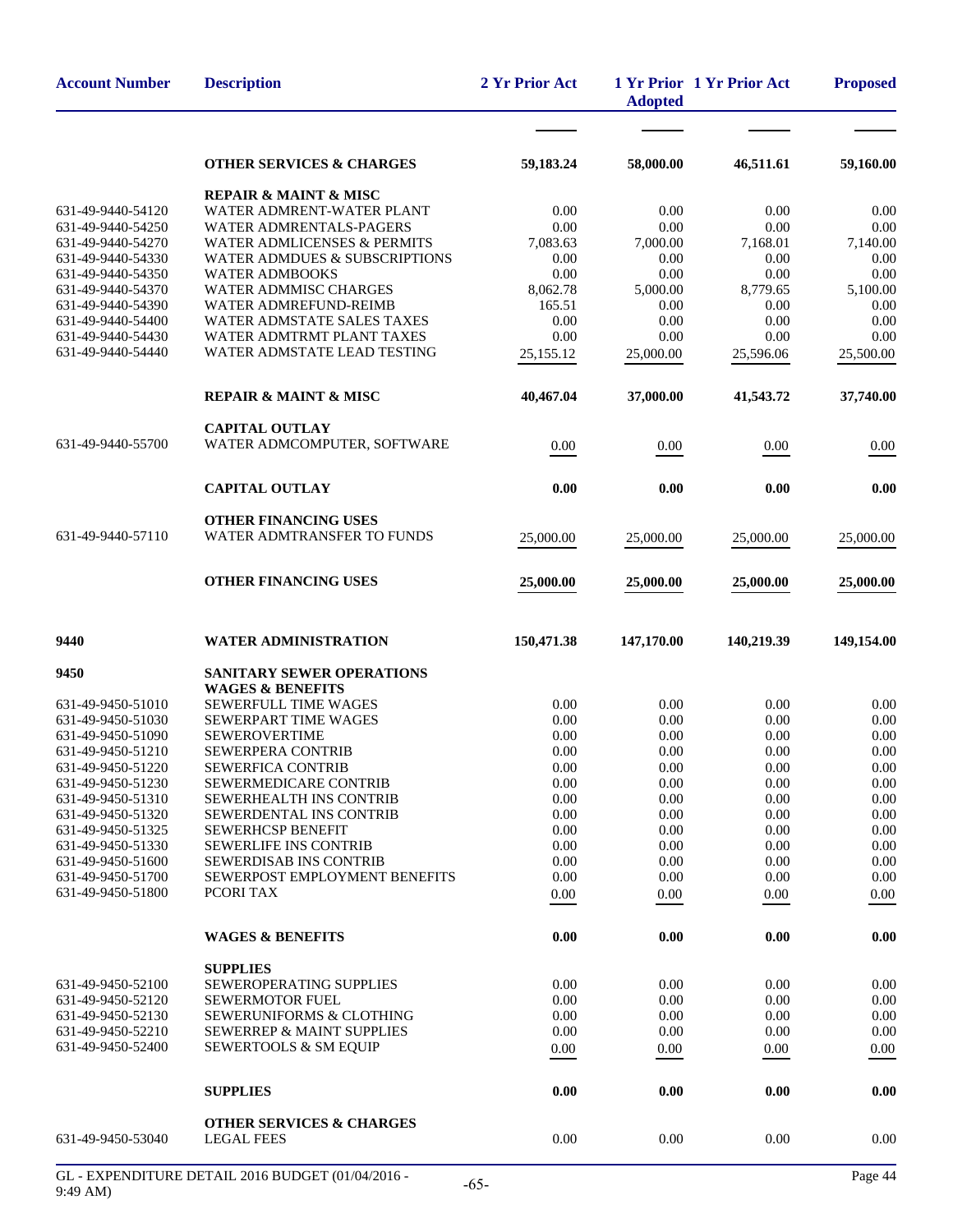| <b>Account Number</b> | <b>Description</b>                                                   | 2 Yr Prior Act | <b>Adopted</b> | 1 Yr Prior 1 Yr Prior Act | <b>Proposed</b> |
|-----------------------|----------------------------------------------------------------------|----------------|----------------|---------------------------|-----------------|
| 631-49-9450-53050     | SEWERENGINEERING SERVICES                                            | 0.00           | 0.00           | 5,610.00                  | 0.00            |
| 631-49-9450-53070     | <b>SEWERPROF SERVICES</b>                                            | 0.00           | 0.00           | 0.00                      | 0.00            |
| 631-49-9450-53080     | SEWERSEMINARS & TRAINING                                             | 0.00           | 0.00           | 0.00                      | 0.00            |
| 631-49-9450-53600     | SEWER-LIFTSINSURANCES                                                | 0.00           | 0.00           | 0.00                      | 0.00            |
| 631-49-9450-53700     | SEWERMILEAGE REIMB                                                   | 0.00           | 0.00           | 0.00                      | 0.00            |
| 631-49-9450-53810     | SEWER-LIFTSELECTRIC UTILITIES                                        | 0.00           | 0.00           | 0.00                      | 0.00            |
| 631-49-9450-57500     | SWRLOSS ON DISPOSAL OF ASSETS                                        | 0.00           | 0.00           | 0.00                      | 0.00            |
|                       | <b>OTHER SERVICES &amp; CHARGES</b>                                  | 0.00           | 0.00           | 5,610.00                  | 0.00            |
|                       | <b>REPAIR &amp; MAINT &amp; MISC</b>                                 |                |                |                           |                 |
| 631-49-9450-54010     | <b>SEWERREPAIR &amp; MAINT</b>                                       | 0.00           | 0.00           | 0.00                      | 0.00            |
| 631-49-9450-54020     | SEWERREPAIR & MAINT-SUBS                                             | 0.00           | 0.00           | 0.00                      | 0.00            |
| 631-49-9450-54040     | SEWERREP & MAINT EQUIPMENT                                           | 0.00           | 0.00           | 0.00                      | 0.00            |
| 631-49-9450-54370     | <b>SEWERMISC</b>                                                     | 0.00           | 0.00           | 0.00                      | 0.00            |
| 631-49-9450-54380     | SEWERDEPRECIATION EXPENSE                                            | 0.00           | 0.00           | 0.00                      | 0.00            |
| 631-49-9450-54390     | SEWERREFUNDS & REIMBS                                                | 0.00           | 0.00           | 0.00                      | 0.00            |
| 631-49-9450-54410     | SEWERMET COUNCIL SERV CHARGES                                        | 0.00           | $0.00\,$       | 0.00                      | 0.00            |
|                       | <b>REPAIR &amp; MAINT &amp; MISC</b>                                 | 0.00           | 0.00           | 0.00                      | 0.00            |
|                       | <b>CAPITAL OUTLAY</b>                                                |                |                |                           |                 |
| 631-49-9450-55250     | SEWERSUBCONTRACTORS-PROJECTS                                         | 0.00           | 0.00           | 0.00                      | 0.00            |
| 631-49-9450-55500     | SEWERCAP OUTLAY-VEHICLE                                              | 0.00           | 0.00           | 0.00                      | 0.00            |
| 631-49-9450-55800     | SEWERCAPITAL OUTLAY-OTHER EQP                                        | 0.00           | 0.00           | 0.00                      | 0.00            |
|                       |                                                                      |                |                |                           |                 |
|                       | <b>CAPITAL OUTLAY</b>                                                | 0.00           | 0.00           | 0.00                      | 0.00            |
|                       | <b>OTHER FINANCING USES</b>                                          |                |                |                           |                 |
| 631-49-9450-57110     | SEWERTRANSFER TO OTHER FUND                                          | 0.00           | 0.00           | 0.00                      | 0.00            |
|                       | <b>OTHER FINANCING USES</b>                                          | 0.00           | 0.00           | 0.00                      | 0.00            |
| 9450                  | <b>SANITARY SEWER OPERATIONS</b>                                     | 0.00           | 0.00           | 5,610.00                  | 0.00            |
| 9490                  | SANITARY SEWER ADMINISTRATION<br><b>WAGES &amp; BENEFITS</b>         |                |                |                           |                 |
| 631-49-9490-51010     | <b>SEWER-ADMFULL TIME WAGE-CLERK</b>                                 | 0.00           | 0.00           | 0.00                      | 0.00            |
| 631-49-9490-51090     | SEWER-ADMOVERTIME                                                    | 0.00           | 0.00           | 0.00                      | 0.00            |
| 631-49-9490-51210     | <b>SEWER ADMPERA CONTRIB</b>                                         | 0.00           | 0.00           | 0.00                      | 0.00            |
| 631-49-9490-51220     | <b>SEWER-ADMFICA CONTRIB</b>                                         | 0.00           | 0.00           | 0.00                      | 0.00            |
| 631-49-9490-51230     | SEWER-ADMMEDICARE CONTRIB                                            | 0.00           | 0.00           | 0.00                      | 0.00            |
| 631-49-9490-51310     | SEWER-ADMHEALTH INS CONTRIB                                          | 0.00           | 0.00           | 0.00                      | 0.00            |
| 631-49-9490-51320     | <b>SEWER-ADMDENTAL INS CONTRIB</b>                                   | 0.00           | 0.00           | 0.00                      | 0.00            |
| 631-49-9490-51325     | <b>SEWER ADMHCSP BENEFIT</b>                                         | 0.00           | 0.00           | 0.00                      | 0.00            |
| 631-49-9490-51330     | <b>SEWER-ADMLIFE INS CONTRIB</b>                                     | 0.00           | 0.00           | 0.00                      | 0.00            |
| 631-49-9490-51600     | <b>SEWER-ADMDISAB INS CONTIB</b>                                     | 0.00           | 0.00           | 0.00                      | 0.00            |
|                       | <b>WAGES &amp; BENEFITS</b>                                          | 0.00           | 0.00           | 0.00                      | 0.00            |
|                       | <b>SUPPLIES</b>                                                      |                |                |                           |                 |
| 631-49-9490-52010     | SEWER-ADMOFFICE SUPPLIES                                             | 0.00           | 0.00           | 0.00                      | 0.00            |
| 631-49-9490-52100     | SEWER-ADMOPERATING SUPPLIES                                          | 0.00           | 0.00           | 0.00                      | 0.00            |
|                       |                                                                      |                |                |                           |                 |
|                       | <b>SUPPLIES</b>                                                      | 0.00           | 0.00           | 0.00                      | 0.00            |
| 631-49-9490-53010     | <b>OTHER SERVICES &amp; CHARGES</b><br>SEWER ADMNPROF SERVICES AUDIT | 0.00           | 0.00           | 0.00                      | 0.00            |
|                       |                                                                      |                |                |                           |                 |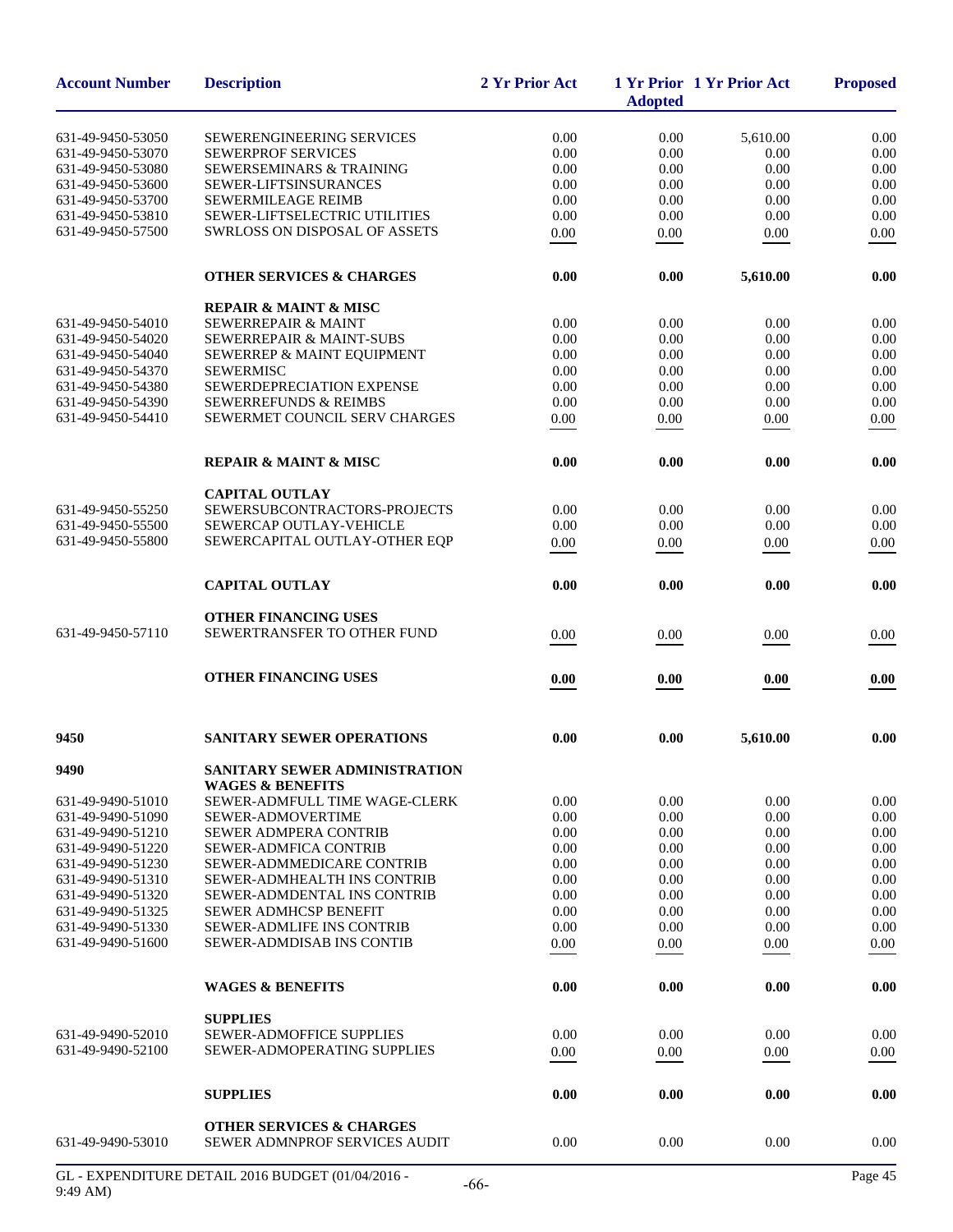| <b>Account Number</b>                  | <b>Description</b>                                              | 2 Yr Prior Act | <b>Adopted</b> | 1 Yr Prior 1 Yr Prior Act | <b>Proposed</b> |
|----------------------------------------|-----------------------------------------------------------------|----------------|----------------|---------------------------|-----------------|
|                                        |                                                                 |                |                |                           |                 |
| 631-49-9490-53050<br>631-49-9490-53070 | SEWER ADMENGINEERING SERVICES                                   | 0.00           | 0.00           | 0.00                      | 0.00            |
|                                        | SEWER ADMPROFESSIONAL SERVICE<br>SEWER-ADMSEMINARS & TRAINING   | 0.00<br>0.00   | 0.00<br>0.00   | 0.00<br>0.00              | 0.00<br>0.00    |
| 631-49-9490-53080<br>631-49-9490-53090 | SEWER-ADMCOMPUTER SUPPORT                                       | 0.00           | 0.00           | 0.00                      | 0.00            |
| 631-49-9490-53110                      | <b>SEWER-ADMLOCATES</b>                                         | 0.00           | 0.00           | 0.00                      | 0.00            |
| 631-49-9490-53220                      | SEWER-ADMPOSTAGE                                                | 0.00           | 0.00           | 0.00                      | 0.00            |
| 631-49-9490-53520                      | SEWER-ADMPUBLISHG & ADS                                         | 0.00           | 0.00           | 0.00                      | 0.00            |
| 631-49-9490-53600                      | SEWER-ADMINSURANCES                                             | 0.00           | 0.00           | 0.00                      | 0.00            |
| 631-49-9490-57110                      | SEWERTRANSFER TO OTHER FUNDS                                    | 0.00           | 0.00           | 0.00                      | 0.00            |
|                                        |                                                                 |                |                |                           |                 |
|                                        | <b>OTHER SERVICES &amp; CHARGES</b>                             | 0.00           | 0.00           | 0.00                      | 0.00            |
|                                        | <b>REPAIR &amp; MAINT &amp; MISC</b>                            |                |                |                           |                 |
| 631-49-9490-54120                      | SEWERRENT-WATER PLANT                                           | 0.00           | 0.00           | 0.00                      | 0.00            |
| 631-49-9490-54270                      | <b>SEWER-ADMLICENSES &amp; PERMITS</b>                          | 0.00           | 0.00           | 0.00                      | 0.00            |
| 631-49-9490-54370                      | SEWER ADMMISCELLANEOUS                                          | 0.00           | 0.00           | 0.23                      | 0.00            |
| 631-49-9490-54420                      | SEWER ADMSTATE SAC CHARGES                                      | 0.00           | 0.00           | 0.00                      | 0.00            |
|                                        | <b>REPAIR &amp; MAINT &amp; MISC</b>                            | 0.00           | 0.00           | 0.23                      | 0.00            |
|                                        |                                                                 |                |                |                           |                 |
| 631-49-9490-55700                      | <b>CAPITAL OUTLAY</b>                                           | 0.00           | 0.00           | 0.00                      | 0.00            |
|                                        | SEWER ADMCOMPUTER, SOFTWARE                                     |                |                |                           |                 |
| 631-49-9490-55800                      | SEWER-ADMCAP OUT-OTHER EQUIP                                    | 0.00           | 0.00           | 0.00                      | 0.00            |
|                                        | <b>CAPITAL OUTLAY</b>                                           | 0.00           | 0.00           | 0.00                      | 0.00            |
| 9490                                   | SANITARY SEWER ADMINISTRATION                                   | 0.00           | 0.00           | 0.23                      | 0.00            |
| 631                                    | <b>WATER FUND</b>                                               | 13,461,936.79  | 1,832,995.00   | 1,627,999.75              | 1,925,980.00    |
| 632                                    | <b>SEWER FUND</b>                                               |                |                |                           |                 |
| 7010                                   | <b>DEBT SERVICE</b>                                             |                |                |                           |                 |
|                                        | <b>OTHER FINANCING USES</b>                                     |                |                |                           |                 |
| 632-47-7010-56010                      | <b>BOND PRINCIPAL</b>                                           | 0.00           | 0.00           | 120,000.00                | 0.00            |
| 632-47-7010-56110                      | <b>BOND INTEREST</b>                                            | 15,027.50      | 14,590.00      | 8,348.00                  | 3,760.00        |
| 632-47-7010-56200                      | PAYING AGENT FEES                                               | 0.00           | 0.00           | 165.00                    | 0.00            |
|                                        |                                                                 |                |                |                           |                 |
|                                        | <b>OTHER FINANCING USES</b>                                     | 15,027.50      | 14,590.00      | 128,513.00                | 3,760.00        |
| 7010                                   | <b>DEBT SERVICE</b>                                             | 15,027.50      | 14,590.00      | 128,513.00                | 3,760.00        |
| 9200                                   | <b>UNALLOCATED</b>                                              |                |                |                           |                 |
|                                        | <b>OTHER FINANCING USES</b>                                     |                |                |                           |                 |
| 632-49-9200-54375                      | <b>BOND ISSUANCE COSTS</b>                                      | 0.00           | 0.00           | 0.00                      | 0.00            |
| 632-49-9200-56300                      | <b>BOND DISCOUNT</b>                                            | 0.00           | 0.00           | 0.00                      | 0.00            |
|                                        | <b>OTHER FINANCING USES</b>                                     | 0.00           | 0.00           | 0.00                      | 0.00            |
|                                        |                                                                 |                |                |                           |                 |
| 9200                                   | <b>UNALLOCATED</b>                                              | 0.00           | 0.00           | 0.00                      | 0.00            |
| 9450                                   | <b>SANITARY SEWER OPERATIONS</b><br><b>WAGES &amp; BENEFITS</b> |                |                |                           |                 |
| 632-49-9450-51010                      | SEWERFULL TIME WAGES                                            | 164,643.85     | 177,664.00     | 154,874.21                | 170,564.00      |
| 632-49-9450-51030                      | SEWERPART TIME WAGES                                            | 7,065.50       | 5,800.00       | 7,736.62                  | 7,000.00        |
| 632-49-9450-51090                      | <b>SEWEROVERTIME</b>                                            | 55,506.46      | 30,122.00      | 22,374.57                 | 31,108.00       |
|                                        |                                                                 |                |                |                           |                 |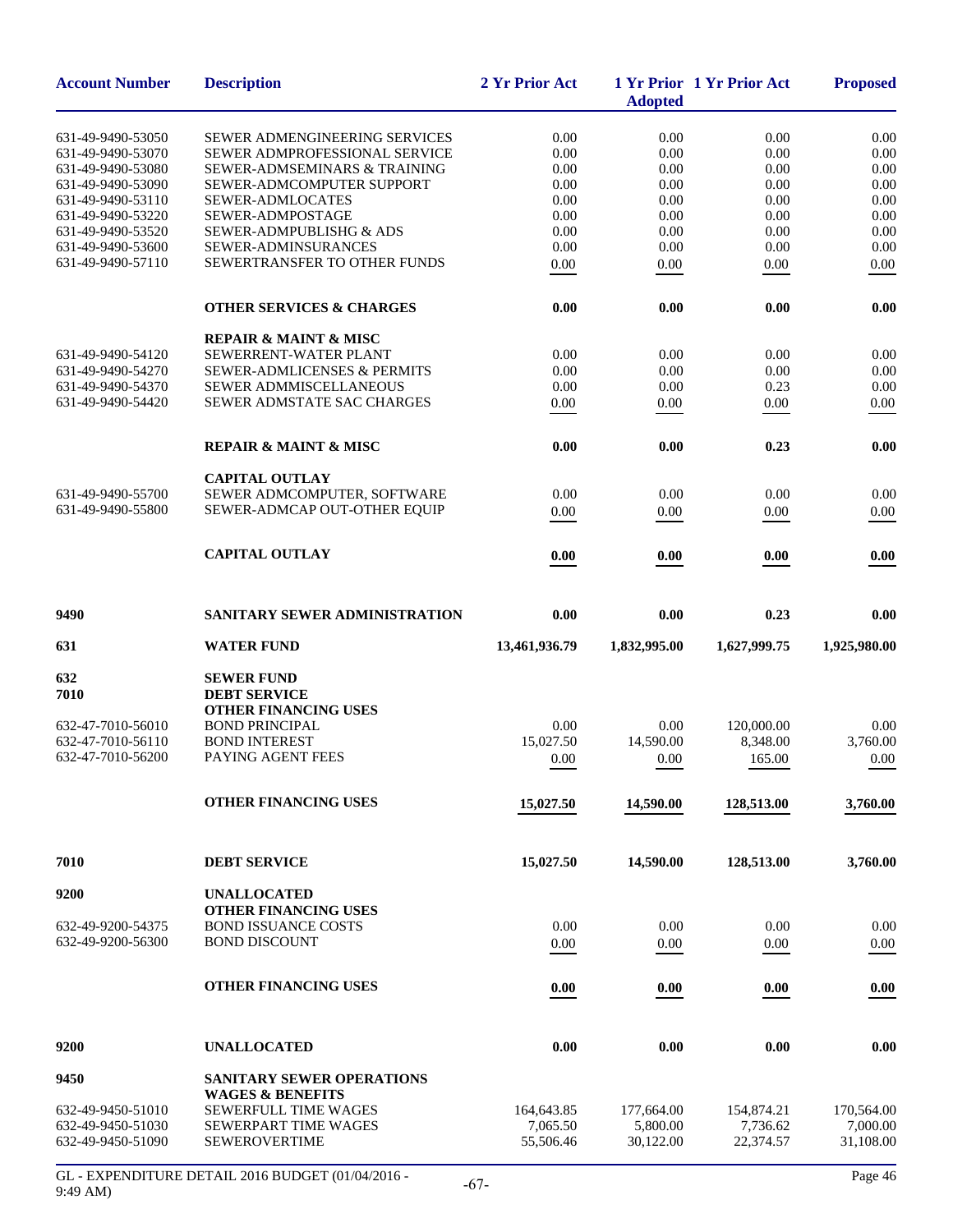| <b>Account Number</b>                  | <b>Description</b>                                                     | 2 Yr Prior Act        | <b>Adopted</b>        | 1 Yr Prior 1 Yr Prior Act | <b>Proposed</b>        |
|----------------------------------------|------------------------------------------------------------------------|-----------------------|-----------------------|---------------------------|------------------------|
| 632-49-9450-51210                      | SEWERPERA CONTRIBUTION                                                 | 16,320.25             | 15,584.00             | 14,645.02                 | 15,125.00              |
| 632-49-9450-51220                      | SEWERFICA CONTRIBUTION                                                 | 13,629.58             | 13,243.00             | 12,001.03                 | 12,938.00              |
| 632-49-9450-51230                      | SEWERMEDICARE CONTRIBUTION                                             | 3,187.44              | 30,097.00             | 2,806.55                  | 3,026.00               |
| 632-49-9450-51310                      | SEWERHEALTH INS CONTRIBUTION                                           | 30,897.53             | 33,403.00             | 32,249.48                 | 34,899.00              |
| 632-49-9450-51320                      | SEWERDENTAL INSURANCE CONTRIB                                          | 2,991.58              | 3,169.00              | 3,418.87                  | 4,036.00               |
| 632-49-9450-51325                      | <b>SEWERHCSP BENEFIT</b>                                               | 302.60                | 306.00                | 305.55                    | 765.00                 |
| 632-49-9450-51330                      | <b>SEWER LIFE INSURANCE CONTRIB</b>                                    | 217.44                | 245.00                | 221.51                    | 245.00                 |
| 632-49-9450-51600                      | SEWERDISABILITY INS CONTRIB                                            | 489.38                | 622.00                | 511.52                    | 597.00                 |
| 632-49-9450-51700                      | SEWERPOST EMPLOYMENT BENEFIT                                           | 2,261.43              | 50.00                 | $-7,430.00$               | 51.00                  |
| 632-49-9450-51800                      | <b>SEWER PCORI TAX</b>                                                 | 21.47                 | 25.00                 | 24.21                     | 26.00                  |
|                                        | <b>WAGES &amp; BENEFITS</b>                                            | 297,534.51            | 310,330.00            | 243,739.14                | 280,380.00             |
|                                        | <b>SUPPLIES</b>                                                        |                       |                       |                           |                        |
| 632-49-9450-52100                      | <b>SEWER OPERATING SUPPLIES</b>                                        | 3,199.01              | 8,000.00              | 1,916.90                  | 8,160.00               |
| 632-49-9450-52120                      | SEWERMOTOR FUEL                                                        | 10.109.43             | 10,000.00             | 5,006.38                  | 10,200.00              |
| 632-49-9450-52130                      | <b>SEWERUNIFORMS &amp; CLOTHING</b>                                    | 1,986.14              | 1,500.00              | 1,798.06                  | 1,530.00               |
| 632-49-9450-52210                      | SEWERREPAIR & MAINT SUPPLIES                                           | 57,401.82             | 70,000.00             | 54,581.54                 | 71,400.00              |
| 632-49-9450-52400                      | SEWERTOOLS & SMALL EQUIP                                               | 1,933.06              | 2,500.00              | 2,083.81                  | 2,550.00               |
|                                        | <b>SUPPLIES</b>                                                        | 74,629.46             | 92,000.00             | 65,386.69                 | 93,840.00              |
|                                        | <b>OTHER SERVICES &amp; CHARGES</b>                                    |                       |                       |                           |                        |
| 632-49-9450-53050                      | SEWERENGINEERING SERVICES                                              | 3,931.50              | 10,000.00             | 39,180.50                 | 10,200.00              |
| 632-49-9450-53070                      | SEWERPROFESSIONAL SERVICES                                             | 64.00                 | 1,000.00              | 0.00                      | 1,020.00               |
| 632-49-9450-53080                      | SEWERSEMINARS & TRAINING                                               | 290.00                | 500.00                | 475.00                    | 510.00                 |
| 632-49-9450-53600                      | <b>SEWERINSURANCE</b>                                                  | 28,215.21             | 28,000.00             | 55,233.14                 | 28,560.00              |
| 632-49-9450-53700                      | SEWER MILEAGE REIMBURSEMENT                                            | 1,980.16              | 500.00                | 930.35                    | 510.00                 |
| 632-49-9450-53810                      | SEWER ELECTRIC UTILITIES                                               | 44,992.90             | 50,000.00             | 43,259.06                 | 51,000.00              |
|                                        | <b>OTHER SERVICES &amp; CHARGES</b>                                    | 79,473.77             | 90,000.00             | 139,078.05                | 91,800.00              |
|                                        |                                                                        |                       |                       |                           |                        |
| 632-49-9450-54010                      | <b>REPAIR &amp; MAINT &amp; MISC</b><br><b>SEWERREPAIR &amp; MAINT</b> |                       |                       |                           |                        |
| 632-49-9450-54020                      | SEWERREPAIR & MAINT-SUBS                                               | 364.00<br>57,118.95   | 0.00<br>40,000.00     | 100.52<br>19,277.68       | 0.00                   |
|                                        |                                                                        |                       |                       |                           | 40,800.00<br>35,700.00 |
| 632-49-9450-54040<br>632-49-9450-54370 | <b>SEWERREP &amp; MAINT EQUIP</b><br>SEWERMISCELLANEOUS                | 17,985.62<br>1,960.00 | 35,000.00<br>2,000.00 | 14,265.86<br>720.68       | 2,040.00               |
| 632-49-9450-54380                      | SEWERDEPRECIATION EXPENSE                                              | 460,932.00            | 460,000.00            | 0.00                      | 469,200.00             |
| 632-49-9450-54390                      | <b>SEWERREFUNDS &amp; REIMB</b>                                        | 2,963.86              | 0.00                  | 3,611.38                  | 0.00                   |
| 632-49-9450-54410                      | SEWERMET COUNCIL SERVICE                                               | 1,114,782.00          | 1,136,591.00          | 1,238,646.06              | 1,193,450.00           |
|                                        |                                                                        |                       |                       |                           |                        |
|                                        | <b>REPAIR &amp; MAINT &amp; MISC</b>                                   | 1,656,106.43          | 1,673,591.00          | 1,276,622.18              | 1,741,190.00           |
|                                        | <b>CAPITAL OUTLAY</b>                                                  |                       |                       |                           |                        |
| 632-49-9450-55250                      | SEWERCONTRACTORS PROJECTS                                              | 0.00                  | 0.00                  | 666,262.00                | 0.00                   |
| 632-49-9450-55500                      | SEWERCAP OUTLAY-VEHICLES                                               | 0.00                  | 0.00                  | 12,266.31                 | 0.00                   |
| 632-49-9450-55800                      | SEWERCAPITAL OUTLAY OTHER                                              | 0.00                  | 0.00                  | 0.00                      | 0.00                   |
|                                        | <b>CAPITAL OUTLAY</b>                                                  | 0.00                  | 0.00                  | 678,528.31                | 0.00                   |
|                                        | <b>OTHER FINANCING USES</b>                                            |                       |                       |                           |                        |
| 632-49-9450-57110                      | SEWERTRANSFER TO OTHER FUNDS                                           | 0.00                  | 25,000.00             | 0.00                      | 0.00                   |
| 632-49-9450-57500                      | <b>SEWERLOSS-DISPOSAL OF ASSETS</b>                                    | 0.00                  | 0.00                  | 0.00                      | 0.00                   |
|                                        | <b>OTHER FINANCING USES</b>                                            | 0.00                  | 25,000.00             | 0.00                      | 0.00                   |
| 9450                                   | <b>SANITARY SEWER OPERATIONS</b>                                       | 2,107,744.17          | 2,190,921.00          | 2,403,354.37              | 2,207,210.00           |
|                                        |                                                                        |                       |                       |                           |                        |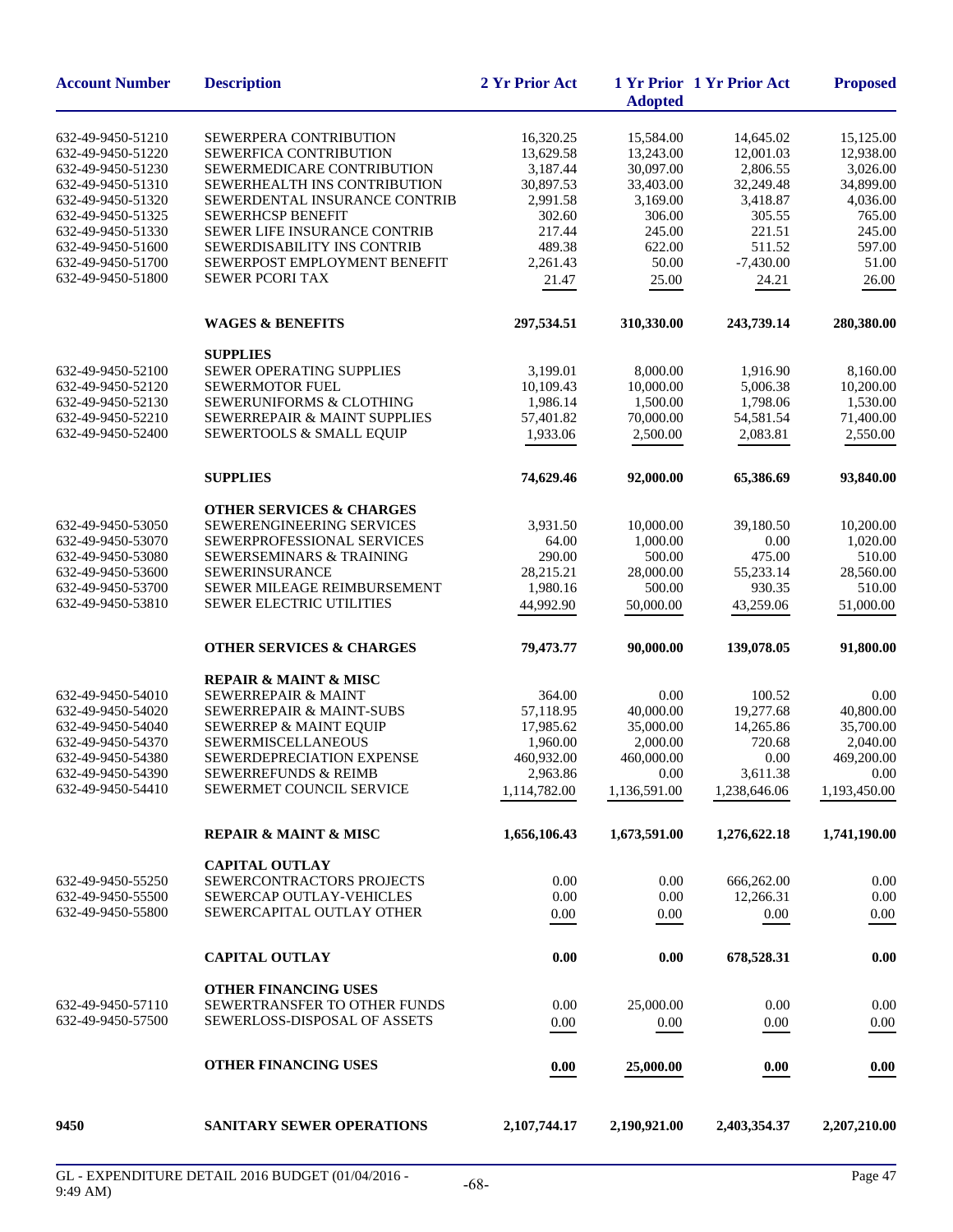| <b>Account Number</b>                                                                                                                                                                                                                                                                                                                                             | <b>Description</b>                                            | 2 Yr Prior Act      | <b>Adopted</b>      | 1 Yr Prior 1 Yr Prior Act | <b>Proposed</b>     |
|-------------------------------------------------------------------------------------------------------------------------------------------------------------------------------------------------------------------------------------------------------------------------------------------------------------------------------------------------------------------|---------------------------------------------------------------|---------------------|---------------------|---------------------------|---------------------|
| 9490                                                                                                                                                                                                                                                                                                                                                              | SANITARY SEWER ADMINISTRATION<br><b>WAGES &amp; BENEFITS</b>  |                     |                     |                           |                     |
| 632-49-9490-51010                                                                                                                                                                                                                                                                                                                                                 | SEWER ADMFULL TIME WAGES                                      | 18,416.12           | 18,804.00           | 18,228.45                 | 18,807.00           |
| 632-49-9490-51090                                                                                                                                                                                                                                                                                                                                                 | <b>SEWER ADMOVERTIME</b>                                      | 92.63               | 68.00               | 637.49                    | 0.00                |
| 632-49-9490-51210                                                                                                                                                                                                                                                                                                                                                 | SEWER ADMPERA CONTRIB                                         | 1,341.96            | 1,415.00            | 1,416.27                  | 1,411.00            |
| 632-49-9490-51220                                                                                                                                                                                                                                                                                                                                                 | SEWER ADMFICA CONTRIBUTION                                    | 1,082.10            | 1,170.00            | 1,074.68                  | 1,166.00            |
| 632-49-9490-51230                                                                                                                                                                                                                                                                                                                                                 | SEWER ADMMEDICARE CONTRIB                                     | 253.08              | 274.00              | 251.35                    | 273.00              |
| 632-49-9490-51310                                                                                                                                                                                                                                                                                                                                                 | SEWER ADMHEALTH INSURANCE                                     | 4,104.01            | 4,212.00            | 4,212.01                  | 4,212.00            |
|                                                                                                                                                                                                                                                                                                                                                                   | SEWER ADMDENTAL INSURANCE                                     | 378.52              | 396.00              | 427.52                    | 486.00              |
|                                                                                                                                                                                                                                                                                                                                                                   | <b>SEWER ADMHCSP BENEFIT</b>                                  | 36.00               | 36.00               | 35.99                     | 90.00               |
|                                                                                                                                                                                                                                                                                                                                                                   | SEWER ADMLIFE INSURANCE                                       | 26.04               | 29.00               | 25.95                     | 29.00               |
|                                                                                                                                                                                                                                                                                                                                                                   | SEWER ADMDISABILITY INSURANCE                                 | 53.27               | 66.00               | 54.48                     | 66.00               |
|                                                                                                                                                                                                                                                                                                                                                                   | <b>WAGES &amp; BENEFITS</b>                                   | 25,783.73           | 26,470.00           | 26,364.19                 | 26,540.00           |
|                                                                                                                                                                                                                                                                                                                                                                   | <b>SUPPLIES</b>                                               |                     |                     |                           |                     |
|                                                                                                                                                                                                                                                                                                                                                                   | <b>SEWER ADMOFFICE SUPPLIES</b>                               | 37.25               | 300.00              | 760.20                    | 306.00              |
| 632-49-9490-51320<br>632-49-9490-51325<br>632-49-9490-51330<br>632-49-9490-51600<br>632-49-9490-52010<br>632-49-9490-52100<br>632-49-9490-53010<br>632-49-9490-53040<br>632-49-9490-53050<br>632-49-9490-53070<br>632-49-9490-53080<br>632-49-9490-53090<br>632-49-9490-53110<br>632-49-9490-53220<br>632-49-9490-53520<br>632-49-9490-54270<br>632-49-9490-54370 | SEWER ADMOPERATING SUPPLIES                                   | 0.00                | 0.00                | 0.00                      | 0.00                |
|                                                                                                                                                                                                                                                                                                                                                                   | <b>SUPPLIES</b>                                               | 37.25               | 300.00              | 760.20                    | 306.00              |
|                                                                                                                                                                                                                                                                                                                                                                   | <b>OTHER SERVICES &amp; CHARGES</b>                           |                     |                     |                           |                     |
|                                                                                                                                                                                                                                                                                                                                                                   | SEWER ADMPROF SERV AUDIT                                      | 5,500.00            | 5,000.00            | 5,000.00                  | 5,100.00            |
|                                                                                                                                                                                                                                                                                                                                                                   | <b>LEGAL FEES</b>                                             | 0.00                | 0.00                | 378.00                    | 0.00                |
|                                                                                                                                                                                                                                                                                                                                                                   | SEWER ADMENGINEERING SERVICES                                 | 0.00                | 0.00                | 0.00                      | 0.00                |
|                                                                                                                                                                                                                                                                                                                                                                   | SEWER ADMPROFESSIONAL SERVICE<br>SEWER ADMSEMINARS & TRAINING | 28,534.02<br>775.00 | 30,000.00<br>300.00 | 20,787.80<br>300.00       | 30,600.00<br>306.00 |
|                                                                                                                                                                                                                                                                                                                                                                   | SEWER ADMCOMPUTER SUPPORT                                     | 0.00                | 0.00                | 0.00                      | 0.00                |
|                                                                                                                                                                                                                                                                                                                                                                   | <b>SEWER ADMLOCATES</b>                                       | 2,172.69            | 2,000.00            | 2,100.87                  | 2,040.00            |
|                                                                                                                                                                                                                                                                                                                                                                   | <b>SEWER ADMPOSTAGE</b>                                       | 21.56               | 0.00                | 15.71                     | 0.00                |
|                                                                                                                                                                                                                                                                                                                                                                   | SEWER ADMPUBLISHING & ADS                                     | 304.98              | 200.00              | 0.00                      | 204.00              |
| 632-49-9490-53600                                                                                                                                                                                                                                                                                                                                                 | <b>SEWER ADMINSURANCE</b>                                     | 0.00                | 0.00                | 0.00                      | 0.00                |
|                                                                                                                                                                                                                                                                                                                                                                   | <b>OTHER SERVICES &amp; CHARGES</b>                           | 37,308.25           | 37,500.00           | 28,582.38                 | 38,250.00           |
|                                                                                                                                                                                                                                                                                                                                                                   | <b>REPAIR &amp; MAINT &amp; MISC</b>                          |                     |                     |                           |                     |
|                                                                                                                                                                                                                                                                                                                                                                   | <b>SEWER ADMLICENSES &amp; PERMITS</b>                        | 68.50               | 100.00              | 898.54                    | 102.00              |
|                                                                                                                                                                                                                                                                                                                                                                   | SEWER ADMMISCELLANEOUS                                        | 8,062.81            | 5,000.00            | 8.822.29                  | 5,100.00            |
|                                                                                                                                                                                                                                                                                                                                                                   |                                                               |                     |                     |                           |                     |
|                                                                                                                                                                                                                                                                                                                                                                   | <b>REPAIR &amp; MAINT &amp; MISC</b>                          | 8,131.31            | 5,100.00            | 9,720.83                  | 5,202.00            |
| 632-49-9490-55700                                                                                                                                                                                                                                                                                                                                                 | <b>CAPITAL OUTLAY</b><br><b>SEWER ADMCOMPUTERS</b>            | 0.00                | 0.00                | 0.00                      | 0.00                |
| 632-49-9490-55800                                                                                                                                                                                                                                                                                                                                                 | SEWER ADMOTHER EQUIPMENT                                      |                     |                     |                           |                     |
|                                                                                                                                                                                                                                                                                                                                                                   |                                                               | 0.00                | 0.00                | 0.00                      | 0.00                |
|                                                                                                                                                                                                                                                                                                                                                                   | <b>CAPITAL OUTLAY</b>                                         | 0.00                | 0.00                | 0.00                      | 0.00                |
|                                                                                                                                                                                                                                                                                                                                                                   | <b>OTHER FINANCING USES</b>                                   |                     |                     |                           |                     |
| 632-49-9490-57110                                                                                                                                                                                                                                                                                                                                                 | TRANSFER TO OTHER FUNDS                                       | 25,000.00           | 25,000.00           | 25,000.00                 | 25,000.00           |
|                                                                                                                                                                                                                                                                                                                                                                   | <b>OTHER FINANCING USES</b>                                   | 25,000.00           | 25,000.00           | 25,000.00                 | 25,000.00           |
| 9490                                                                                                                                                                                                                                                                                                                                                              | SANITARY SEWER ADMINISTRATION                                 | 96,260.54           | 94,370.00           | 90,427.60                 | 95,298.00           |
| 632                                                                                                                                                                                                                                                                                                                                                               | <b>SEWER FUND</b>                                             | 2,219,032.21        | 2,299,881.00        | 2,622,294.97              | 2,306,268.00        |
| 901<br>9200                                                                                                                                                                                                                                                                                                                                                       | <b>General Fixed Assets Acct Grp</b><br><b>UNALLOCATED</b>    |                     |                     |                           |                     |